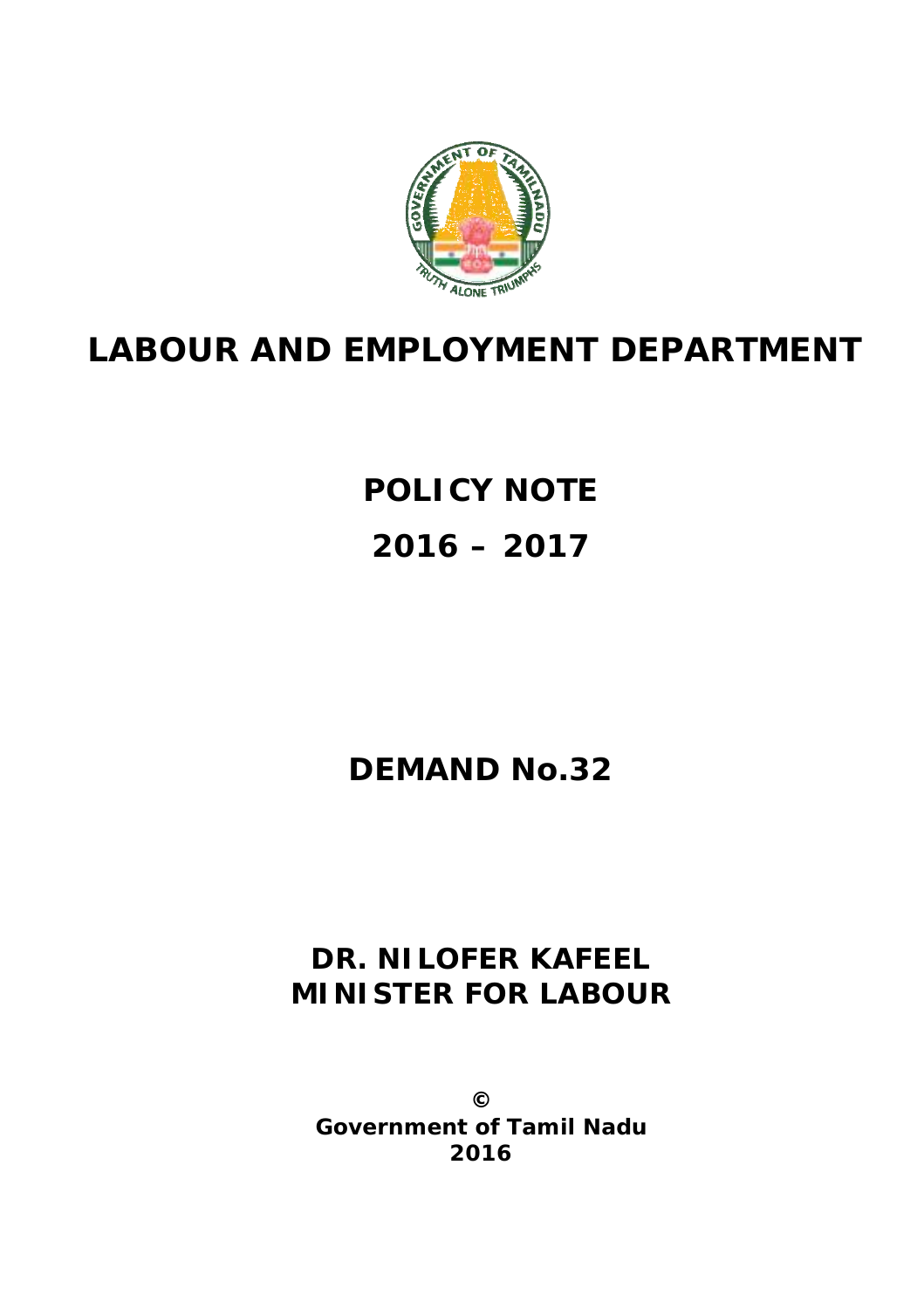### **INDEX**

| SL.<br>NO.           | <b>CONTENTS</b>                                                   | <b>PAGE</b><br>NO. |
|----------------------|-------------------------------------------------------------------|--------------------|
| 1. LABOUR DEPARTMENT |                                                                   |                    |
| 1.1                  | <b>FUNCTIONS</b>                                                  | 6                  |
| 1.2.                 | <b>ADMINISTRATIVE STRUCTURE</b>                                   | 7                  |
| 1.3.                 | <b>INDUSTRIAL RELATIONS</b>                                       | 8                  |
| 1.4.                 | <b>CONCILIATION</b>                                               | 8                  |
| 1.5.                 | <b>LABOUR COURTS AND</b><br><b>INDUSTRIAL</b><br><b>TRIBUNALS</b> | 12                 |
| 1.6.                 | THE INDUSTRIAL EMPLOYMENT<br>(STANDING ORDERS) ACT,<br>1946       | 13                 |
| 1.7.                 | THE TRADE UNIONS ACT, 1926                                        | 14                 |
| 1.8.                 | <b>ENFORCEMENT OF VARIOUS</b><br><b>LABOUR LEGISLATIONS</b>       | 15                 |
| 1.9.                 | <b>ENFORCEMENT OF REGULATORY</b><br><b>LAWS</b>                   | 15                 |
| 1.10.                | <b>OTHER REGULATORY LAWS</b>                                      | 23                 |
| 1.11.                | <b>WAGE RELATED LAWS</b>                                          | 24                 |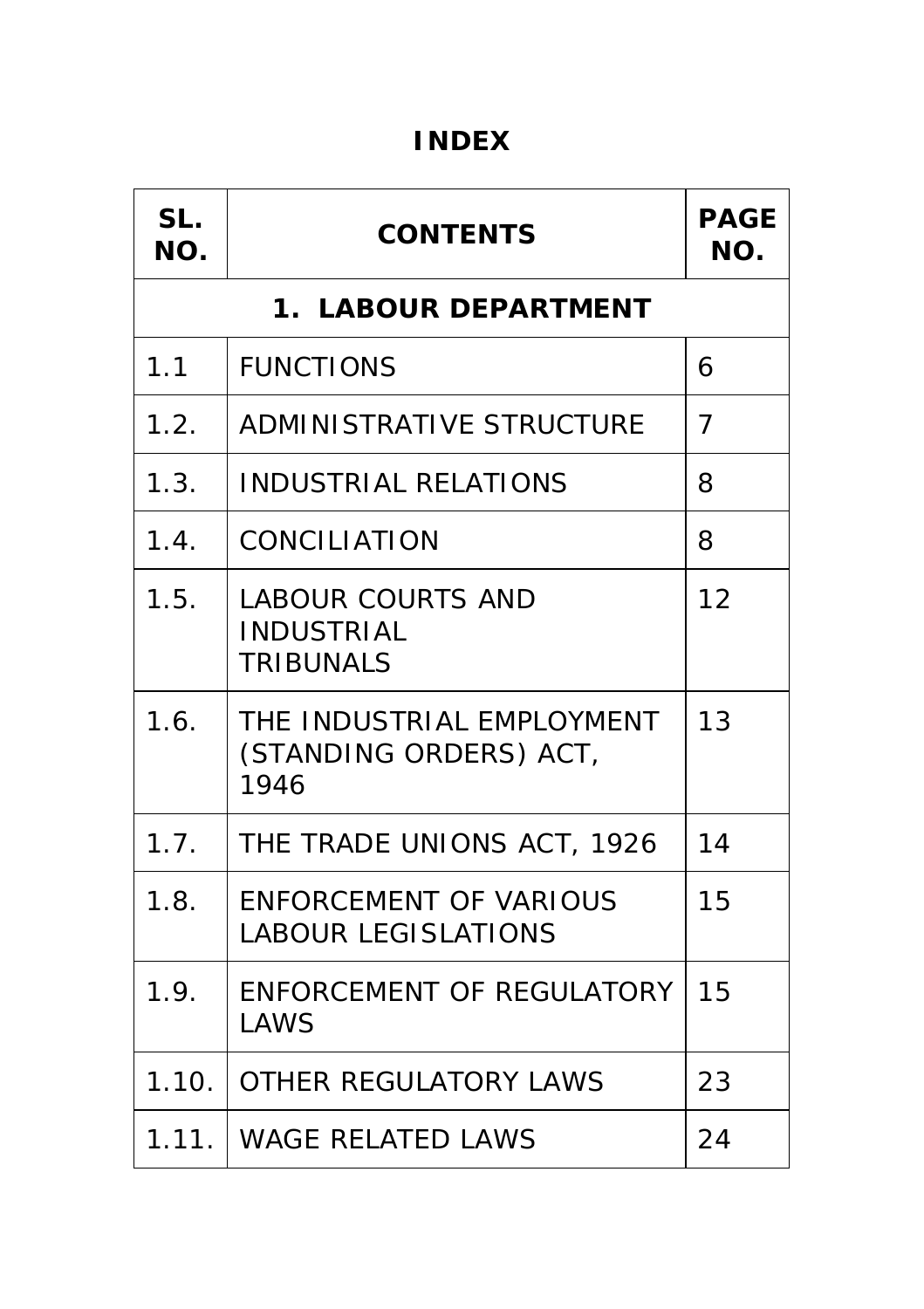| SL.<br>NO.                                               | <b>CONTENTS</b>                                                                                | <b>PAGE</b><br>NO. |
|----------------------------------------------------------|------------------------------------------------------------------------------------------------|--------------------|
| 1.12.                                                    | <b>SOCIAL SECURITY LAWS</b>                                                                    | 24                 |
| 1.13.                                                    | <b>ERADICATION OF CHILD</b><br><b>LABOUR</b>                                                   | 27                 |
| 1.14.                                                    | <b>WELFARE BOARDS AND SOCIAL</b><br><b>SECURITY SCHEMES</b>                                    | 34                 |
| 1.15.                                                    | <b>CONSUMER PROTECTION</b>                                                                     | 44                 |
| 1.16.                                                    | <b>TAMIL NADU INSTITUTE OF</b><br><b>LABOUR STUDIES</b>                                        | 47                 |
| 1.17.                                                    | <b>TAMIL NADU ACADEMY OF</b><br><b>CONSTRUCTION [TAC]</b>                                      | 48                 |
| 1.18.                                                    | SPECIAL INITIATIVES IN THE<br><b>LAST FIVE YEARS</b>                                           | 49                 |
| 1.19.                                                    | <b>VISION FOR THE NEXT FIVE</b><br><b>YEARS</b>                                                | 53                 |
| 2. DIRECTORATE OF INDUSTRIAL SAFETY<br><b>AND HEALTH</b> |                                                                                                |                    |
| 2.1.                                                     | <b>ENFORCEMENT OF FACTORIES</b><br><b>ACT OTHER LABOUR</b><br><b>LEGISLATIONS IN FACTORIES</b> | 56                 |
| 2.2.                                                     | <b>FIREWORKS FACTORY</b><br><b>INSPECTIONS</b>                                                 | 58                 |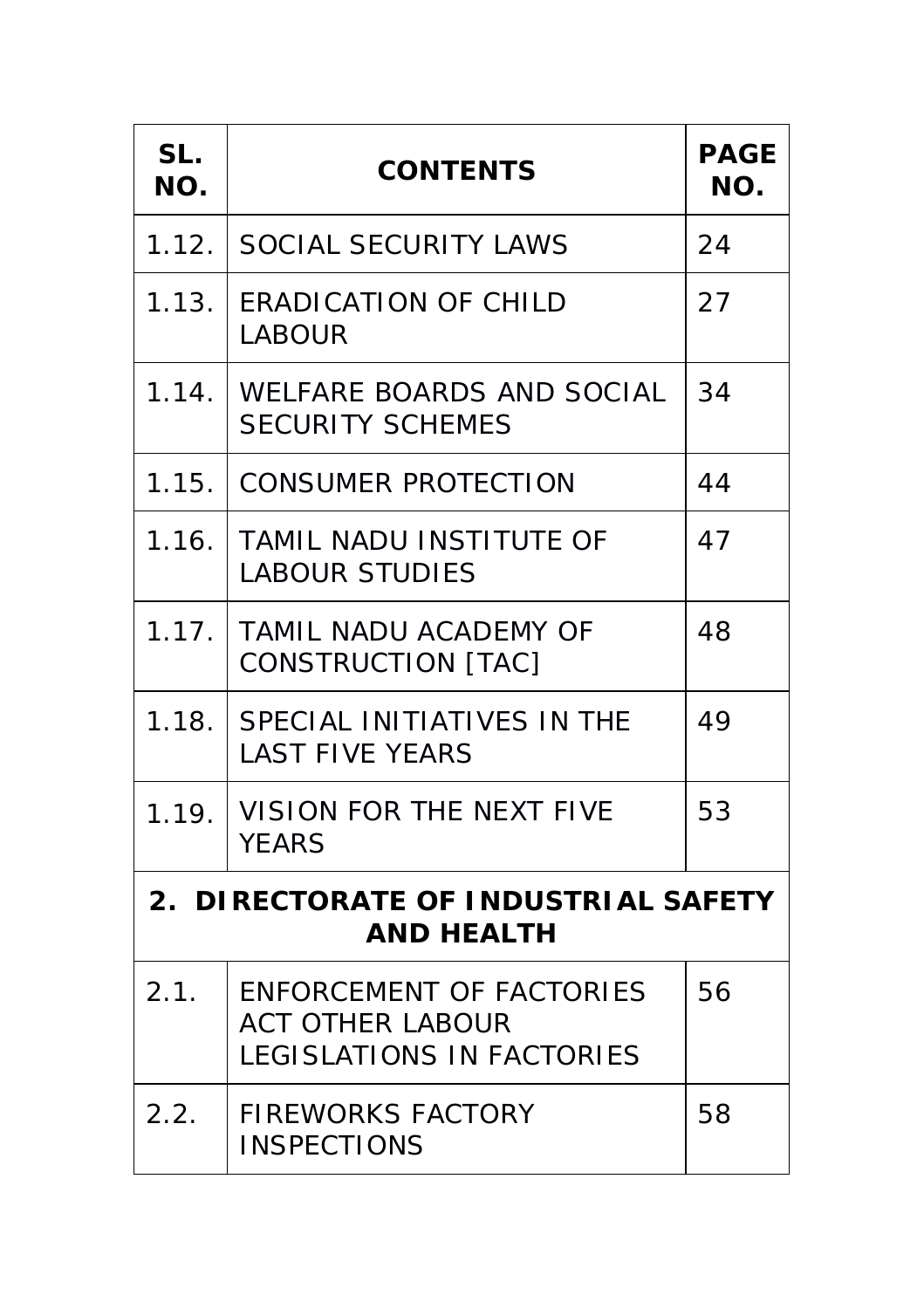| SL.<br>NO. | <b>CONTENTS</b>                                                                                                                                                     | <b>PAGE</b><br>NO. |
|------------|---------------------------------------------------------------------------------------------------------------------------------------------------------------------|--------------------|
| 2.3.       | <b>SPECIAL MOBILE TEAM</b>                                                                                                                                          | 59                 |
| 2.4.       | <b>ERADICATION OF CHILD</b><br><b>LABOUR</b>                                                                                                                        | 60                 |
| 2.5.       | <b>ENQUIRY ON THE COMPLAINTS</b>                                                                                                                                    | 61                 |
| 2.6.       | <b>HAZARDOUS PROCESS</b><br><b>INDUSTRIES</b>                                                                                                                       | 61                 |
| 2.7.       | SITE APPRAISAL COMMITTEE                                                                                                                                            | 62                 |
| 2.8.       | THE BUILDING AND OTHER<br><b>CONSTRUCTION WORKERS</b><br>(REGULATION OF EMPLOYMENT<br>AND CONDITIONS OF SERVICE)<br>ACT, 1996 AND TAMIL NADU<br><b>RULES, 2006.</b> | 63                 |
| 2.9.       | <b>SAFETY AWARENESS</b><br><b>PROMOTION FOR THE</b><br><b>BUILDING AND OTHER</b><br><b>CONSTRUCTION WORKERS</b>                                                     | 64                 |
| 2.10.      | <b>HEALTH AND SAFETY</b><br>PROMOTIONAL ACTIVITIES                                                                                                                  | 66                 |
|            | 2.11. STATE SAFETY AWARD SCHEME                                                                                                                                     | 72                 |
|            | 2.12. UYARNTHA UZHAIPALAR<br><b>VIRUDHU</b>                                                                                                                         | 73                 |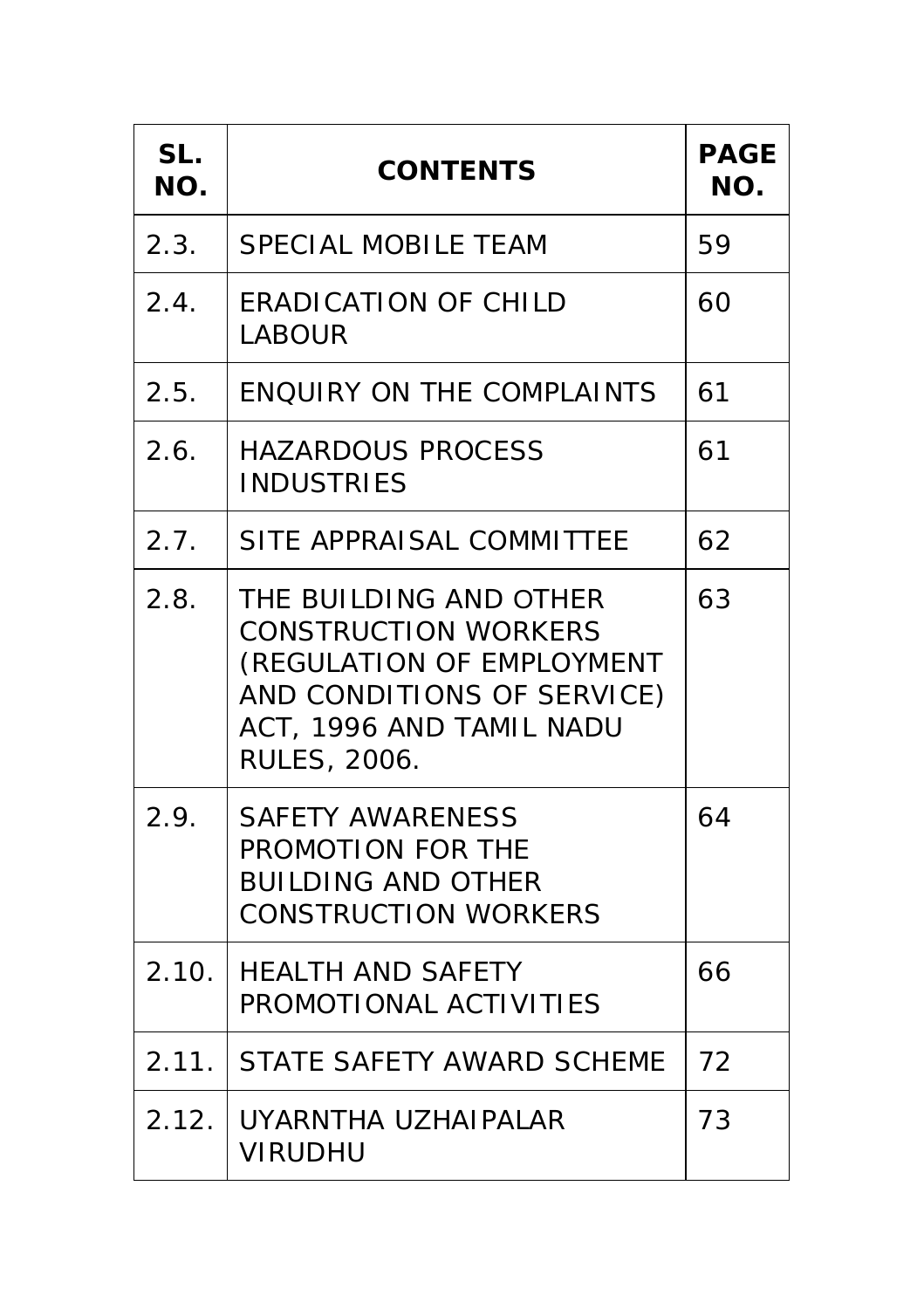| SL.<br>NO.                                             | <b>CONTENTS</b>                                                                       | <b>PAGE</b><br>NO. |
|--------------------------------------------------------|---------------------------------------------------------------------------------------|--------------------|
| 2.13.                                                  | <b>CREATION OF ONLINE PORTAL</b><br><b>EXCLUSIVELY FOR THIS</b><br><b>DIRECTORATE</b> | 73                 |
| <b>3. EMPLOYMENT AND TRAINING</b><br><b>DEPARTMENT</b> |                                                                                       |                    |
| <b>EMPLOYMENT WING</b>                                 |                                                                                       |                    |
| 3.1.                                                   | <b>ORGANIZATIONAL SETUP</b>                                                           | 77                 |
| 3.2.                                                   | <b>ACTIVITIES OF THE</b><br><b>EMPLOYMENT OFFICES</b>                                 | 78                 |
| 3.3.                                                   | <b>REGISTRATION AND</b><br><b>PLACEMENT</b>                                           | 79                 |
| 3.4.                                                   | <b>CAREER GUIDANCE</b>                                                                | 81                 |
| 3.5.                                                   | <b>COACHING CLASSES (STUDY</b><br>CIRCLE)                                             | 83                 |
| 3.6.                                                   | PRIVATE SECTOR PLACEMENTS<br><b>AND MEGA JOB FAIRS</b>                                | 83                 |
| 3.7.                                                   | <b>UNEMPLOYMENT ASSISTANCE</b>                                                        | 85                 |
| 3.8.                                                   | <b>SPECIAL CELLS FOR</b><br><b>DIFFERENTLY ABLED</b>                                  | 87                 |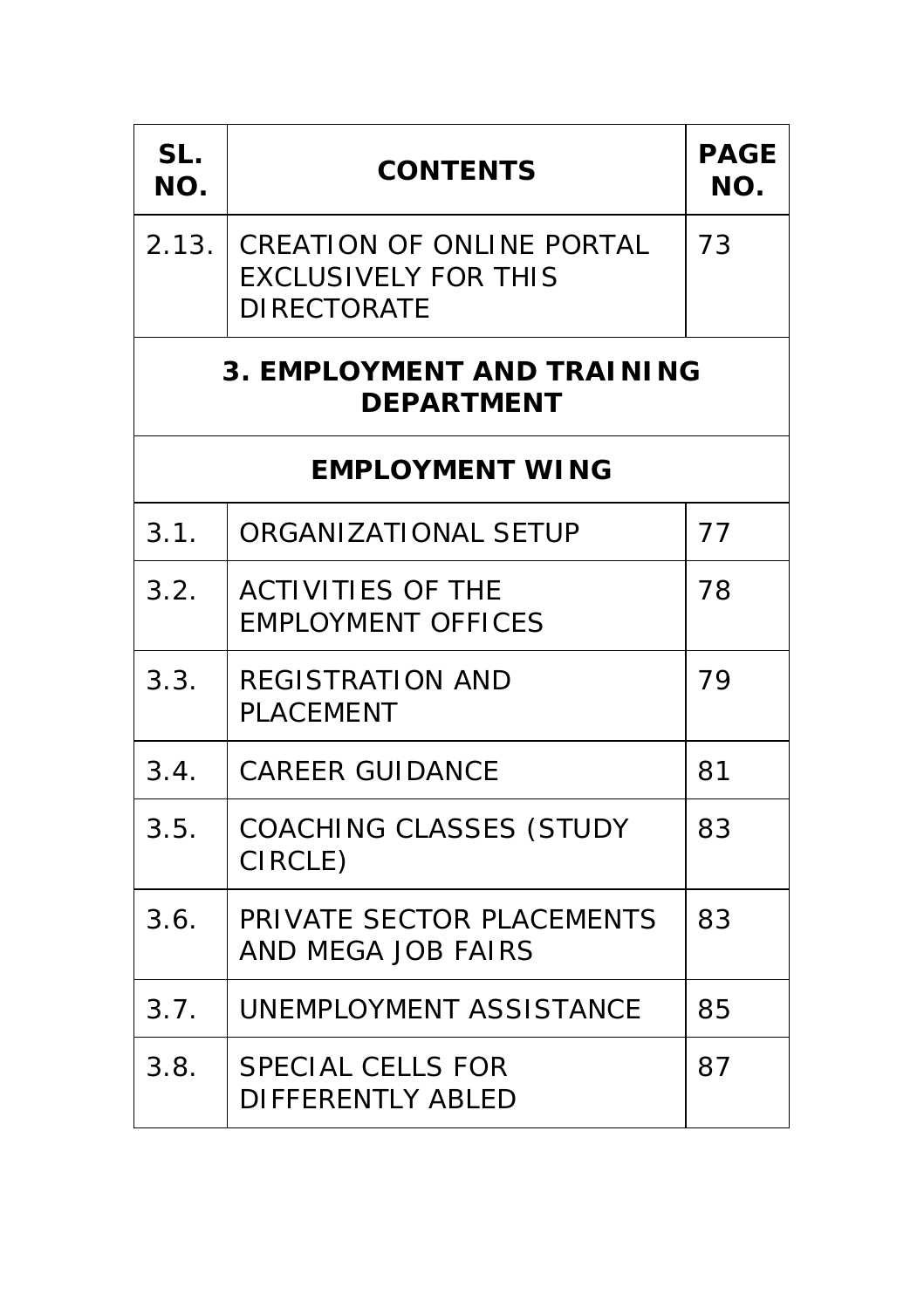| SL.<br>NO. | <b>CONTENTS</b>                                                                                               | <b>PAGE</b><br>NO. |
|------------|---------------------------------------------------------------------------------------------------------------|--------------------|
| 3.9.       | <b>COACHING-CUM-GUIDANCE</b><br><b>CENTRE FOR SCHEDULED</b><br><b>CASTE/ SCHEDULED TRIBE</b>                  | 88                 |
| 3.10.      | <b>SPECIAL VOCATIONAL</b><br><b>GUIDANCE</b><br><b>CENTRE FOR TRIBAL</b><br><b>POPULATION</b>                 | 89                 |
| 3.11.      | <b>TRANSFORMATION OF</b><br><b>NATIONAL EMPLOYMENT</b><br><b>SERVICE TO NATIONAL CAREER</b><br><b>SERVICE</b> | 90                 |
|            | 3.12. SPECIAL RENEWAL<br><b>CONCESSION</b>                                                                    | 92                 |
|            | <b>TRAINING WING</b>                                                                                          |                    |
| 3.13.      | <b>ORGANIZATIONAL STRUCTURE</b>                                                                               | 94                 |
| 3.14.      | <b>CRAFTSMEN TRAINING SCHEME</b>                                                                              | 95                 |
| 3.15.      | <b>STATE COUNCIL FOR</b><br><b>VOCATIONAL TRAINING</b>                                                        | 112                |
| 3.16.      | APPRENTICESHIP TRAINING<br><b>SCHEME (UNDER APPRENTICES</b><br><b>ACT 1961)</b>                               | 113                |
|            | 3.17.   INDUSTRIAL SCHOOLS                                                                                    | 117                |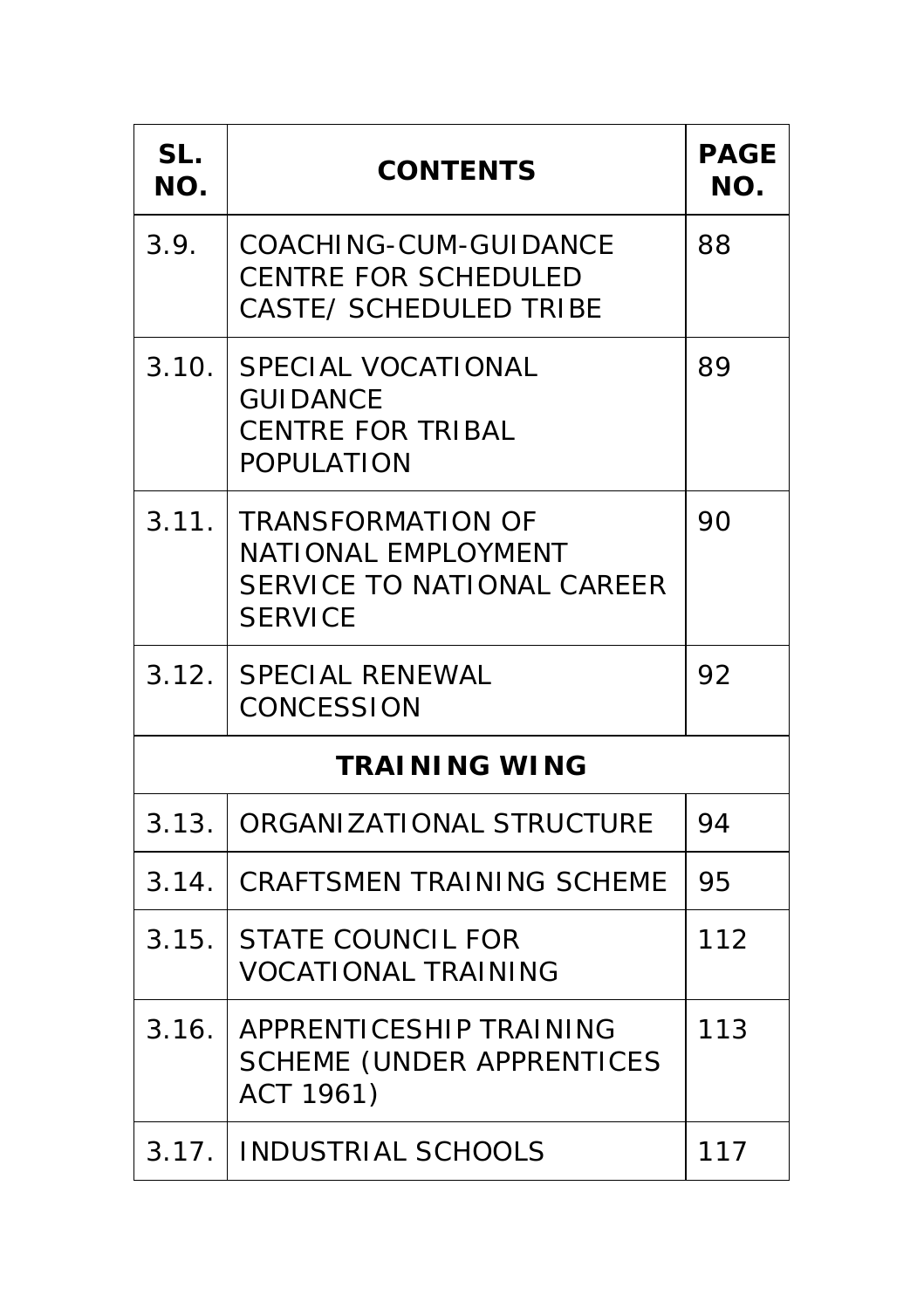| SL.<br>NO.                                                | <b>CONTENTS</b>                                                              | <b>PAGE</b><br>NO. |
|-----------------------------------------------------------|------------------------------------------------------------------------------|--------------------|
| 3.18.                                                     | <b>ACHIEVEMENTS AND</b><br><b>INITIATIVES</b>                                | 118                |
| 3.19.                                                     | VISION FOR NEXT FIVE YEARS                                                   | 122                |
| <b>TAMIL NADU SKILL DEVELOPMENT</b><br><b>CORPORATION</b> |                                                                              |                    |
| 3.20.                                                     | <b>OBJECTIVE</b>                                                             | 123                |
| 3.21.                                                     | <b>TNSDC - NODAL AGENCY FOR</b><br><b>SKILL TRAINING</b>                     | 124                |
| 3.22.                                                     | <b>STANDARDIZATION AND</b><br><b>QUALITY ASSURANCE</b>                       | 125                |
| 3.23.                                                     | <b>CORE COMMITTEE FOR</b><br><b>IMPLEMENTING NSQF</b><br><b>STANDARDS</b>    | 126                |
| 3.24.                                                     | <b>KEY SECTORS FOR SKILL</b><br><b>TRAINING</b>                              | 127                |
| 3.25.                                                     | <b>PUBLIC - PRIVATE</b><br><b>PARTNERSHIP IN SKILL</b><br><b>DEVELOPMENT</b> | 128                |
|                                                           | 3.26. MOBILIZATION OF CANDIDATES<br><b>THROUGH SKILL MELAS</b>               | 128                |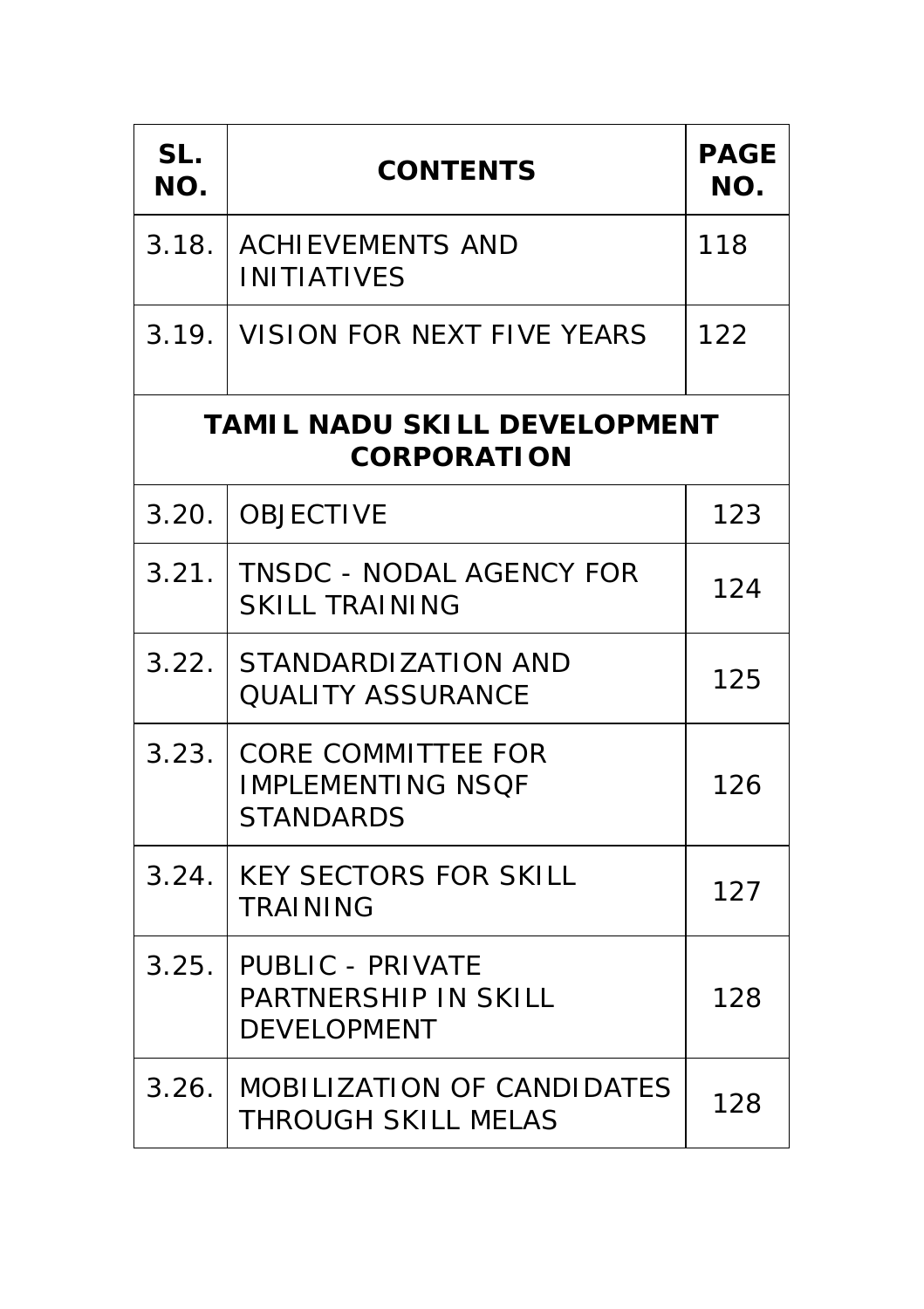| SL.<br>NO.                                         | <b>CONTENTS</b>                                      | <b>PAGE</b><br>NO. |
|----------------------------------------------------|------------------------------------------------------|--------------------|
| 3.27.                                              | <b>WEB PORTAL</b>                                    | 130                |
| 3.28.                                              | <b>SKILL REGISTRY</b>                                | 131                |
| 3.29.                                              | <b>SKILL CERTIFICATION</b>                           | 131                |
| 3.30.                                              | <b>RECOGNITION OF PRIOR</b><br><b>LEARNING (RPL)</b> | 132                |
| 3.31.                                              | <b>ACHIEVEMENTS DURING LAST</b><br><b>FIVE YEARS</b> | 133                |
| 3.32.                                              | <b>VISION FOR THE NEXT FIVE</b><br><b>YEARS</b>      | 134                |
| 4. OVERSEAS MANPOWER CORPORATION<br><b>LIMITED</b> |                                                      |                    |
| 4.1.                                               | <b>CAPITAL STRUCTURE</b>                             | 135                |
| 4.2.                                               | <b>REGISTRATION</b>                                  | 136                |
| 4.3.                                               | <b>PLACEMENT</b>                                     | 136                |
| 4.4.                                               | <b>CATEGORIES OF DEPLOYMENT</b>                      | 136                |
| 4.5.                                               | <b>ACTIVITIES OF THE</b><br><b>CORPORATION</b>       | 137                |
| 4.6.                                               | <b>FINANCIAL STATUS</b>                              | 137                |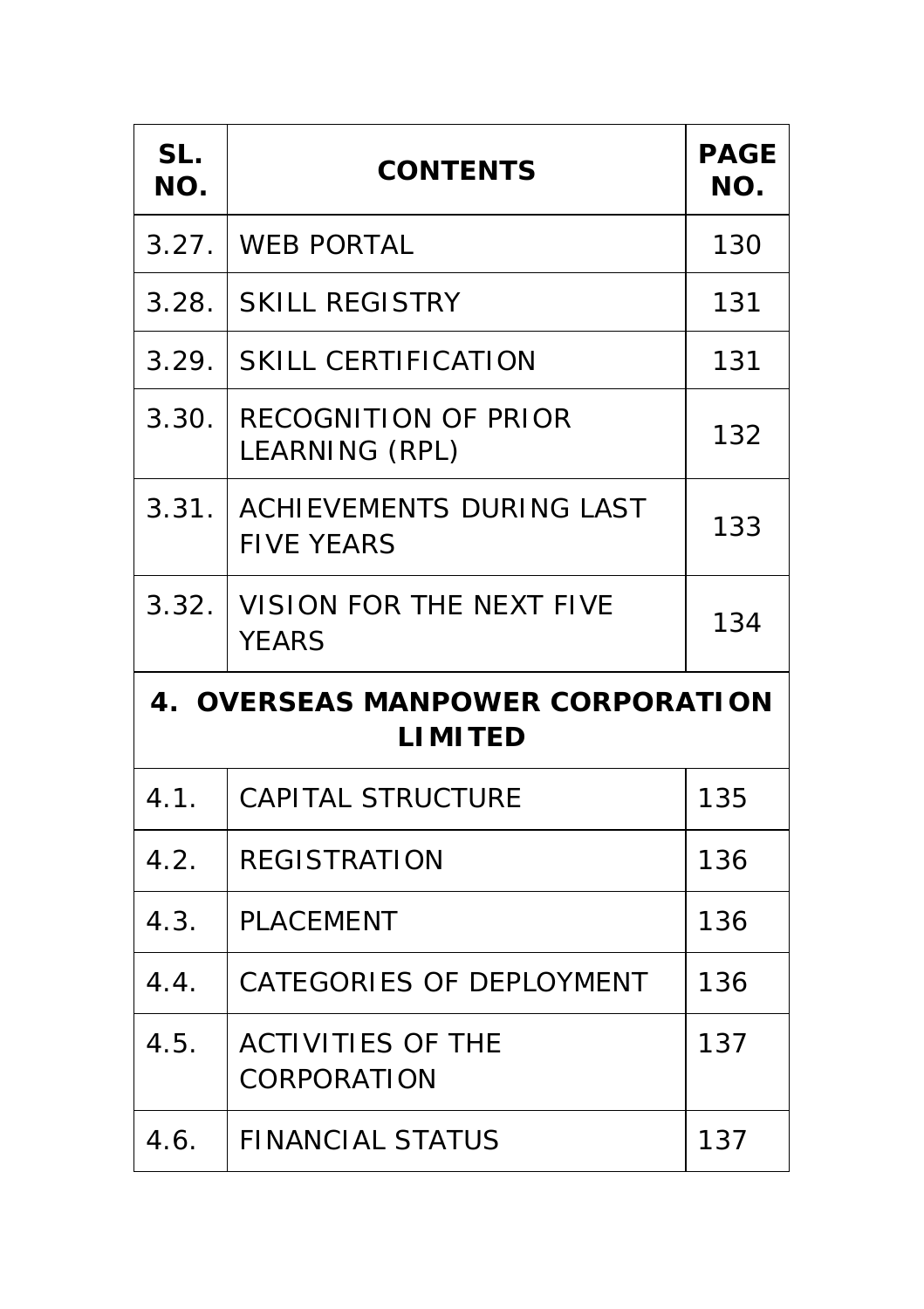| SL.<br>NO.                                                           | <b>CONTENTS</b>                                                                                                        | <b>PAGE</b><br>NO. |
|----------------------------------------------------------------------|------------------------------------------------------------------------------------------------------------------------|--------------------|
| 4.7.                                                                 | <b>SPECIAL INITIATIVE</b>                                                                                              | 138                |
| 5. DIRECTORATE OF MEDICAL AND<br><b>RURAL HEALTH SERVICES (ESIS)</b> |                                                                                                                        |                    |
| 5.1.                                                                 | <b>ELIGIBILITY CRITERIA FOR</b><br><b>ENROLMENT IN ESI SCHEME</b>                                                      | 139                |
| 5.2.                                                                 | <b>SCHEME FUNDING</b>                                                                                                  | 140                |
| 5.3.                                                                 | ADMINISTRATIVE SETUP OF ESI<br><b>SCHEME</b>                                                                           | 140                |
| 5.4.                                                                 | <b>ESI HOSPITALS AND</b><br>DISPENSARIES IN TAMIL NADU                                                                 | 141                |
| 5.5.                                                                 | <b>AYUSH UNITS UNDER ESI</b><br><b>SCHEME</b>                                                                          | 142                |
| 5.6.                                                                 | <b>BENEFITS OF ESI SCHEME</b>                                                                                          | 144                |
| 5.7.                                                                 | <b>REIMBURSEMENT OF MEDICAL</b><br><b>EXPENSES INCURRED IN</b><br>PRIVATE HOSPITALS BY THE<br><b>ESI BENEFICIARIES</b> | 149                |
| 5.8.                                                                 | <b>EXTENSION OF ESI SCHEME</b>                                                                                         | 151                |
| 5.9.                                                                 | <b>HOSPITAL DEVELOPMENT</b><br><b>COMMITTEE</b>                                                                        | 152                |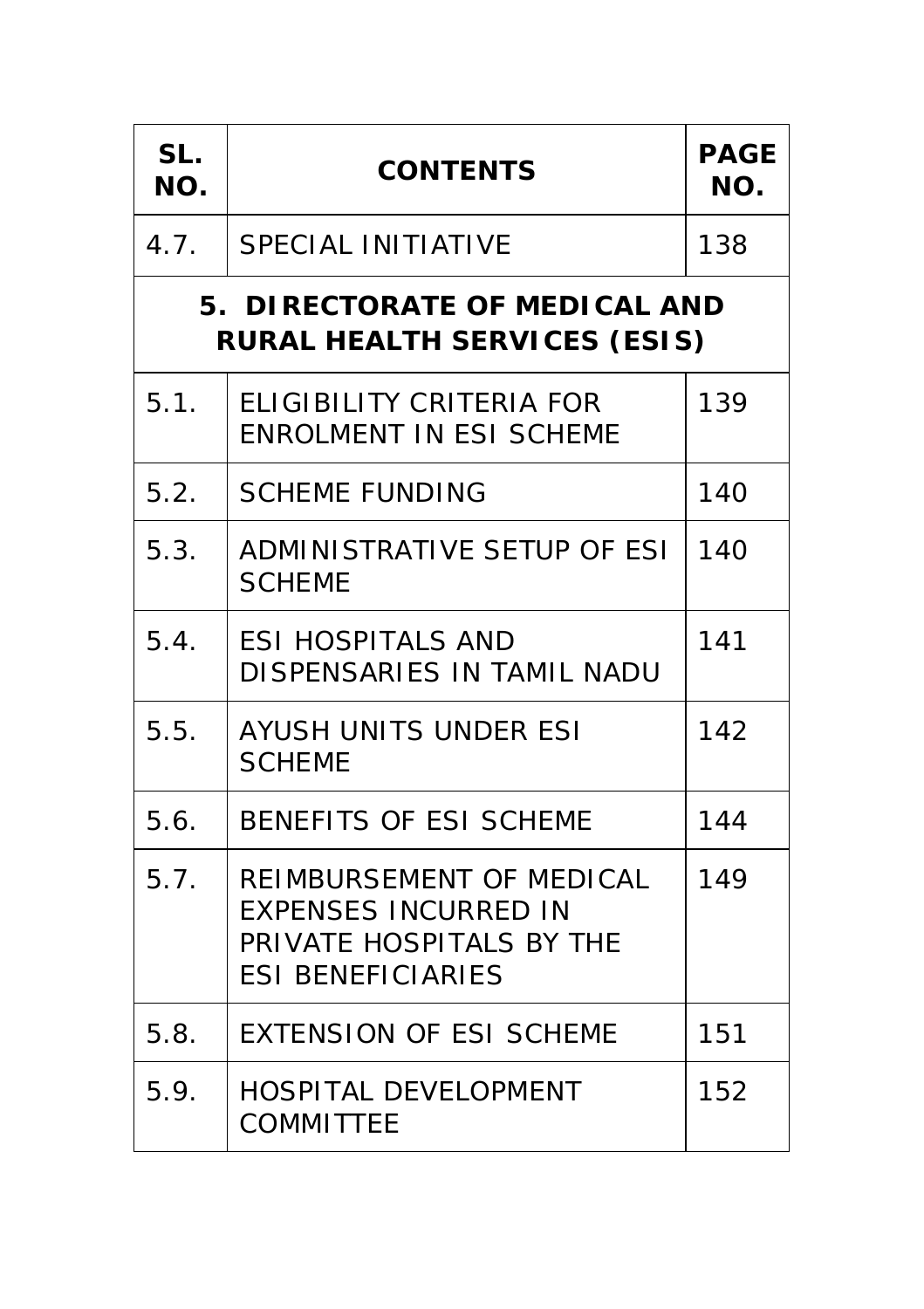#### **LABOUR AND EMPLOYMENT DEPARTMENT**

#### **Introduction**

Improving the working conditions and the quality of life of the labourers in both the organised and unorganized sector through strengthening enforcement of labour laws, regulating conditions of work, ensuring occupational health and safety of workers, eliminating child labour and promoting skill development and employment services through implementing policies / programmes / schemes / projects for providing social security and welfare measures is the mandate given to the labour and employment department.

The Labour department protects the legitimate rights of the workers and conciliates to solve disputes to ensure industrial harmony and peace. The 17 unorganised workers welfare boards under the labour department have the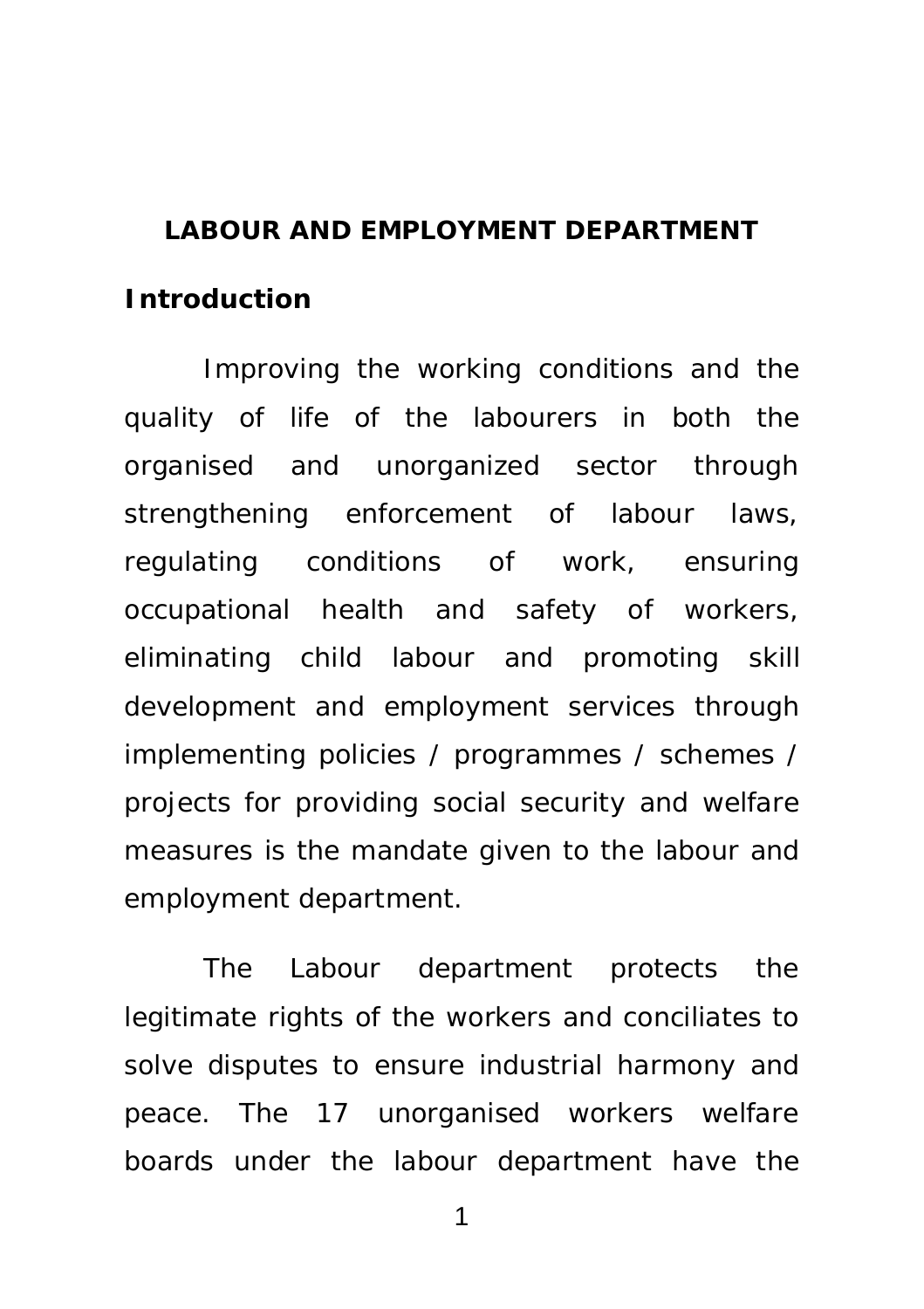prime responsibility of providing social security measures to the unorganised workers through various welfare schemes. The efforts for elimination of child labour through effective enforcement and proper rehabilitation of rescued children are taken up in coordination with National Child Labour Project. The Tamil Nadu Institute of Labour Studies is an Academic institution under the aegis of this department which provides specialized diploma, graduate and post graduate courses in labour management.

The Government is committed to regulate all economic activities for management of safety and health risks at workplaces and to provide measures so as to ensure safe and healthy working conditions for every worker. The Directorate of industrial safety and health ensures occupational health and safety of workers in all industrial establishments. This directorate is also vested with the responsibility of registration and licensing under the Building and other

 $\mathfrak{D}$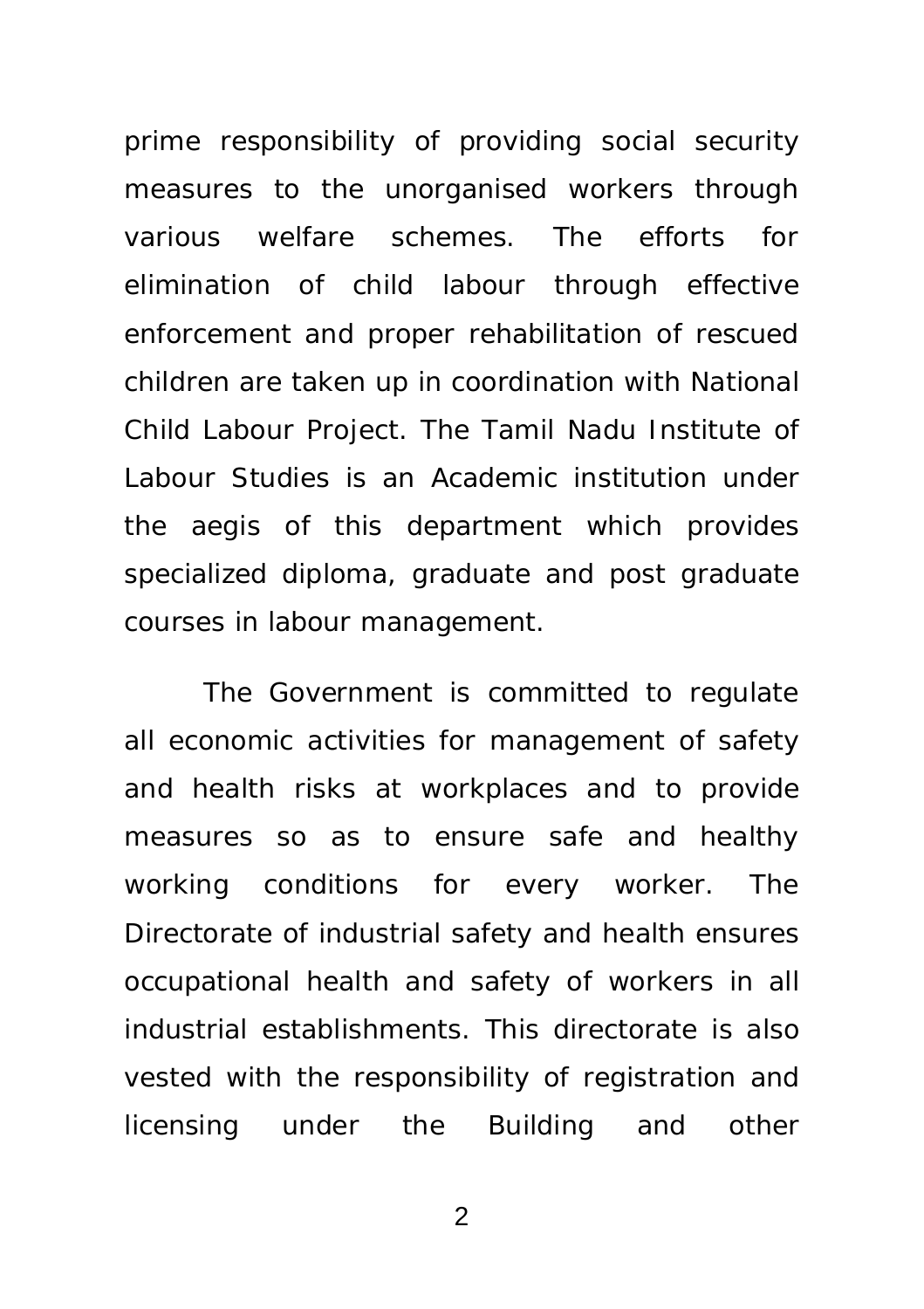Construction Workers (Regulation of Employment and Conditions of service) Act, 1996.

The Directorate of Employment and Training has two wings, the primary function of employment wing is registering job seekers and providing them handholding support through career guidance and counselling units. This wing also organises coaching classes for competitive examinations and job fairs for private placements. The training wing administers and coordinates the technical training institutions in the State like Government Industrial Training Institutes (ITI), private ITIs, Industrial schools, etc., and the Apprentice Training Scheme.

Tamil Nadu Skill Development Corporation (TNSDC) provides skill training programmes to create a talented pool of skilled man power which contributes to sustained industrial growth. TNSDC is the State nodal agency exclusively created with the mandate to promote skilling and also coordinate to harmonise the skill development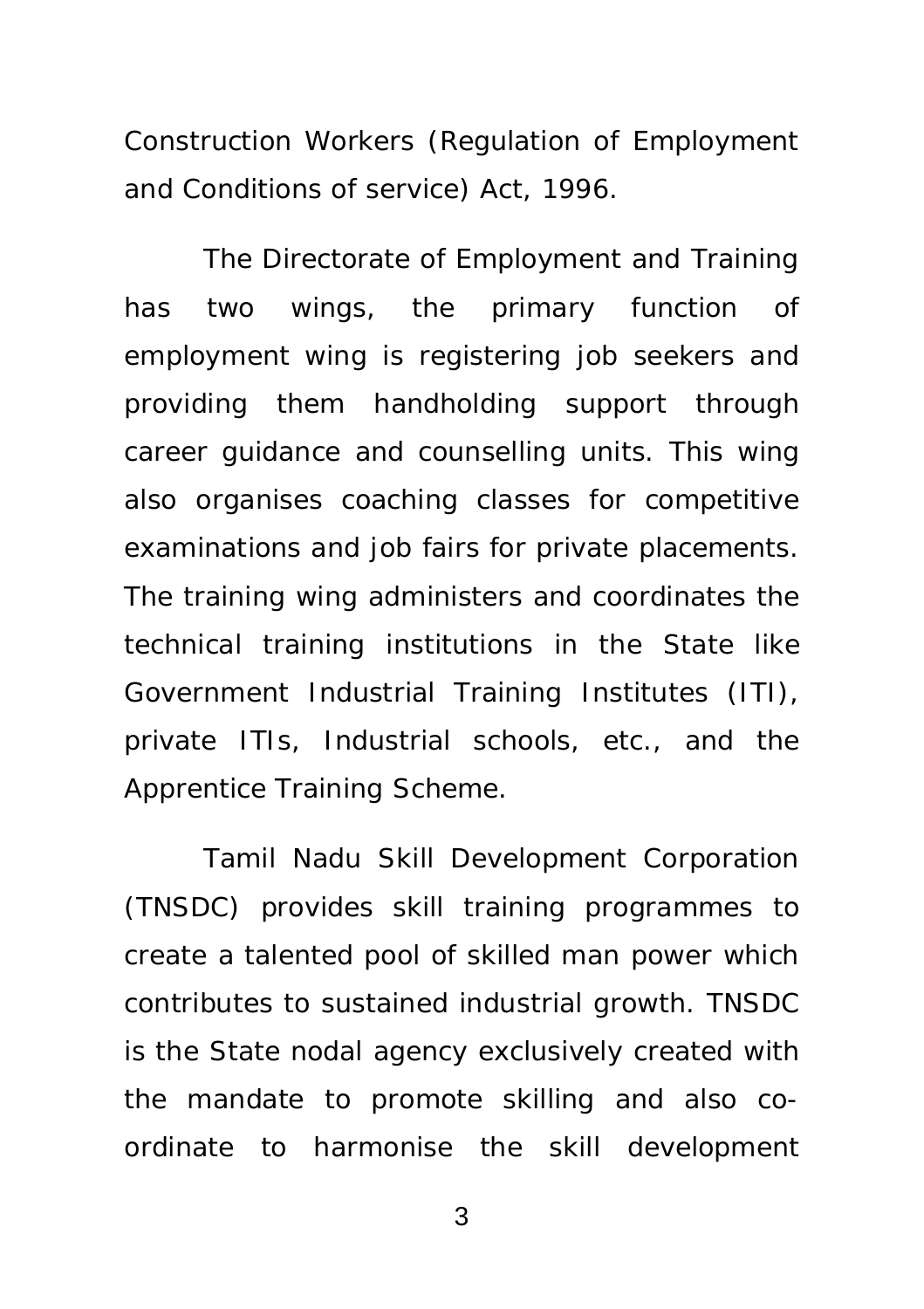activities among various government stakeholders in the State. TNSDC has initiated standardization of various courses for addressing the skill needs of the industries and upgrade the skill pool available in the State to enhance the employability of youth.

The Overseas Manpower Corporation limited (OMCL) was created with the aim of guiding and supporting educated and skilled youth to get suitable overseas employment by linking the employers with job seekers. The OMCL acts as a registered agent of Protector of Emigrant (POE) of Government of India charging nominal service charges. The selected candidates are deployed abroad by providing necessary handholding services.

The Employees State Insurance (ESI) health scheme is a unique multidimensional selffinancing scheme in which every contributor is a benefactor and a beneficiary. This provides comprehensive medical cover and cash benefits in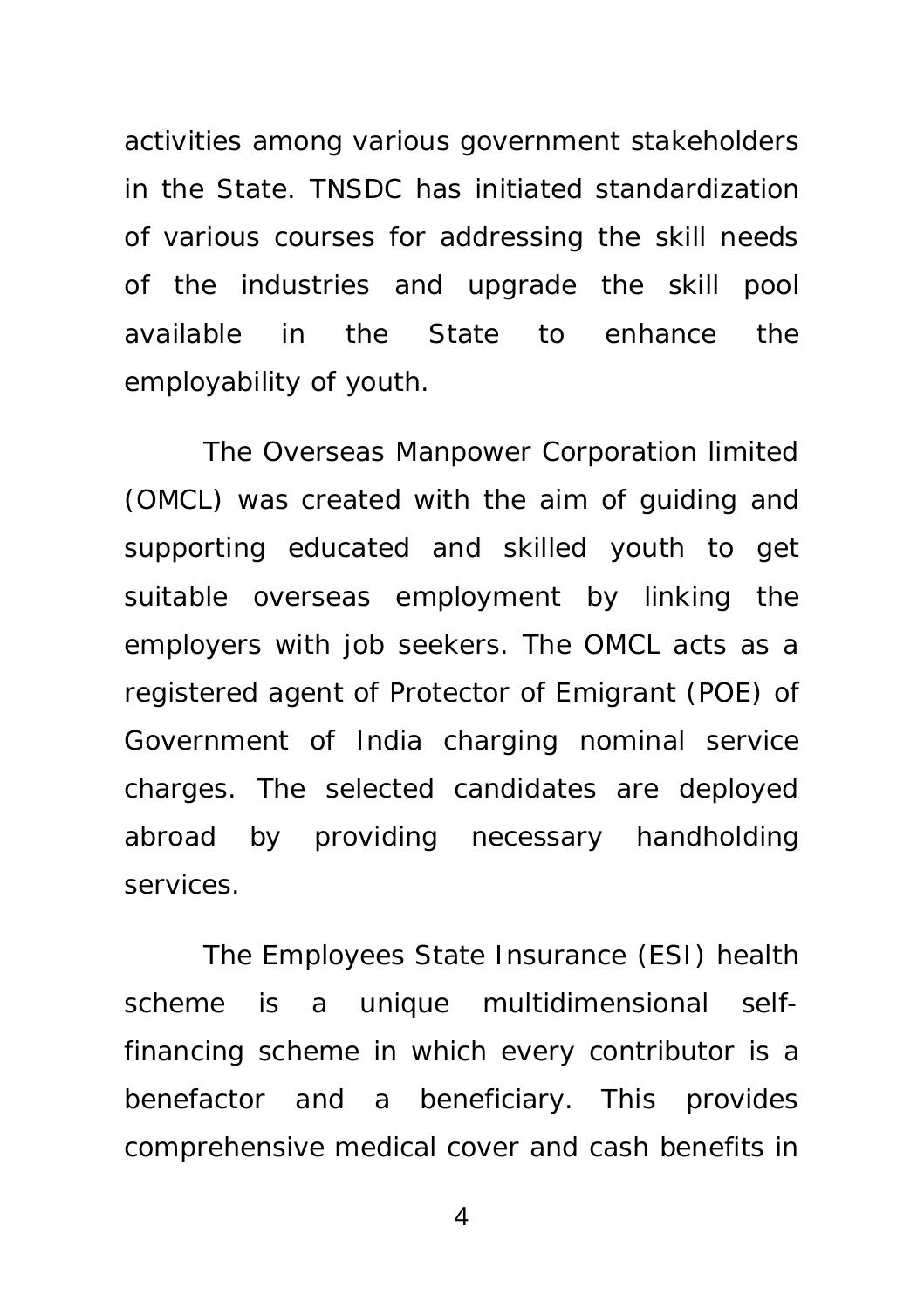the contingencies of sickness, maternity, disablement and death due to employment injury to the insured persons and their dependents. A network of ESI hospitals and dispensaries have been established for this purpose and it is funded by Government of India and State Government in ratio of 7:1.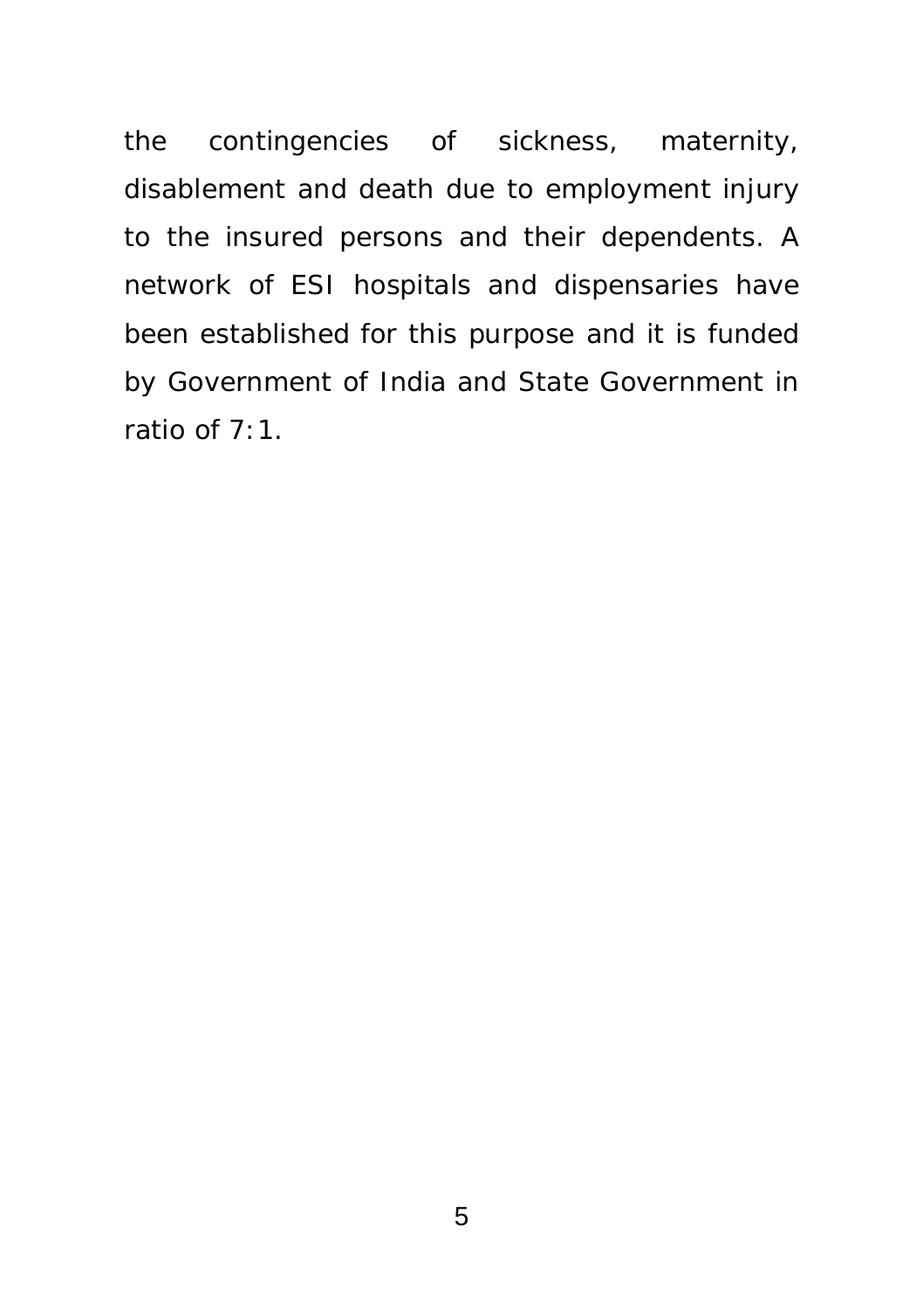#### **1. LABOUR DEPARTMENT**

The Government of Tamil Nadu endeavors for cordial and harmonious industrial relations to maintain favorable industrial climate in the State. Tamil Nadu being a prime destination for industrial investment, always strives for increasing job creation. The policy of the government seeks for the growth and development of industry which is inclusive of the welfare of work force who contribute to sustained industrial growth. Through enforcement of various Labour legislations judiciously with equity quantitative and qualitative productive environment is regulated. Provisions of social security Acts are strictly monitored and welfare schemes vigorously implemented to protect the rights and welfare of workmen.

#### **1.1. Functions**

The Department of Labour enforces labour legislations and protects the legitimate rights of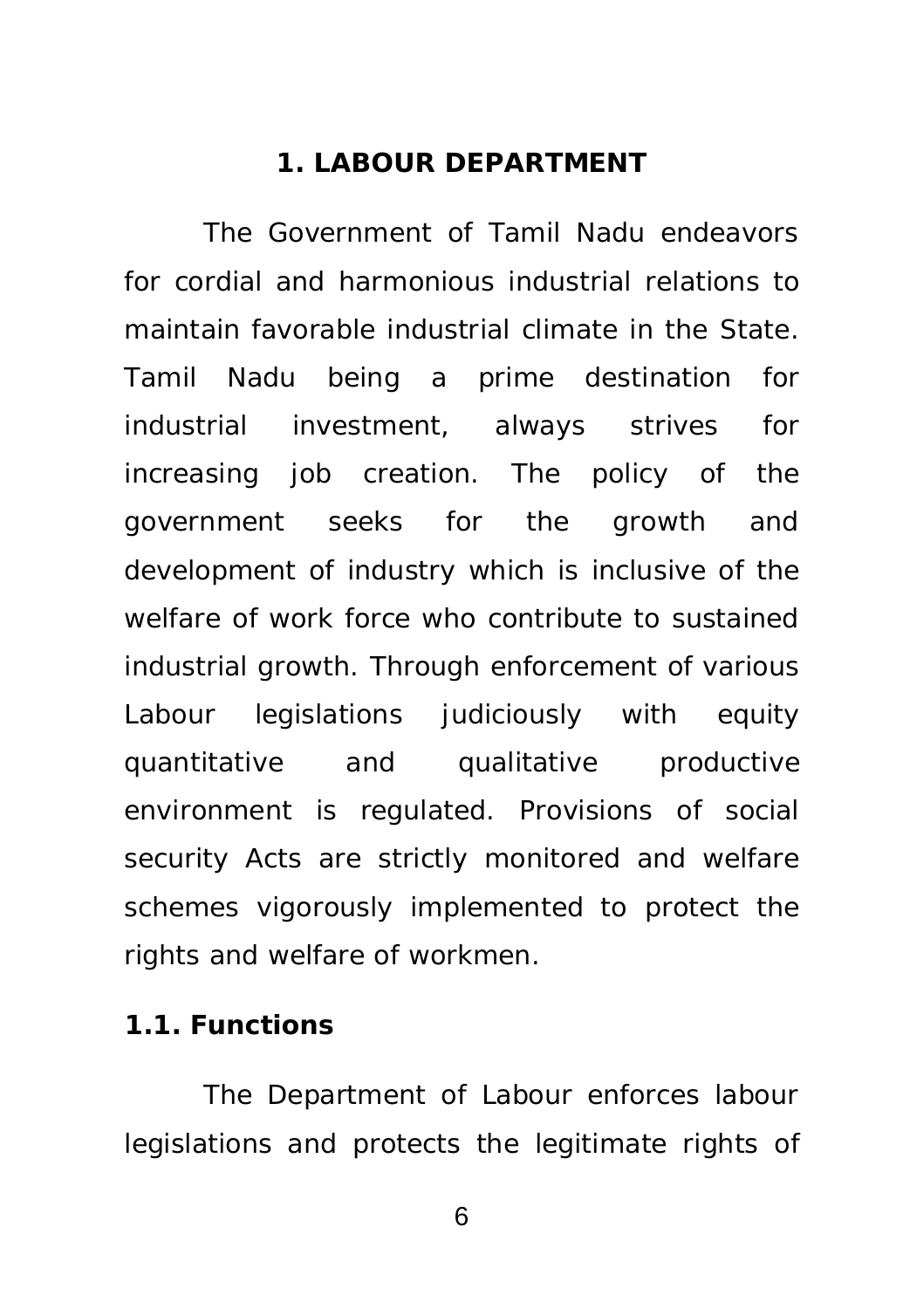workers and ensures their welfare in order to maintain cordial and peaceful labour relations, leading to economic growth and prosperity. Some of the prime activities of the department are eradication of child labour, resolving of industrial disputes, enforcing Legal Metrology Act and provision of social security to workers including those in the unorganised sector.

#### **1.2. Administrative Structure**

The Department of Labour with Commissioner of Labour as Head of the Department consists of 568 officers of various categories and 2180 staff to maintain industrial peace and enforce various labour laws. In this Department, there are one Additional Commissioner of Labour, 12 Joint Commissioners of Labour, 16 Deputy Commissioners of Labour, 24 Assistant Commissioners of Labour, 100 in the cadre of Labour Officer, 70 Deputy Inspectors of Labour, 220 Assistant Inspectors of Labour, 20 Statistical Inspectors, 101 Stamping Inspectors,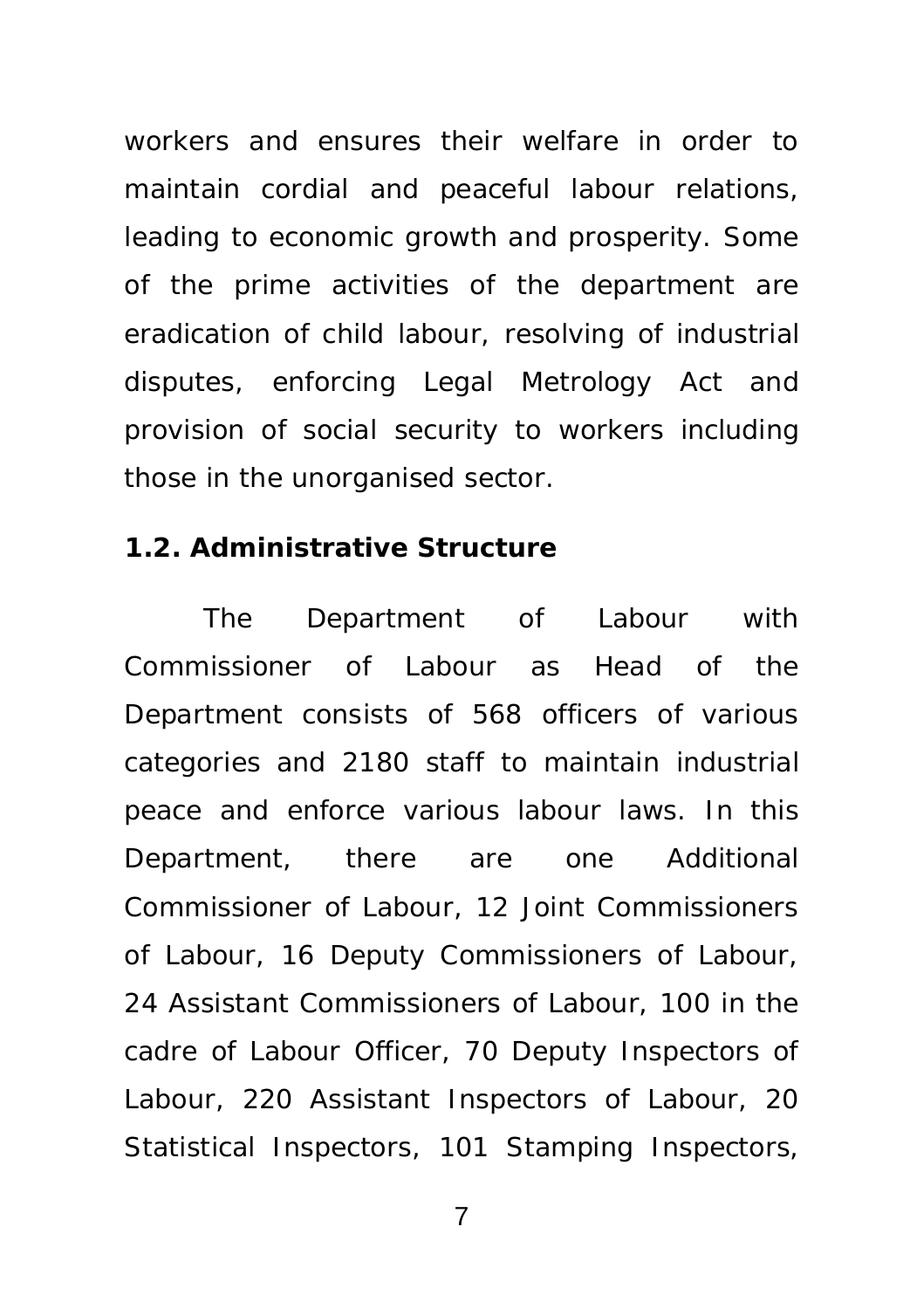two Assistant Surgeons (Plantations), one Accounts Officer and one Public Relations Officer.

#### **1.3. Industrial Relations**

Industrial prosperity hinges on a milieu of peace and contented workforce as a sine qua non of harmonious relations between labour and management as partners in production. Progress in the technological dimension and industrial expansion, is an inevitable one. The focus on higher production and fair deal for workers is the backbone of prosperity. The broad policy and process of human justice provides for reconciliation of the claims of reasonable profit and just wages woven by legal methods of dispute resolution by eliminating strikes or lockouts.

#### **1.4. Conciliation**

The State strives robust industrial relations, which is achieved through effective conciliation of industrial disputes. In the current year, 5,140 cases were resolved out of 6,417 such disputes.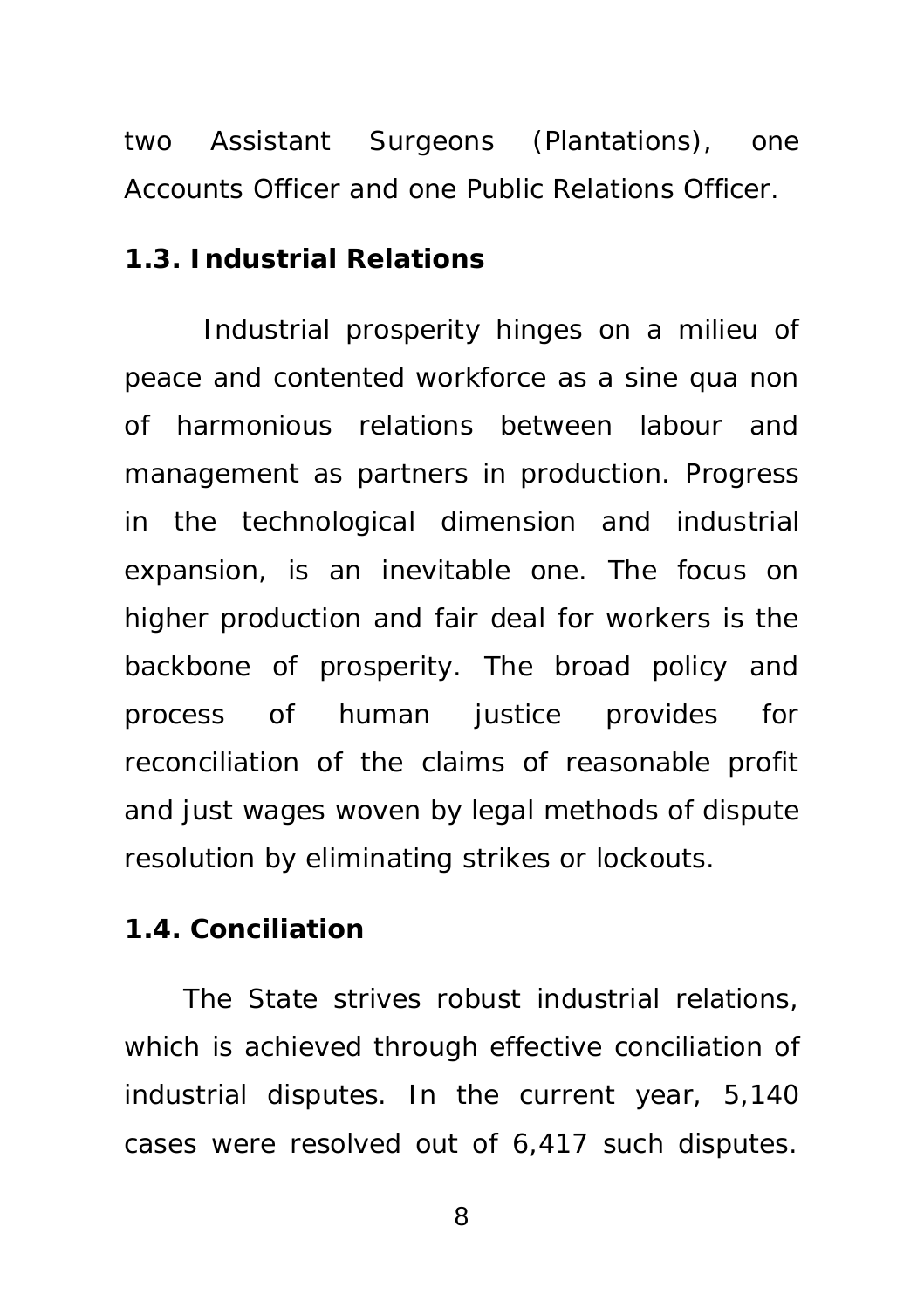Nearly, 3,048 industrial disputes were settled amicably. Special efforts are being taken to avert and resolve simmering issues in industries which lead to strike or lock-out and 14 strikes and six lock-outs were effectively resolved in various industries.

In the past five years, 27,807 industrial disputes were resolved in which 10,268 were settled amicably. Due to timely intervention of conciliation authorities, 153 strikes and 32 lockouts were effectively resolved.

The major strike issues related to Tamil Nadu transport workers, 18 Co-operative Sugar Mills, 108 ambulance services, Arasu Rubber Corporation and beedi industry etc., were resolved by appropriate interventions by the conciliation officers of the department.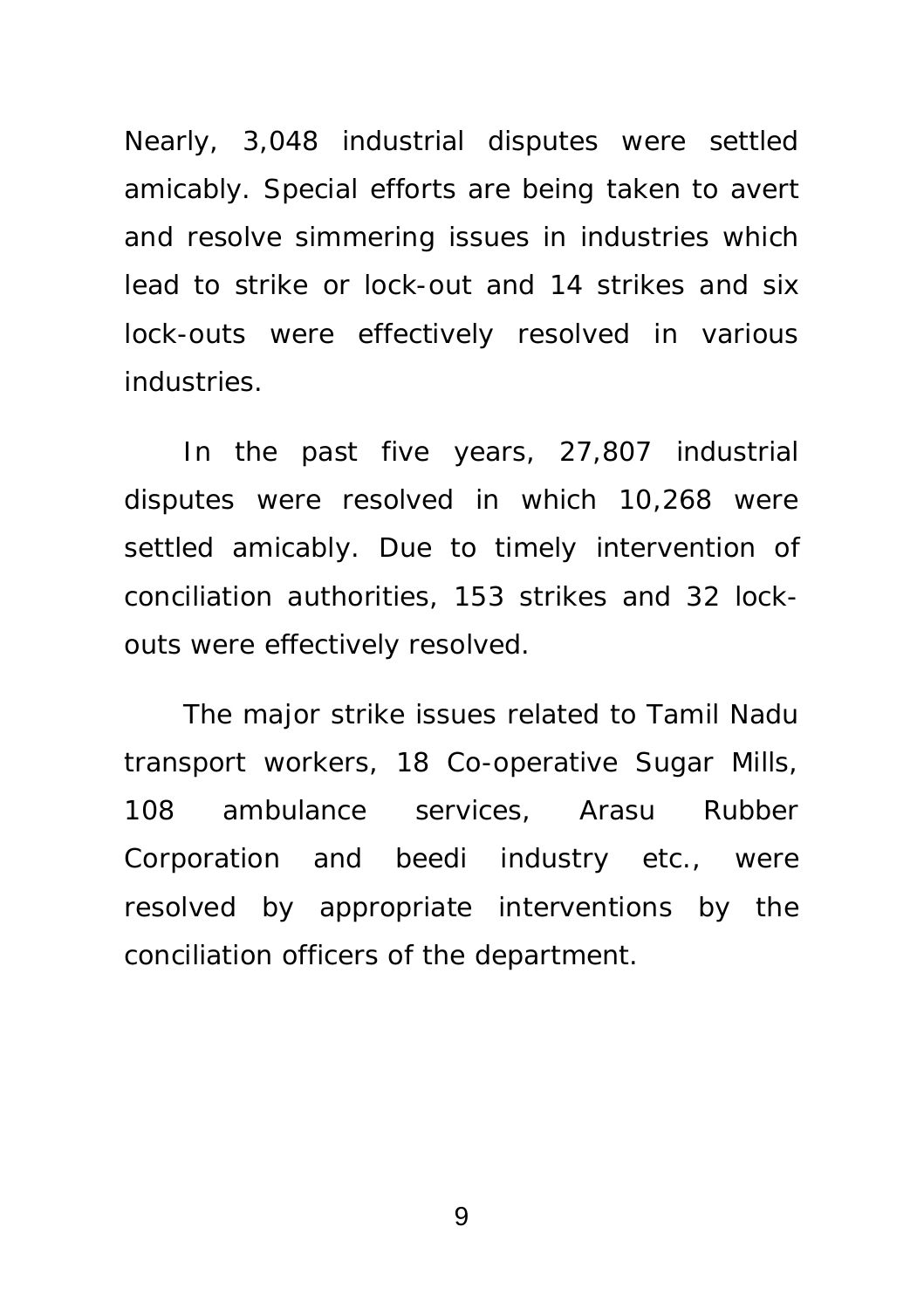Further, the following important settlements were also made in the last five years:

- v A wage revision settlement under Section 12(3) of Industrial Disputes Act, 1947 was arrived in the Tannery Industry on 30.10.2013.
- v A settlement under section 12(3) of Industrial Disputes Act, 1947 was arrived at before the Commissioner of Labour on 09.01.2014 regarding wage revision & other demands between the management of Tamil Nadu Electricity Board and the unions. About 70,820 workers are benefitted by this settlement.
- v A settlement under section 12(3) of Industrial Disputes Act, 1947 was arrived at before the Joint Commissioner of Labour (Conciliation) on 13.02.2014 regarding wage revision & other demands between the management of Tamil Nadu Asbestos and their unions.
- v A wage revision settlement has been arrived on 11.10.2014 and 23.02.2016 in the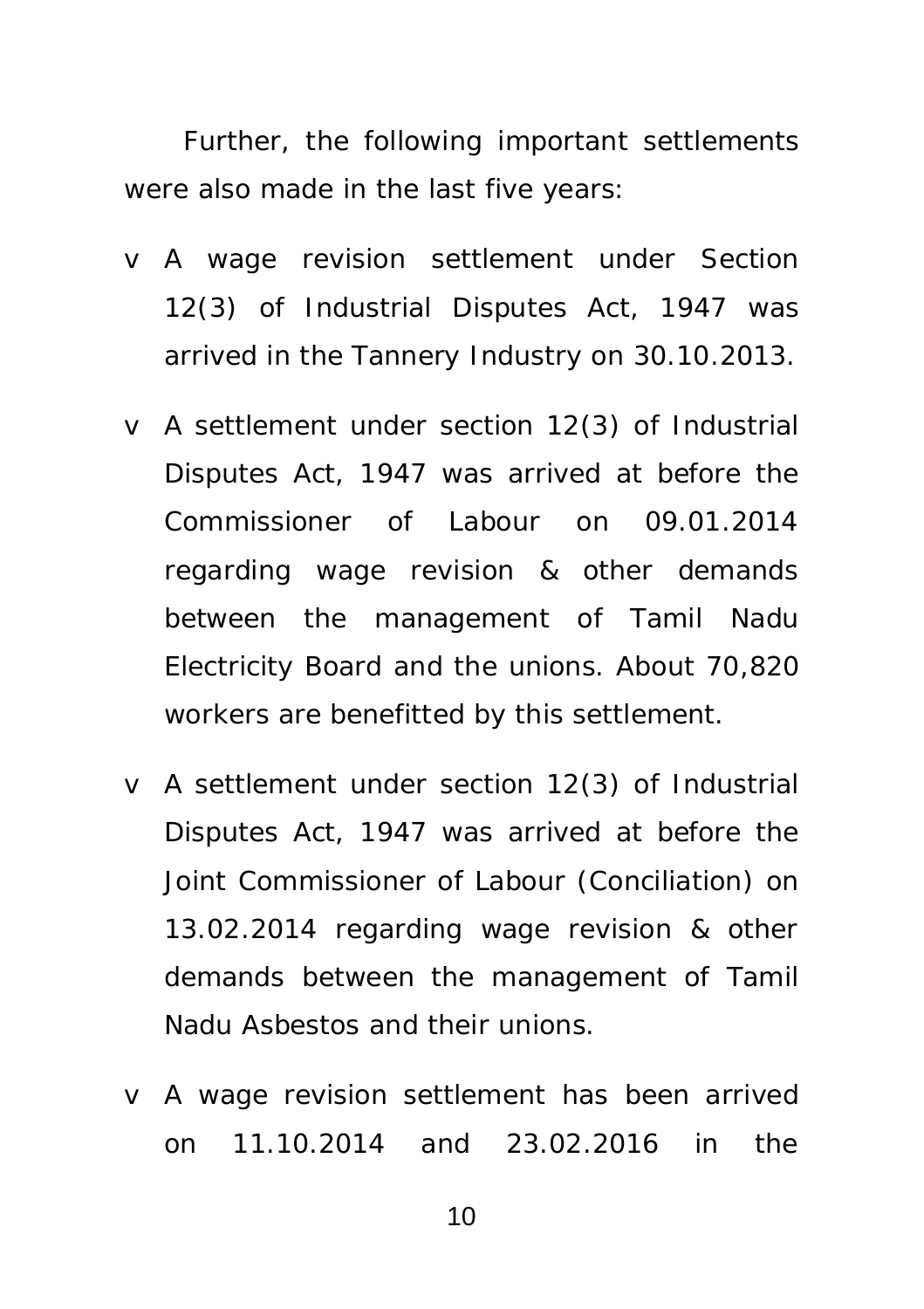management of Arasu Rubber Corporation by which 2000 workers benefitted

- v Strike by the Tamil Nadu transport workers from 28.12.2014 regarding the 12th wage demand came to an end by conciliation talks on 31.12.2014, to benefit 1.25 lakh transport workers.
- v A settlement has been arrived on 17.10.2014 and 05.11.2015 under section 12 (3) of Industrial Disputes Act, 1947 benefitting 3000 drivers of 108 ambulance service regarding bonus and other conditions of service.
- v Workers of 18 Co-operative sugar mills went on strike from 11.12.2014 regarding the wage issue. All the workers resumed work on 31.12.2014 after intervention of conciliation authorities.
- v A wage revision settlement was arrived at in beedi manufacturing industry on 10.08.2015 to benefit nearly four lakh beedi rollers.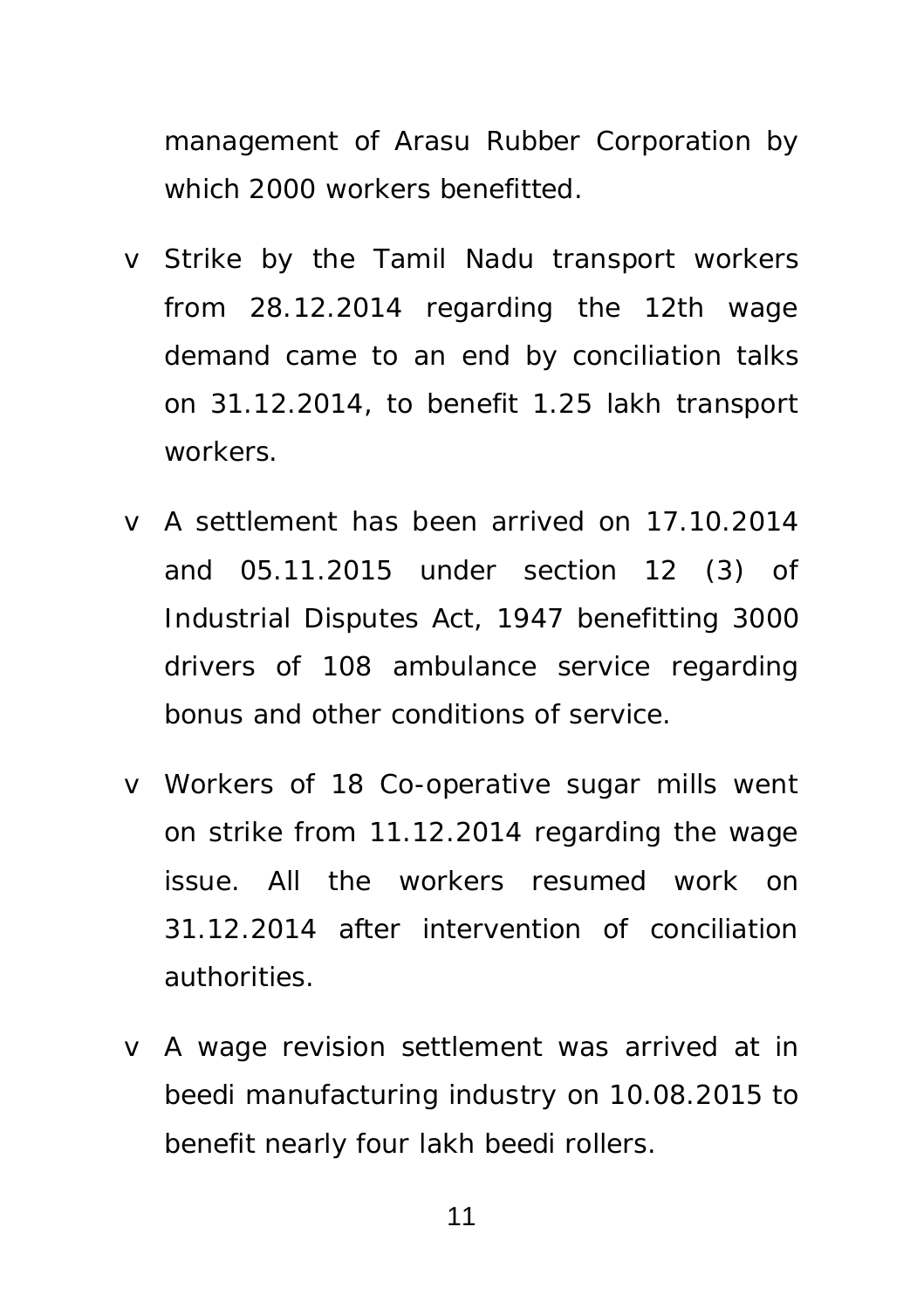#### **1.5. Labour Courts and Industrial Tribunals**

Labour Courts and Industrial Tribunals are the adjudicating bodies, which issue awards on labour related matters and industrial disputes. Labour Courts adjudicate on matters specified in the second schedule appended to the Industrial **Disputes** 

Act, 1947.

There are 13 Labour Courts and one Industrial Tribunal in the State of Tamil Nadu to adjudicate upon the industrial dispute cases which have not ended in amicable settlement in the conciliation process. Chennai has four Labour Courts, Vellore has two and Salem, Cuddalore, Tiruchirappalli, Madurai, Tirunelveli and Coimbatore have one each. Further, considering the pendency of cases in the existing Labour Court at Coimbatore, and in order to reduce the burden of the said Labour Court, whose jurisdiction is spread over Coimbatore, Tiruppur and Nilgiris Districts, the Government have issued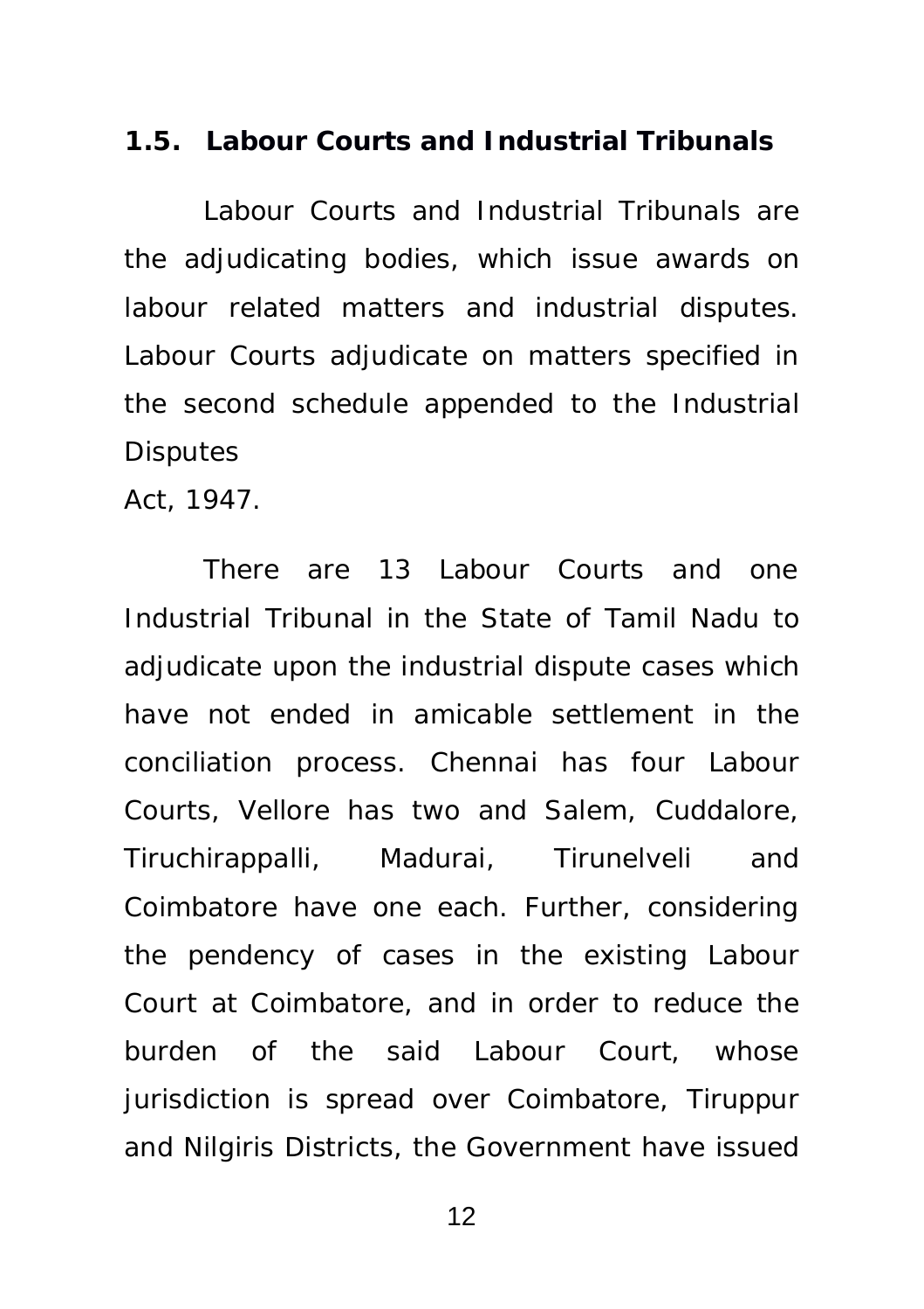orders for the constitution of an additional Labour Court at Coimbatore to pave way for speedy disposal of the disputes so as to benefit the workers in textile, sugar, plantation, engineering and other industries. In the last four years, the Labour Courts adjudicated and disposed of 13,390 cases. During the year 2015 the Labour Courts disposed 5,391 cases.

To adjudicate upon matters specified in the third schedule annexed to the Industrial Disputes Act, 1947, one Industrial Tribunal is functioning at Chennai. In the last four years 159 cases were disposed of and in the year 2015, the Tribunal has disposed 59 cases out of 140 cases received.

## **1.6. The Industrial Employment (Standing Orders) Act, 1946**

The Industrial Employment (Standing Orders) Act, 1946 aims at achieving a transition from mere contract to the conferment of status of workmen through conditions statutorily imposed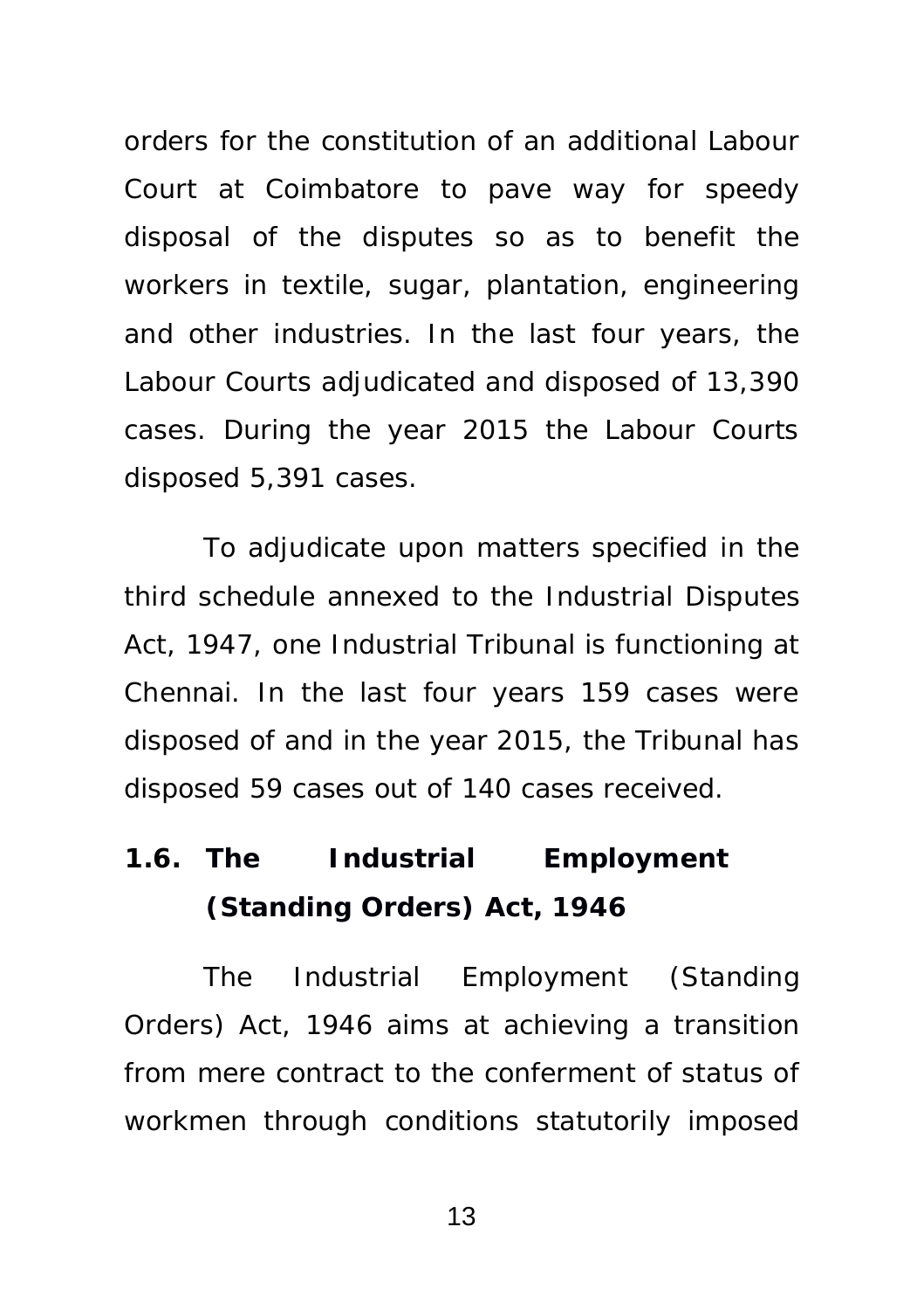upon the employer by requiring every industrial establishment to frame standing orders in respect of matters enumerated in the schedule appended in the Act. The certifying officer certifies every such establishment on conditions of employment. Once the standing orders are so certified, they become binding upon both the parties, namely the employer and the employees.

In the last five years, certifying officers have certified standing orders in 2,072 industrial establishments and in 2015-16 alone 453 standing orders have been certified.

#### **1.7. The Trade Unions Act, 1926**

The Trade Unions Act, 1926 was enacted to provide for the registration of trade unions to guarantee right to association. As on 31.03.2016, the additional registrars of trade unions have registered 12,984 trade unions. In the fiscal year 2015-2016 alone 182 trade unions were newly registered.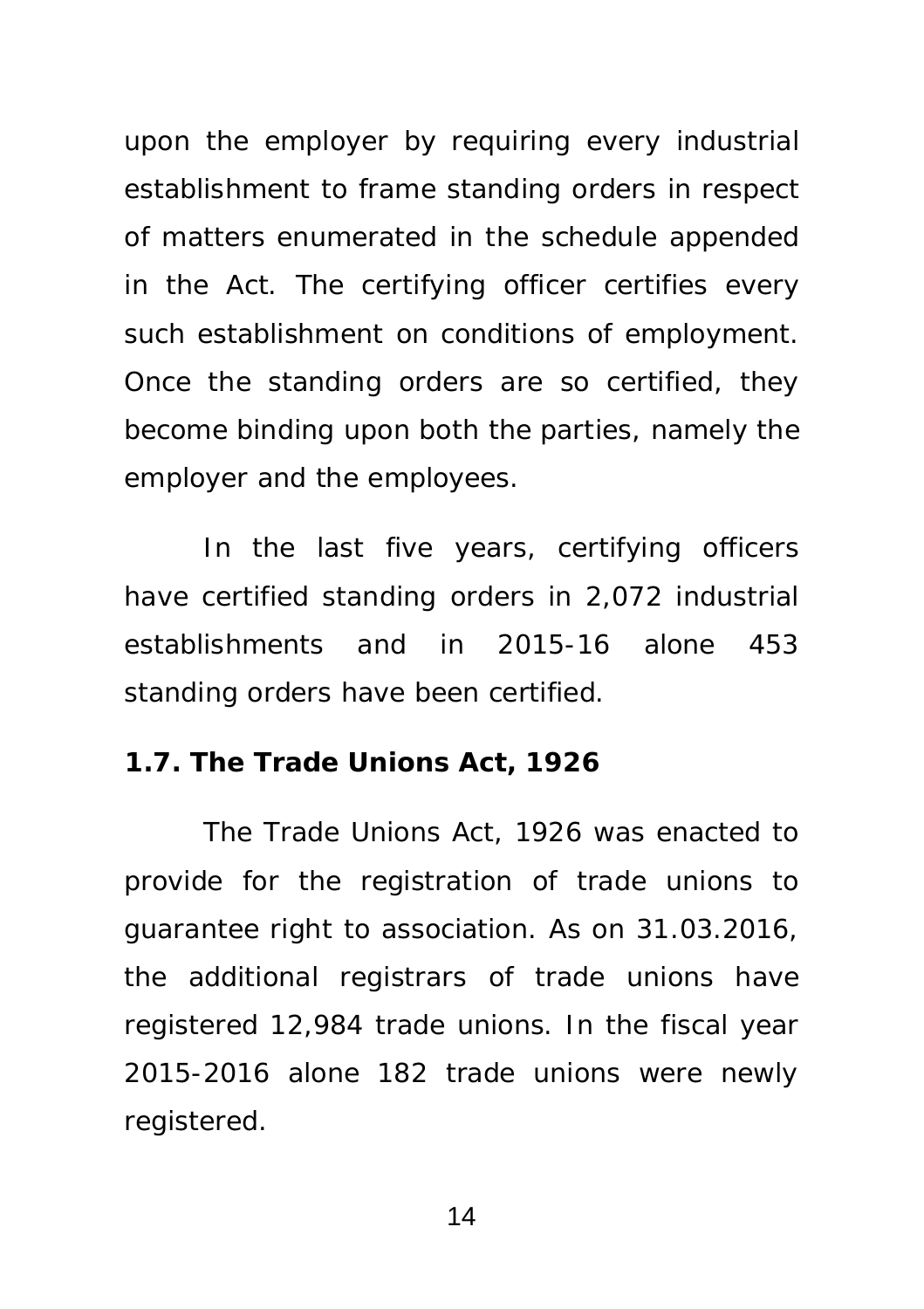## **1.8. Enforcement of Various Labour Legislations**

Enforcement of labour legislations is an important function of the Department of Labour. The enforcement machinery of the department periodically conducts inspections and organises special drives to ensure compliance of statutory requirements under various labour laws and the laws relating to legal metrology. The principal duty of the enforcement officials is to ensure that the stakeholders comply with the objectives envisaged in the statutes and thereby protect the rights of workers and interests of the consumers.

#### **1.9. Enforcement of Regulatory laws**

## **1.9.1. The Tamil Nadu Shops and Establishments Act, 1947**

The Tamil Nadu Shops and Establishments Act, 1947 is a State legislation which is one of the progressive pieces of legislation enacted by the State to safeguard the interest of workers in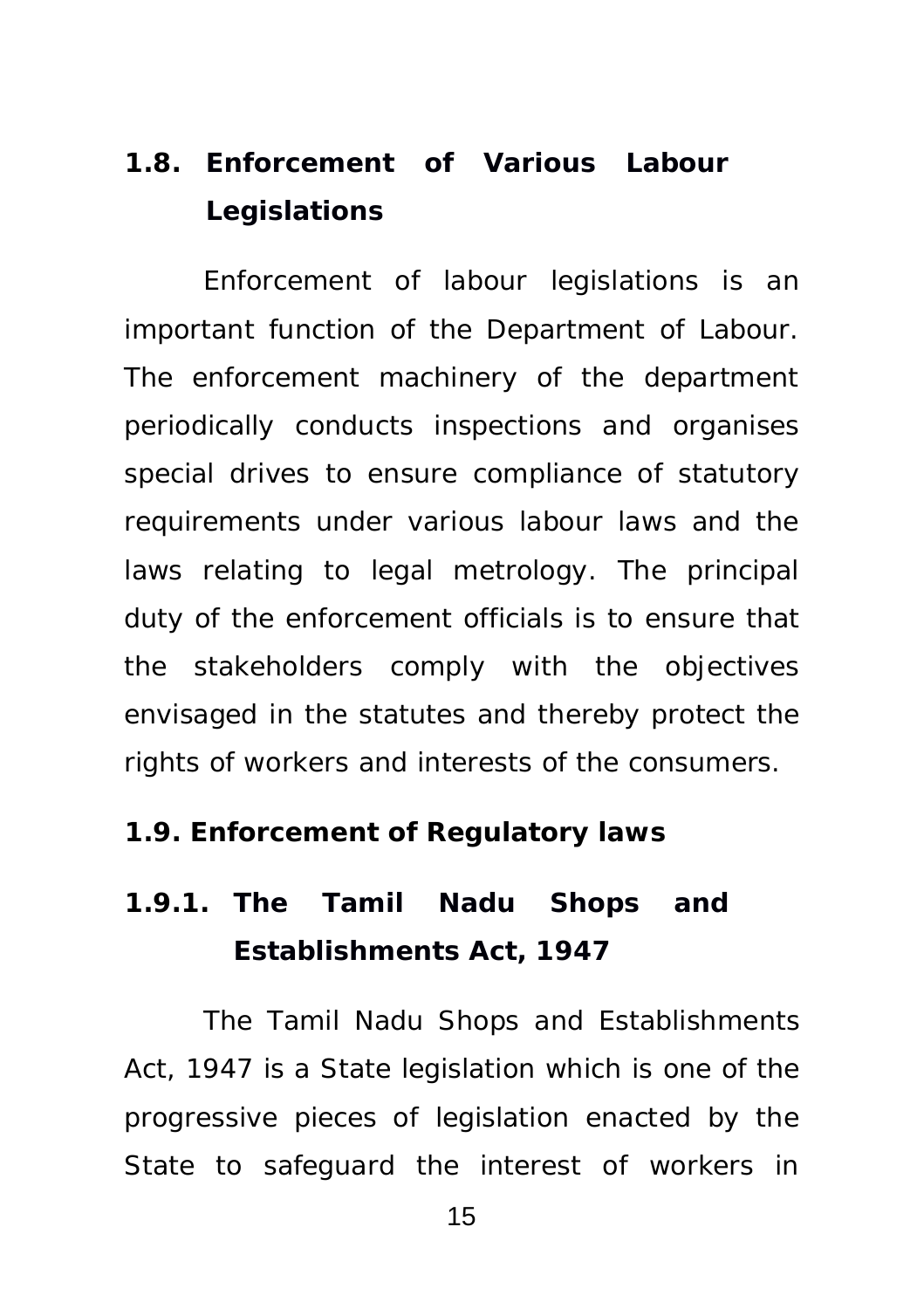shops, commercial establishments, theatres and other business establishments. This legislation regulates and provides for working hours, weekly rest and opening and closing hours of shops, grant of leave, payment of wages and remedy against arbitrary dismissal, discharge or termination for regulating conditions of work and protecting the welfare of workers.

With rapid growth in trade and business activities, it has been estimated that there are 3,12,482 shops and establishments in the State. The enforcement officers have made 2,89,506 inspections during 2015-2016, of which 32,373 cases were compounded for various offences and a sum of Rs.28.29 lakh was collected as compounding fee. In various magisterial courts, 207 cases were disposed.

During the past five years, over 16.19 lakh inspections were made by the enforcement officers and 1,58,143 cases were compounded for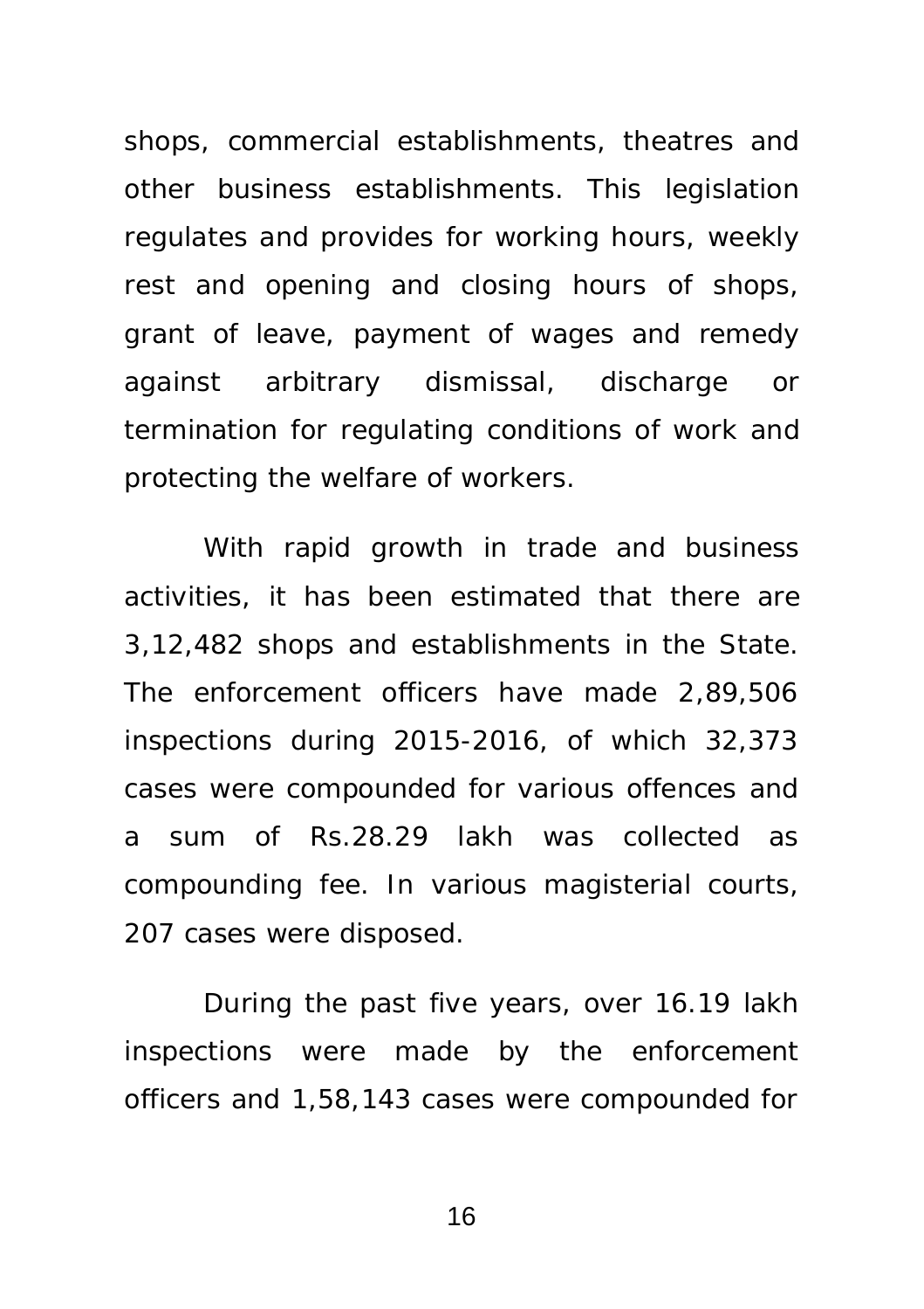various offences and a sum of Rs.130.54 lakh was collected as compounding fee.

A progressive step was taken by the Government during this year to facilitate the business and employment environment. The Government issued orders relaxing the working hours, to enable establishments to operate and do business for 365 days in a year with a set of mandatory provisions to be followed as per the Act.

### **1.9.2. The Tamil Nadu Catering Establishments Act, 1958**

The Tamil Nadu Catering Establishments Act, 1958 is a separate piece of legislation to regulate the conditions of work in hotels and other catering establishments in Tamil Nadu. Nearly, 31,977 catering establishments have been registered as on 31.3.2016 and a sum of Rs.15.18 lakh was collected as registration, renewal and amendment fee from the employers of catering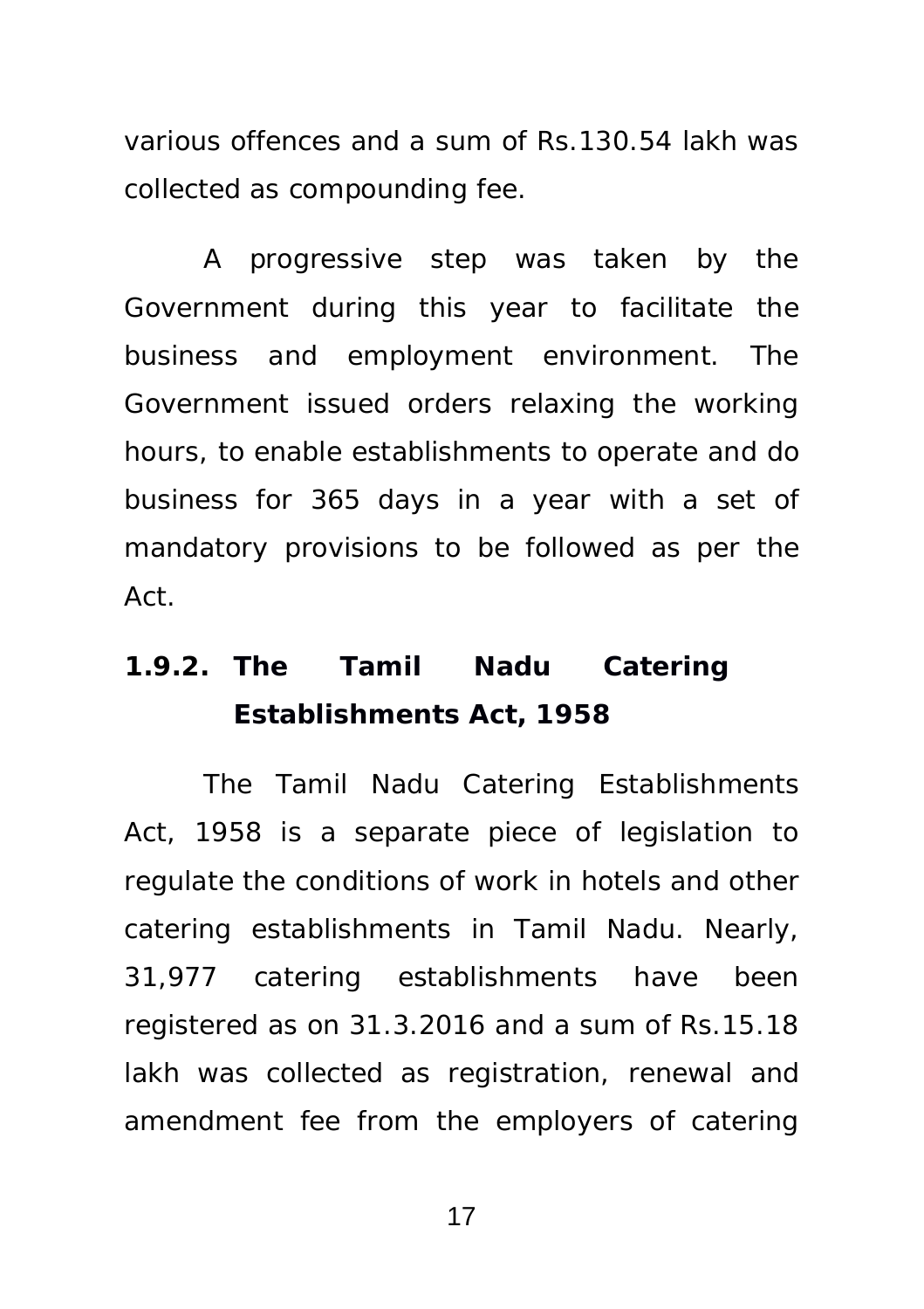establishments. In the last one year 40,590 inspections were made and contraventions were noticed in 7,029 cases and a sum of Rs.7.67 lakh was collected as compounding fee and 31 cases were disposed off by magisterial courts.

Similarly during 2011-2016, the inspectors have conducted 2,21,104 inspections; 29,004 contraventions were found and a sum of Rs.31.40 lakh was collected as compounding fee and 252 cases were disposed off in magisterial courts.

# **1.9.3. The Tamil Nadu Industrial Establishments [National and Festival Holidays] Act, 1958**

The Tamil Nadu Industrial Establishments [National and Festival Holidays] Act, 1958 makes it mandatory for an industrial establishment to allow its employees to have, paid national and festival holidays. The inspectors have made 88,805 inspections; noticed 35,770 contraventions and a sum of Rs.53.26 lakh was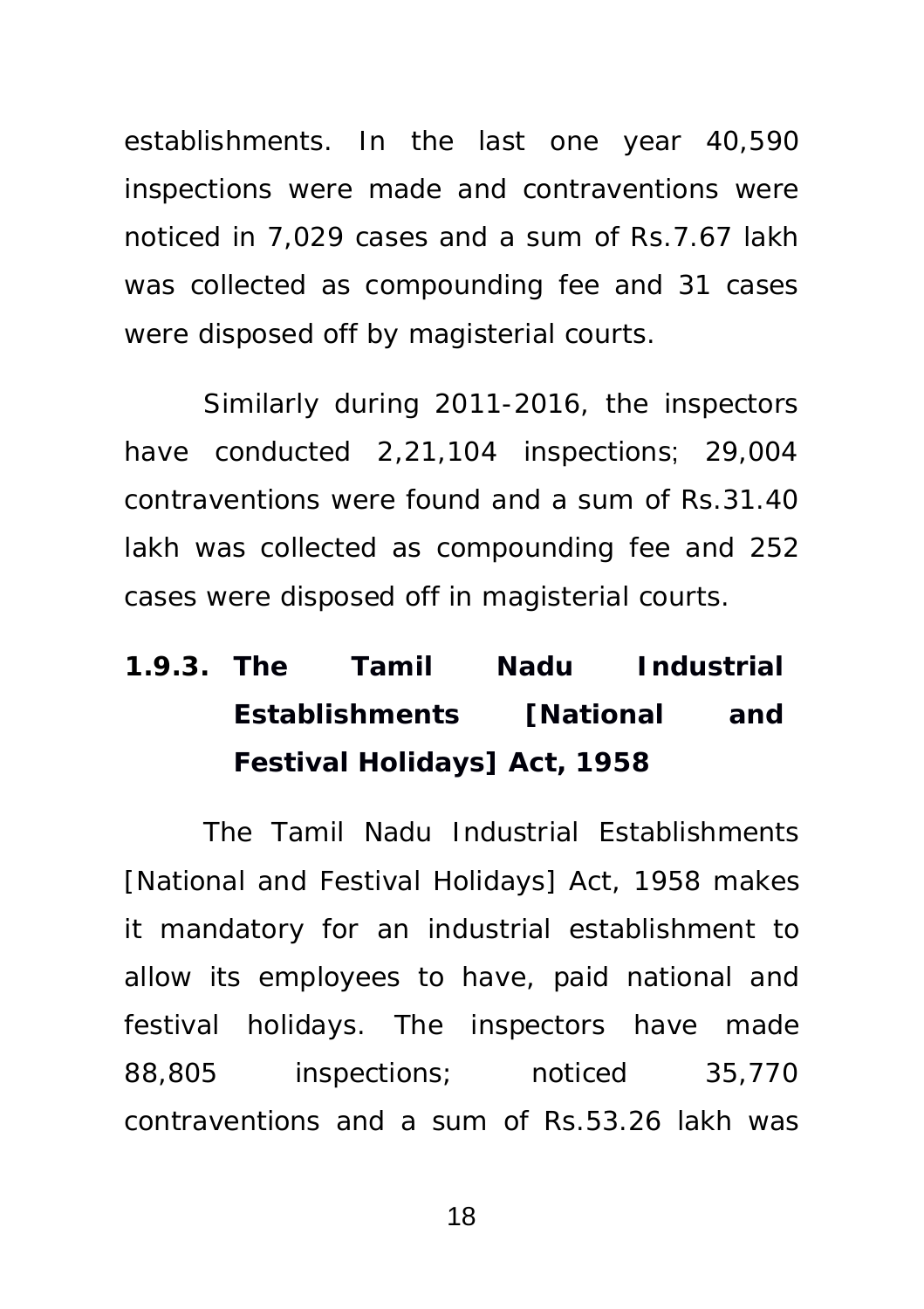collected as compounding fee and the magisterial courts have disposed off 64 cases in the financial year 2015-2016.

In the past five years, 6,08,938 inspections were made. A sum of Rs.147.23 lakh was collected as compounding fee in 65,979 cases.

### **1.9.4. The Motor Transport Workers Act, 1961**

The Motor Transport Workers Act, 1961 is a separate legislative measure intended to be a complete statement of the law dealing with the welfare of motor transport workers and their conditions of work. The number of registered motor transport undertakings in the State is 2,998 and the number of workers employed in the motor transport undertakings is estimated to be 1,41,608.

The registration, renewal and amendment fees collected in 2015-2016 is Rs.56.26 lakh. The Inspectors have made 5,556 inspections; 1,153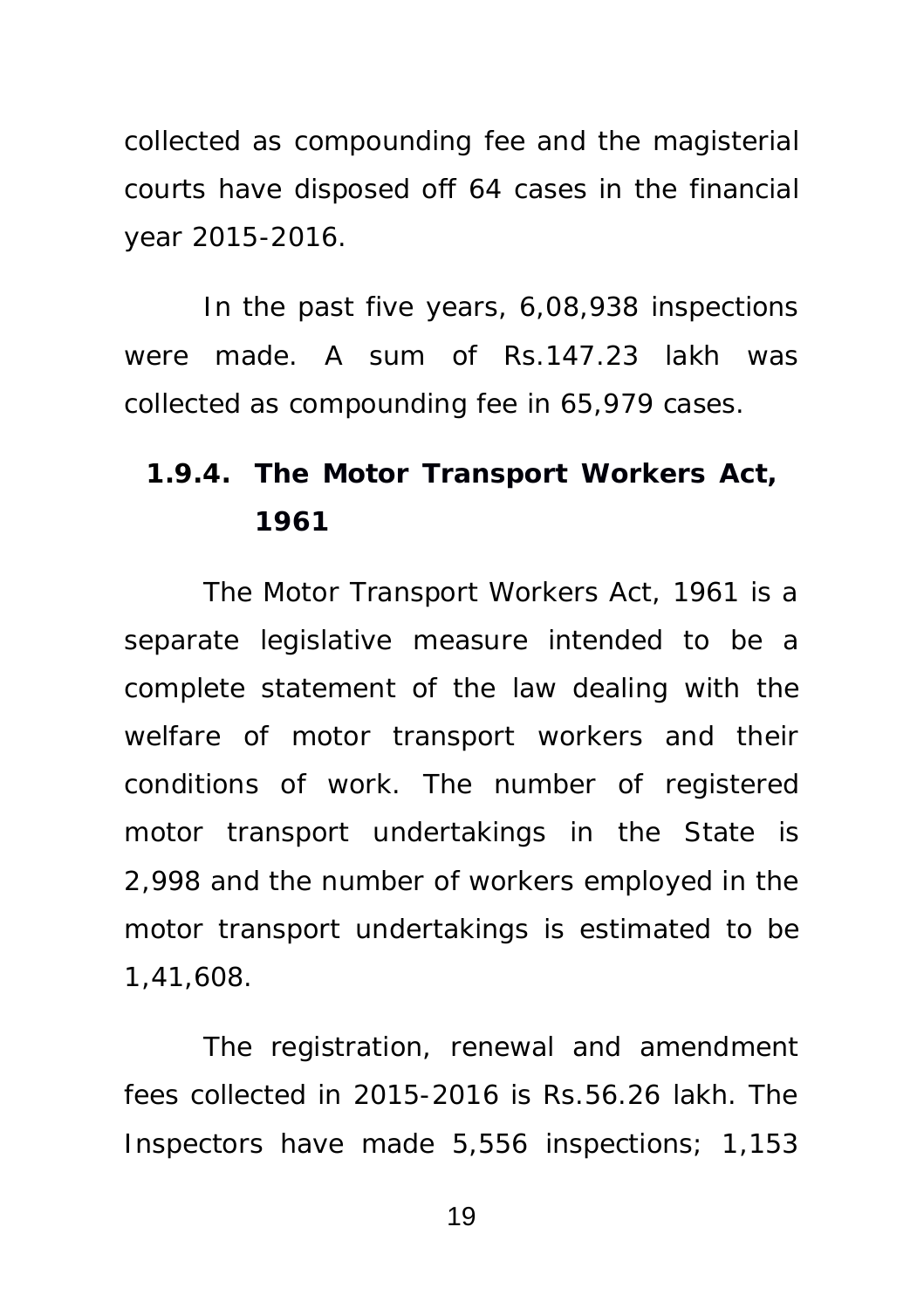offences were noticed and a sum of Rs.3.04 lakh was collected as compounding fee.

Similarly in 2011-2016, a sum of Rs.148.74 lakh was collected as registration, renewal and amendment fee. During this period 24,261 inspections were made, 5,193 cases compounded and a sum of Rs.16.62 lakh was collected as compounding fee.

#### **1.9.5. The Plantations Labour Act, 1951**

The Plantations Labour Act, 1951 was enacted considering the peculiar nature of work in plantations with a prime motive to provide for the welfare of the plantation workers. In this industry, women labourers outnumber the men. This Act aims to regulate the conditions of work in plantations. The Act is applicable, if 15 or more persons are employed in any land used or intended to be used for growing tea, coffee, rubber, cinchona or cardamom with an extent of five hectares or more. The Act provides for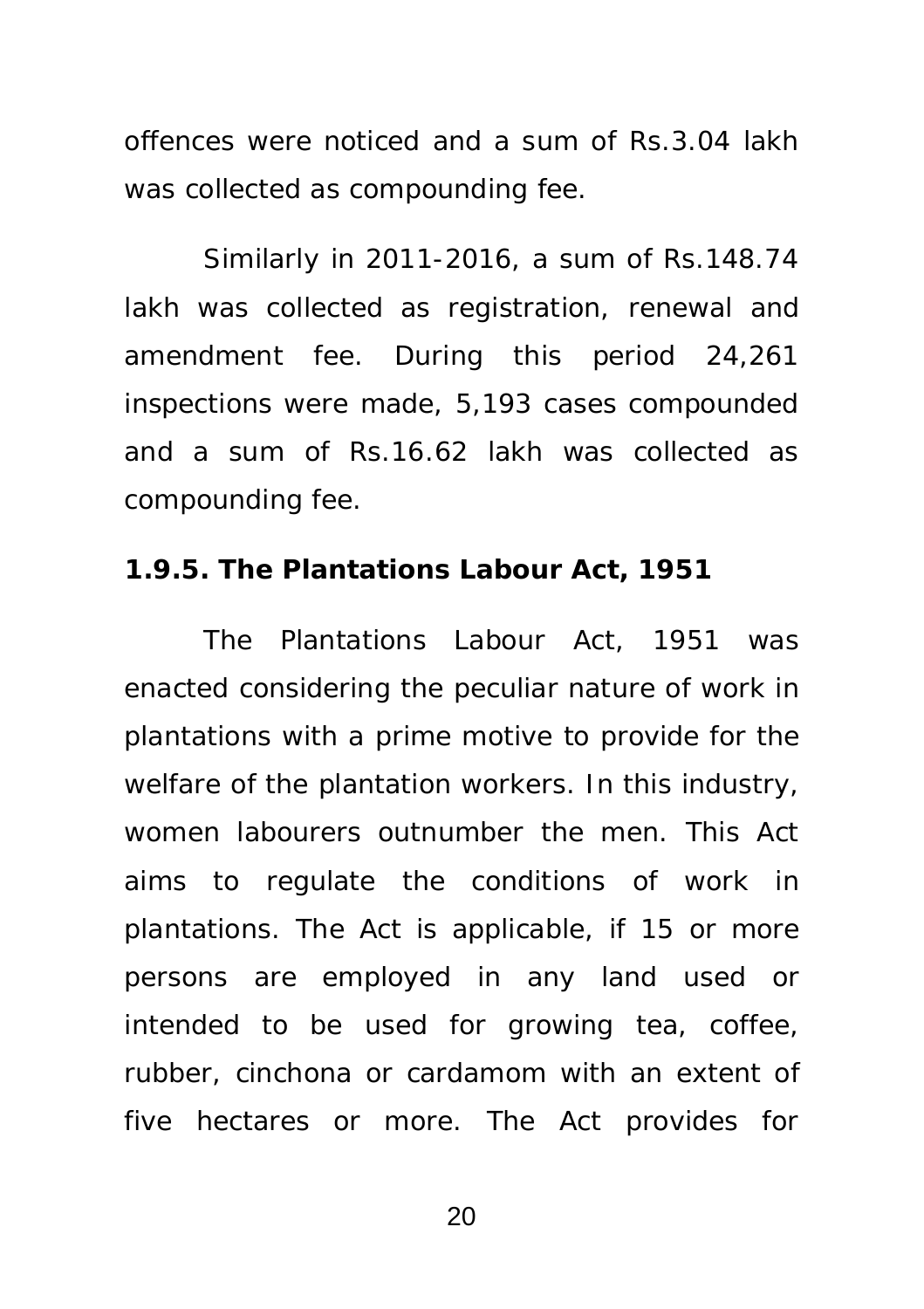housing accommodations to the workers in plantations as a special feature and also ensures free medical treatment to workers and their families, provision of protective clothing, drinking water, crèche, educational facilities etc.

The office of Inspectors of plantations are functional in 10 different parts of the State, viz., Ooty, Coonoor, Gudalur, Panthalur, Kothagiri, Valparai, Yercaud, Batlagundu, Theni and Nagercoil to enforce the Plantations Labour Act and allied legislations.

Tamil Nadu has 2,224 plantations covering an area of 61,747 hectares, of which, 683 are registered with an area of 54,071 hectares. Further, there are 1,541 unregistered plantations in an area of 7,676 hectares. The total number of workers in plantations is estimated to be 59,133 of which 36,043 are women and 23,090 are men.

The Inspectors of plantations have conducted 2,988 inspections and 132 cases have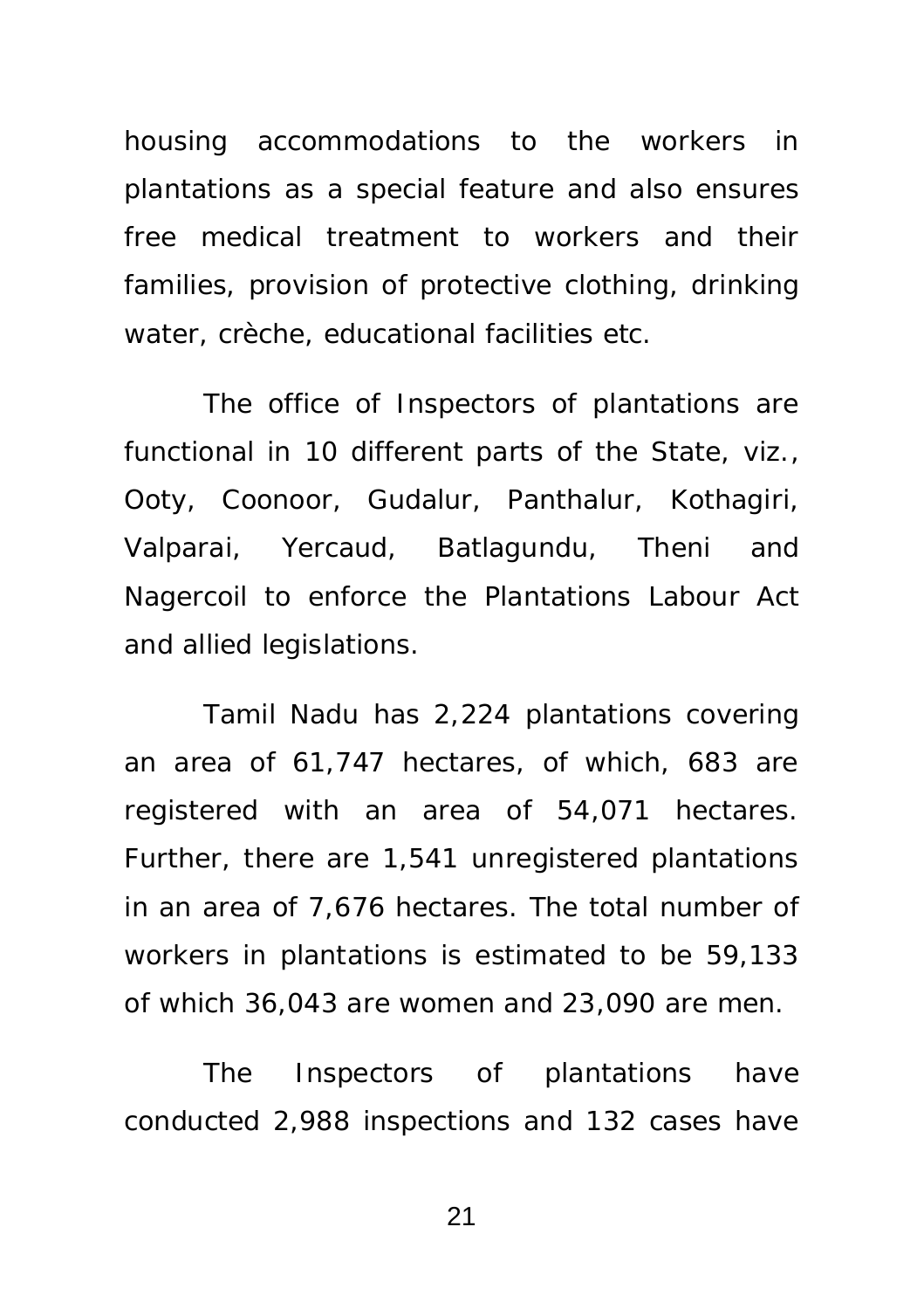been disposed in the courts and a sum of Rs.3.14 lakh was imposed as fine in the period of 2015-2016.

During the period from 2011-2016, the Inspectors have made 15,166 inspections and 764 cases have been disposed in the magisterial courts and a sum of Rs.14.33 lakh was imposed as fine against erring planters.

**1.9.6. The Tamil Nadu Industrial Establishments [Conferment of Permanent Status to Workmen] Act, 1981** 

The Government of Tamil Nadu enacted a special legislation in order to curb various unfair labour practices against temporary workers and provide for various statutory as well as non statutory benefits to them as extended to the permanent workers. The Act provides for conferment of permanent status to workmen in an industrial establishment who have been in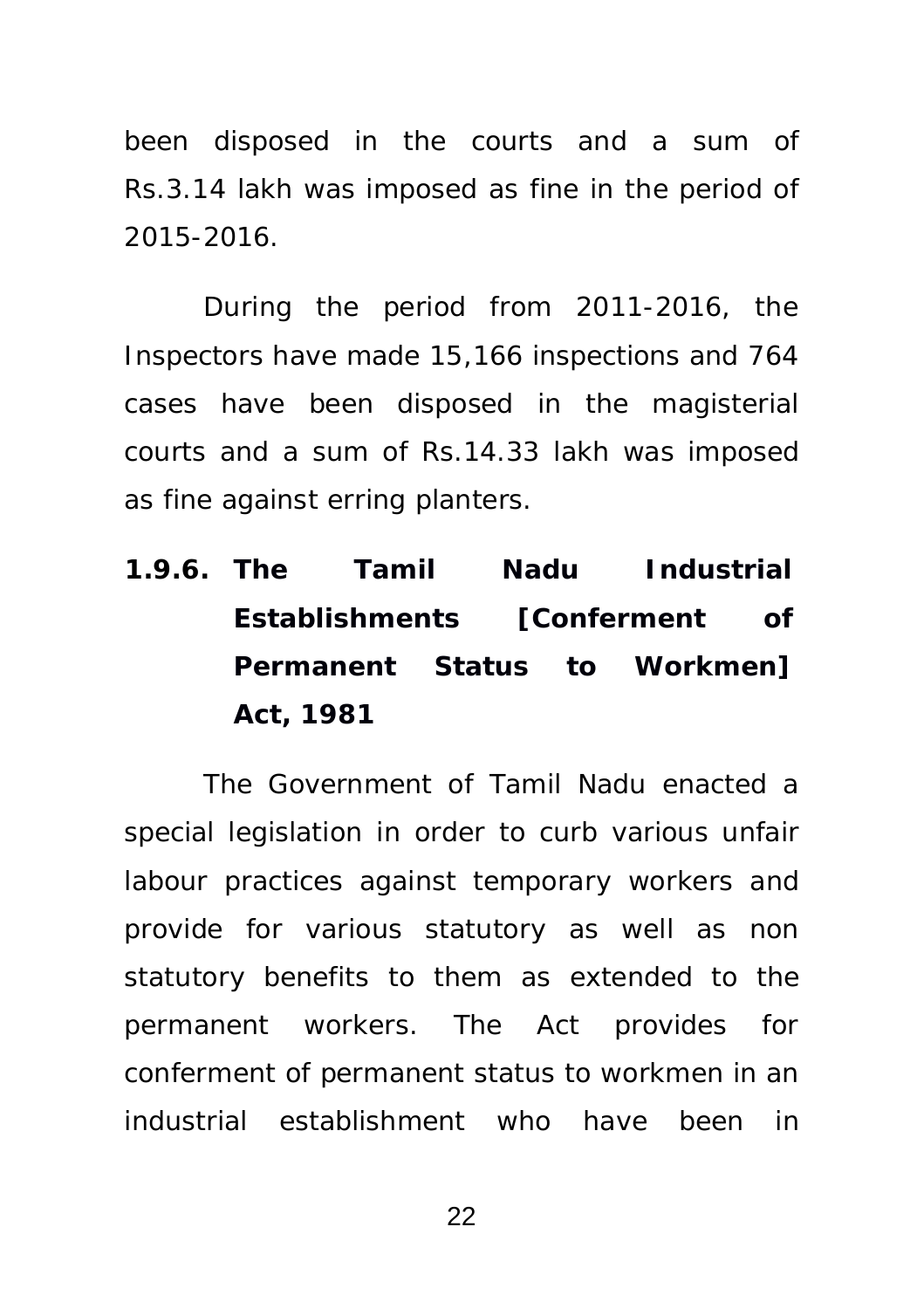continuous service of 480 days within a period of 24 calendar months in such industrial establishments.

The Inspectors of labour have conducted 2,784 inspections during the period 2015-2016 and orders were issued in 249 cases. In the past five years, 12,586 inspections were made and orders were issued in 1,044 cases conferring permanency on the workmen.

#### **1.10. Other Regulatory Laws**

The enforcement authorities are enforcing certain other regulatory labour enactments such as:

- 1. The Working Journalists and other News paper Employees [Conditions of service and Miscellaneous Provisions] Act, 1955.
- 2. The Beedi & Cigar workers [Conditions of Employment] Act, 1966.
- 3. The Contract Labour [Regulation and Abolition] Act, 1970.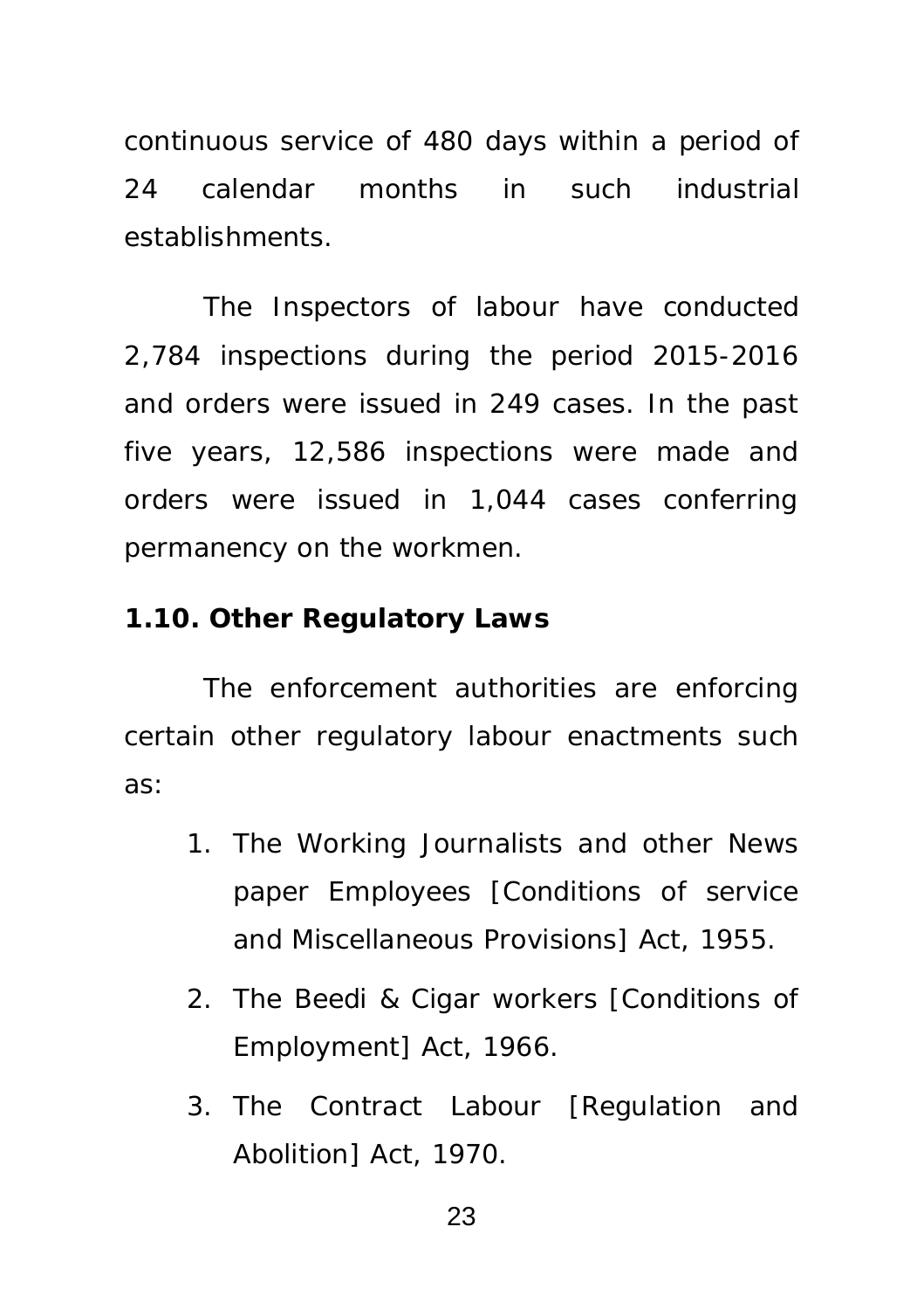- 4. The Sales Promotion Employees [Conditions of Services] Act, 1976.
- 5. The Inter-state Migrant Workmen [Regulation of employment and conditions of service] Act, 1979.
- **1.11. Wage related Laws**

The department enforces the following enactments, to ensure proper and timely payment of wages to employees by the employers:-

- 1. The Payment of Wages Act, 1936
- 2. The Minimum Wages Act, 1948
- 3. The Payment of Bonus Act, 1965
- 4. The Equal Remuneration Act, 1976.
- **1.12. Social Security Laws**
- **1.12.1. The Employees' Compensation Act, 1923**

The Employees' Compensation Act, 1923 is one of the most important social security legislations. It aims at providing financial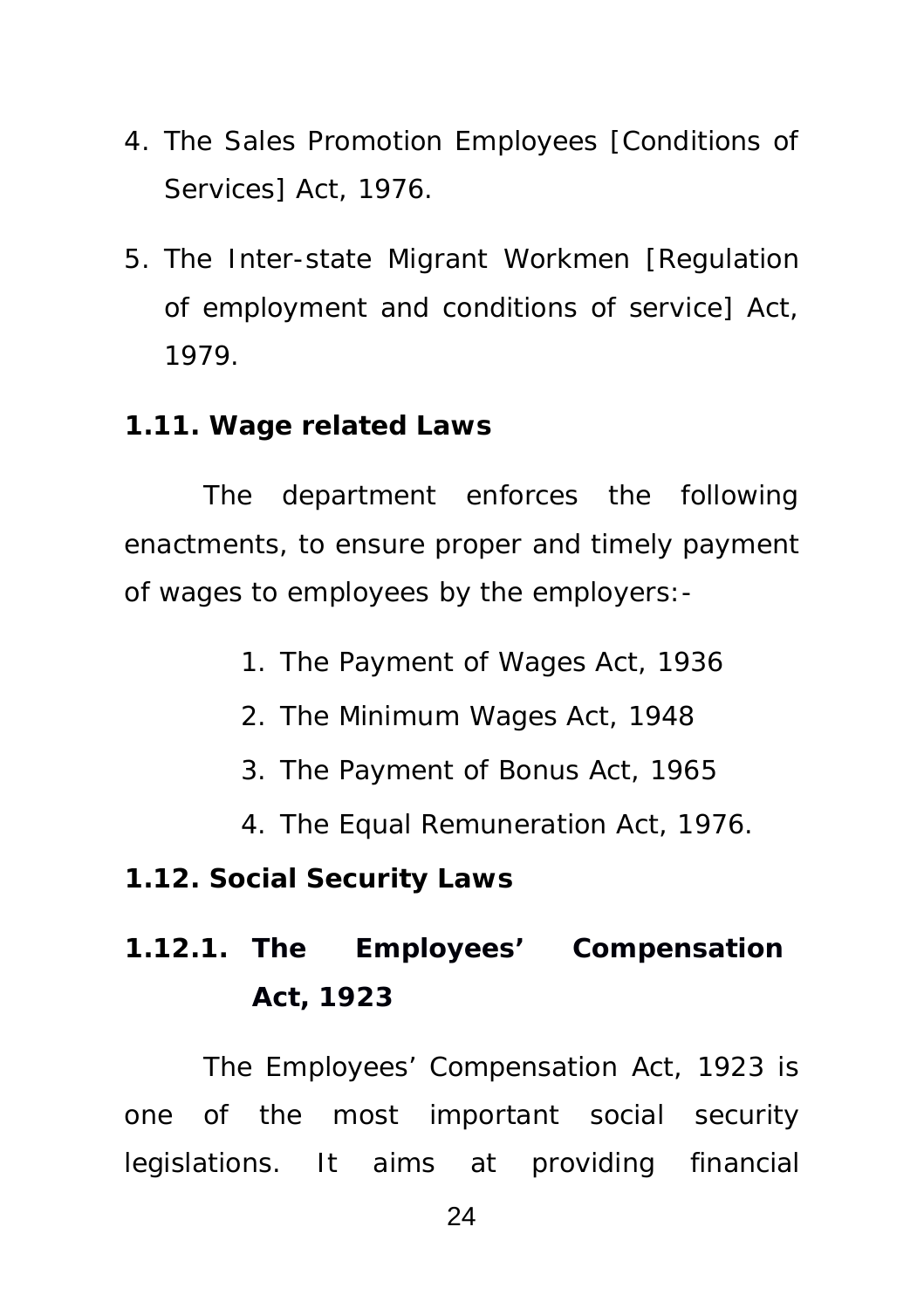compensation to workmen and their dependants in case of accidental injury during the course of employment, in the event of death or loss of earning capacity.

The compensation amount awarded is to be deposited by the employers / insurance companies. In case of default in depositing the amount awarded, recovery action is taken through District collectors under the Revenue Recovery Act. In 2015-2016, 3,758 cases were disposed off and a sum of Rs.45.74 crore was ordered as compensation. During the last five years, 14,892 cases were disposed off and a sum of Rs.263.12 crore was ordered as compensation.

The Commissioners for Employees' Compensation take immediate cognizance of accidental death incidents that are reported in the construction sites and effluent plants. They issue notices and conduct proceedings against the concerned employers under the Employees' Compensation Act, 1923.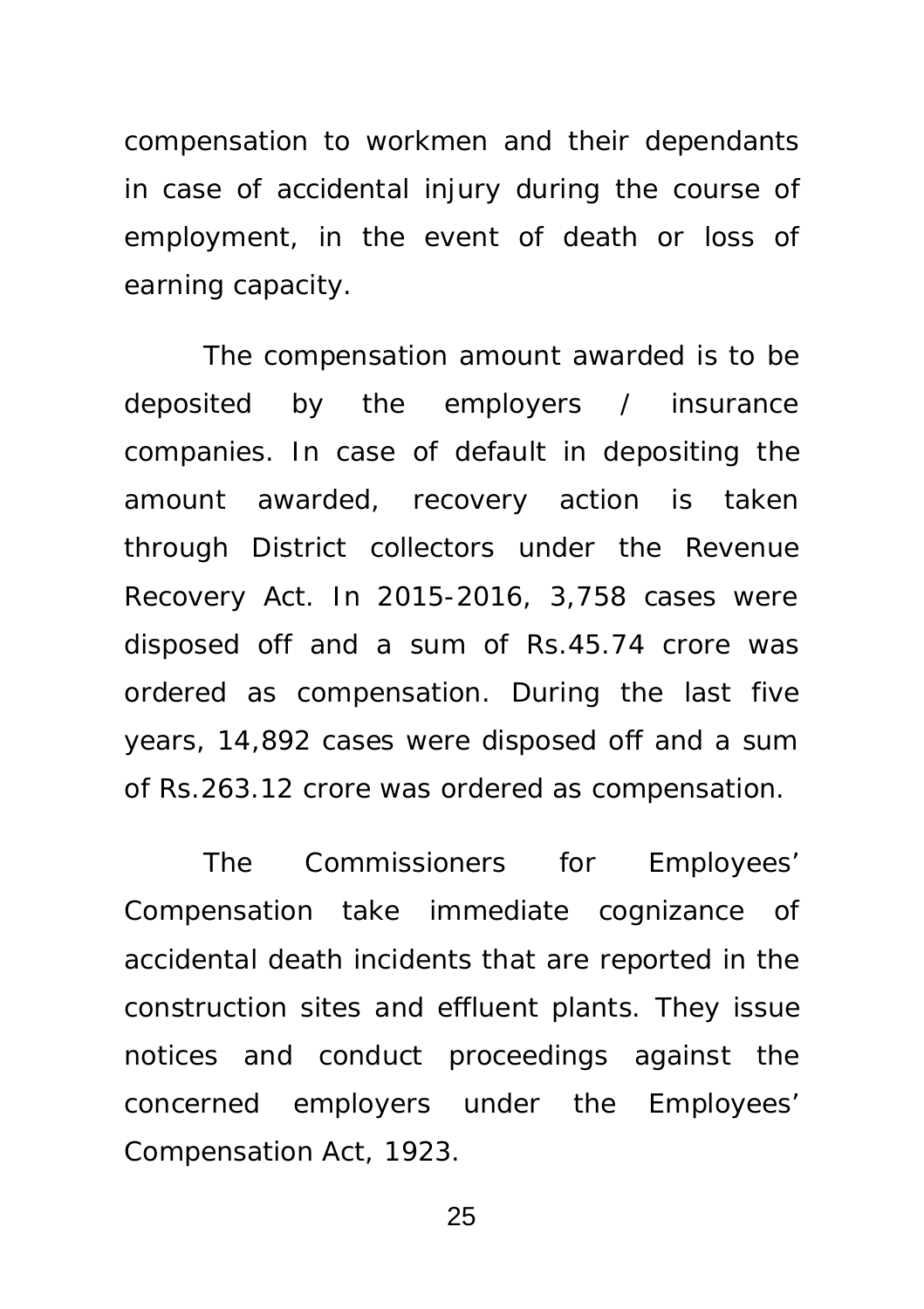## **1.12.2. The Payment of Gratuity Act, 1972**

 The Payment of Gratuity Act, 1972 is another vital social security legislation which provides for the payment of gratuity to an employee for the services rendered in an organisation. Gratuity is paid to an employee on superannuation / retirement or resignation, if he/she has put in a continuous service for a period of not less than five years. Gratuity is also paid on death or disablement due to accident or disease.

During the year 2015-2016, nearly 1,993 claims were disposed off and a sum of Rs.14.38 crore was ordered to be paid to the claimants and 413 appeal petitions were heard and disposed off.

Similarly in the past five years, 12,884 claims were disposed off and a sum of Rs.112.24 crore was ordered to be paid to the applicants.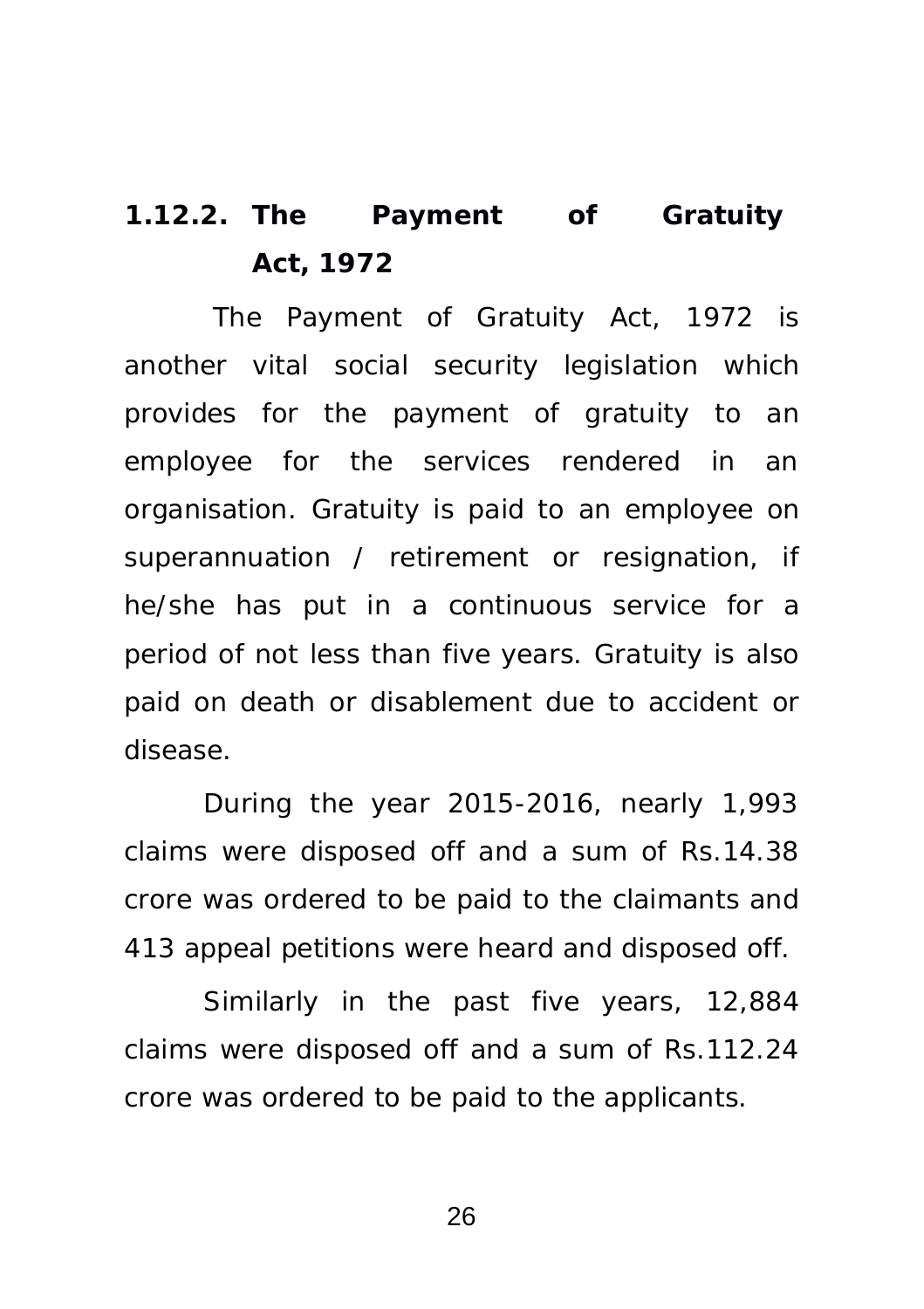# **1.12.3. The Tamil Nadu Payment of Subsistence Allowance Act, 1981**

 The Tamil Nadu Payment of Subsistence Allowance Act, 1981 provides for statutory obligation on the part of the employer to pay subsistence allowance to the employees during the period of suspension pending disciplinary proceedings. During 2015-2016, the authorities notified under the Act have disposed 102 claims and a sum of Rs.12.15 lakh was ordered as subsistence allowance to the claimants, also 16 appeal petitions were heard and disposed off.

Similarly, in the past five years, 1,068 claims were disposed off and a sum of Rs.307.46 lakh was ordered as subsistence allowance to the applicants.

#### **1.13. Eradication of Child Labour**

The State Government is fully committed to eradication of child labour in the State with a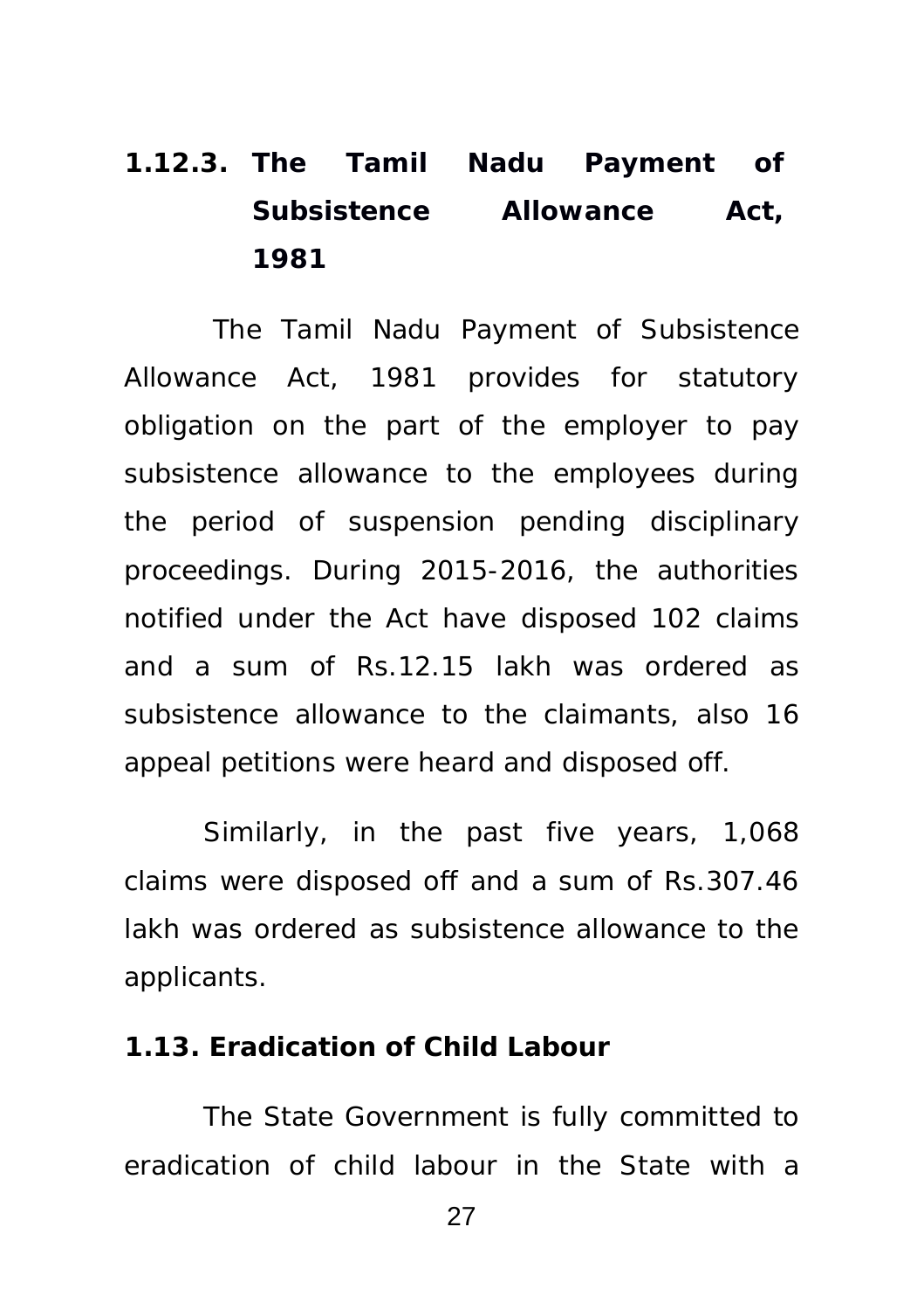vision to provide for robust growth and development of children. Due to the concerted efforts taken by the State Government there is a perceptible decline in child labour in the State. The State Government adopts an integrated multi-pronged strategy for elimination of the menace of child labour, through convergence of various departmental efforts to improve the health, education and wellbeing of children and families from poorer sections of the society.

## **1.13.1. The Child Labour [Prohibition and Regulation] Act, 1986**

The Child Labour (Prohibition and Regulation) Act, 1986 and the allied Acts prohibiting employment of children are implemented in the State by the officers of the Department of Labour and the Directorate of Industrial Safety and Health. Eradication of child labour is possible only through effective enforcement of the law at the grass root level.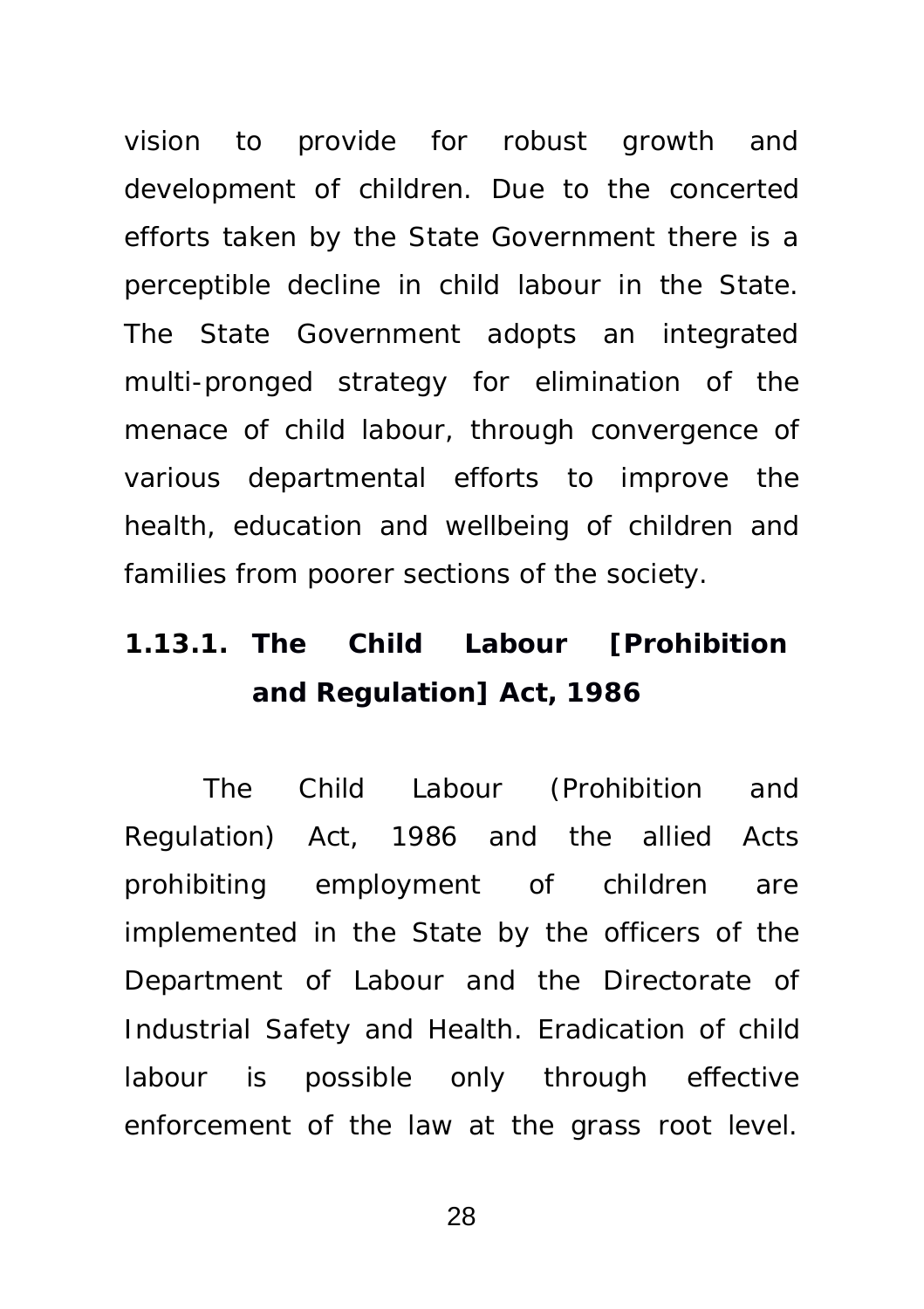District Level Task Force is functioning in every district under the chairmanship of the District Collector to monitor and strengthen enforcement activities.

## **1.13.2. Enforcement**

There are other laws and statutes prohibiting and regulating employment of children in the State which are enforced by the officers of Department of Labour and Directorate of Industrial Safety and Health. They are:-

- 1. The Factories Act, 1948.
- 2. The Motor Transport Workers Act, 1961.
- 3. The Beedi and Cigar Workers (Conditions of Employment) Act, 1966.
- 4. The Tamil Nadu Shops and Establishments Act, 1947.
- 5. The Tamil Nadu Catering Establishments Act, 1958.
- 6. The Plantations Labour Act, 1951.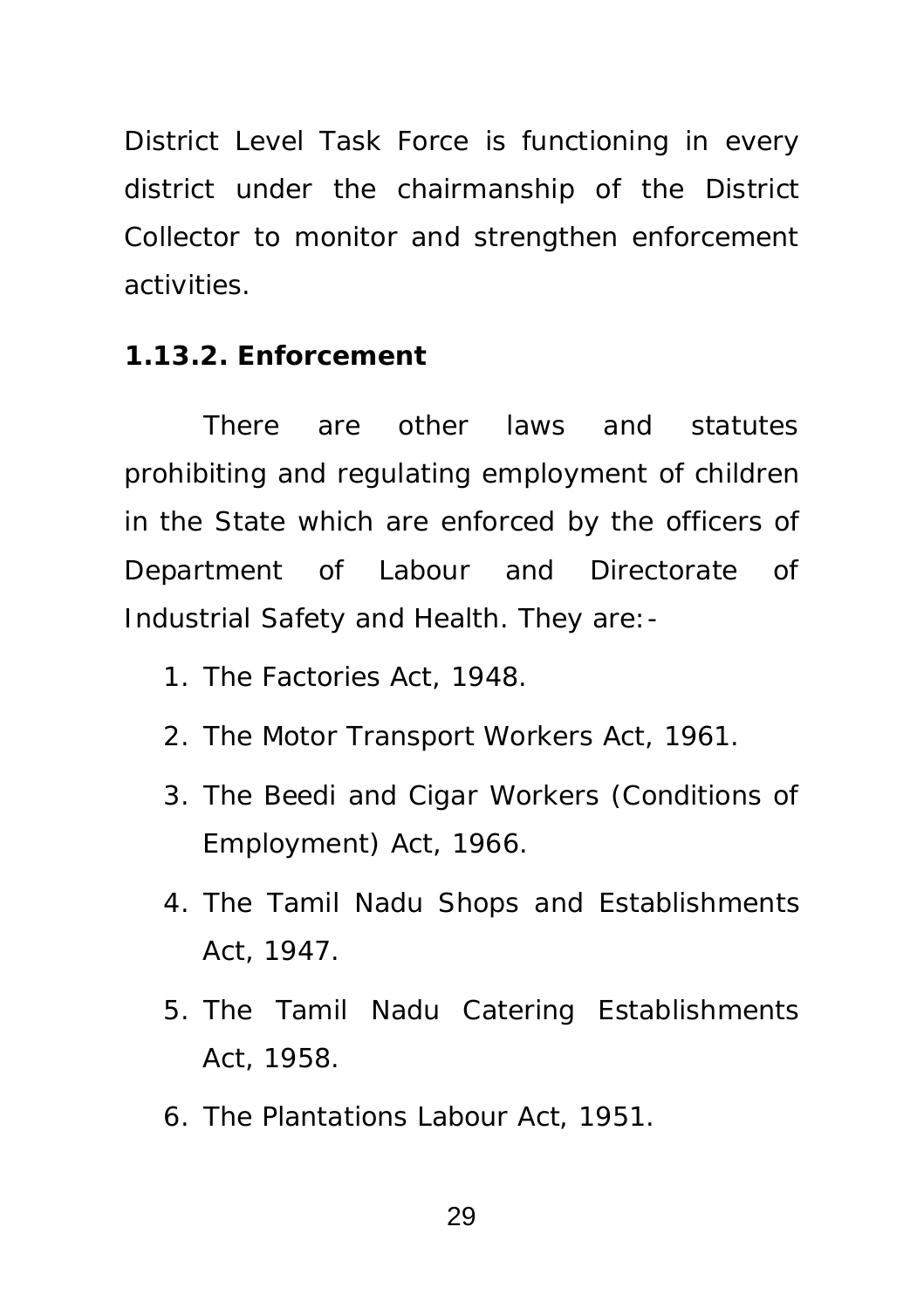The Inspectors have inspected 1,78,046 establishments under various statutes and 32 prosecutions were launched against the employers in the year 2015-2016. Further, 7,01,476 establishments were inspected under various statutes and 143 prosecutions were initiated wherever violations were noticed during the period 2011-2016.

#### **1.13.3. Status of Child Labour**

Census 2001 placed the number of child labour in the State at 4.19 lakh while Census 2011 estimated it at 1.51 lakh. The number of child labour has steadily reduced over the period due to rigorous enforcement, rescue and rehabilitation efforts taken by the Government. According to a recent survey by Sarva Shiksha Abiyan (Education for All) the estimated number of out of school children due to economic compulsion is declining fast in the State.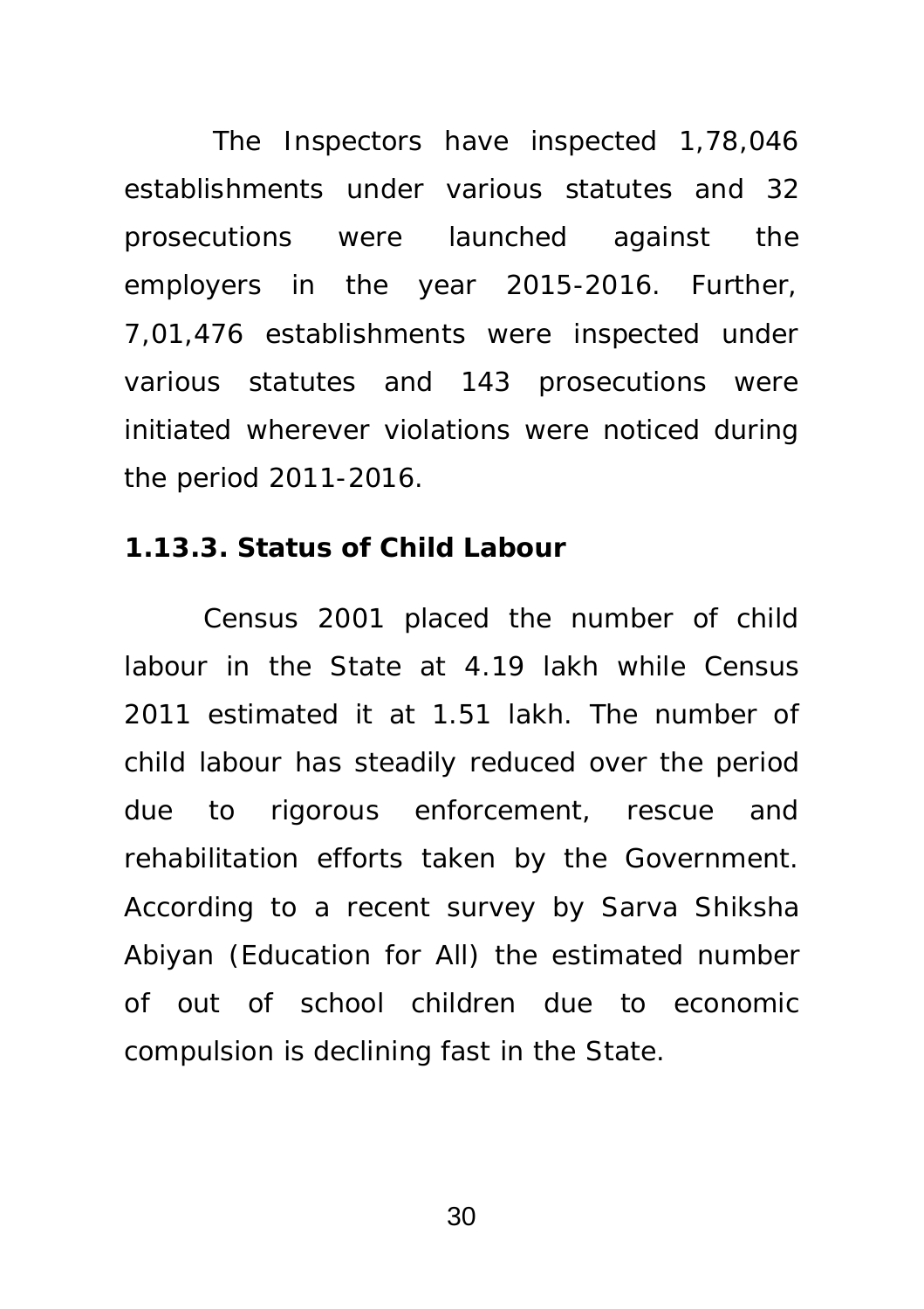#### **1.13.4. Awareness Generation**

Awareness generation activities are taken up at the State and district levels by using all government functions, district and State level fairs and forums to create awareness and ensure support of all stakeholders in eradication of child labour.The International Anti-Child Labour Day is being observed every year at the State and district levels on June  $12<sup>th</sup>$  to give further impetus to the awareness campaign against child labour. Awards are distributed to the erstwhile child labour students of the special training centres of National Child Labour Projects who were mainstreamed into regular schools and secured high marks in the 10<sup>th</sup> and 12<sup>th</sup> standard public examinations. Awards are also given to a teacher from each district, one Inspector of Labour, one deputy director of Industrial Safety and Health, one NCLP project director and two field officers in the State level for their good performance in their area of work.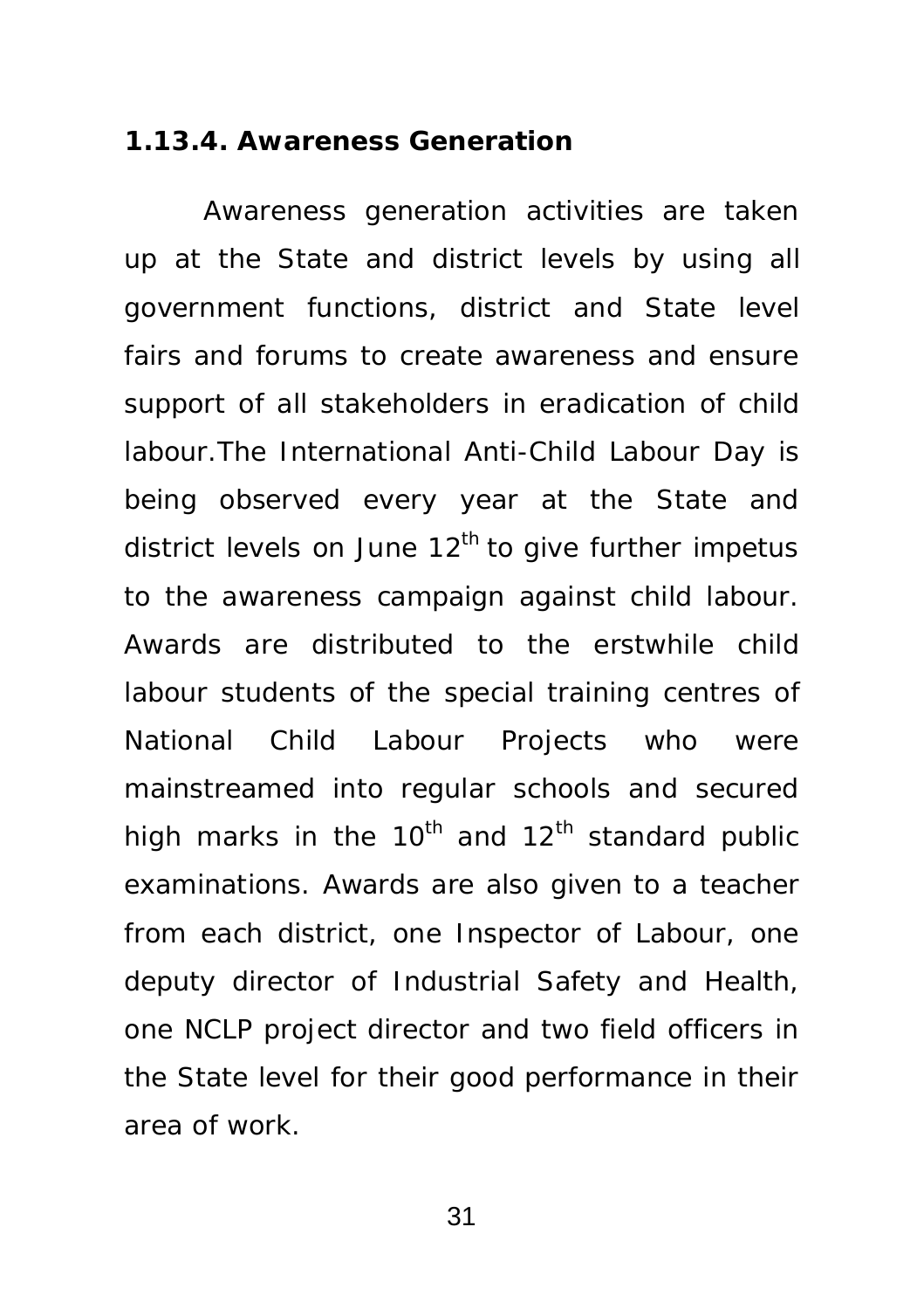### **1.13.5. National Child Labour Project**

In Tamil Nadu, National Child Labour Project (NCLP) is functioning in 15 Districts viz., Chennai, Coimbatore, Dindigul, Dharmapuri, Erode, Krishnagiri, Kancheepuram, Namakkal, Thoothukudi, Tirunelveli, Trichy, Tiruvannamalai, Salem, Vellore and Virudhunagar. A stipend of Rs.150/- per month, educational materials, free medical check-up etc. are provided to children supported by NCLP.

There were 239 special training centres functioning in 15 NCLP project districts and 9224 children were enrolled in the said special training centres and 3620 children were mainstreamed into regular schools during 2015-2016.

In the past five years, 245 child labour were rescued, out of whom 100 children were admitted in special schools; 77 children handed over to Child Welfare Committees and 68 entrusted with their parents.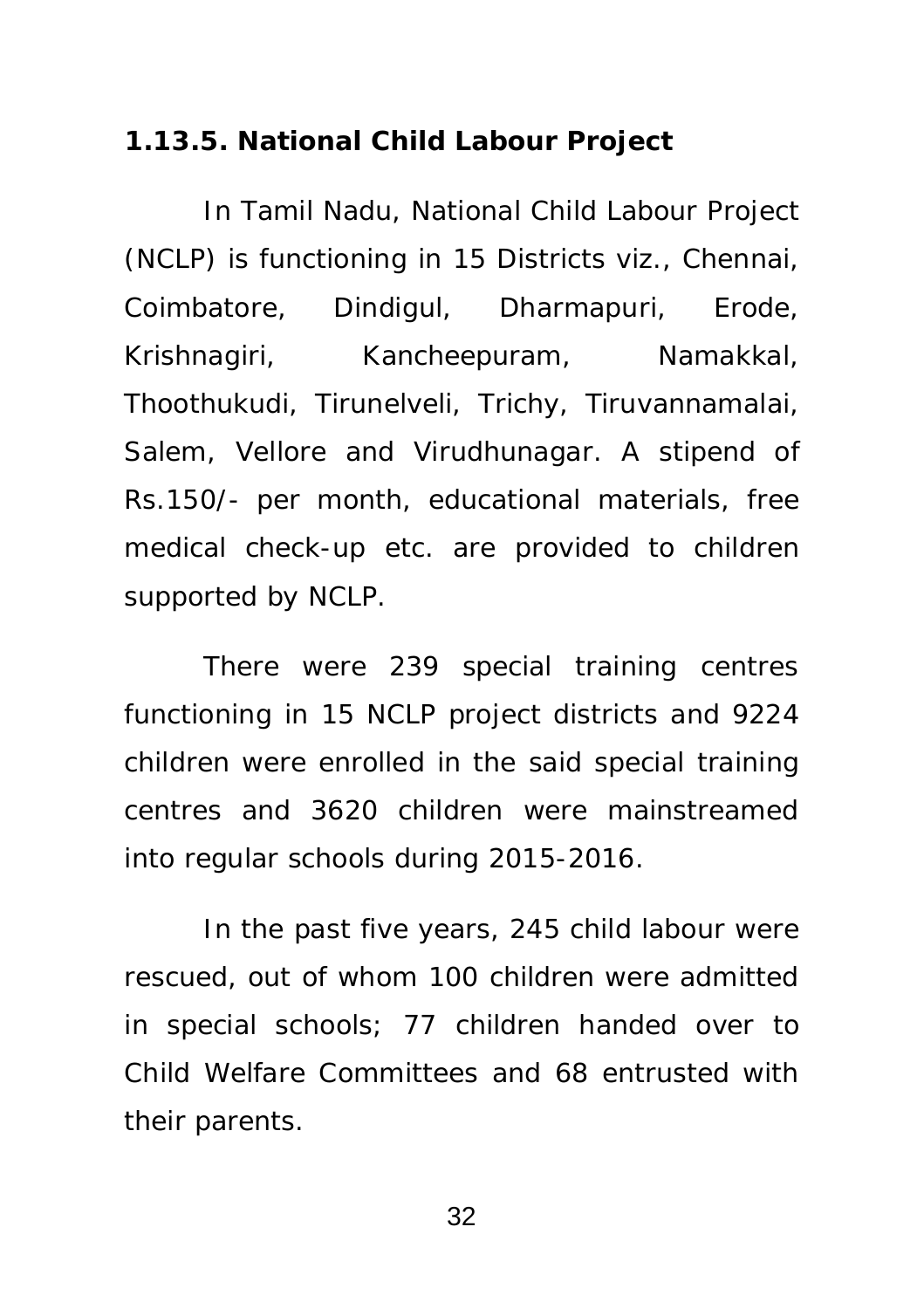With the special efforts of the inspectors in the last five years and due to special drives conducted, 18,415 children were mainstreamed from the special schools and 1,01,755 children have been mainstreamed into regular schools since the inception of NCLP.

# **1.13.6. Benefits and Welfare schemes for child labour**

The Government of Tamil Nadu provides all benefits to children in special training centres such as free uniforms, free text books, school bag, chart, atlas, geometry box, crayons, foot wear, free bus pass and mid-day meal with five eggs per week to NCLP STC children similar to other students in regular schools. Government is also extending monthly cash assistance of Rs.500/- to all erstwhile NCLP STC children pursuing higher education till they complete their studies. During the last four academic years 3,769 children have benefitted to the tune of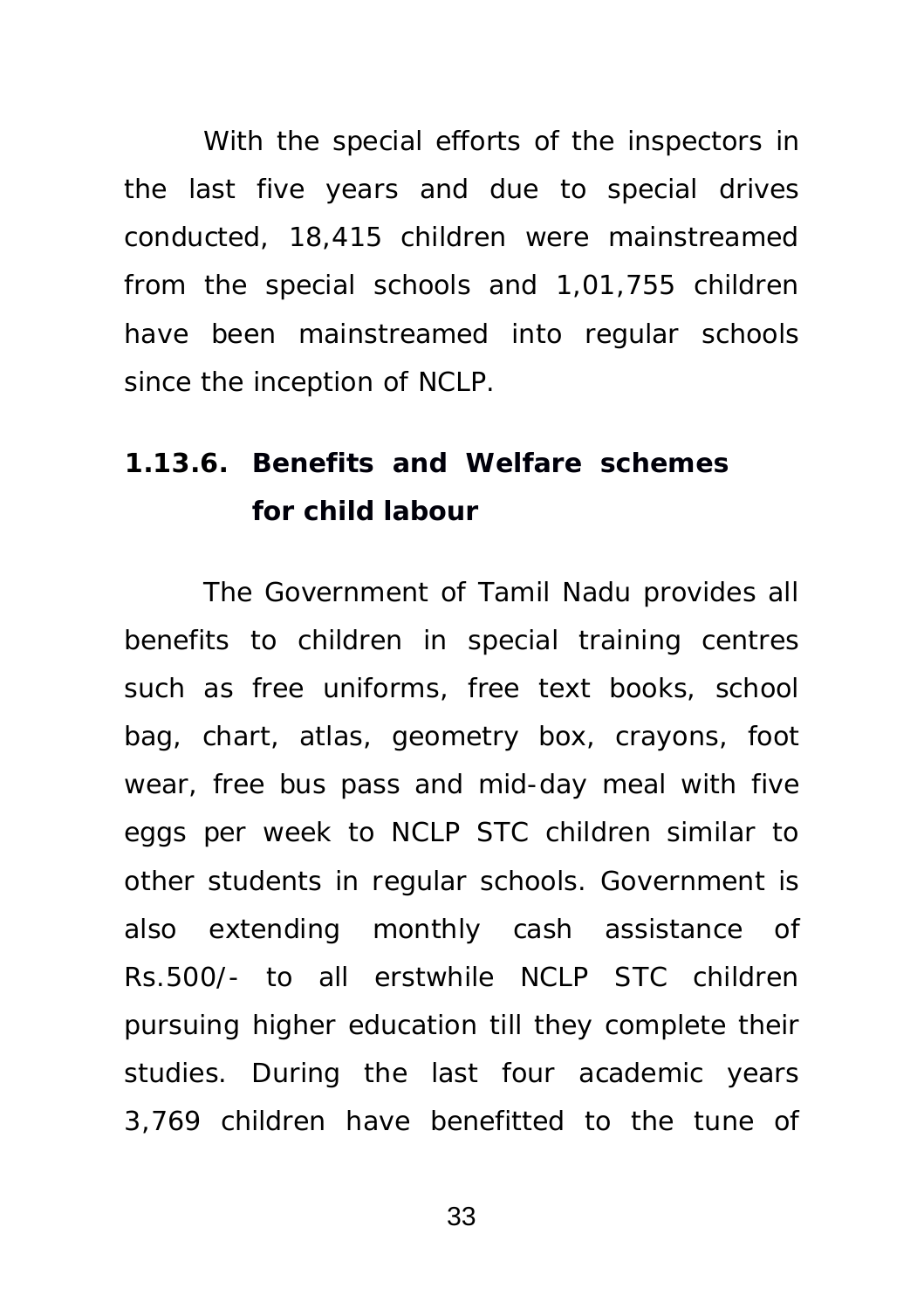Rs.2.26 crore and 1026 students have benefitted under this scheme in the year 2015-16. Currently, more than 100 such students are studying in engineering colleges, while four are pursuing medicine.

## **1.14. WELFARE BOARDS AND SOCIAL SECURITY SCHEMES**

### **1.14.1. Tamil Nadu Labour Welfare Board**

The Government of Tamil Nadu enacted the Tamil Nadu Labour Fund Act, 1972 with a preamble to provide for the constitution of a fund for promoting the welfare of labour and their dependants. The Tamil Nadu Labour Welfare Board was constituted in 1975. It extends various welfare schemes for the benefit of the organised labour. In order to implement various labour welfare schemes, the Tamil Nadu Labour Welfare Board receives contribution from the employees and employers of the factories, plantations, motor transport undertakings, shops and catering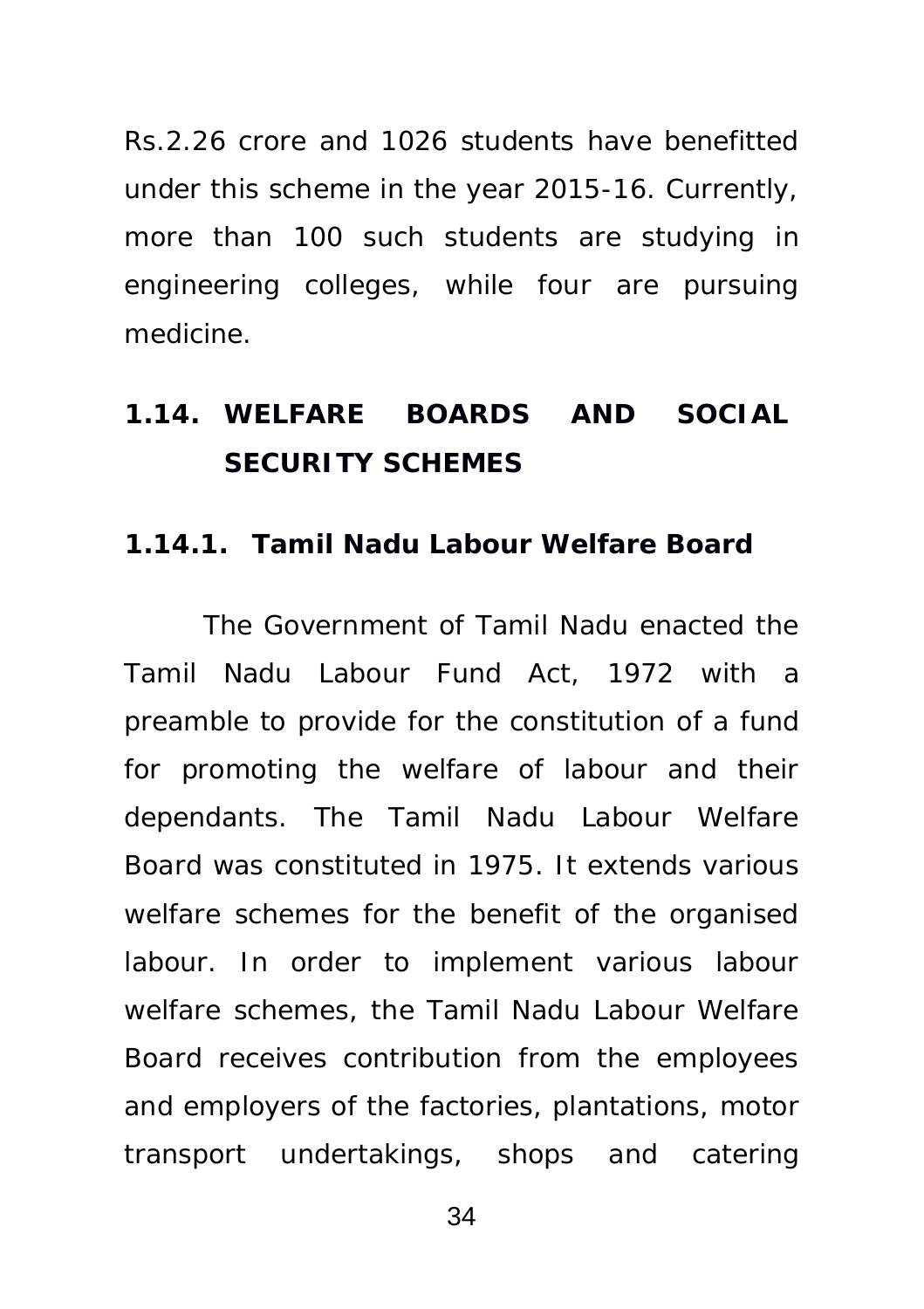establishments etc. The employees of the above establishments contribute Rs.10/- and the employers contribute Rs.20/- per worker per year. The Government also contributes Rs.10/- per year for every worker. The Board also receives fine amount imposed by the courts and also compounding fees collected by the enforcement officers of Labour Department against the employers, for violation of various Labour Acts and Rules.

The Board through its 57 welfare centres, conducts pre-school, tailoring classes and reading room facilities for the members of the board. During 2015-2016, 17,957 workers and their wards have availed various assistances to the tune of Rs.1.12 crore. During 2011-2016, 98,954 workers and their wards have availed assistances to the tune of Rs.5.28 crore.

 Further, the Board provides scholarships, educational incentives to rank holders, allowances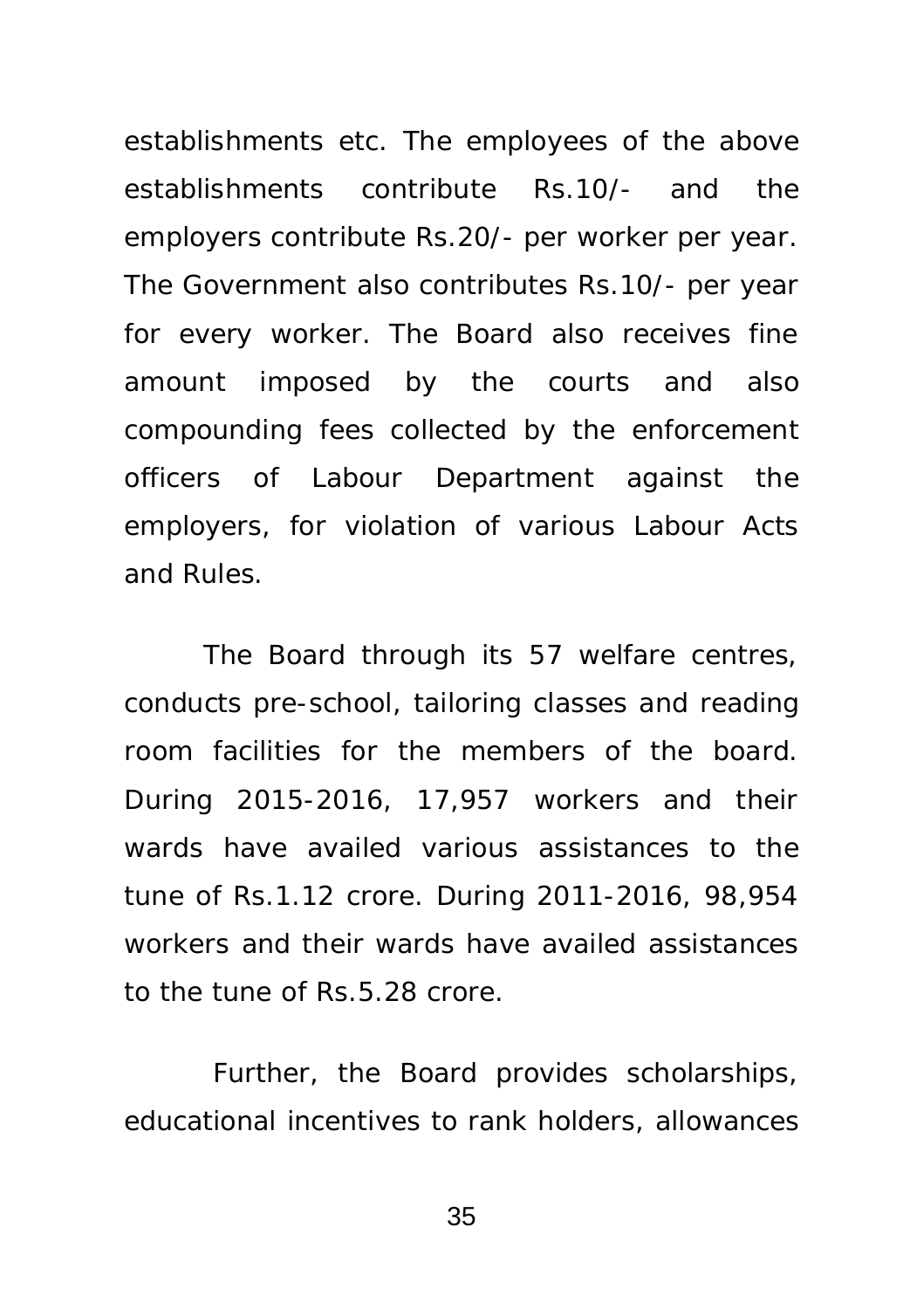for books, basic computer training and assistance for marriage, spectacles, typewriting / short-hand training, hearing aid, artificial limbs, tri-cycle, natural death assistance, accidental death assistance, funeral expenses etc., to the members and their dependents. This Board provides accidental death assistance of Rs.1,00,000/- and Rs.25,000/- for natural death assistance to organised labourers. In addition, special treatment for TB patients in various sanatoria, holiday homes for workers, rest houses for trade unions are also provided. A monthly magazine "Uzhaippavar Ulagam" is published for the benefit of employees and employers.

During the year 2015-2016, the 37 year old multi-storied building of Tamil Nadu Labour Welfare Board in DMS campus has been renovated at a cost of Rs.72.50 Lakh.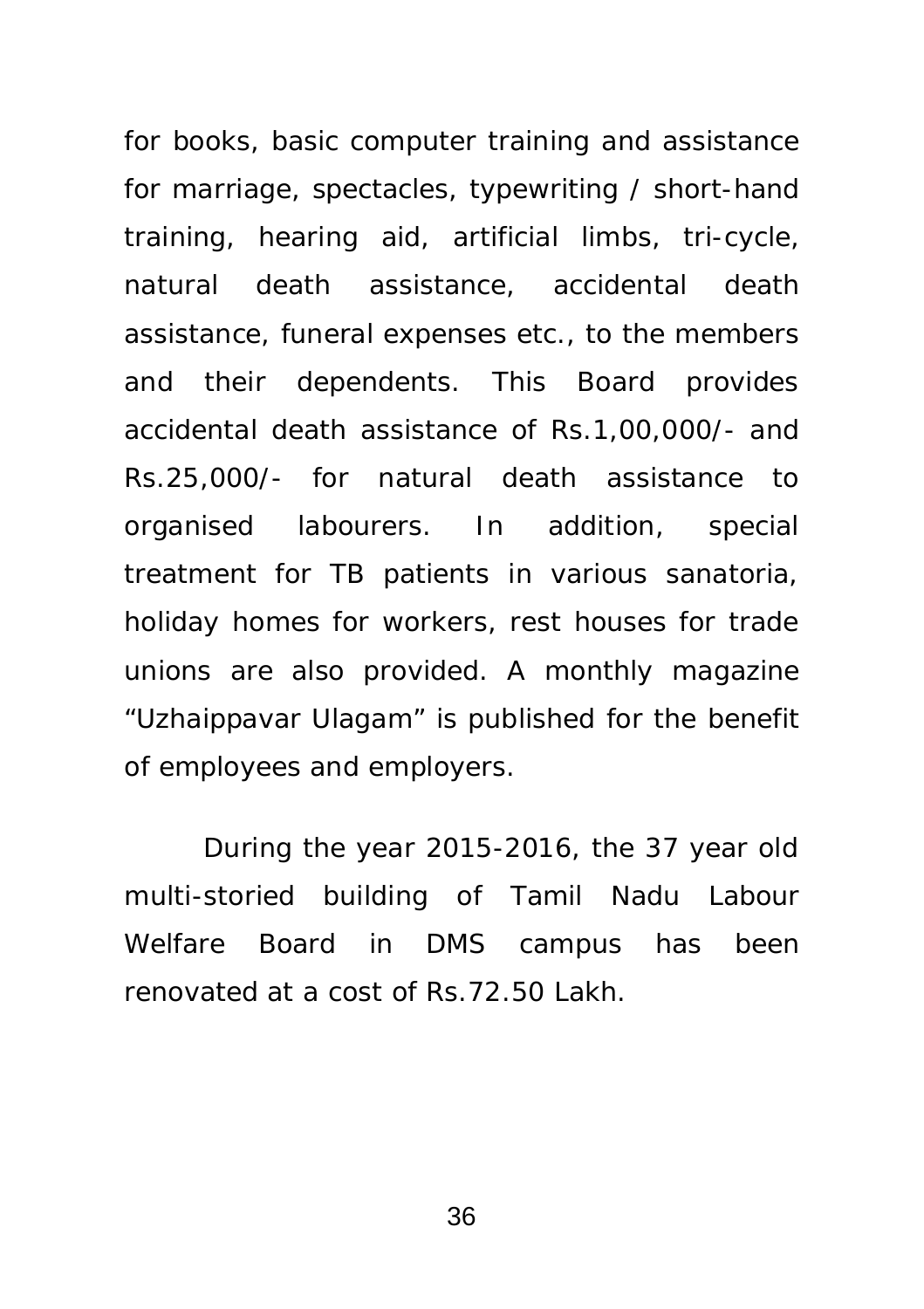## **1.14.2. UNORGANISED WORKERS WELFARE BOARDS**

Tamil Nadu is forerunner among the states in enacting a law for providing social security cover to the unorganised workers. The Tamil Nadu Manual Workers [Regulation of Employment and Conditions of Work] Act, 1982 and the schemes enacted therein provide social security schemes and welfare assistances to the unorganised workers, engaged in 69 categories of employments specified in the schedule appended to the Act.

These schemes provide for various welfare assistances to the unorganised registered workers for education, marriage, health, maternity, natural death, accidental death, funeral, accidental disability, monthly pension and family pension.

The Government have established the following 17 unorganised workers welfare boards:-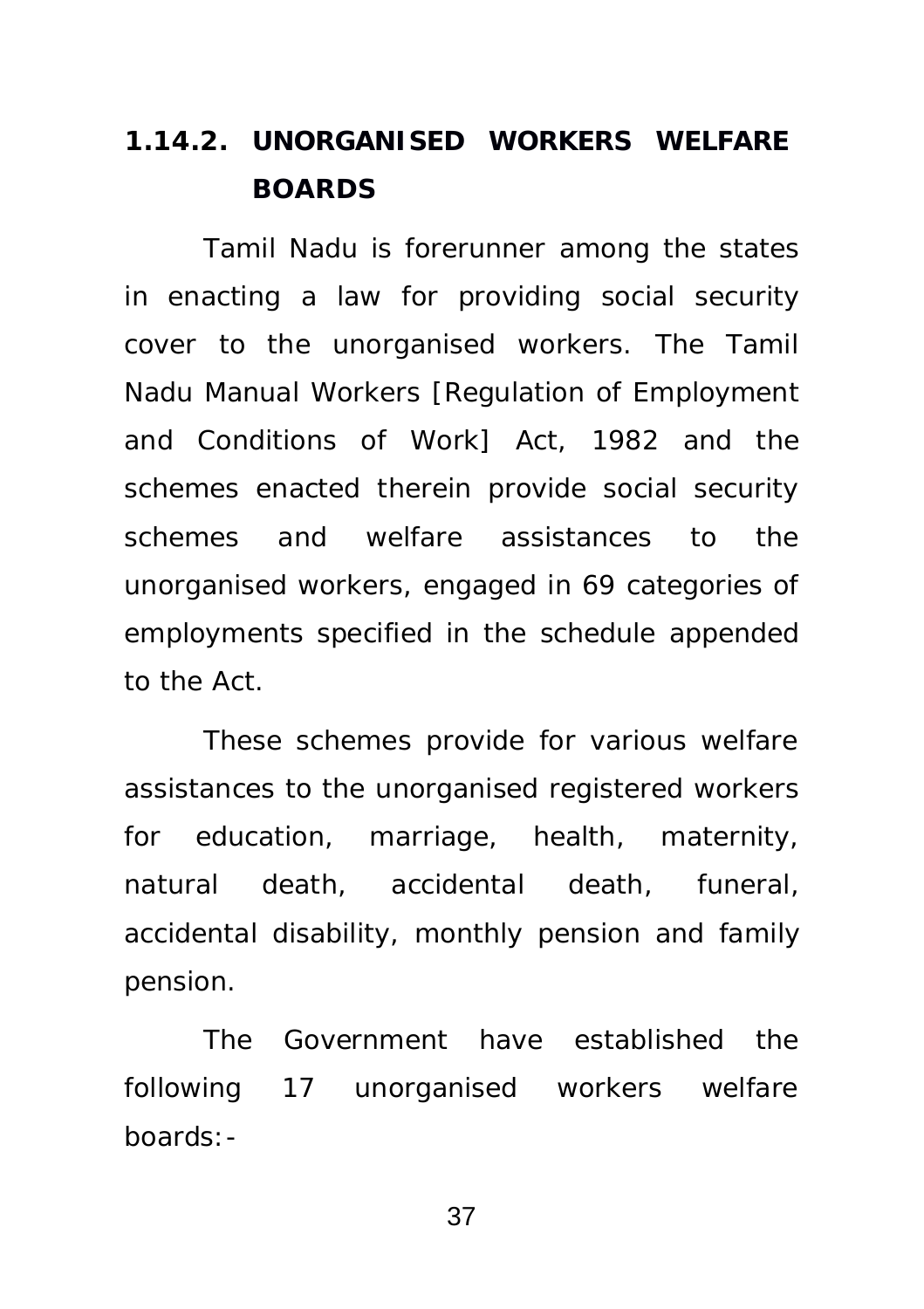| SI.<br>Nο      | Name of the Board                                                                               |  |  |
|----------------|-------------------------------------------------------------------------------------------------|--|--|
| 1              | <b>Tamil Nadu Construction Workers Welfare Board</b>                                            |  |  |
| $\overline{2}$ | Tamil Nadu Manual Workers Social Security and<br><b>Welfare Board</b>                           |  |  |
| 3              | Tamil Nadu Unorganised Drivers Welfare Board                                                    |  |  |
| 4              | Tamil Nadu Tailoring Workers Welfare Board                                                      |  |  |
| 5              | Tamil Nadu Hair Dressers Welfare Board                                                          |  |  |
| 6              | Tamil Nadu Washermen Welfare Board                                                              |  |  |
| $\overline{7}$ | Tamil Nadu Palm Tree Workers Welfare Board                                                      |  |  |
| 8              | Tamil Nadu Handicraft Workers Welfare Board                                                     |  |  |
| 9              | Tamil Nadu Handlooms and Handloom Silk Weaving<br>Workers Welfare Board                         |  |  |
| 10             | Tamil<br>Nadu<br>Footwear and Leather<br>Goods<br>Manufactory and Tannery Workers Welfare Board |  |  |
| 11             | <b>Tamil Nadu Artists Welfare Board</b>                                                         |  |  |
| 12             | <b>Tamil Nadu Goldsmiths Welfare Board</b>                                                      |  |  |
| 13             | Tamil Nadu Pottery Workers Welfare Board                                                        |  |  |
| 14             | <b>Tamil Nadu Domestic Workers Welfare Board</b>                                                |  |  |
| 15             | Tamil Nadu Power loom Weaving Workers Welfare<br>Board.                                         |  |  |
| 16             | Tamil<br>Nadu Street Vending and<br>Shops and<br><b>Establishments Workers Welfare Board</b>    |  |  |
| 17             | Tamil Nadu Cooking Food Workers Welfare Board                                                   |  |  |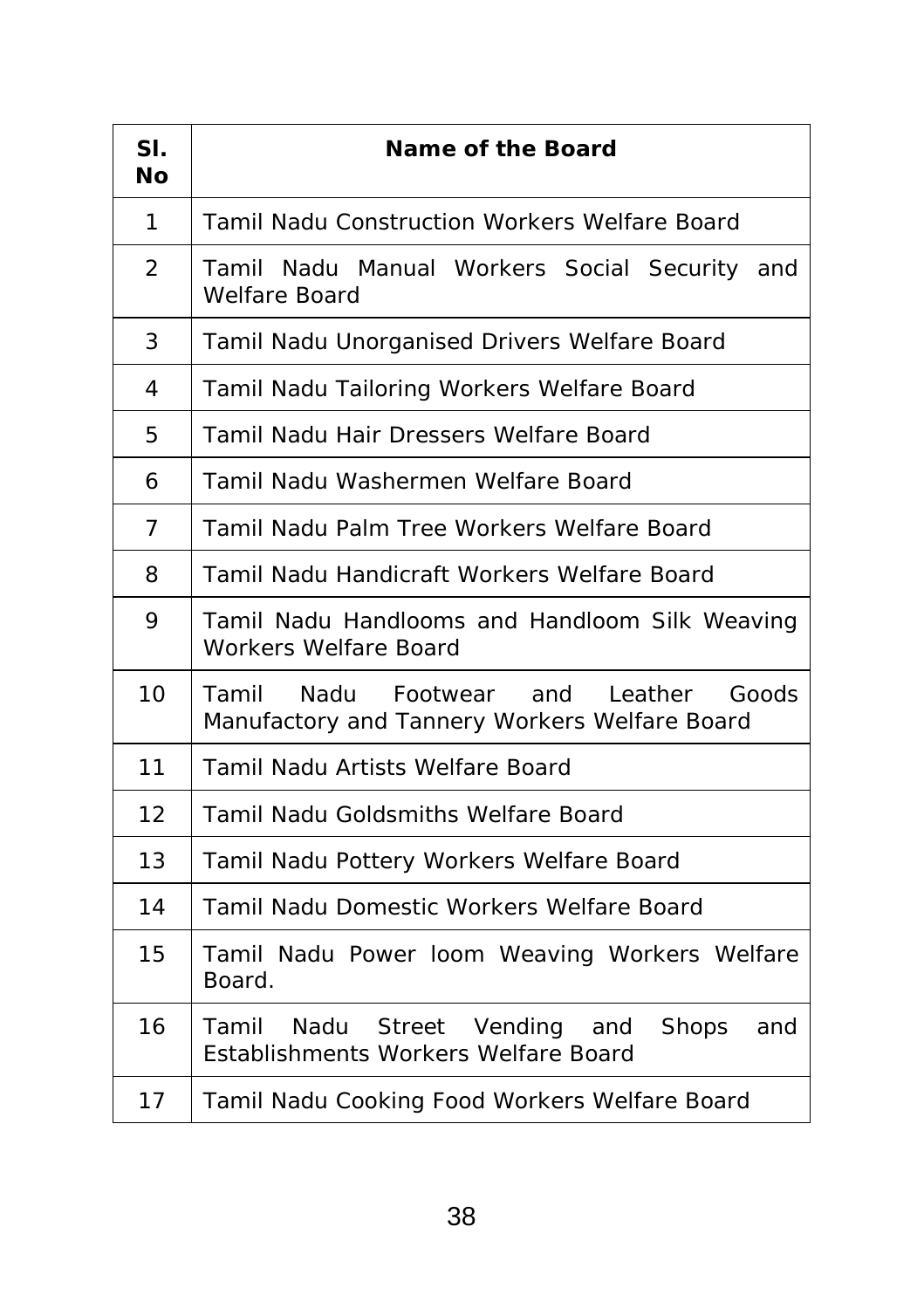### **(i) Administration of welfare schemes**

The District Labour Officer (social security scheme) administers the functions of the Boards in all the 32 districts, such as registration, renewal and disbursement of welfare scheme assistance to the unorganised workers. The district monitoring committee headed by the District Collector is entrusted with the responsibility of monitoring the functions of the district office to ensure timely disbursal of benefits to the members.

The head office and district offices of the unorganised workers welfare boards have been computerised. A web based application is being used in the district offices to capture the photo image of the worker through web camera and it gets integrated with other personal details of the workers for registration and renewal. Identity cards are issued with system generated photograph. All the welfare scheme assistances are directly transferred to the bank account of the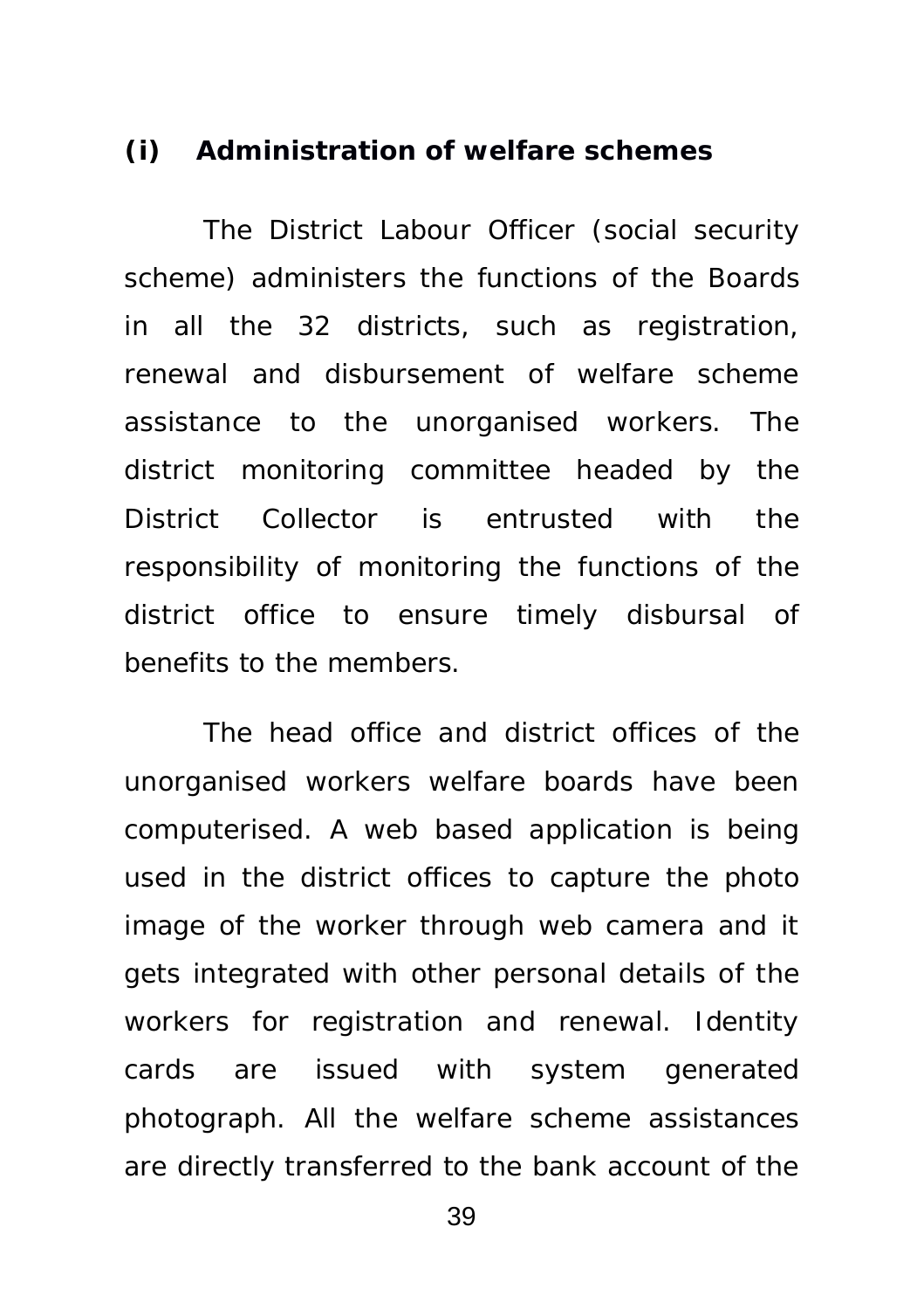beneficiaries through Reserve Bank of India Electronic Clearance System (RECS) mode.

**(ii) Financial resources** 

The Tamil Nadu Construction Workers Welfare Board provides welfare scheme assistances, by utilizing the cess, received as contribution @ 1% of the total estimated cost of the building or other construction work. A sum of Rs.355.06 crore was received as cess during 2015–2016.

Similarly, Tamil Nadu Unorganised Drivers Welfare Board provides welfare scheme assistances to the unorganised drivers, by utilizing the additional tax collected from commercial motor transport employers carrying passengers or goods by roads @ 1% payable under the Tamil Nadu Motor Vehicle Taxation Act, 1974. A sum of Rs.11.06 crore was collected as additional tax in 2015-2016.

Tamil Nadu Manual Workers Social Security and Welfare Board and other 14 Welfare Boards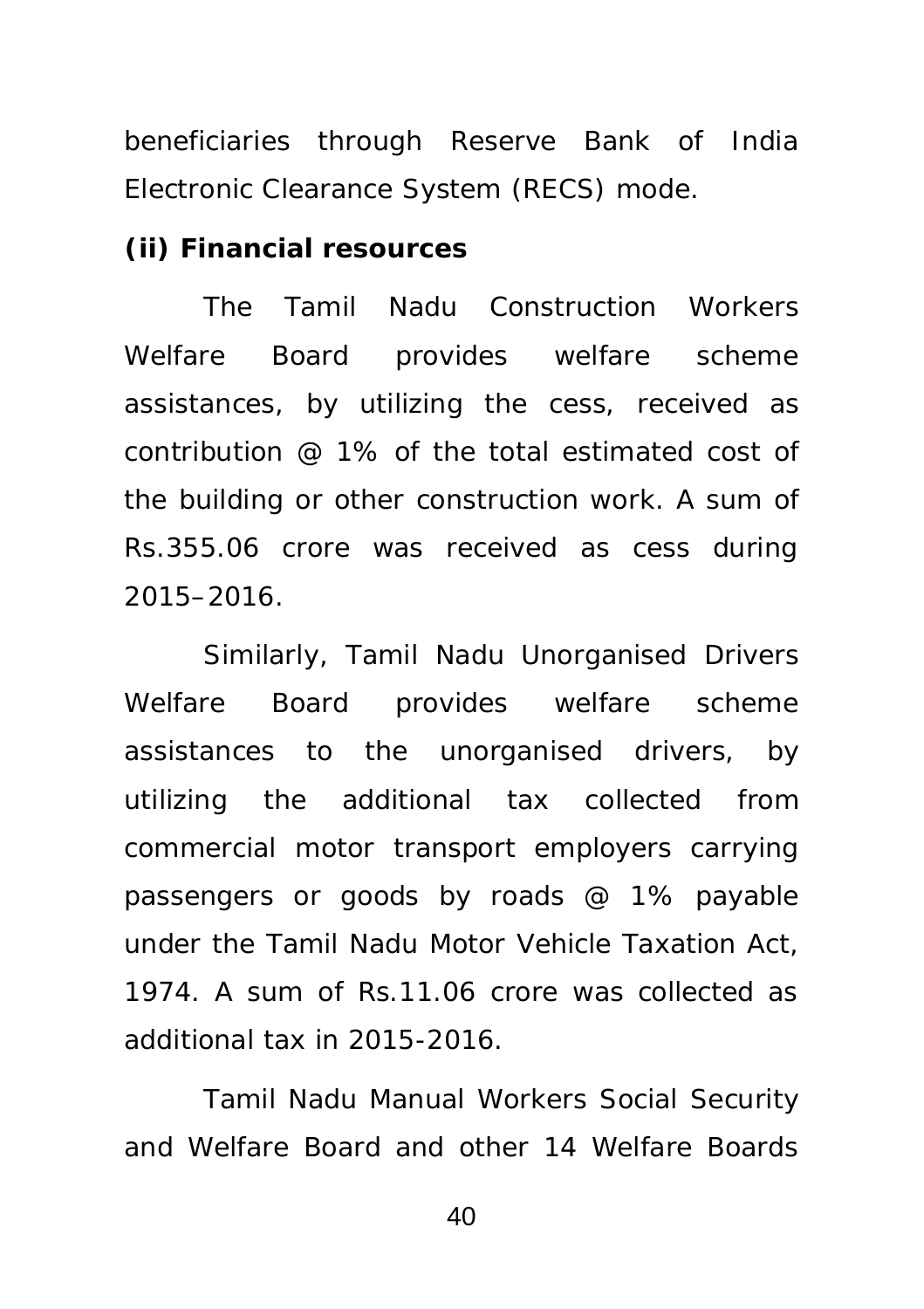receive government grants for implementing welfare schemes. The Government of Tamil Nadu has allotted Rs.70.00 crore for the year 2015-2016. Since the formation of board 25.90 lakh workers are registered in Tamil Nadu Construction Workers Welfare Board and 40.60 lakh workers are registered in other 16 welfare boards.

## **(iii) Types of welfare scheme assistance:**

The welfare scheme assistance provided to the unorganised workers are as follows:

| SI.<br>Νo     | <b>Types of Assistance</b>                                                                                                                                                                                                   | Amount<br>(in Rs.)                                                                                  |  |
|---------------|------------------------------------------------------------------------------------------------------------------------------------------------------------------------------------------------------------------------------|-----------------------------------------------------------------------------------------------------|--|
| 1             | <b>Accident Relief Scheme</b>                                                                                                                                                                                                |                                                                                                     |  |
|               | a. Accidental death<br>b. Accidental disability (based<br>on extent of disability)<br>c. Artificial limbs and wheel<br>chair<br>d. Death at work site (both for<br>registered and unregistered<br>construction workers only) | $1,00,000/-$<br>Upto 1,00,000/-<br>At the rate fixed<br>by TN DAPW<br><b>Board</b><br>Rs.5,00,000/- |  |
| $\mathcal{P}$ | Natural death assistance                                                                                                                                                                                                     | 15,000/-                                                                                            |  |
| 3             | Funeral expenses assistance                                                                                                                                                                                                  | $2,000/-$                                                                                           |  |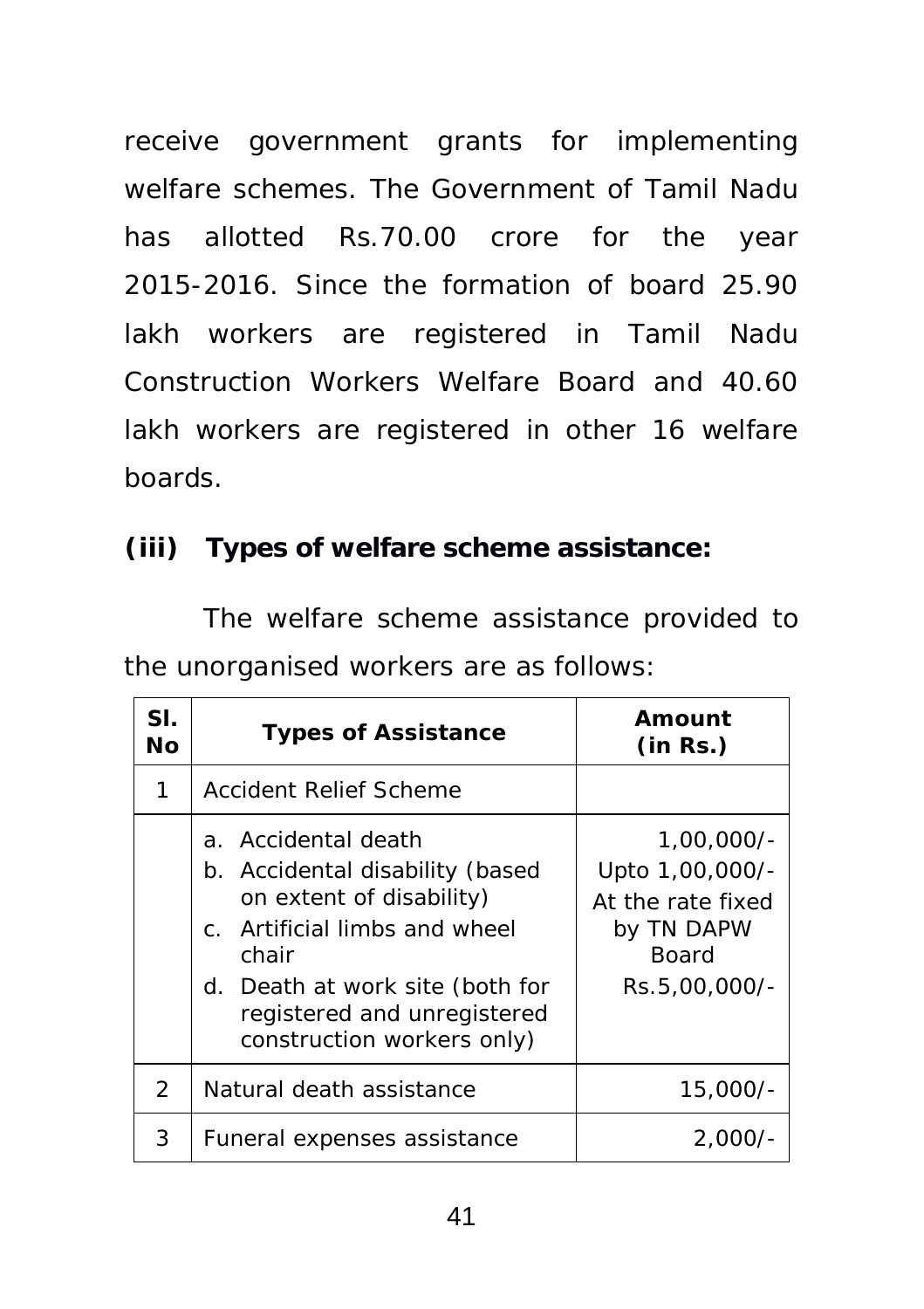| SI.<br><b>No</b> | <b>Types of Assistance</b>                                                | Amount<br>(in Rs.)     |  |
|------------------|---------------------------------------------------------------------------|------------------------|--|
| 4                | <b>Educational assistance</b>                                             |                        |  |
|                  | a) Girl children studying 10 <sup>th</sup>                                | $1,000/-$              |  |
|                  | b) 10 <sup>th</sup> passed                                                | $1,000/-$              |  |
|                  | c) Girl children studying 11 <sup>th</sup>                                | $1,000/-$              |  |
|                  | d) Girl children studying 12th                                            | $1,500/-$              |  |
|                  | e) 12 <sup>th</sup> passed                                                | $1,500/-$              |  |
|                  | f) Regular degree course<br>- Day scholar<br>- Hosteller                  | $1,500/-$<br>$1,750/-$ |  |
|                  | g) Regular P.G. Course<br>- Day scholar<br>- Hosteller                    | $4,000/-$<br>$5,000/-$ |  |
|                  | h) Professional Degree Course<br>- Day scholar<br>- Hosteller             | $4,000/-$<br>$6,000/-$ |  |
|                  | i) Professional P.G. Course<br>- Day scholar<br>- Hosteller               | $6,000/-$<br>$8,000/-$ |  |
|                  | j) ITI or Polytechnic<br>- Day scholar<br>- Hosteller                     | $1,000/-$<br>$1,200/-$ |  |
| 5.               | <b>Marriage Assistance</b><br>(a) for men<br>(b) for women                | $3,000/-$<br>$5,000/-$ |  |
| 6                | Maternity assistance<br>Miscarriage / Medical<br>termination of pregnancy | $6,000/-$<br>$3,000/-$ |  |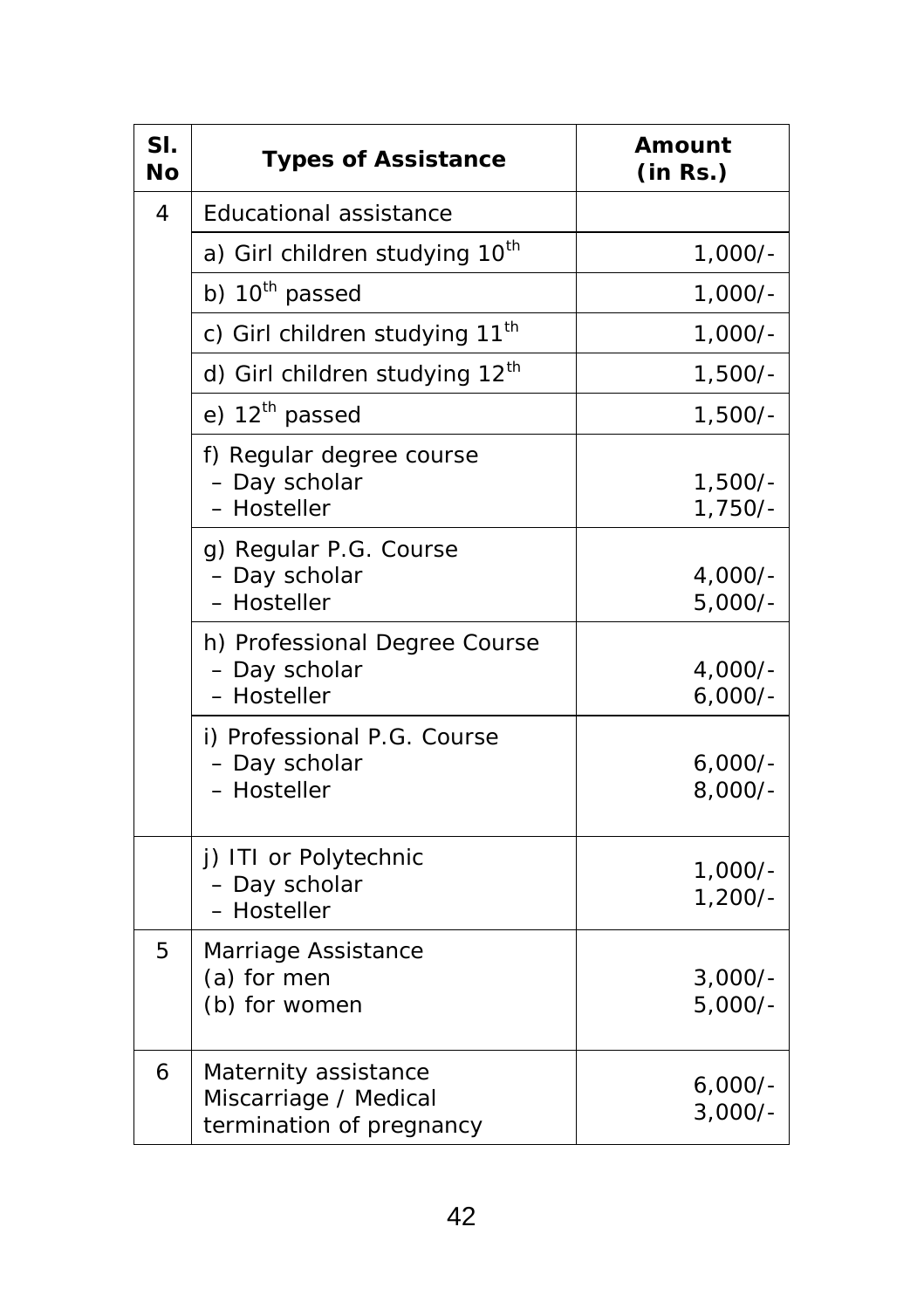| SI.<br><b>No</b> | <b>Types of Assistance</b>                           | Amount<br>(in Rs.)     |
|------------------|------------------------------------------------------|------------------------|
|                  | Reimbursement of cost of<br><b>Spectacles</b>        | upto 500/-             |
| 8                | Pension                                              | $1000/-$<br>Per month  |
| 9.               | <b>Family Pension (Construction</b><br>Workers only) | Rs. 400/-<br>Per month |

## **(iv) Achievements of Welfare Boards**

The performance of the 17 Unorganised

Workers Welfare Boards are detailed below:-

| Name of the Board                                                                                  | <b>Registration (No. of Persons</b><br>in Lakh) |           |  |
|----------------------------------------------------------------------------------------------------|-------------------------------------------------|-----------|--|
|                                                                                                    | 2011-2016                                       | 2015-2016 |  |
| <b>Tamil Nadu Construction</b><br><b>Workers Welfare Board</b>                                     | 4.95                                            | 1.39      |  |
| <b>Tamil Nadu Manual</b><br><b>Workers Social Security</b><br>Welfare Board and 15<br>other boards | 10.31                                           | 2.06      |  |
| Total                                                                                              | 15.26                                           | 3.45      |  |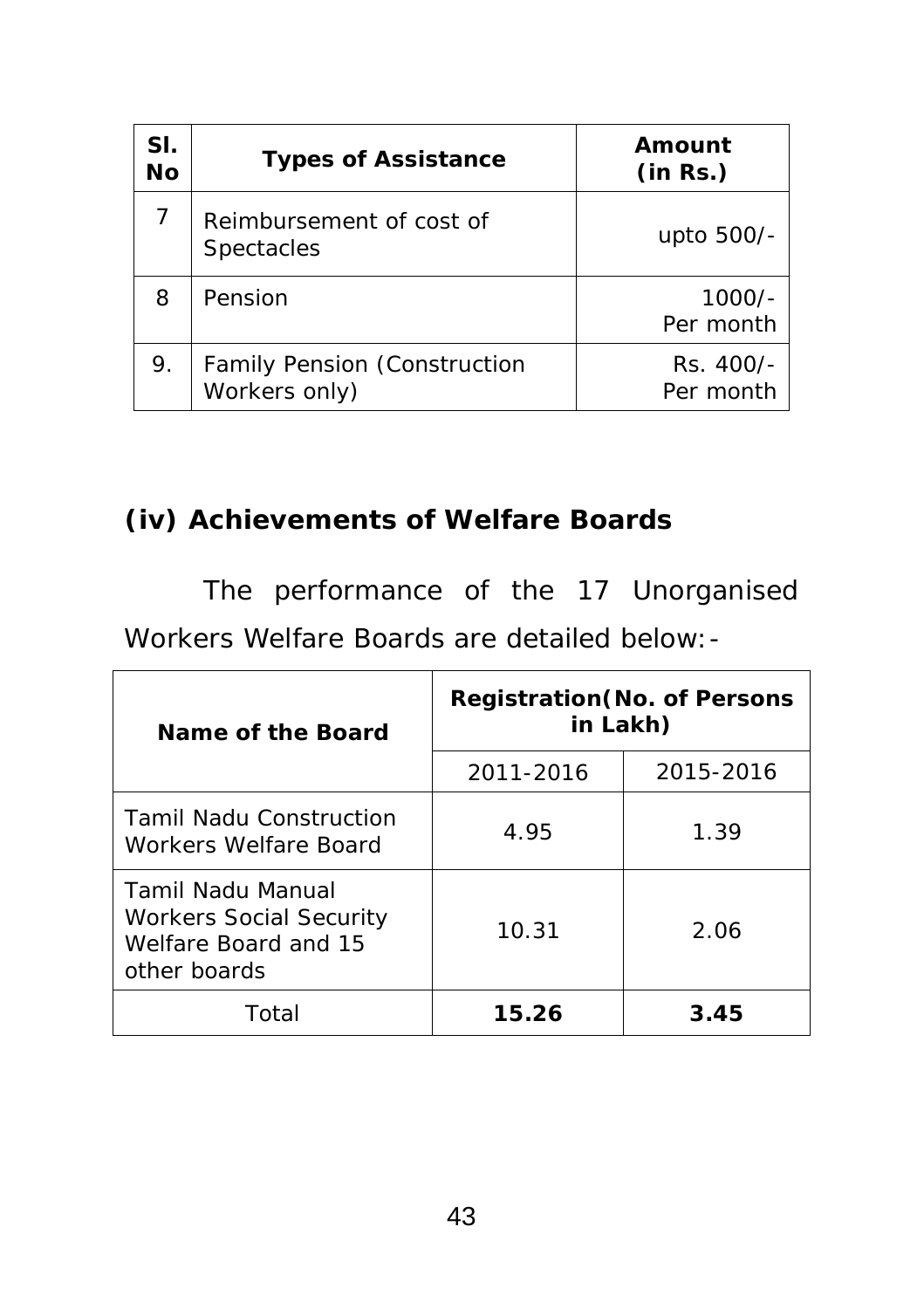The details of welfare scheme assistance disbursed to the beneficiaries are as follows:

|                                                                                                                     | 2011-2016                         |                             | 2015-2016                         |                             |
|---------------------------------------------------------------------------------------------------------------------|-----------------------------------|-----------------------------|-----------------------------------|-----------------------------|
| <b>Boards</b>                                                                                                       | <b>Beneficiaries</b><br>(in lakh) | Amount<br>Rs.<br>(in crore) | <b>Beneficiaries</b><br>(in Lakh) | Amount<br>Rs.<br>(in crore) |
| Tamil<br>Nadu<br>Construction<br>Workers Welfare<br>Board                                                           | 6.87                              | 216.74                      | 1.66                              | 61.86                       |
| Nadu<br>Tamil<br><b>Workers</b><br>Manual<br>Social<br>Security<br>Welfare<br>Board<br>15<br>other<br>and<br>boards | 14.74                             | 352.64                      | 1.97                              | 64.03                       |
| Total                                                                                                               | 21.61                             | 569.38                      | 3.63                              | 125.89                      |

### **1.15. CONSUMER PROTECTION**

### **1.15.1. The Legal Metrology Act, 2009**

 The Legal Metrology Act, 2009 along with Legal Metrology [Packaged Commodities] Rules, 2011 enforces standards of weights and measures and protects the interest of consumers. It regulates trade and business in weights, measures and other goods which are sold or distributed by weight, measure or number. To avoid malpractices by the stakeholders and to protect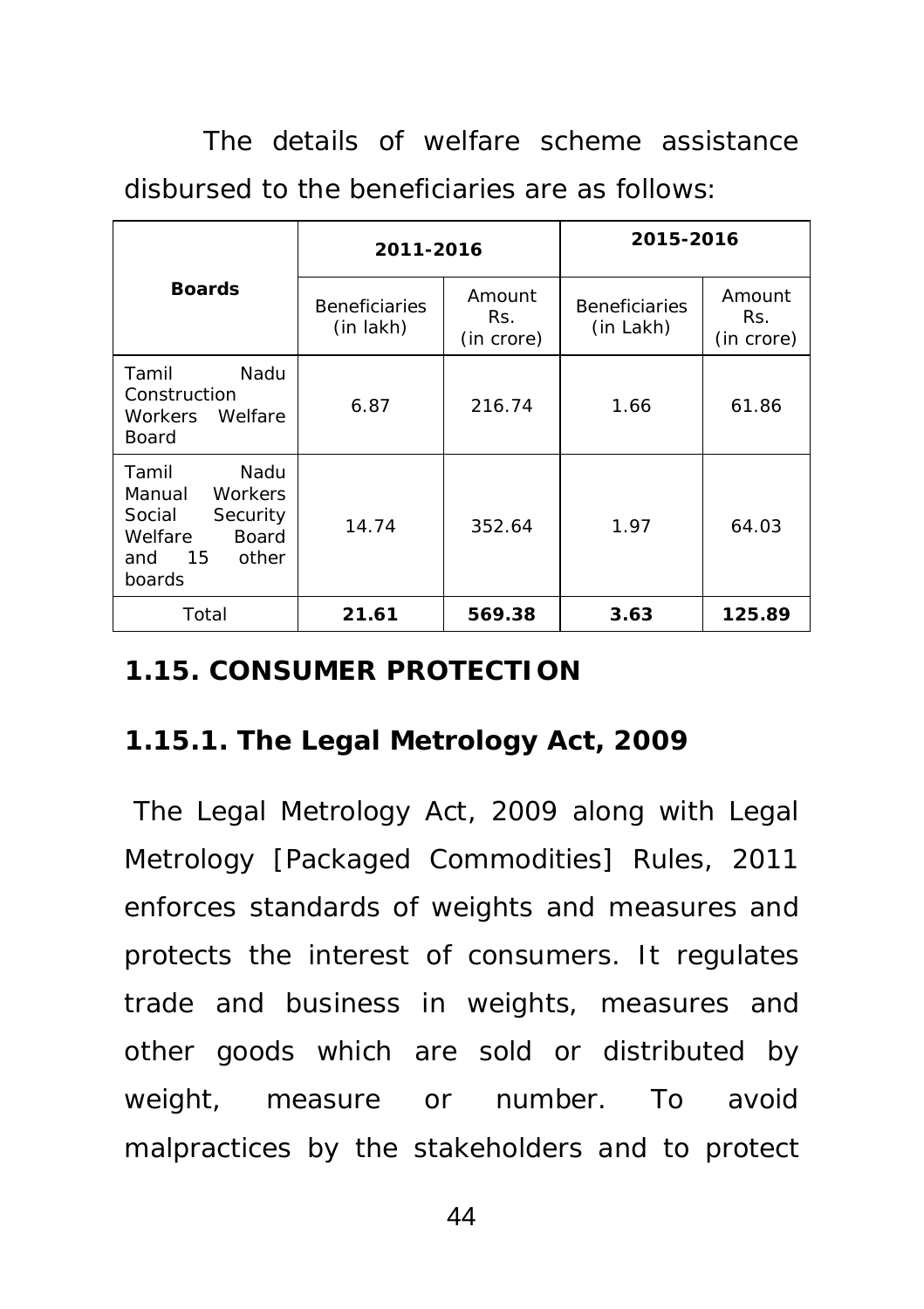consumer interests, the State Government introduced stamping of non-automatic weighing instruments using double headed pliers in 2016.

A "Manual on consumer protection in legal metrology" was developed and shared with all stakeholders in the regional workshops on "Strengthening of Legal Metrology" conducted at Chennai, Trichy, Madurai and Coimbatore. Special raids were conducted throughout Tamil Nadu to check Maximum Retail Price (MRP) violations during the sale of helmets. Raids were conducted in salt manufacturing units, jewellery shops, bus stands, railway stations, malls, pilgrimage centres and tourist spots under Legal Metrology Act with special reference to excess Maximum Retail Price.

In 2015-2016, a sum of Rs.2.56 lakh has been collected as license fee and Rs.26.15 crore has been collected as stamping fee. During this period, 3,43,794 inspections were made, 15,332 cases were compounded for various offences and Rs.1.26 crore was imposed as compounding fee.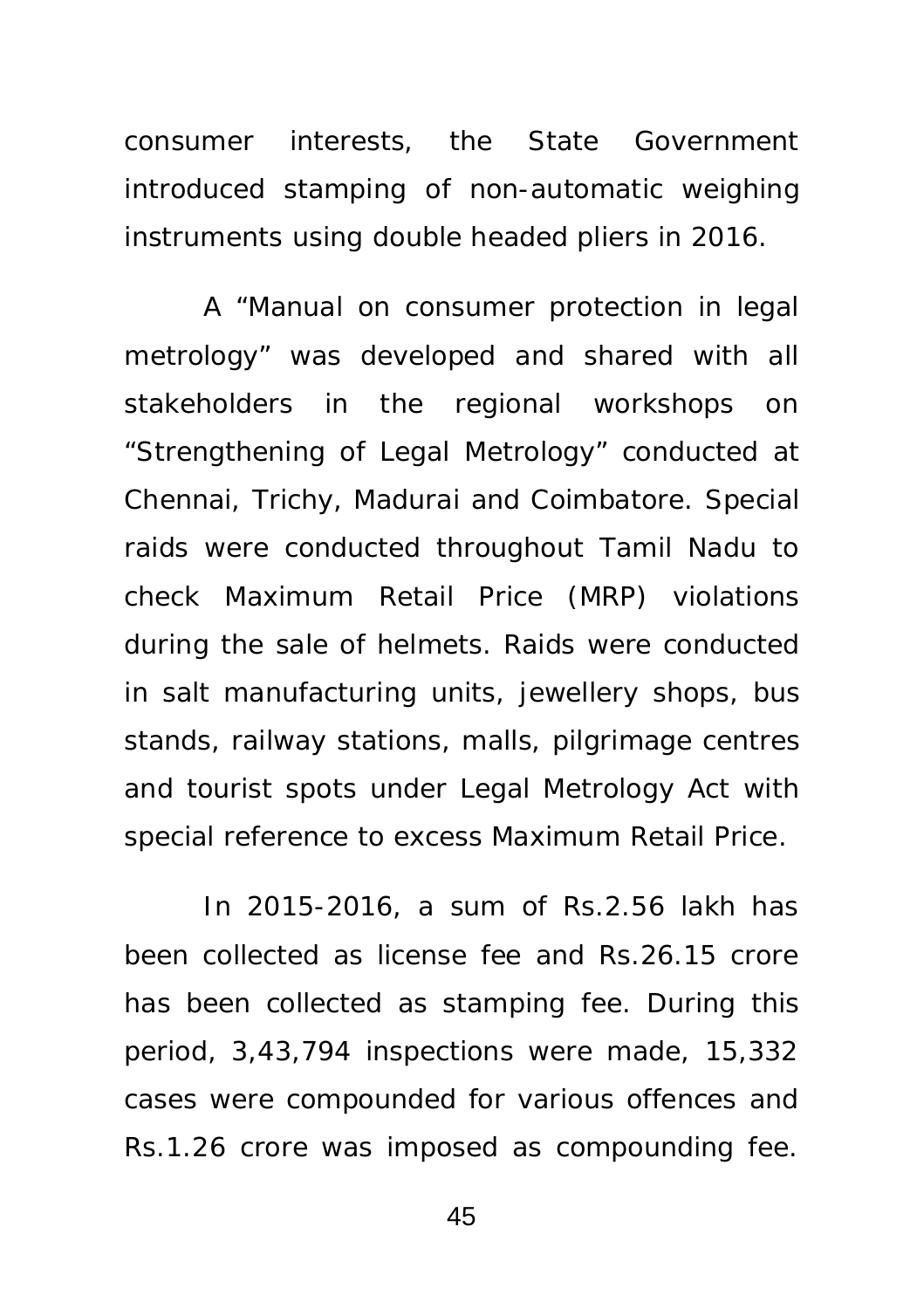In the past five years, a sum of Rs.12.30 lakh has been collected as license fee and Rs.121.78 crore has been collected as stamping fee. During this period, 18,66,721 inspections were made, 62,589 cases were compounded for various offences and Rs.5.77 crore was imposed as compounding fee.

# **1.15.2. The Legal Metrology [Packaged Commodities] Rules, 2011**

Every packer of goods and commodities has to obtain registration certificate under the provisions of this Rule. During 2015-2016, a sum of Rs.1.38 lakh has been collected as registration fee for issue of registration certificates for packaging of commodities. In this period, 1,44,519 inspections were made. Contraventions were found in 3,668 cases and a sum of Rs.96.67 lakh was imposed as compounding fee.

In 2011-2016, a sum of Rs.12.00 lakh has been collected as registration fee for issue of registration certificates for packaging of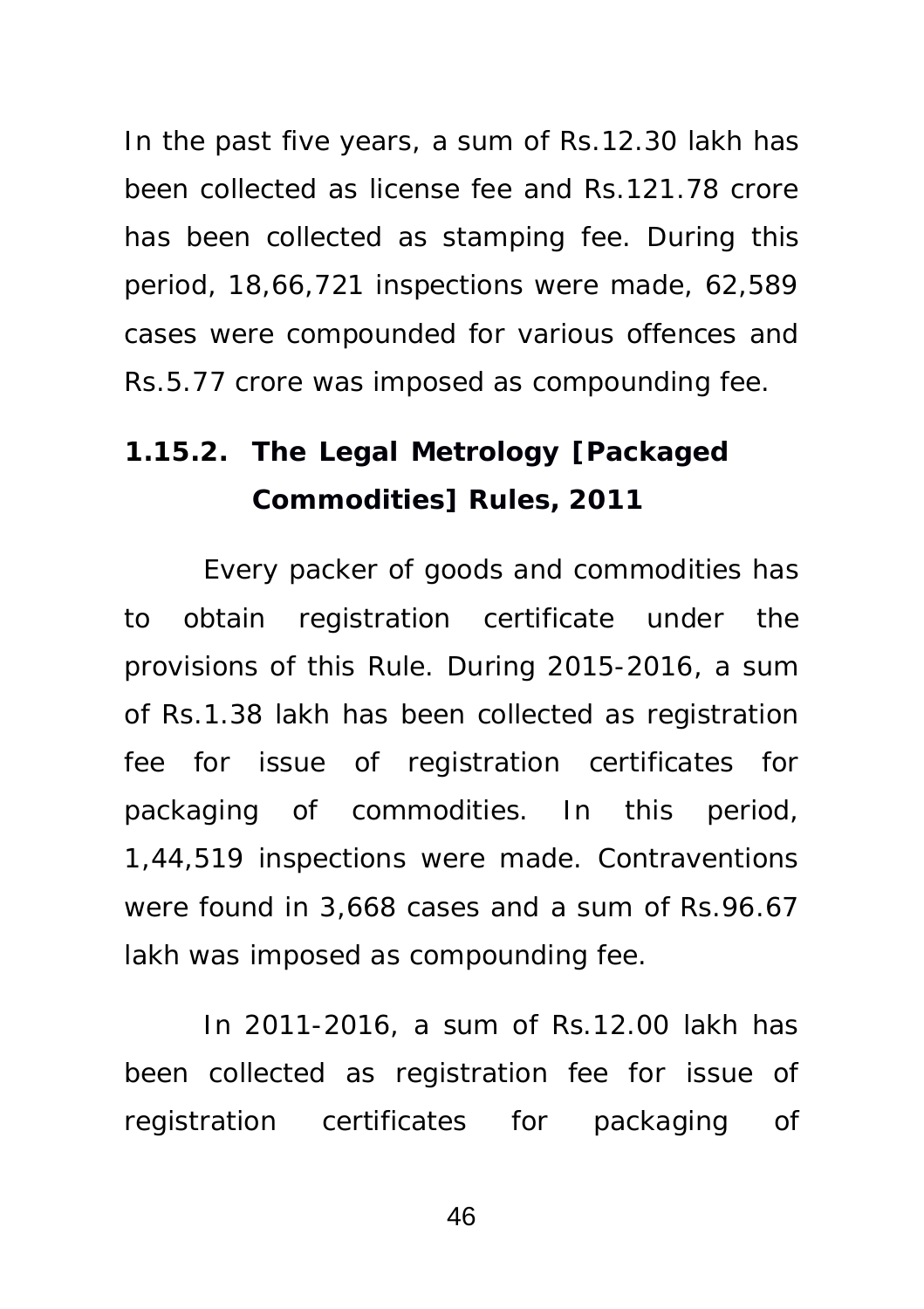commodities. In these years, 7,66,195 inspections were made. Contraventions were found in 18,623 cases and a sum of Rs.4.10 crore was imposed as compounding fee.

# **1.16. TAMIL NADU INSTITUTE OF LABOUR STUDIES**

To cater to the needs of the industries in the field of human resources management for increasing the availability of professional man power, Tamil Nadu Institute of labour studies was established in 1973 and registered as a society in 1988. The Government of Tamil Nadu gives annual grants-in-aid of Rs.2.17 crore. The Institute conducts labour oriented academic courses and various training programmes on labour management.

The Institute conducts regular academic courses (i.e.) B.A (Labour Management), M.A (Labour Management), Ph.D Programme, affiliated to the University of Madras. Part-time Post Graduate Labour Administration courses and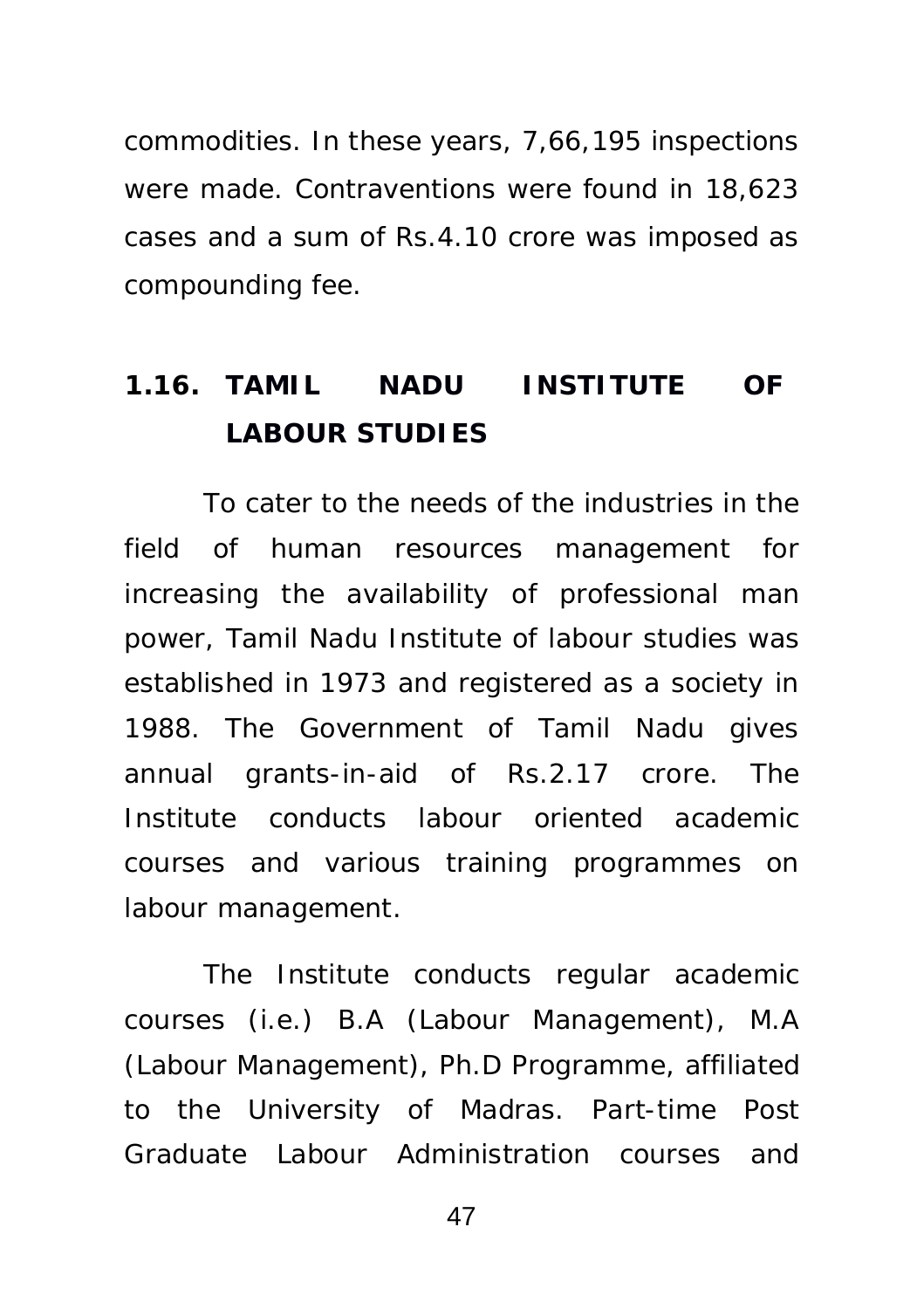weekend Diploma in Labour law with Administrative law courses for the working employees are also offered in smart class rooms. Erstwhile students are well placed in Central and State Government Labour Departments and public sectors as Human Resource Executives. In 2015-16 academic year, 253 students were enrolled in various courses and 945 persons participated in nine seminars and training programmes conducted by this Institute. During the last five years, 1,116 students pursued their education and 8,813 persons participated in 110 seminars and training programmes conducted by this Institute.

## **1.17. TAMIL NADU ACADEMY OF CONSTRUCTION [TAC]**

In the present scenario, there is a need to upgrade the skills of work force in construction sector as new technology and modern machinaries are used in the construction industry. Tamil Nadu Academy of Construction [TAC] was created to impart free skill training in various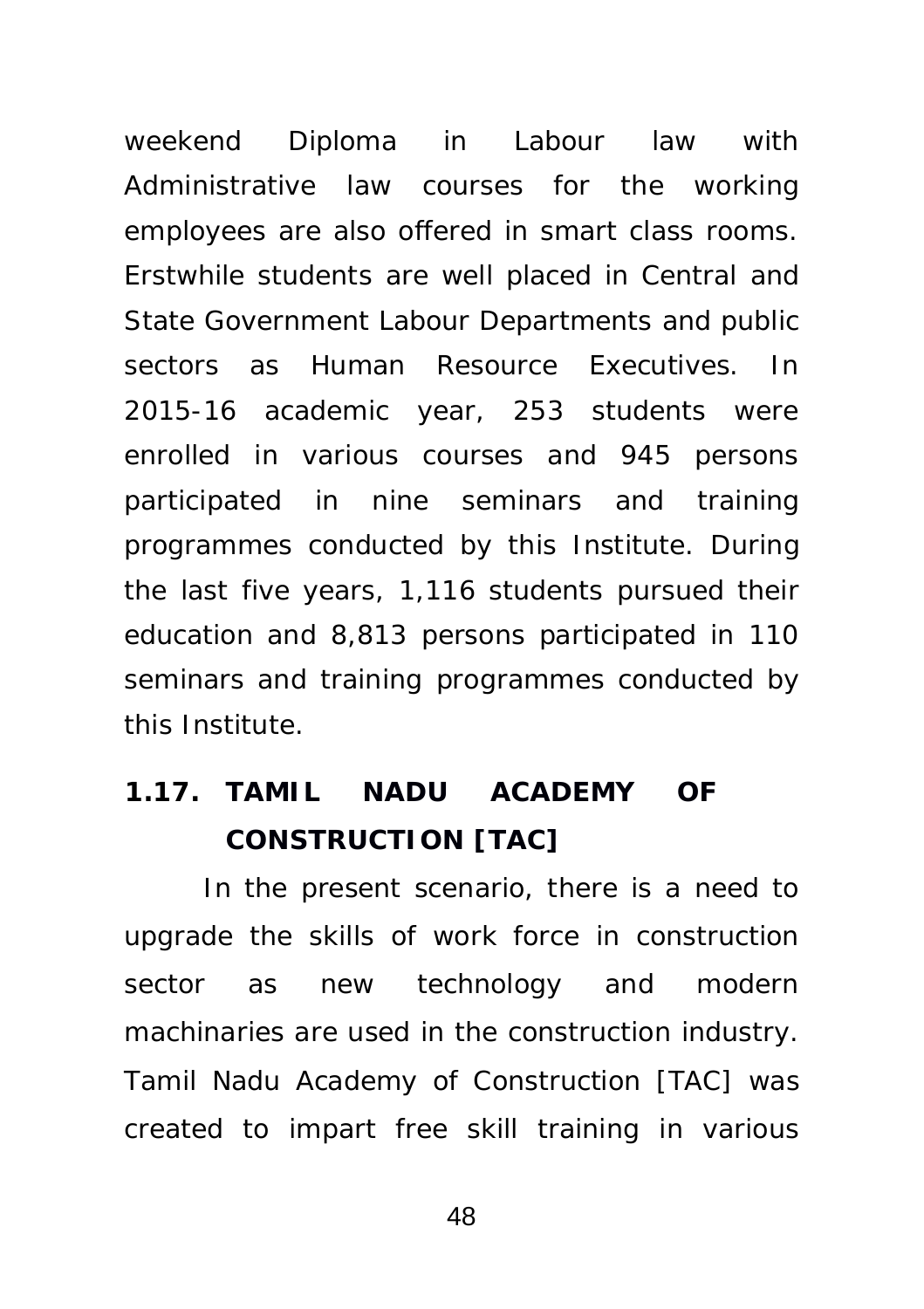construction trades such as electrical, painting, carpentry, masonry, land survey, plumbing to the construction workers and their family members. The skill training is provided in Government ITIs and private ITIs approved by the Directorate of Employment and Training under Modular Employable Skill Training Programme.

# **1.18. Special Initiatives in the last five years:**

#### **2011-2012**

- v All the welfare scheme assistances to the workers registered in the 17 unorganized workers welfare boards are directly transferred to the bank accounts of the beneficiaries through Reserve Bank Electronic Clearing System (RECS).
- v The monthly pension to the pensioners of unorganized workers welfare boards was enhanced from Rs.500/- to Rs.1,000/- per month.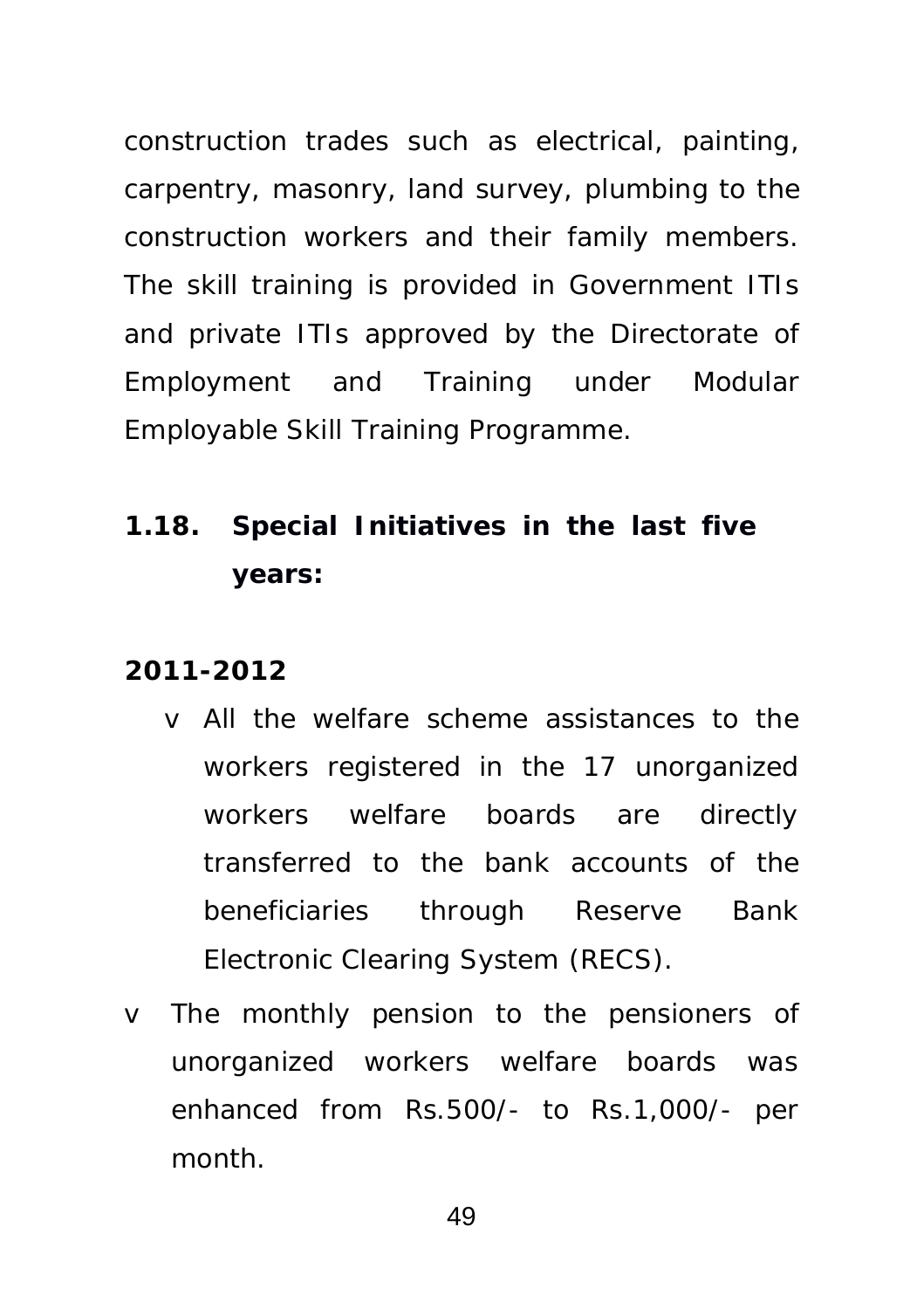### **2012-2013**

v The educational assistance was enhanced by Rs.2,000/- to the wards of the registered unorganized workers, who pursue their post graduate education.

### **2013-2014**

v Identity cards were issued to the workers with their image captured using web camera along with other personal details integrated through a web based application.

### **2014-2015**

v The Government ordered for construction of integrated labour office complex including office for Labour Officer [Social Security Scheme] at a cost of Rs.40.50 crore in 20 districts and five legal metrology laboratories at a cost of Rs.3.25 crore in Trichy, Tuticorin, Dindigul, Erode and Vellore Districts.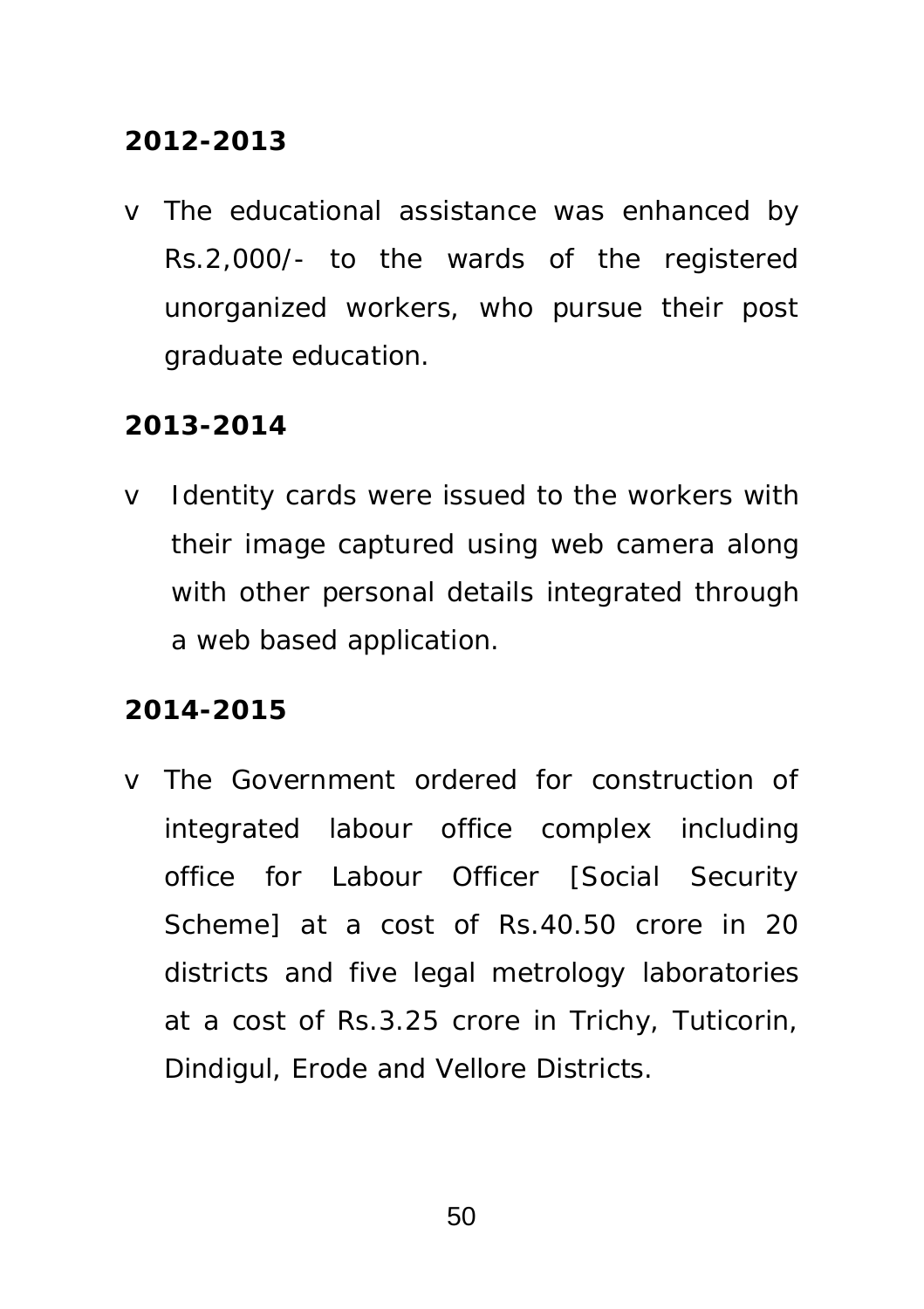- v Tamil Nadu became forerunner in extending benefits to the inter-state migrant workers by allowing the registration of inter-state migrant workers engaged in construction work in Tamil Nadu Construction Workers Welfare Board.
- v The personal accident relief in case of death at worksite of a registered construction worker was enhanced from Rs.1,00,000/- to Rs.5,00,000/-.
- v Provision of Health facilities for the benefit of construction workers at their work sites through mobile health clinics.
- v Providing transport facilities to the children of the construction workers staying at work sites to attend regular / SSA schools.
- v Construction of dormitories for temporary accommodation of construction workers at work sites with all facilities.
- v Anganwadi facilities to the children of construction workers to address their nutritional and developmental needs.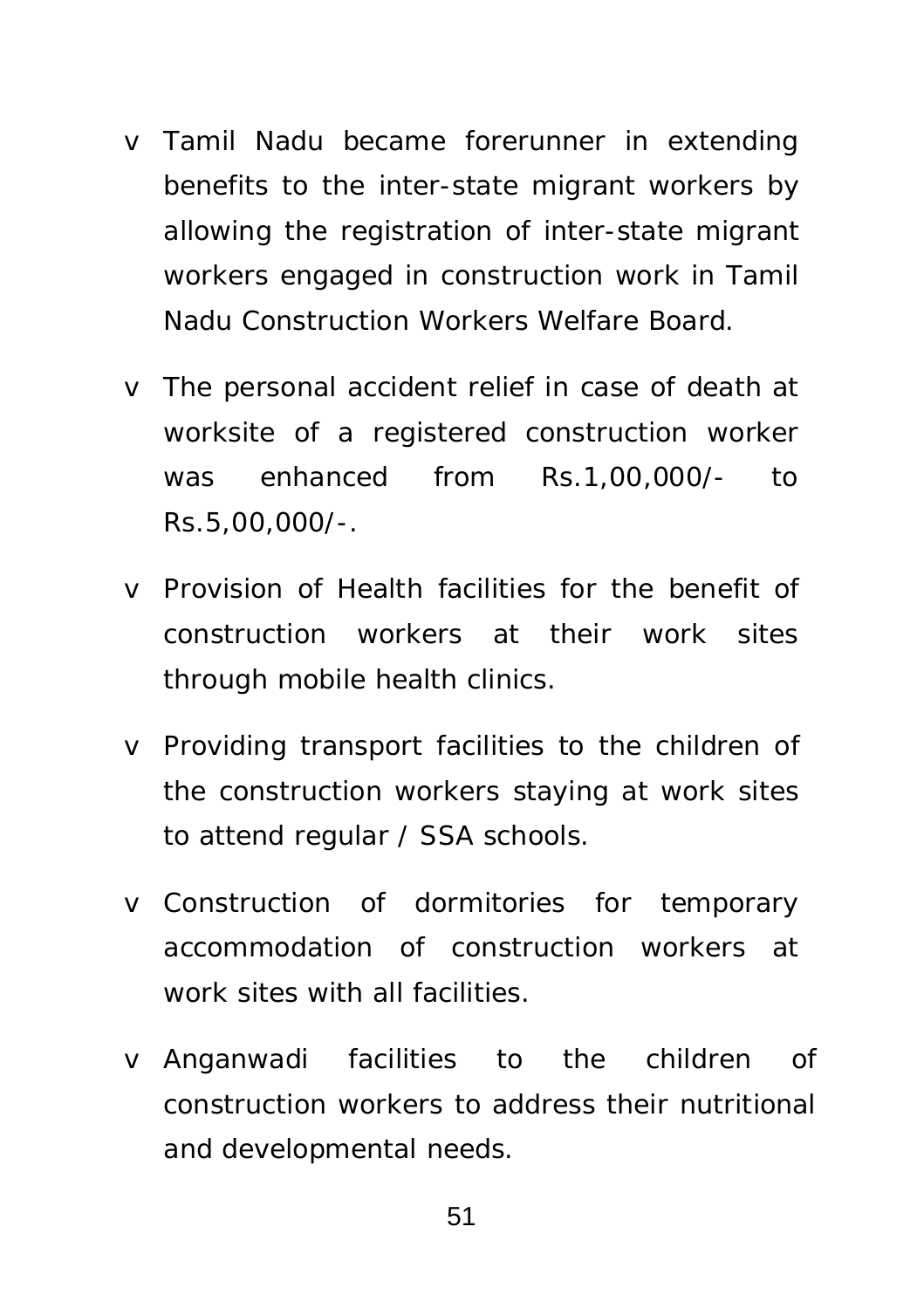### **2015 – 2016**

- v Introduction of online facility to enable the unorganised workers to register and get the welfare benefits easily and to remit the cess amount payable to the Tamil Nadu Construction Workers Welfare Board directly, at a cost of Rs.1.05 crore.
- v A toll free number cum multi-lingual assistance centre for the convenience of Tamil Nadu unorganised workers and inter-state migrant workers, at a cost of Rs.9.95 lakh is being established.
- v Unregistered construction workers who die at the construction site is also extended the personal accident relief of Rs.5,00,000/-.
- v A web based user friendly mobile application software known as "Legal Metrology Complaint Tracking System" has been developed for the first time in India, to create awareness among the consumers and to redress their grievances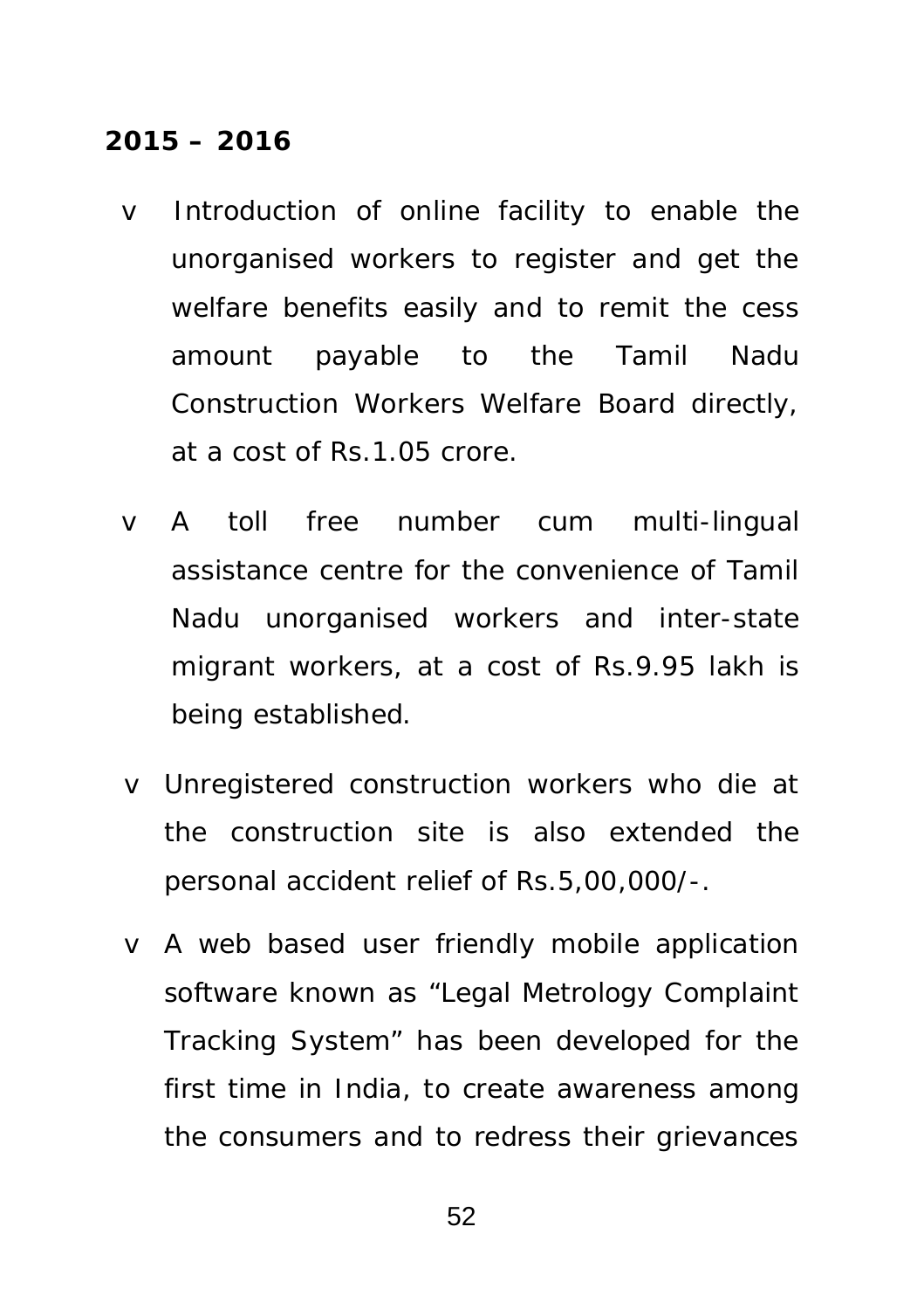on weights and measures and packaged commodities.

- v Ease of doing business initiatives are promoted through creation of online facility for registration, licensing and filing of returns under various labour legislations including Legal Metrology Act to safeguard consumer interests.
- v Provision of broadband connection to all district level Labour Offices to support effective implementation of e-governance project.

### **1.19. Vision for the next five years**

- v Work towards creation of Child labour free Tamil Nadu.
- v Simplification of labour laws for ease of doing business without compromising on the protection and safeguards to workers.
- v Expand the coverage of inter-state migrant workers in construction sector under the social security schemes.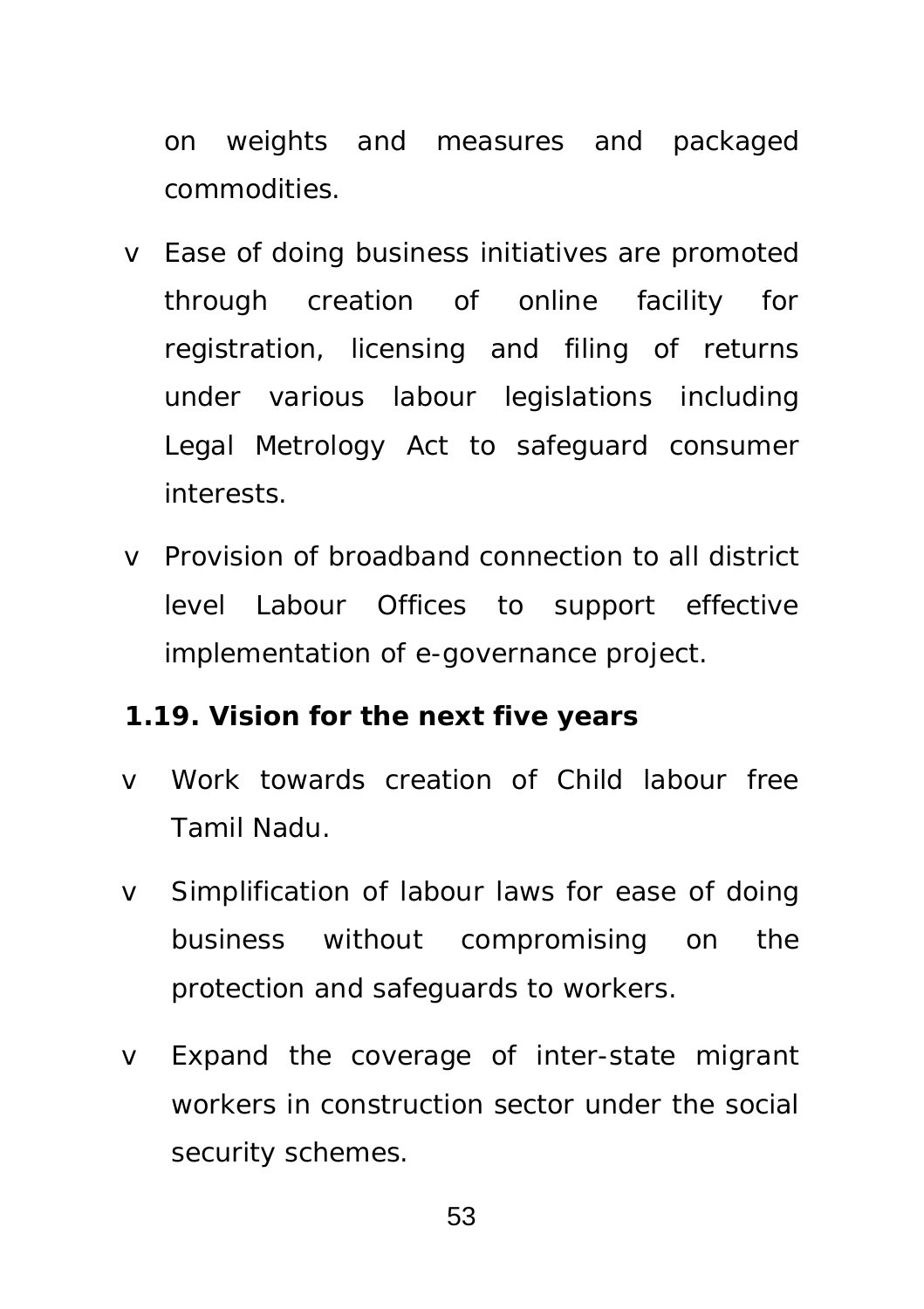- v Introduction of online case management system for monitoring of cases under labour legislations.
- v Reskilling, skill upgradation and recognition of prior skills through certification for construction workers through Tamil Nadu Academy of Construction.

\*\*\*\*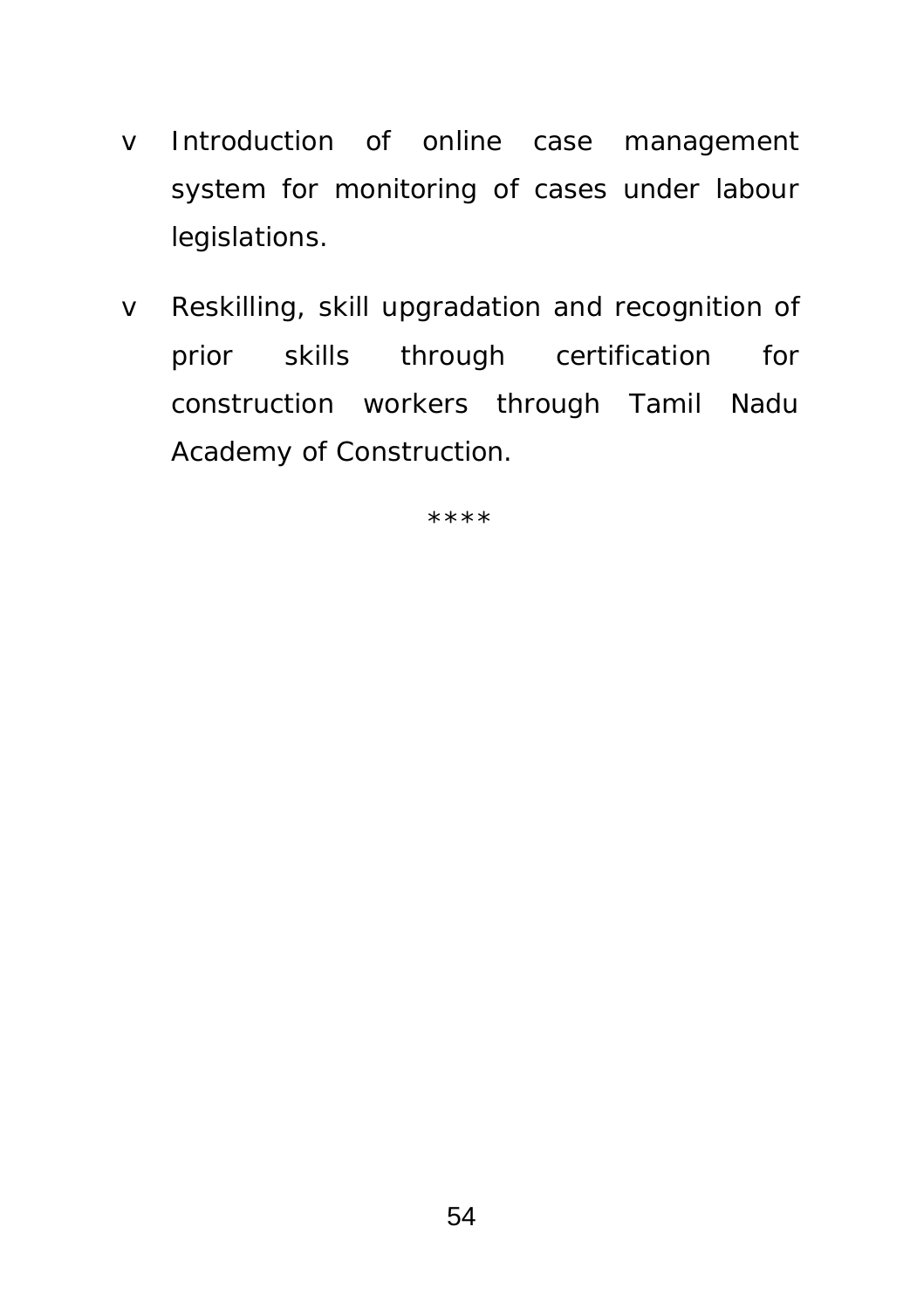# **2. DIRECTORATE OF INDUSTRIAL SAFETY AND HEALTH**

The Directorate of Industrial Safety and Health adopts a positive approach in the enforcement of Factories Act and other allied labour laws which has created a conducive atmosphere for investment by multinational corporations to set up their manufacturing units in the State. The pragmatic approach to enforcement espoused by the State along with ensuring safe and healthy working environment has contributed to rapid industrial growth and development. Tamil Nadu has become a harbinger for various types of industries like automobile, chemical, textile, leather, electronics, fire and match works, engineering etc.,along with world renowned hubs for Automobile (Chennai), Textiles (Tiruppur) and Engineering (Coimbatore).

There are **43,372** factories registered under Factories Act employing **19,87,785** workers as on 31.03.2016.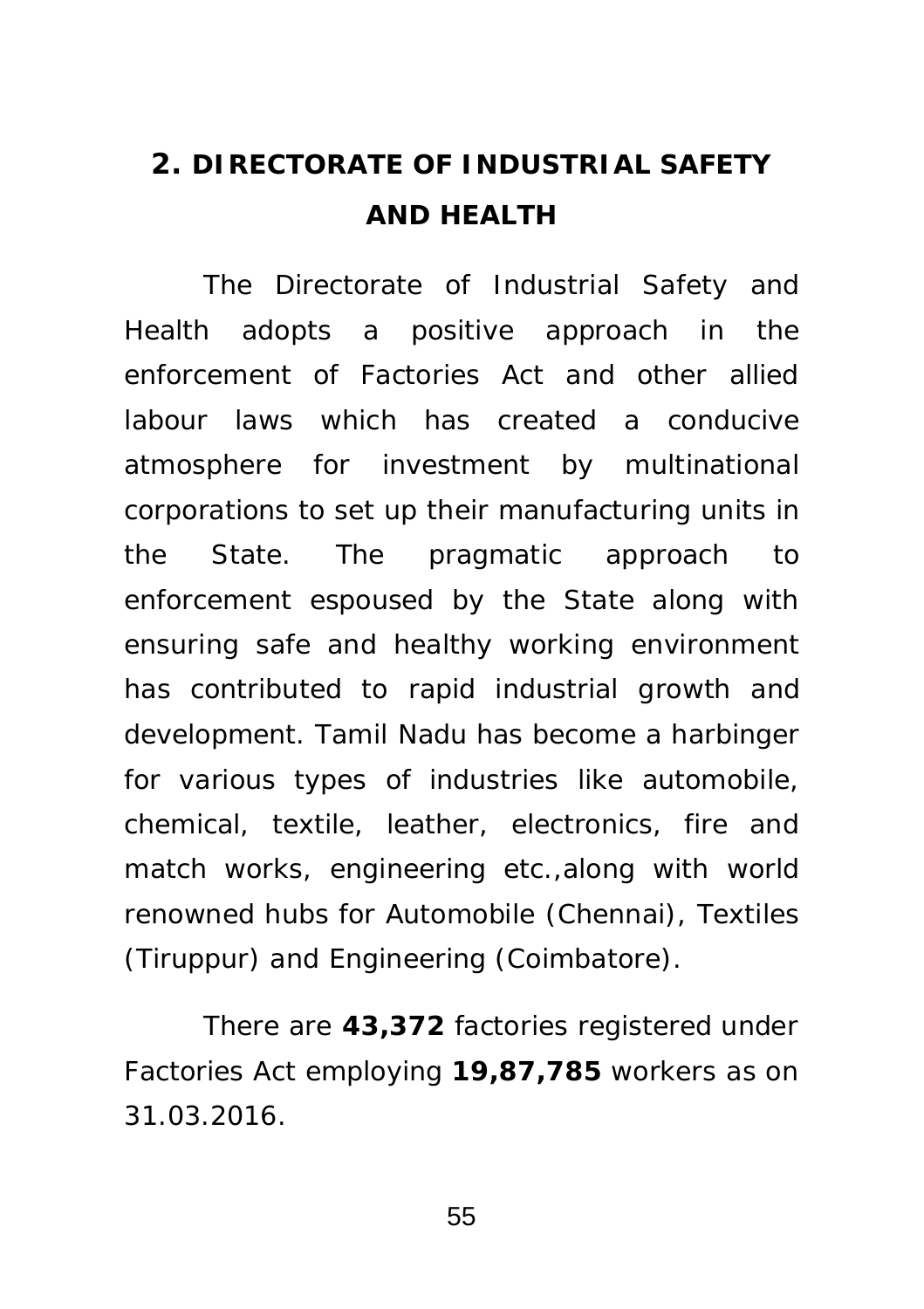Functions of the Directorate of Industrial Safety and Health:

- (i) Enforcement of Factories Act, 1948 and other Labour Legislations in factories.
- (ii) Health and Safety promotional activities.
- (iii) Enforcement of Building and other Construction Workers (Regulation of Employment and Conditions Services) Act, 1996 in construction establishments.

## **2.1. Enforcement of Factories Act other Labour Legislations in Factories**

To ensure safety and welfare of the workers in the factories, the officials of this Directorate are carrying out inspections periodically and taking necessary action under these Acts and Rules.

 The frequency of inspections carried out by the officials of this Directorate has been regulated as mentioned below.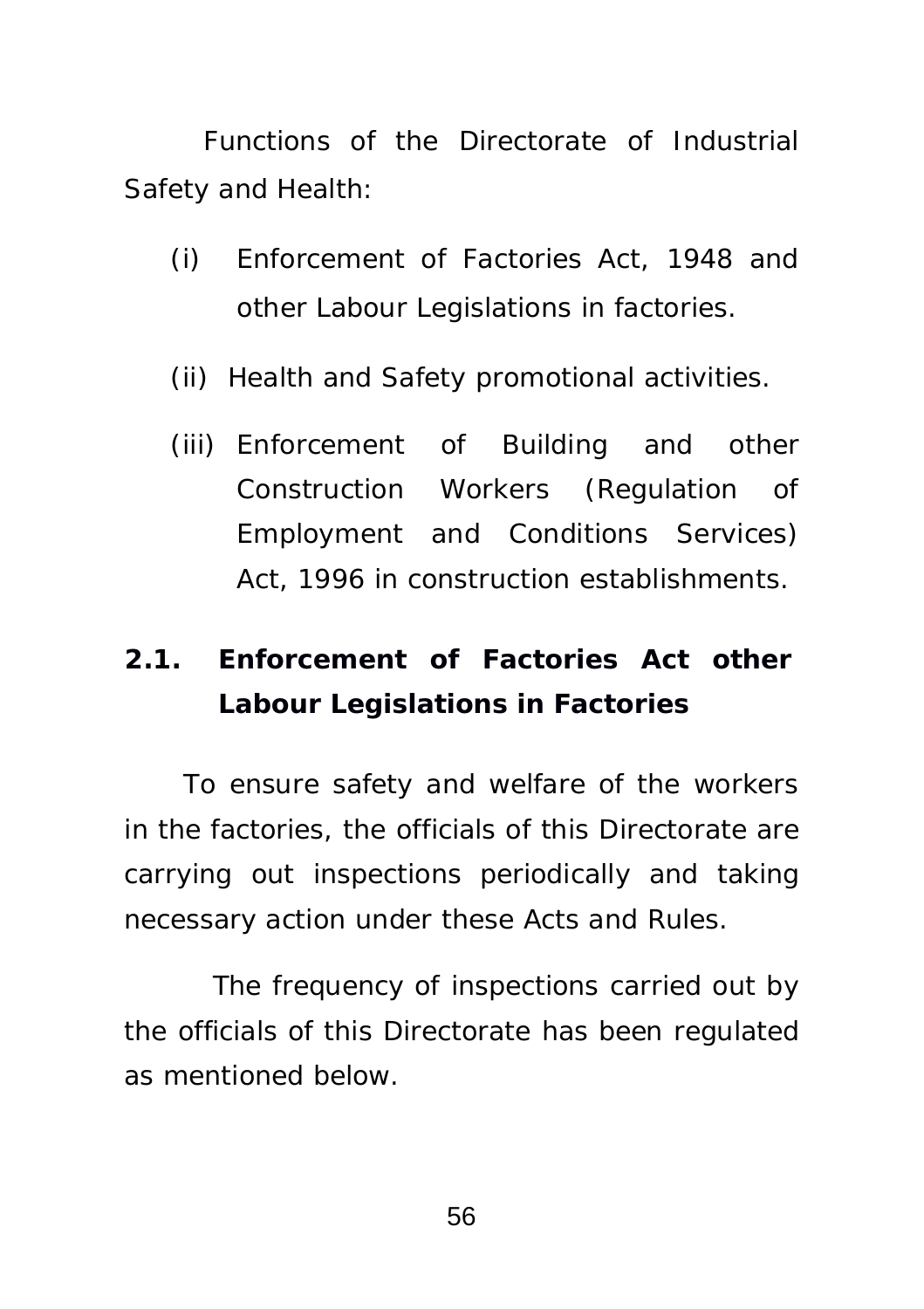- (i) Factories certified as small scale industries and not engaged in dangerous operations and hazardous process are inspected only once in a period of five years provided no accident occurs, no complaints are received either from the workers or from the Trade Unions.
- (ii) Factories certified as Small Scale Industries but engaged in dangerous operations and Non–SSI units are inspected once in a period of six months as the safety and health aspects in the hazardous processes and dangerous operations have to be monitored and ensured periodically.
- (iii) Match and Fireworks Factories are inspected once in every three months in order to minimize the occurrences of fire and explosion in these factories and to eradicate the employment of child labour.
- (iv) In addition, special, holiday and check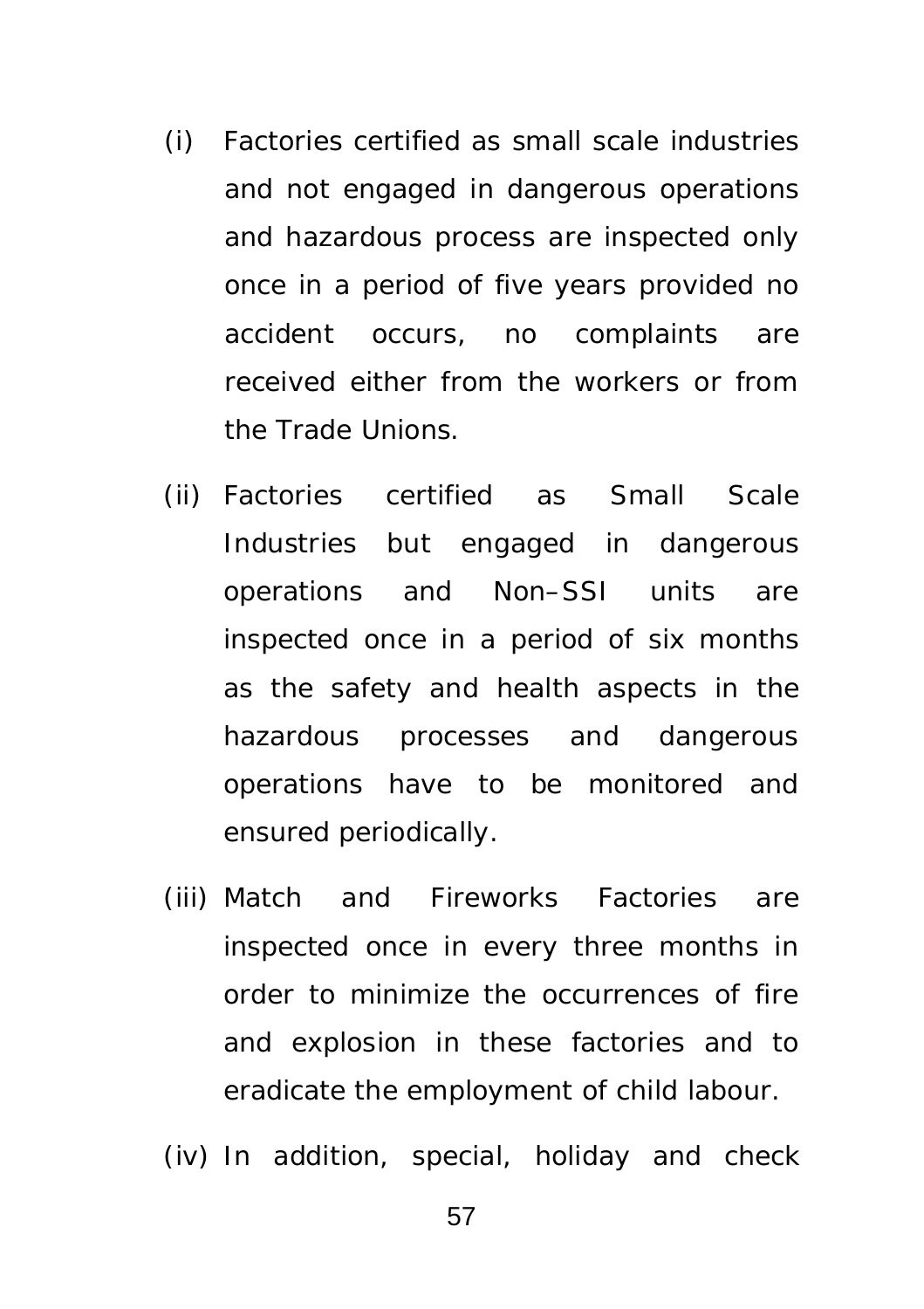inspections are also undertaken for better monitoring of the statutory provisions.

In the year 2015-2016, **49,194** inspections were carried out by the officials of this Directorate.

#### **2.2. Fireworks Factory Inspections**

The chemicals involved in the manufacturing of Fireworks are highly hazardous which may explode if handled and stored unsafely. Hence, during festival seasons to monitor the safe working conditions and safe methods of work in Fireworks manufacturing units, special squads are formed along with other department officials, namely, Revenue, Police, Fire and Rescue etc., every year in Virudhunagar District, where large number of Fireworks factories are situated.

During these squad inspections, the safe storage and handling of hazardous materials and working conditions within the units are monitored.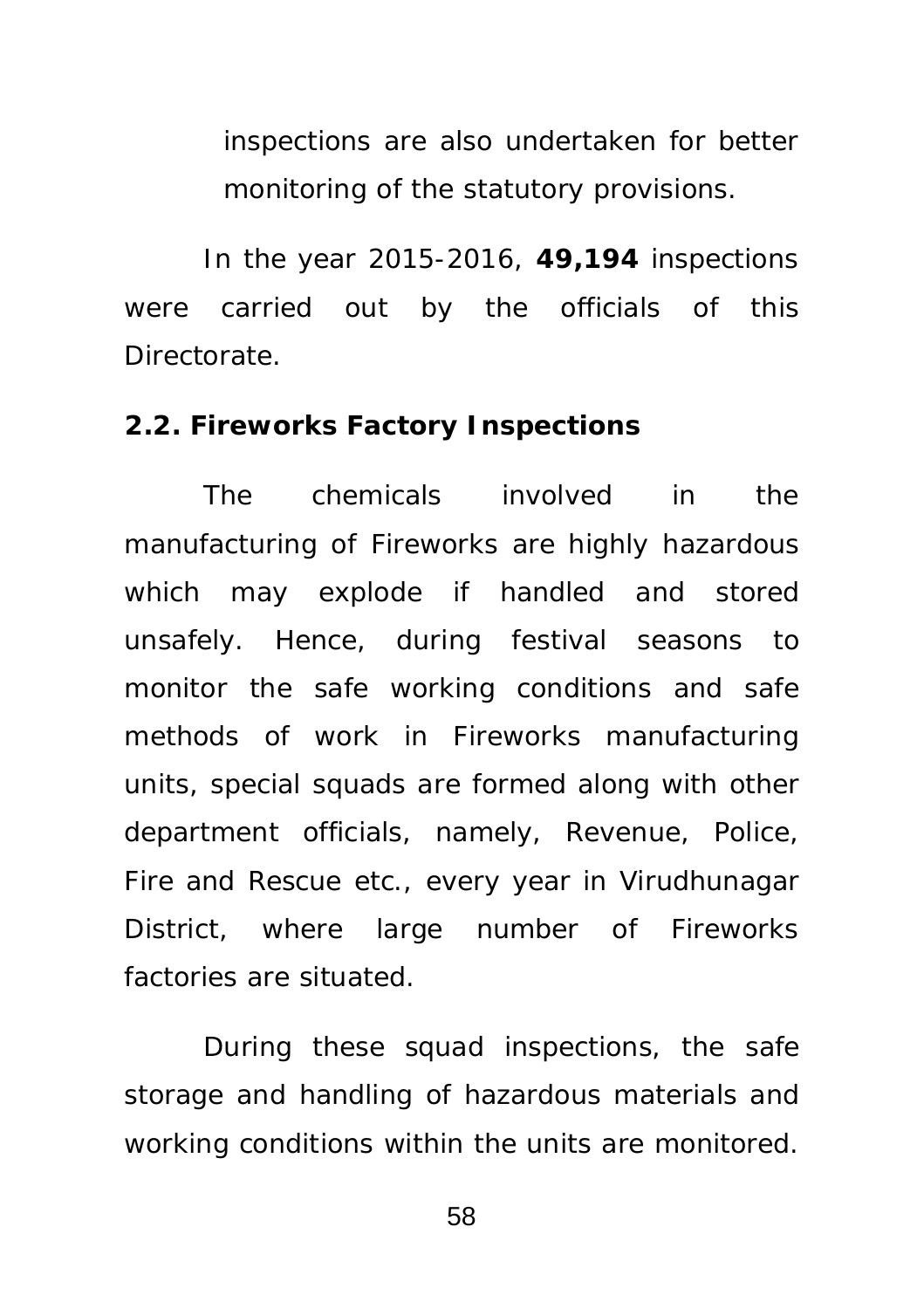The managements and workers are educated on safe handling and working methods. Necessary legal action is pursued wherever violations are noticed

In the past five years 4863 squad inspections were carried out during all festival seasons, which resulted in reduction of rate of accidents in fireworks factories.

### **2.3. Special Mobile Team**

Fireworks factories are not only hazardous but also labour intensive. Since, a large number of Fireworks units are there in Virudhunagar District, to give further thrust on enforcing safety provisions to ensure safe working conditions, a Mobile Team headed by an Additional Director has been formed exclusively for Fireworks factories. This mobile unit conducts surprise inspections, and thereby the safety of workers is continuously monitored. This mobile team also educates and creates awareness among the workers and the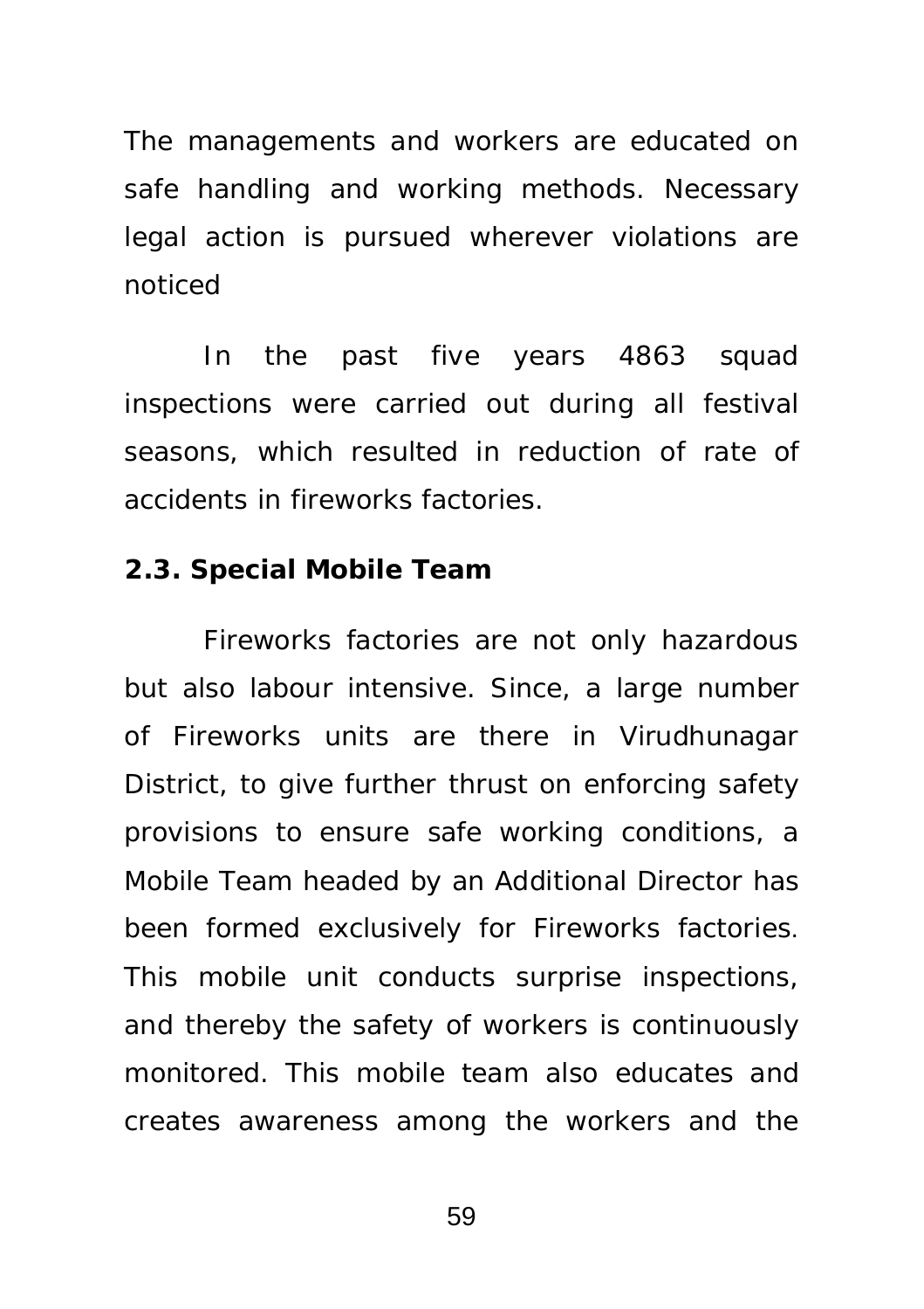management on safe working methods in the work place.

**In the past three years 1501 squad inspections were conducted. Due to the effective functioning of Mobile Team, the managements of Fireworks factories have become more acquainted with the safety regulations to be followed.** Appropriate legal action is being taken on the managements for violations.

### **2.4. Eradication of Child Labour**

As stipulated under Section 67 of the Factories Act, 1948, prohibition of child labour in factories is strictly enforced. Further, to eradicate child labour in hazardous industries, squad inspections are also conducted every month along with officials of the department of Revenue, Police and staff of the National Child Labour Project. In the year 2015–2016, 1,027 squad inspections have been conducted and five cases have been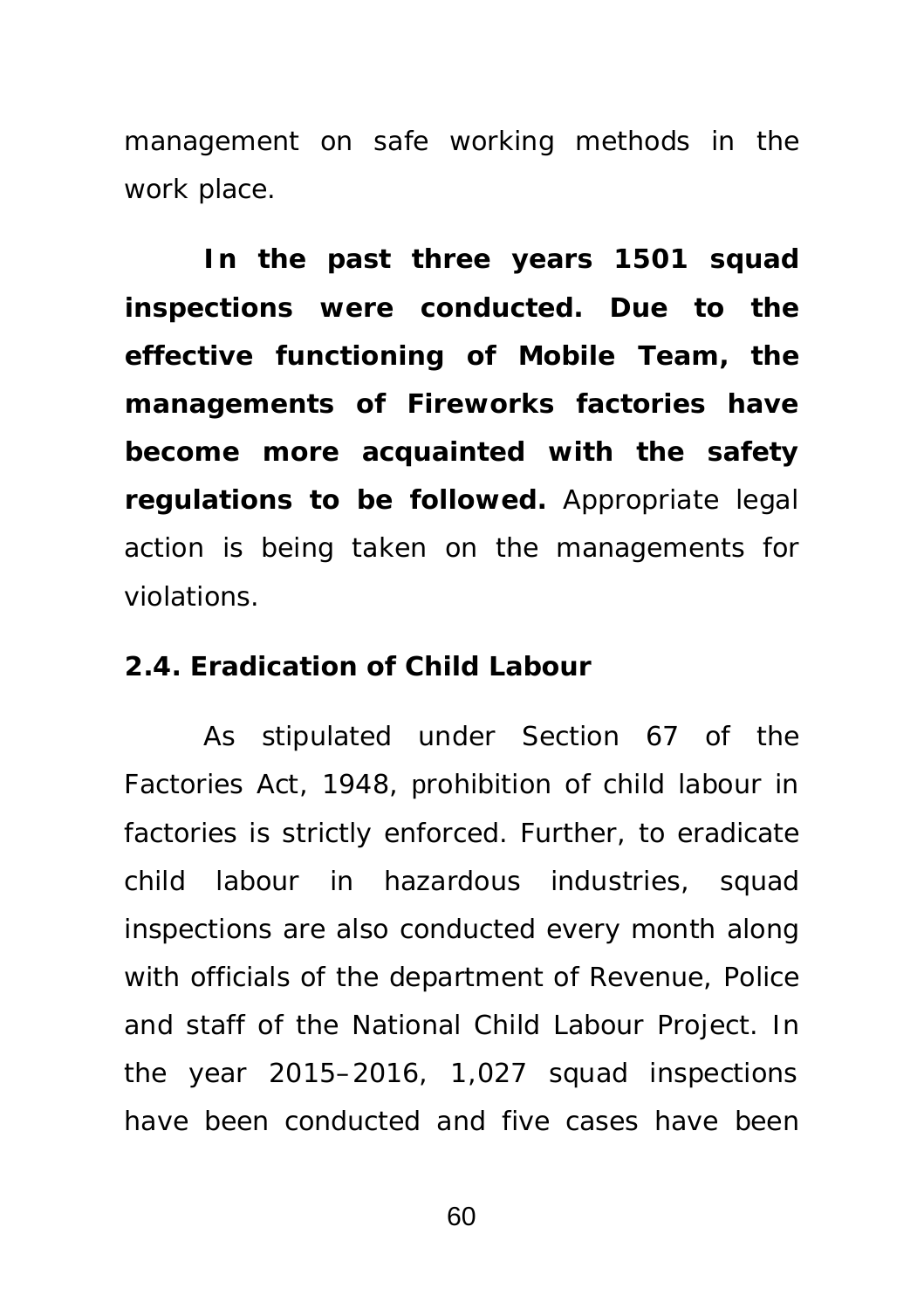filed against the defaulting employers and fine amount of Rs.60,000/- was imposed.

During the past five years 6273 squad inspections were conducted which also helped create awareness on ill effects on child labour among the managements, contractors and public.

### **2.5. Enquiry on the Complaints**

Complaints received from the workers, Trade Union leaders and public are given top priority and they are enquired into immediately and suitable actions are initiated to redress their grievances. In the year 2015–2016, 615 complaints were enquired and disposed off.

#### **2.6. Hazardous Process Industries**

The industries that use hazardous raw materials or chemicals likely to cause safety and health hazard to the persons engaged in or connected therewith or it may result in the pollution of the general environment are classified as major accident hazard units.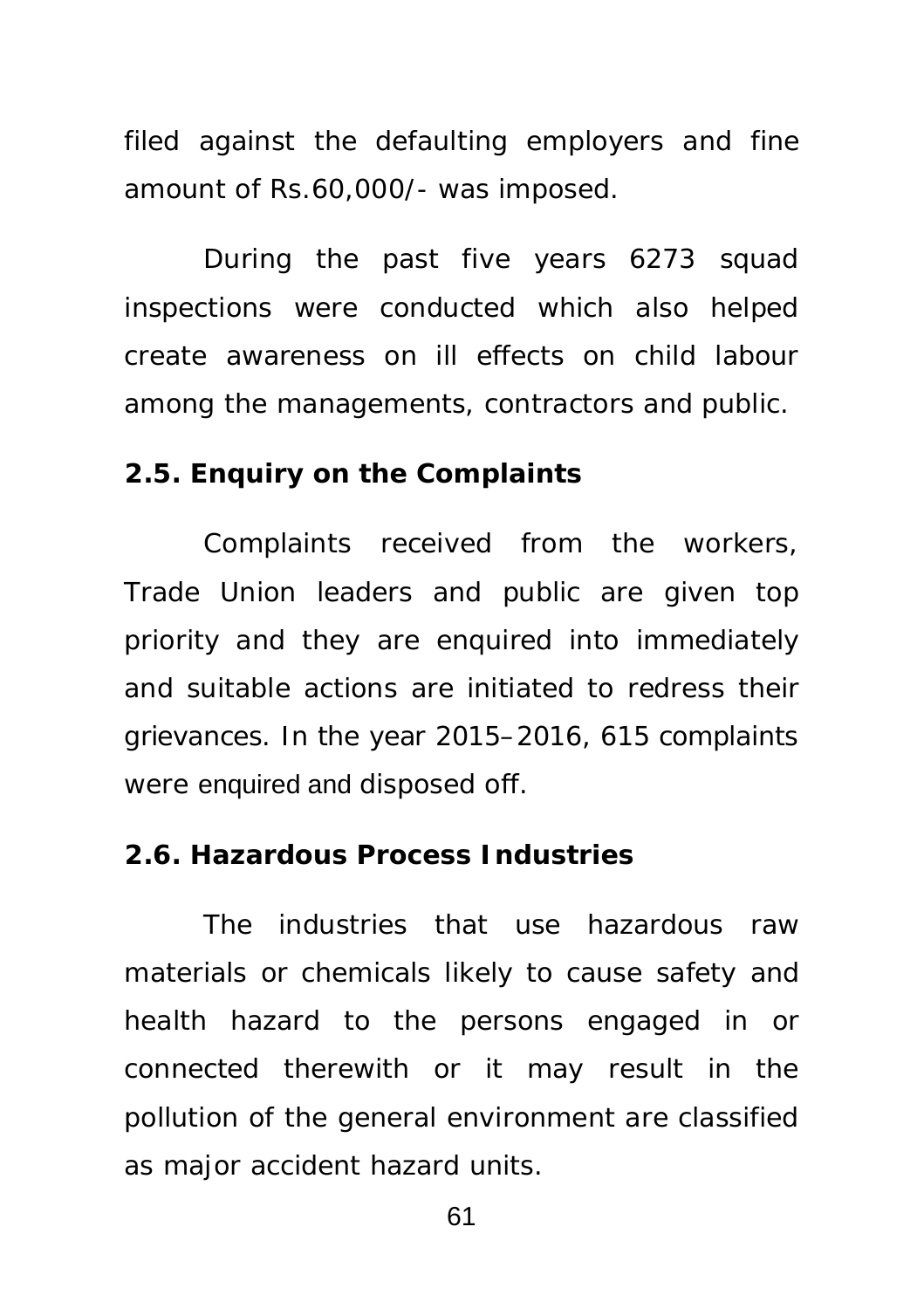**As per the Factories Act, 29 processes have been listed as hazardous processes. As on 31.03.2016, 145 units have been classified as major accident hazard units in the State.** 

As many as 87 "On-site Emergency Plans" have been received from major accident hazard units up to 31.03.2016, out of which 54 were recorded subject to certain conditions. Mock Drills are conducted periodically in these factories under the supervision of the officers of the Directorate of Industrial Safety and Health to assess the real time problem that may arise during emergency**.**  In the year 2015–2016, 140 mock Drills have been conducted.

### **2.7. Site Appraisal Committee**

A Site Appraisal Committee has been constituted as stipulated under Factories Act 1948 to advise the Government on the applications submitted by the hazardous process industries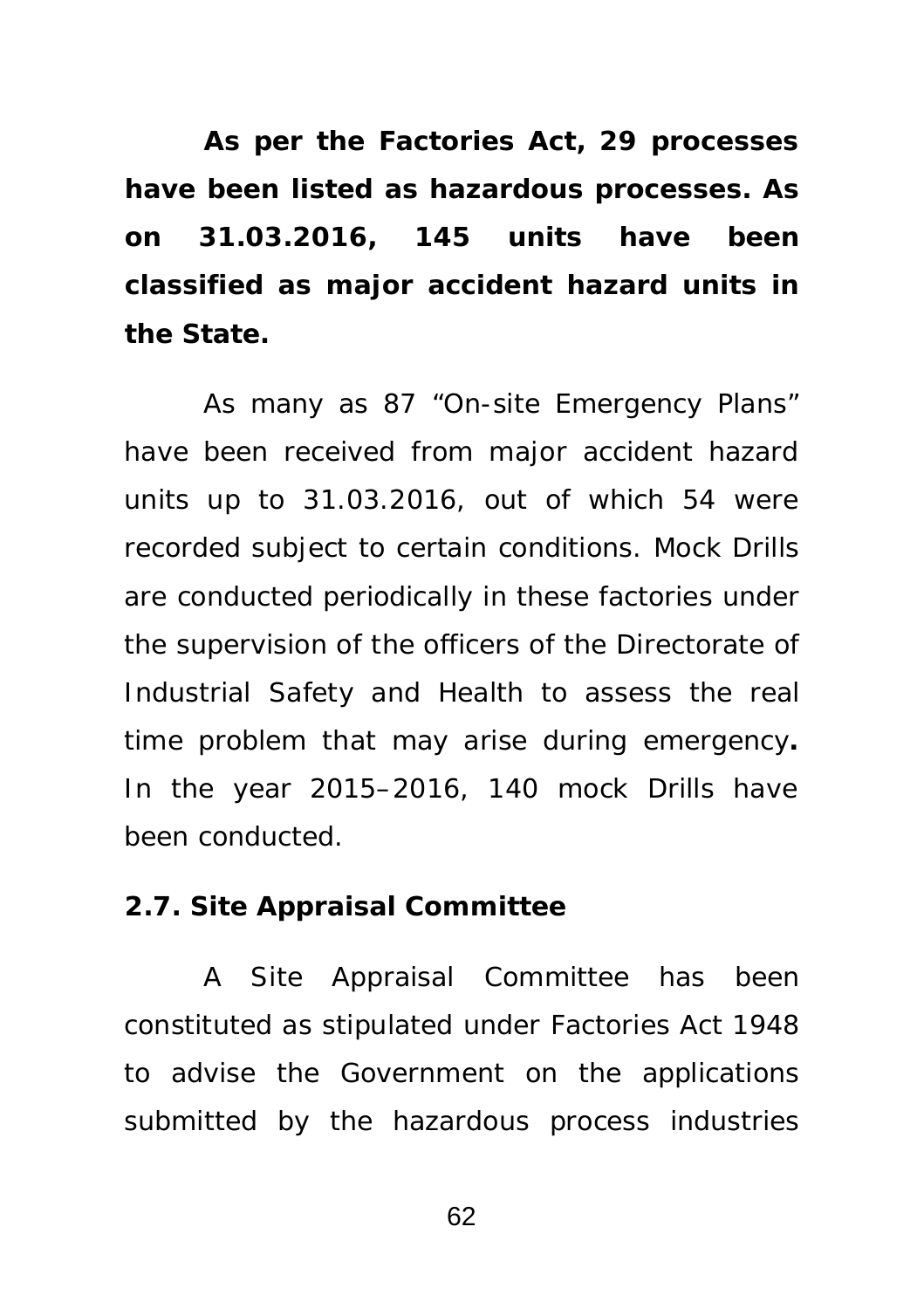either for grant of initial permission or for expansion. While considering the applications this committee analyses and advises to the hazardous processes industries to have safe environment and safe work practices from the initial stage itself. In the year 2015–2016, 41 applications have been considered by this committee.

**2.8. The Building and Other Construction Workers (Regulation of Employment and Conditions of Service) Act, 1996 and Tamil Nadu Rules, 2006.**

The Building and Other Construction Workers (Regulation of Employment and Conditions of Service) Act, 1996 and Tamil Nadu Building and Other Construction Workers (Regulation of Employment and Conditions of Service) Rules, 2006 are being enforced by the officials of the Directorate of Industrial Safety and Health since 2010, to ensure safety, health and welfare measures for the workers in the construction establishments.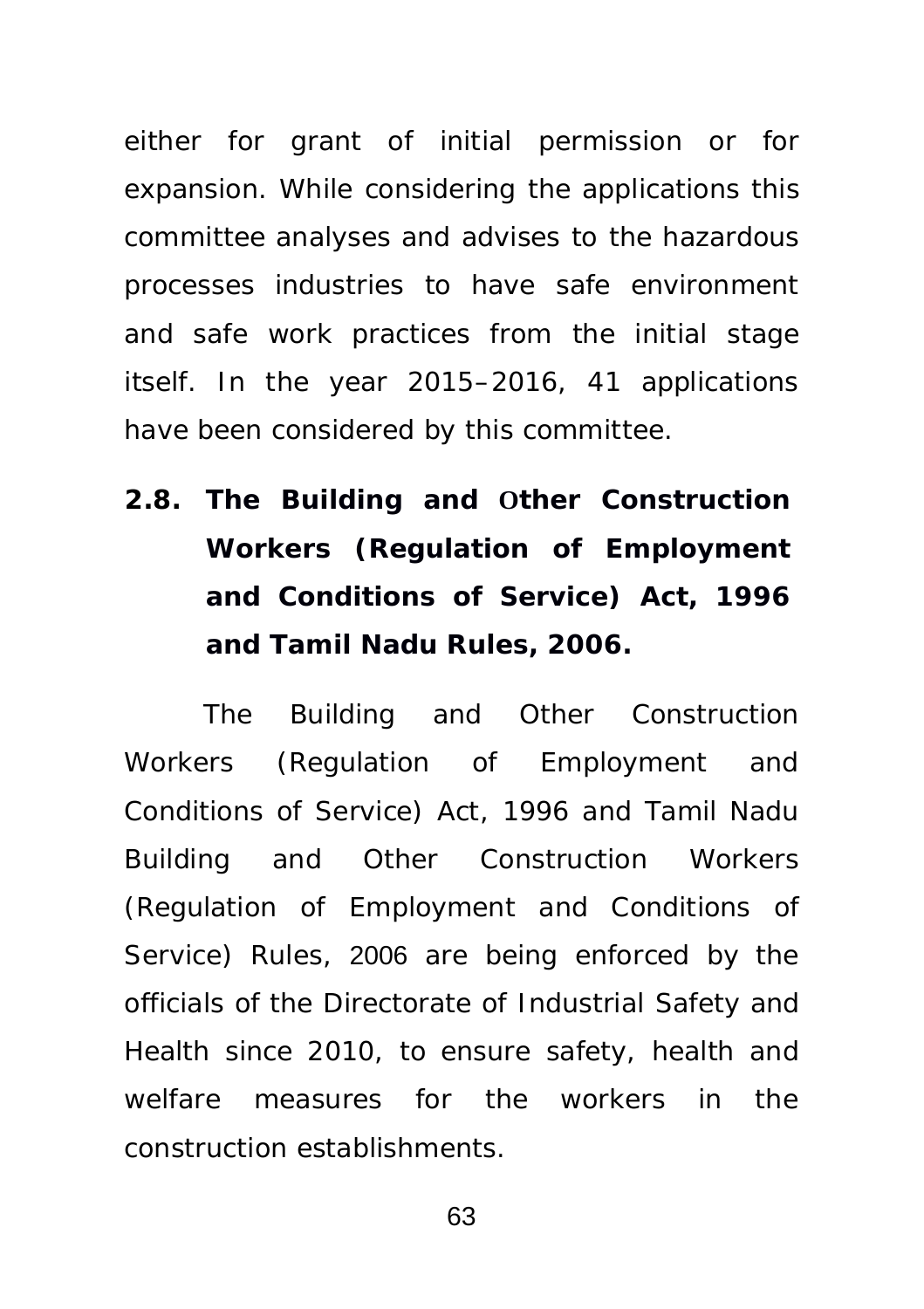A separate wing in this Directorate was created exclusively for carrying out enforcement activities and imparting safety awareness training to management, contractors and workers involved in the building and other construction works is effectively functioning from 2013.

Before formation of separate wing, workers working in construction establishments could not be covered under the ambit of the Act. After the formation of separate wing, 6487 construction establishments have been registered and the workers are ensured safety and welfare. In the year 2015–2016, 1,358 construction establishments have been registered and 301 cases have been launched and fine amount of Rs.5,39,000/- has been collected.

# **2.9. Safety Awareness Promotion for the Building and Other Construction Workers**

The construction establishments are labour oriented and prone to more number of accidents.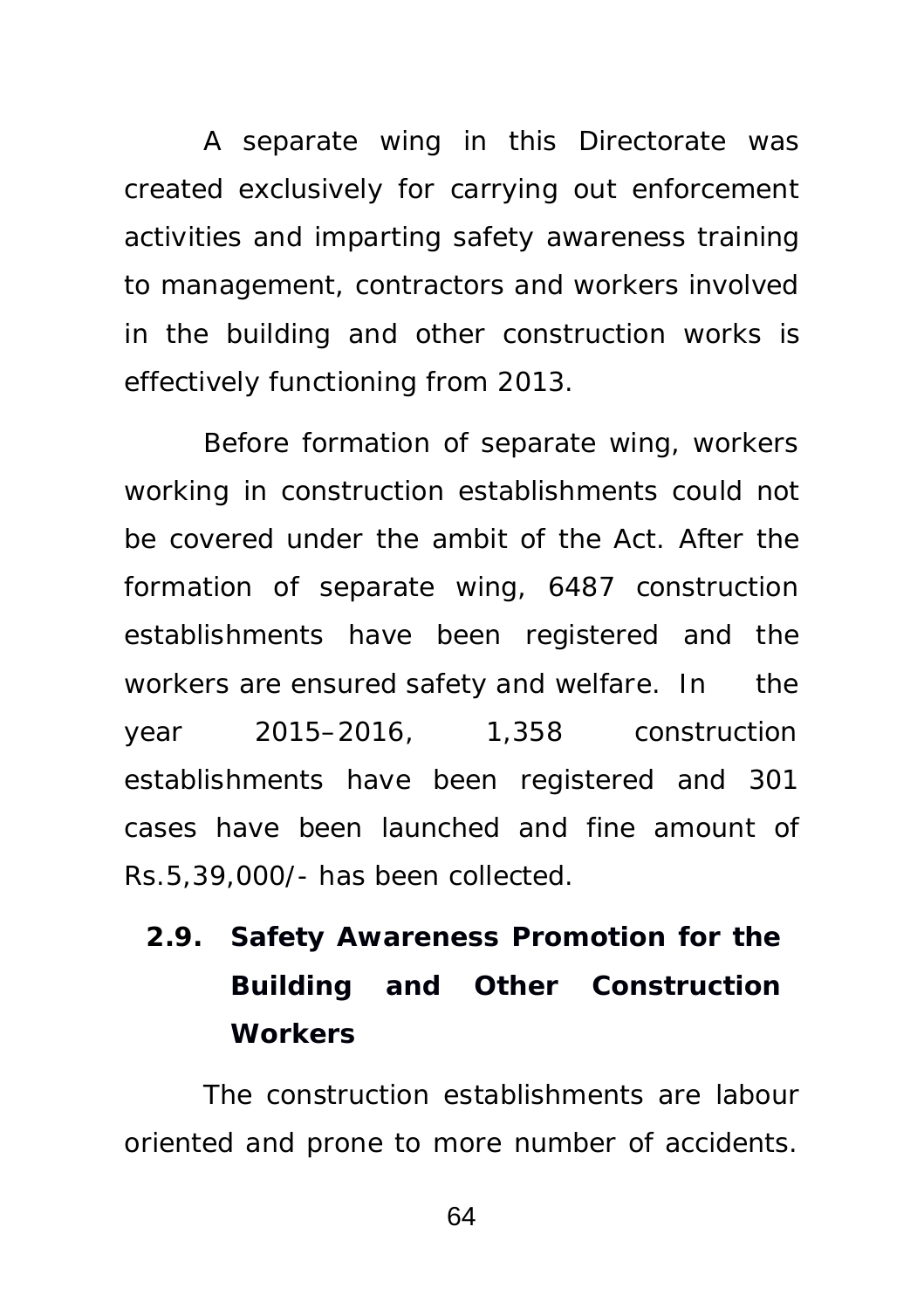The migrant workers being illiterate and not aware of safe working methods, to safeguard their precious lives, need more awareness and hence the conduct of safety trainings in their mother tongue, was initiated. To create safety awareness for the workers and employers of construction establishments, two safety awareness campaigns per month are conducted by the Deputy Directors of Building and other Construction Workers (Regulation of Employment and Conditions of Service) Act.

In the past five years 184 safety training classes have been conducted covering 19,490 workers, which helped in creation of more awareness and in reduction in number of accidents. In 2015-2016, 41 safety classes have been conducted benefiting 5,904 workers utilizing the funds allotted by the Tamil Nadu Construction Workers Welfare Board.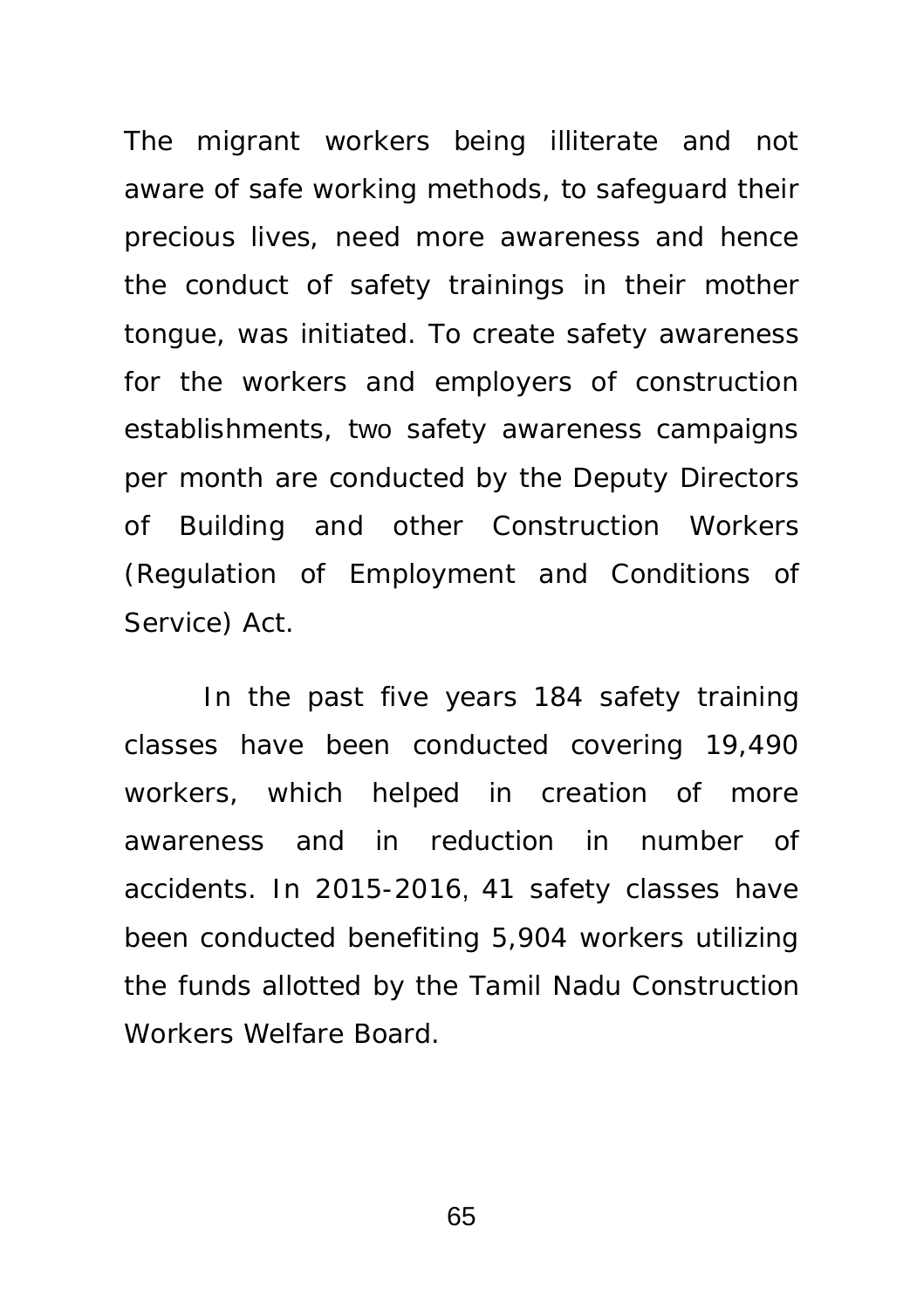## **2.10. HEALTH AND SAFETY PROMOTIONAL ACTIVITIES**

#### **2.10.1. Health Promotion Functions**

A medical wing is functioning in this Directorate with one Chief Medical Officer and eight Medical Officers. They conduct periodical medical examination for the workers engaged in hazardous processes and for the canteen workers. They also suggest both clinical and other preventive measures. Medical fitness certificates are issued to adolescent workers. The Medical Officers also accompany the child labour squad for ascertaining the age of the child. During 2015-2016, medical officers have issued 34,646 medical examination certificates to the workers engaged in hazardous process industries and 8,026 medical examination certificates to the canteen workers and 32,704 fitness certificates to the adolescent workers.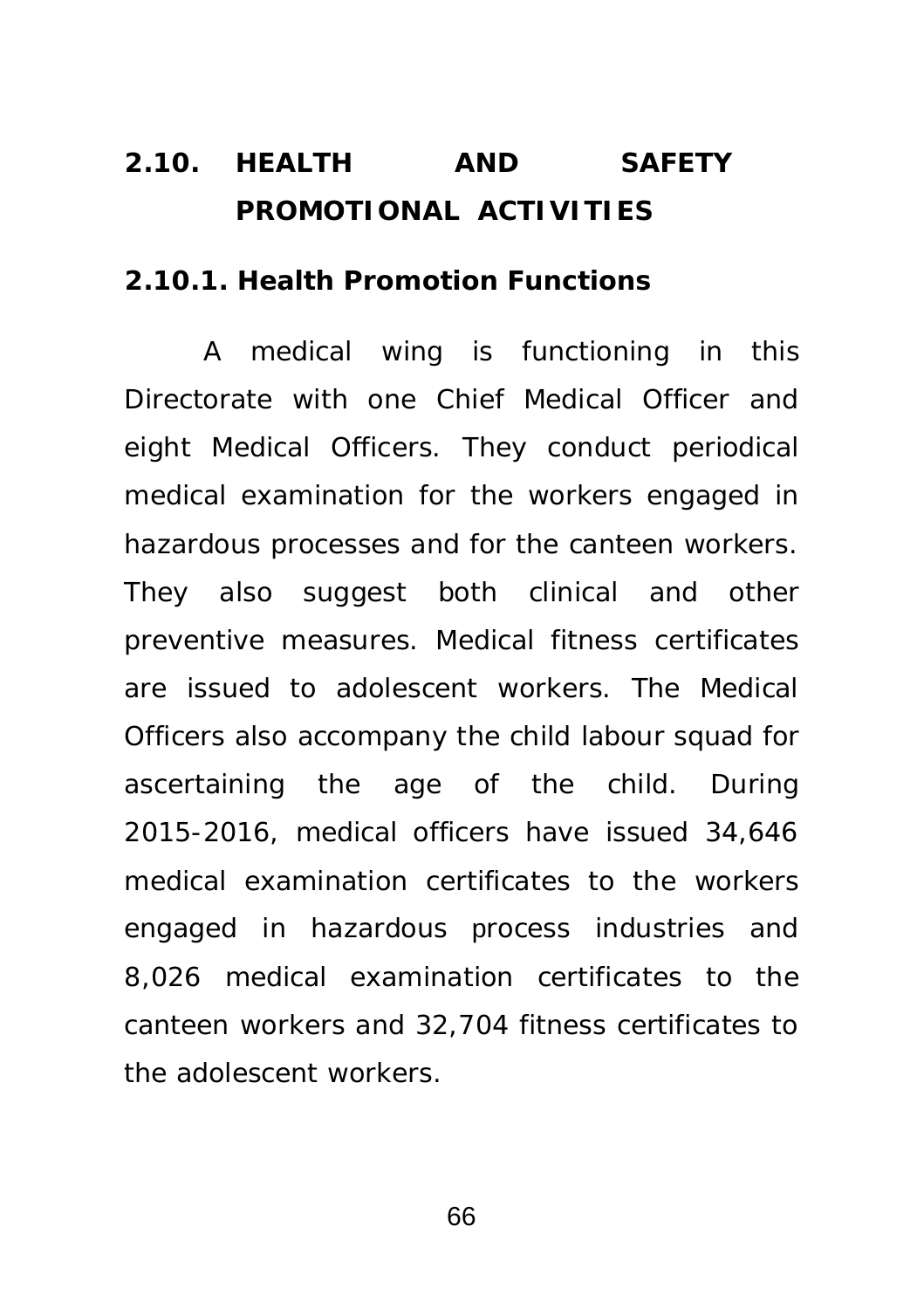#### **2.10.2. Noise Level Monitoring**

This Directorate takes concerted efforts to combat the problems faced by the workers due to high noise pollution prevalent in certain industries. The noise level is monitored with sound level meter and steps are taken to safeguard the workers from exposure to high level noise. Suitable instruction is being given to the managements at the time of inspections and wherever necessary, legal action is being initiated.

#### **2.10.3. Safety Awareness Promotion**

The field level Officers take rigorous efforts to minimise the occurrence of accidents through safety promotional activities like conducting safety courses, safety awareness campaigns and safety drills.

In this connection, three safety propaganda committees have been constituted by this Directorate at Chennai, Madurai and Coimbatore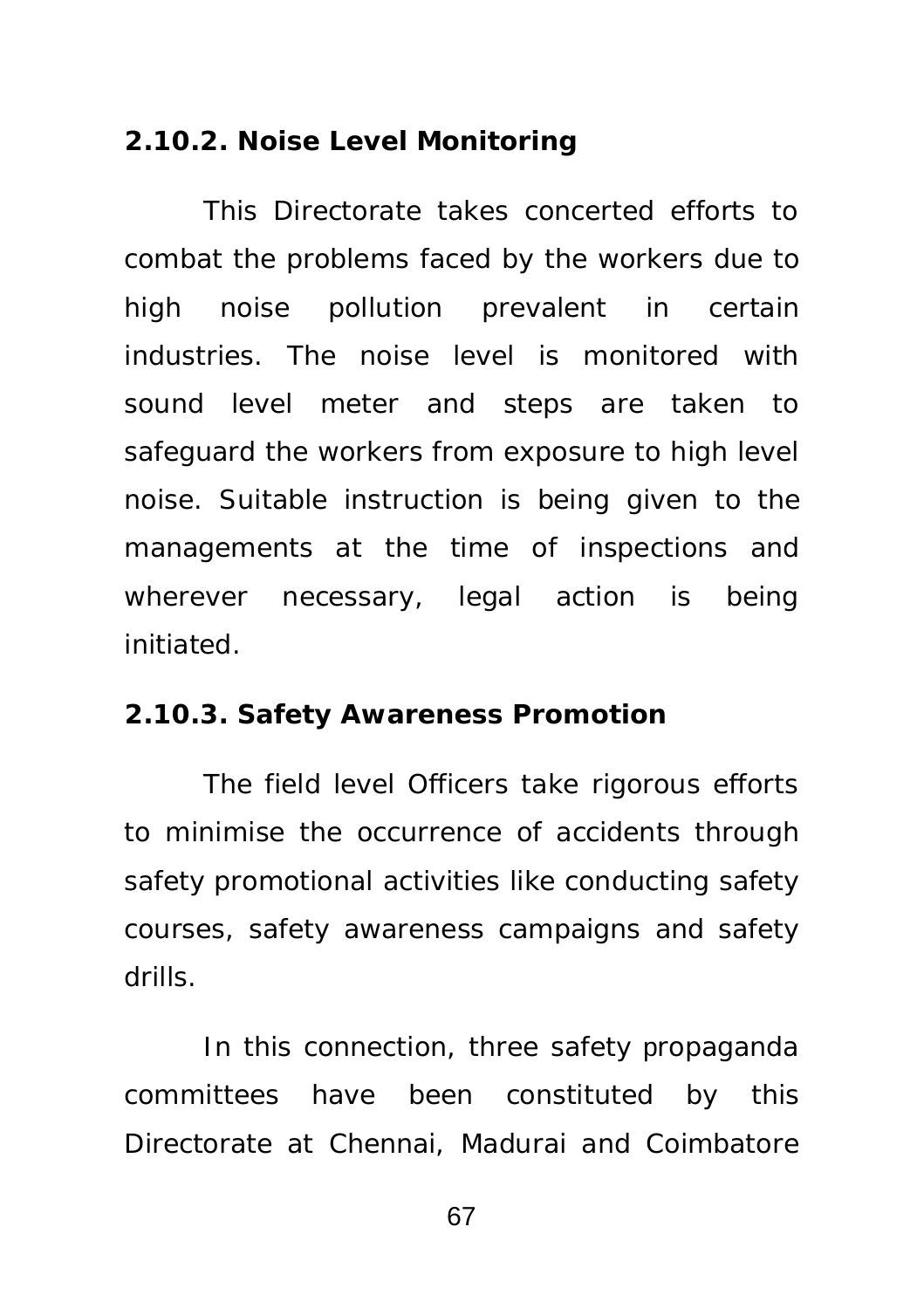regions. These committees periodically visit chemical factories, Firework units, tanneries and bleaching & dyeing units to review safety mechanisms. They also educate the managements and workers on the safety precautions to be followed for avoiding accidents. In the year 2015–2016, these committees have conducted 72 safety awareness campaigns benefiting 2,895 workers.

Safety training classes are periodically conducted in factory premises itself. In the year 2015–2016, 433 training classes have been conducted benefiting 20,118 persons.

The Directorate is also coordinating with the other non–Governmental voluntary organizations like National Safety Council which is involved in safety promotional activities for creating safety awareness among the managements, direct employees and contract workers. In the year 2015–2016, four such seminars have been conducted benefiting 638 persons.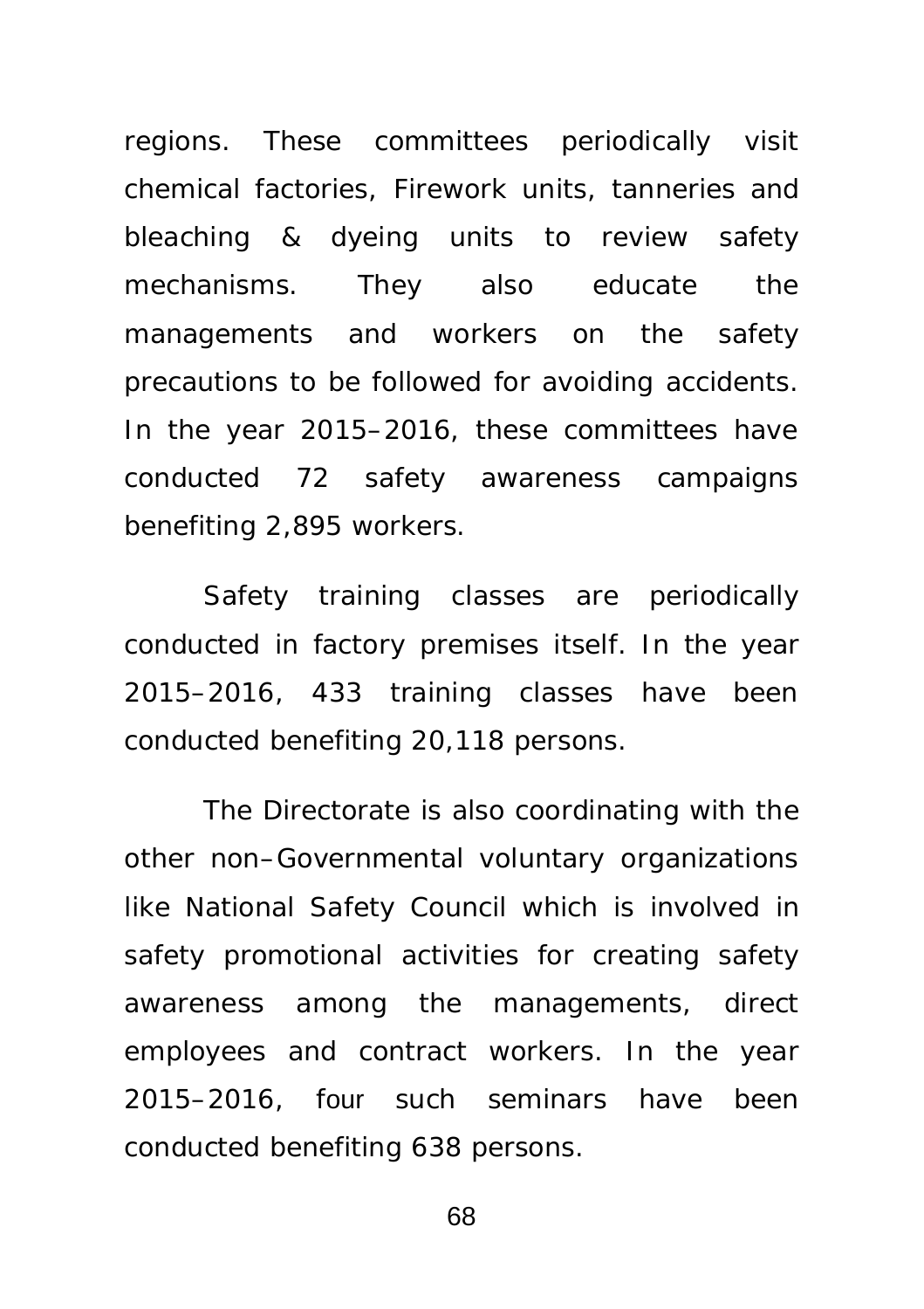#### **2.10.4. Ensuring Pressure Vessel Safety**

In addition to the regulatory functions, operational safety of the pressure vessels installed in the factories is also ensured by this Directorate. All the pressure vessels operating above atmospheric pressure excluding steam boilers coming under the purview of Indian Boilers Act are examined or tested externally once in every six months, internally once in every year or hydrostatically once in every two years or subjected to ultrasonic test once in every four years**.** In the year 2015–2016, 1,08,854 external; 2,112 internal; 14,458 hydrostatic and 6,217 ultrasonic examinations have been conducted.

#### **2.10.5. Fireworks Training Centre**

The labourers working in the Fireworks factories which are hazardous in nature are illiterate and they are not aware of safe working methods and the properties of the chemicals handled by them. Because of these reasons more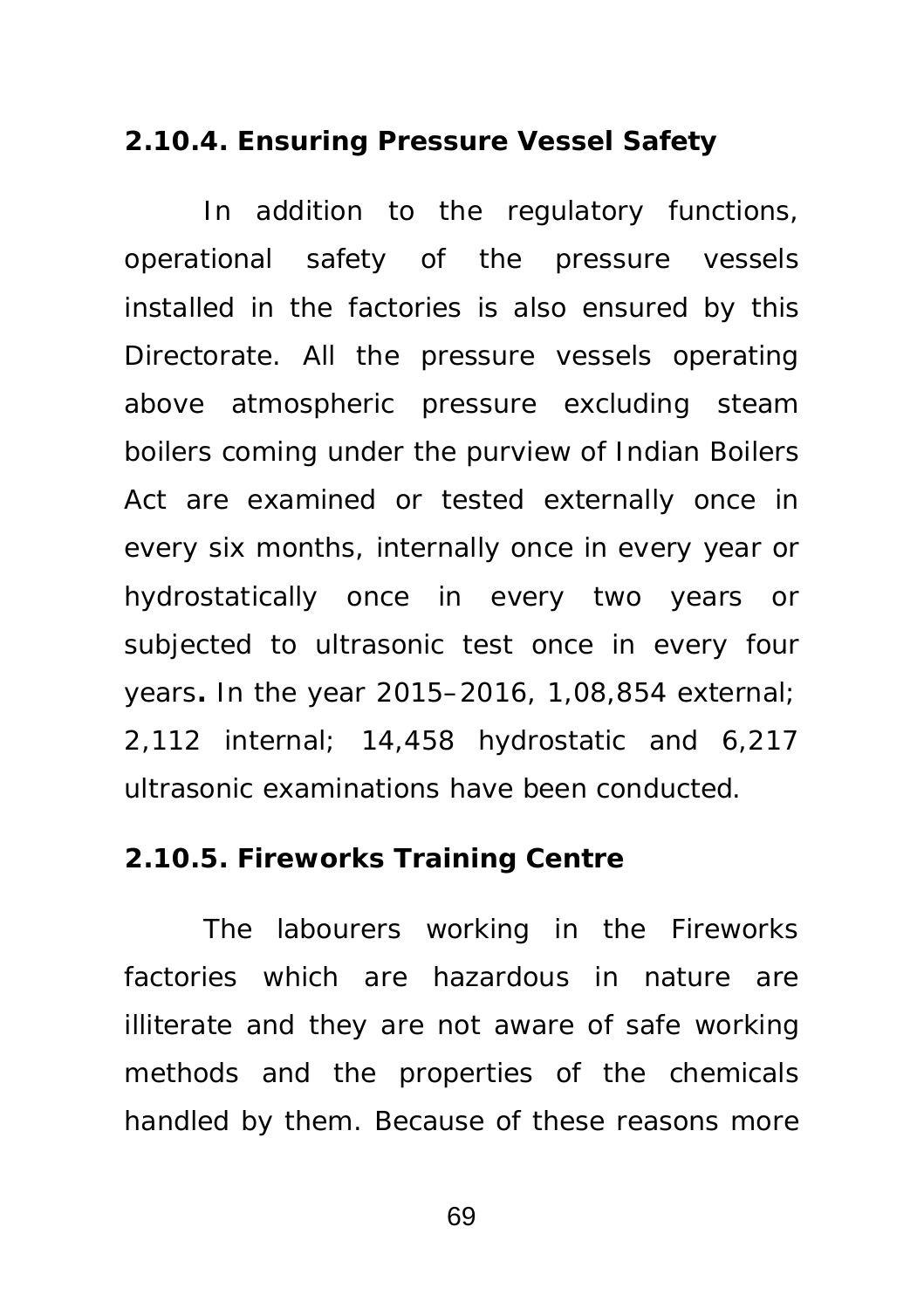number of accidents occur and causalities are reported. A Training Centre, to create more awareness to foremen/supervisors on safety measures to be followed in the manufacturing of fireworks was started in Sivakasi. The training being imparted relates to:

- Properties of chemicals
- Handling of chemicals
- Combination of chemicals
- Reaction of chemicals
- Safe Operating methods

In this Training Centre, 22 batches of classes have been conducted benefitting 686 foremen. One day workshops are also being conducted for workers to impart training on the safety procedures to be followed in the Fireworks factories.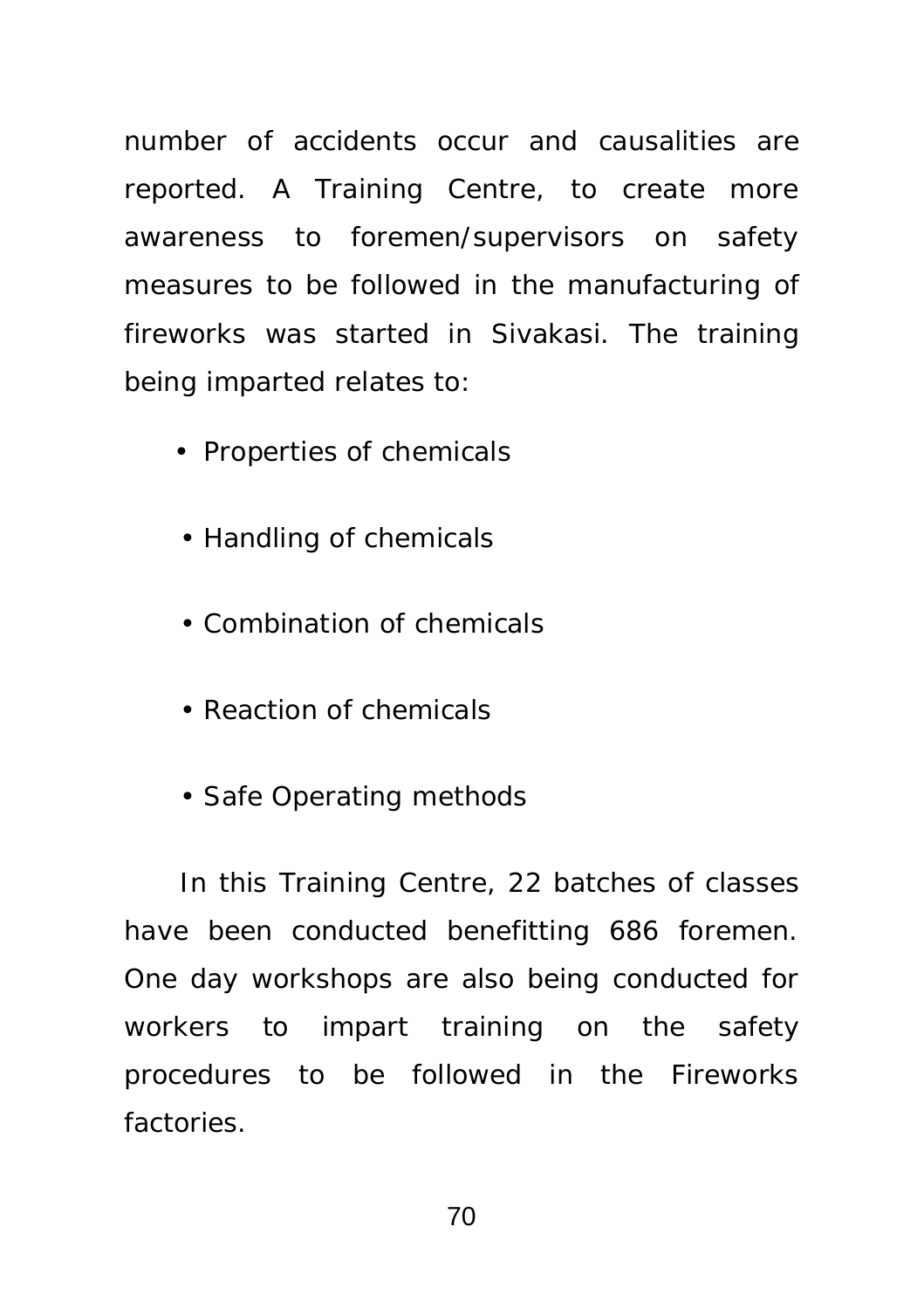Due to the effective functioning of the training centre, the number of accidents and the causalities due to accidents have come down in the Fireworks factories at Virudhunagar District.

## **2.10.6. Group Personal Accident Insurance Scheme**

 A new Group Personal Accident Insurance Scheme has been introduced by the Government of Tamilnadu as per the directions of Supreme Court of India. In case of fatality in Match and Fireworks factories in Tamil Nadu, a sum of Rs.50,000/- is paid for the legal heir of the workers. The premium for the insured amount is fixed annually in consultation with the insurance companies and members of Match & Fireworks Management Association. Number of persons to be covered is the maximum number of workers actually employed on any one day during the calendar year  $+$  10% extra on the maximum number of workers actually employed. The payment of premium for each and every worker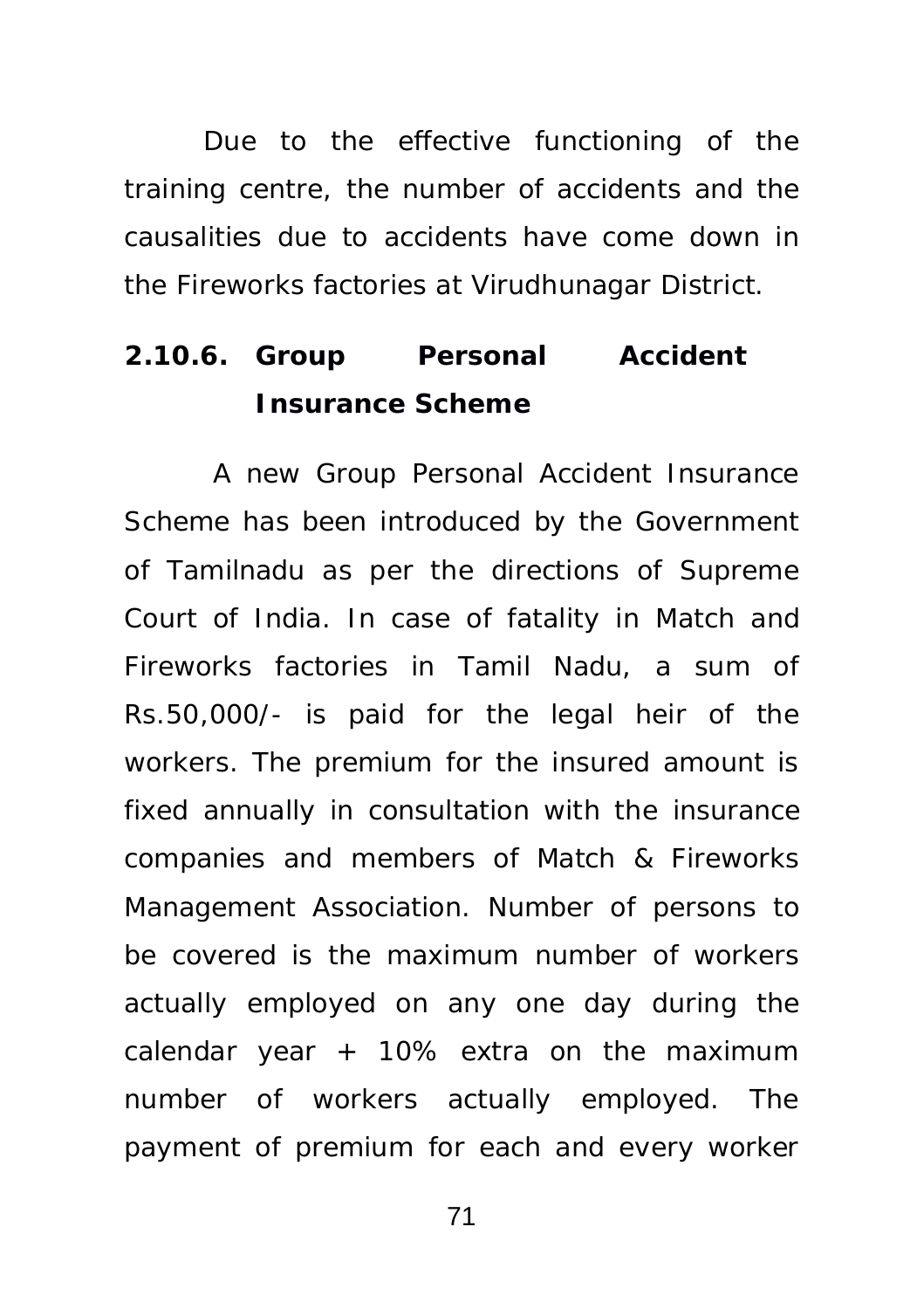employed is the statutory liability of the employer. At present the insurance has been renewed and implemented through the Oriental Insurance Company, Sivakasi. This compensation is in addition to the compensation provided under E.S.I Scheme or Employees Compensation Act.

#### **2.11. State Safety Award Scheme**

In order to motivate the managements for better safety performance, State Safety Awards are presented to the managements every year based on their performance in reducing accidents in their factories. Under the scheme, every year first, second and third prizes each of 90 are awarded to the managements in different categories.

Further to increase safety awareness in the factories and to make more number of managements to participate, the value of award has been enhanced. The value of  $1<sup>st</sup>$  prize silver shield awarded to managements has been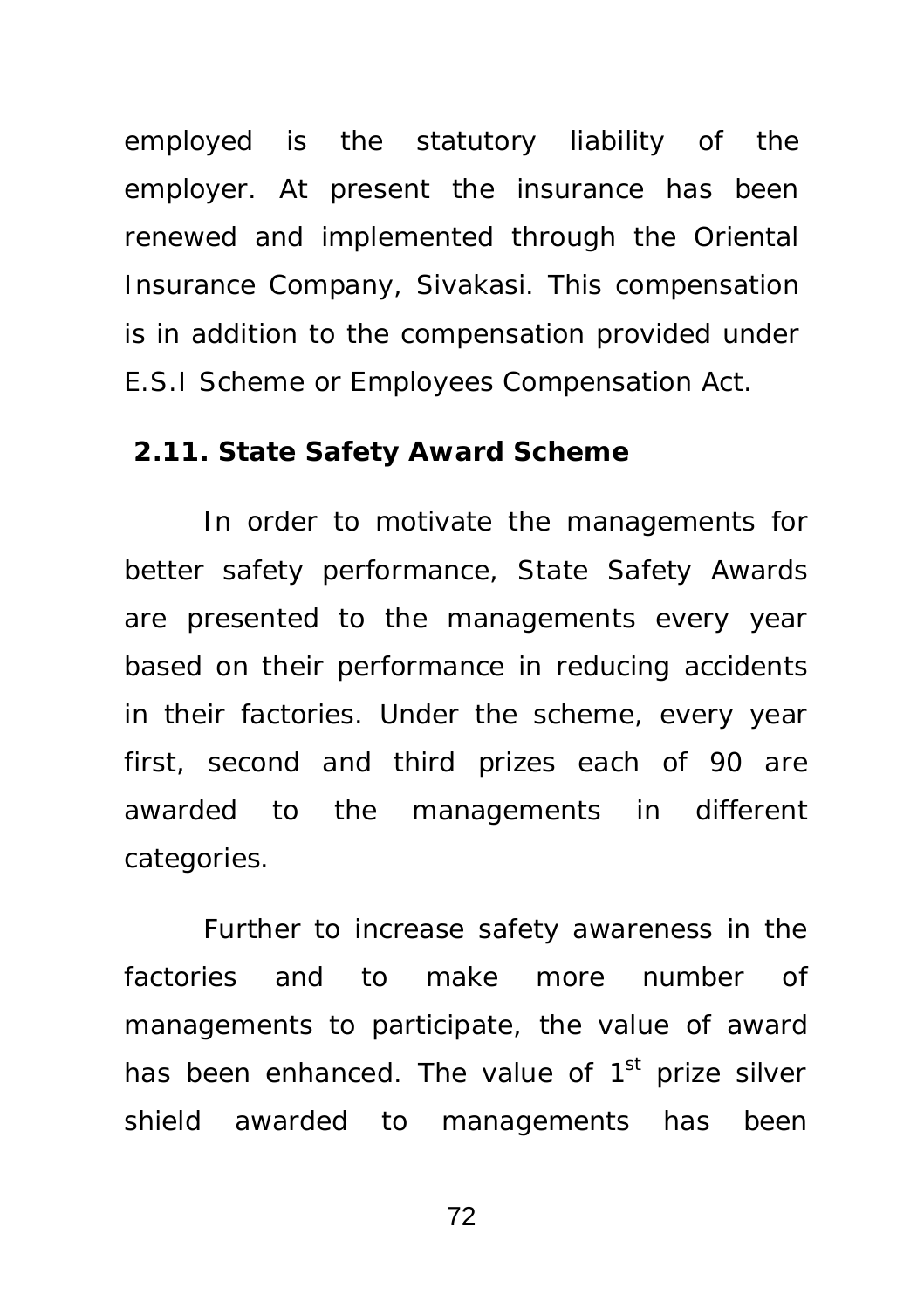enhanced from Rs.2500/- to Rs.5000/- and that of II prize silver shield enhanced from Rs.1500/- to Rs.4000/- from the year 2011.

#### **2.12. Uyarntha Uzhaippalar Virudhu**

To encourage the workers who give valuable suggestions to improve productivity, working environments and safety standards in factories, "Tamizhaga Arasin Uyarntha Uzhaippalar Virudhu" is awarded every year. Further, to enhance and motivate participation of more workers, orders have been issued to increase the number of awardees from 24 to 43 from the year 2012.

## **2.13. Creation of online portal exclusively for this Directorate**

As per the announcement made by the Honorable Chief Minister of Tamil Nadu, in the State Assembly, during 2014-2015, online web portal facility has been developed for the Directorate of Industrial Safety and Health and it will become operational shortly. This online portal will streamline the activities of this Directorate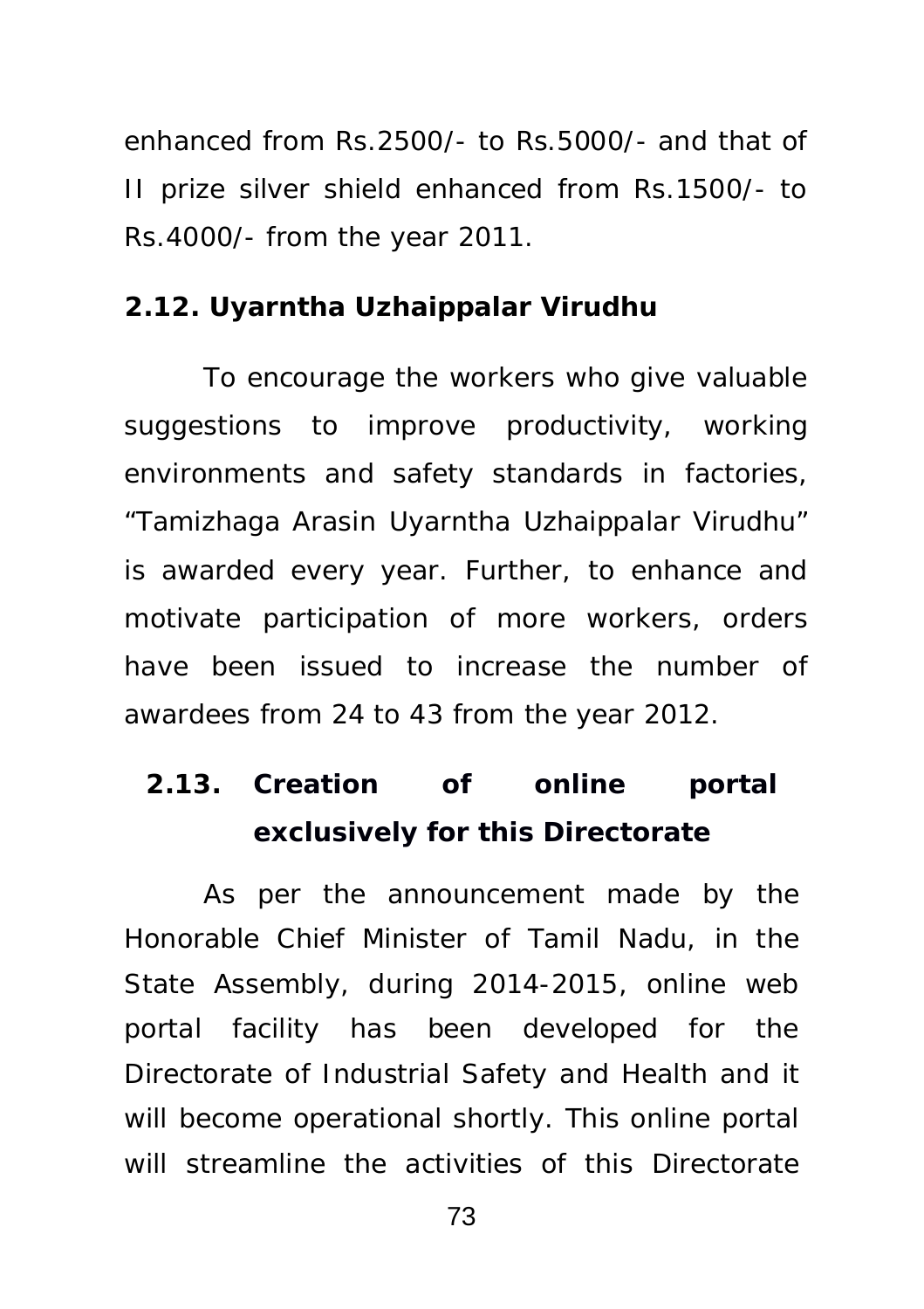and facilitate ease of doing business to the managements.

On this web portal, the following services of this Directorate would be available online with epayment facility wherever applicable.

- ¢ Issue of license under Factories Act, 1948.
- ¢ Approval of plans under Factories Act, 1948.
- ¢ Registration of establishment under Building and other Construction Workers (Regulation of Employment and Conditions of Services) Act, 1996.
- ¢ Registration & licensing under Contract Labour (Regulation and Abolition) Act, 1970.
- ¢ Registration & licensing under Interstate Migrant Workmen (Regulation of Employment and Conditions of Services) Act, 1979.
- ¢ Filing of Returns by Management under various labour laws
- ¢ Issue of pressure vessel testing certificate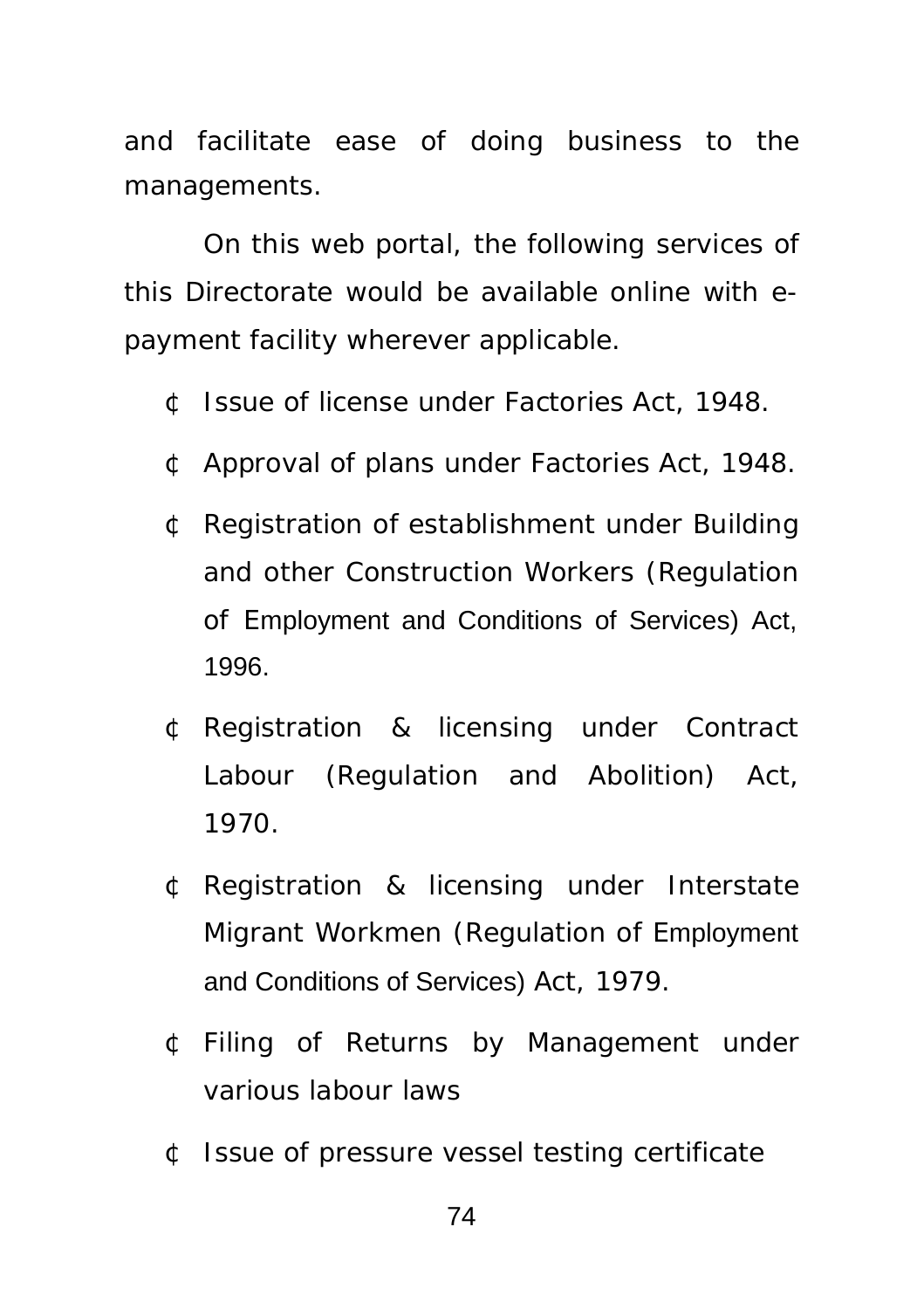All the approvals will be issued online with digital signature of the concerned officials of this Directorate within 30 days from the date of receipt of application.

 The static contents of this web portal will provide safety norms and sandards for various categories of works, National & International safety standards, organization chart and excerpts of labour laws. These web pages will benefit the workers, management and the public. The web portal also has provisions for filing of workers grievances online and seek quick redressal.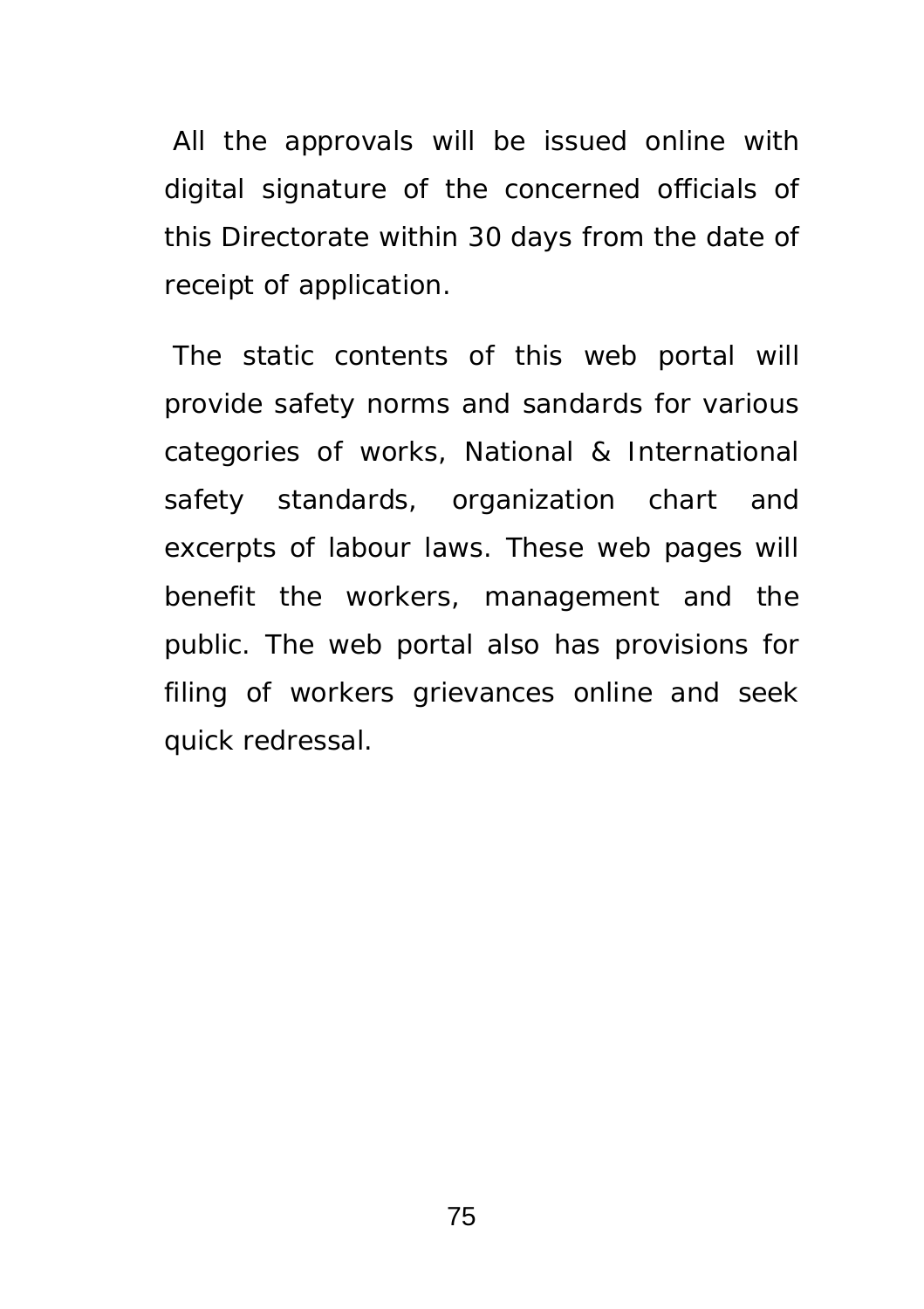## **3. DEPARTMENT OF EMPLOYMENT AND TRAINING**

#### **EMPLOYMENT WING**

The primary function of the employment office is to register job seekers, nominate candidates to public employers, collect and compile labour market information and render vocational guidance. National employment service has been changed to national career service and the transformation gives increased focus on career counselling and guidance activity for the aspiring youth to pursue the right career choice. All the employment offices will be converted into career centres in a phased manner to connect the job seeking youth with job opportunities in the private sector through counselling and training and prepare youth for various competitive examinations. The employment offices are computerized and all the activities are carried out through online web portal to provide better services to the educated unemployed youth.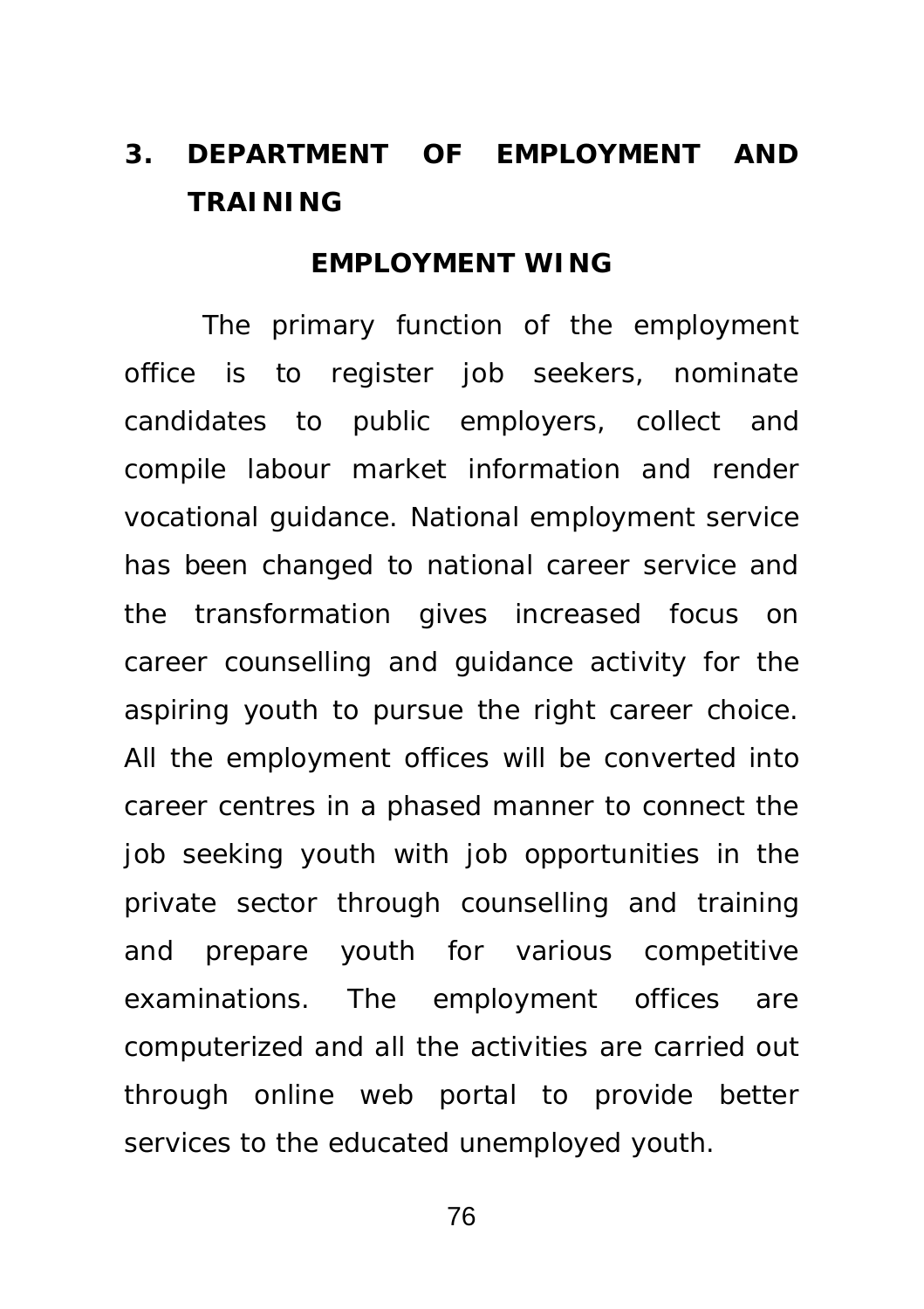#### **3.1. Organizational Setup**

There is one employment office in each district for registering candidates from illiterate up to degree level. In Chennai district, one district employment office and two other employment offices, namely, district employment office for technical personnel and district employment office for unskilled are functioning. Apart from this, two professional and executive employment offices are functioning at Chennai and Madurai. A special employment office exclusively for the differently abled is functioning in Chennai.

There are five coaching cum guidance centres functioning at district employment offices for the benefit of scheduled caste and scheduled tribe candidates in Coimbatore, Cuddalore, Tiruchirapalli, Tirunelveli and Vellore. A special vocational guidance centre at Udagamandalam is functioning for catering to the special needs of tribal population. Altogether, there are 37 employment offices, five coaching cum guidance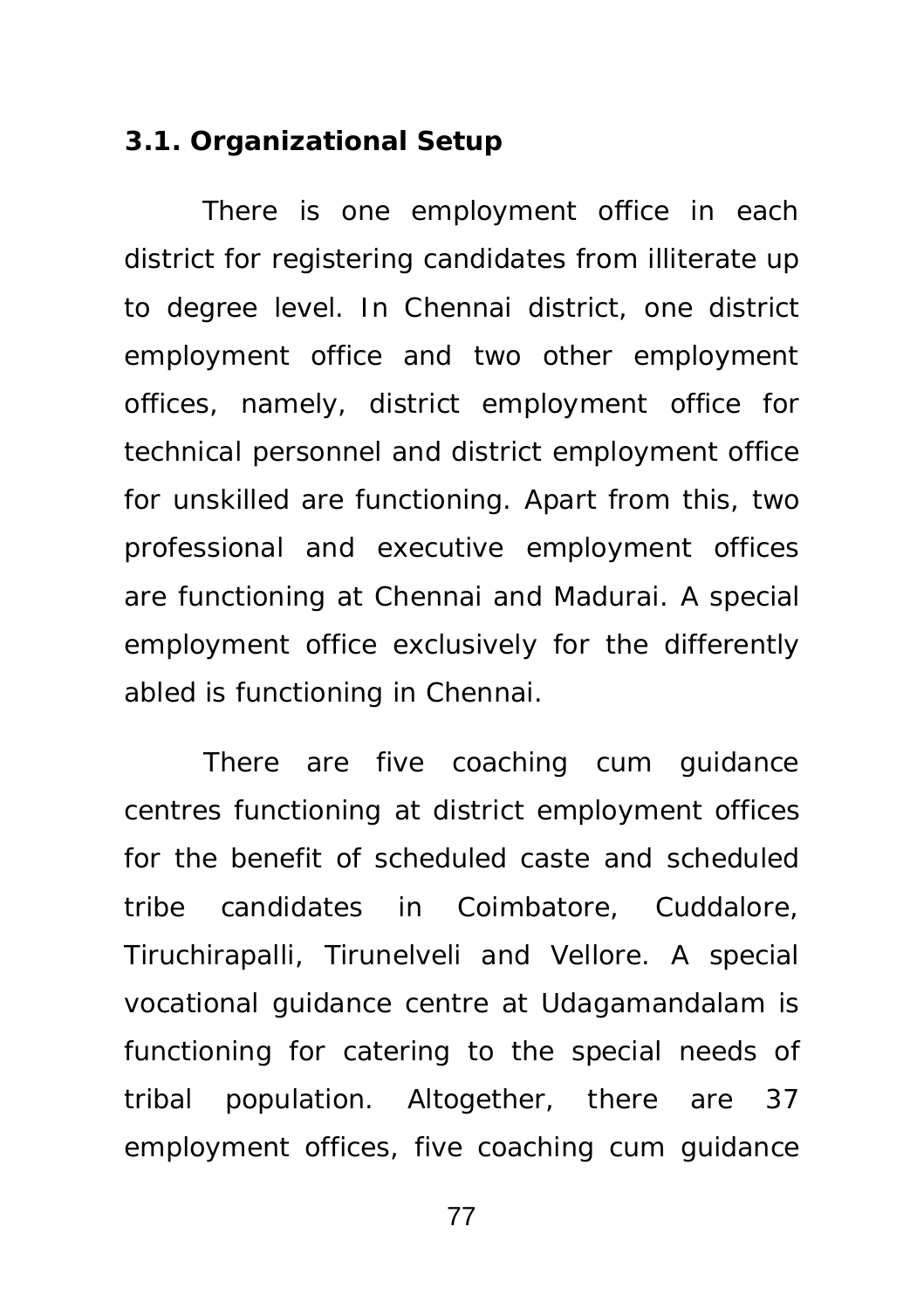centres for SC/ST and one special vocational guidance centre for tribal population.

The Director of Employment and Training is the head of the department and he is assisted by two joint directors, four deputy directors and other officials in the Directorate. The activities of the employment offices and special offices are being monitored by four regional joint directors in Chennai, Tiruchirapalli, Madurai and Coimbatore.

### **3.2. Activities of the Employment Offices**

The main activities of employment offices are

- Registration of candidates
- Renewal of registration
- Updation of candidate profile
- Coaching classes for unemployed youth
- Conducting job fair for Private Placement
- Extending vocational guidance to job seeking youth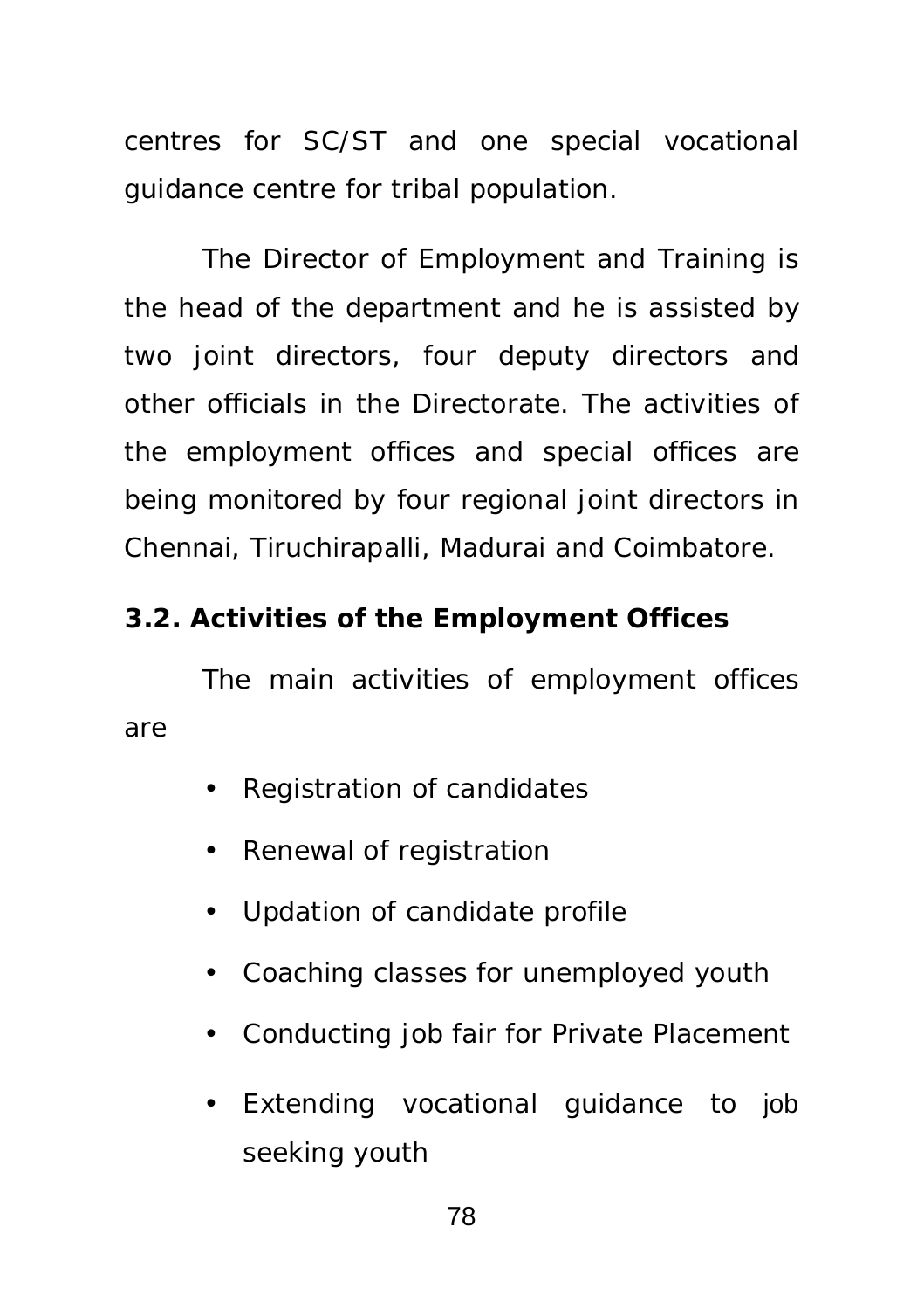- Providing unemployment assistance to job seekers
- Career guidance and counselling to weaker sections
- Facilitating the differently abled registrants to get placement in private sector
- Sponsoring candidates to Government department and Private establishment
- Collection of job and employment related market information.

### **3.3. Registration and Placement**

Before 2011-2012, large number of  $10<sup>th</sup>$  and 12<sup>th</sup> students would assemble in District employment offices for registering their qualification after declaration of results and wait in long queues for several hours for the department staff to carry out the registration. To prevent the crowding in the employment offices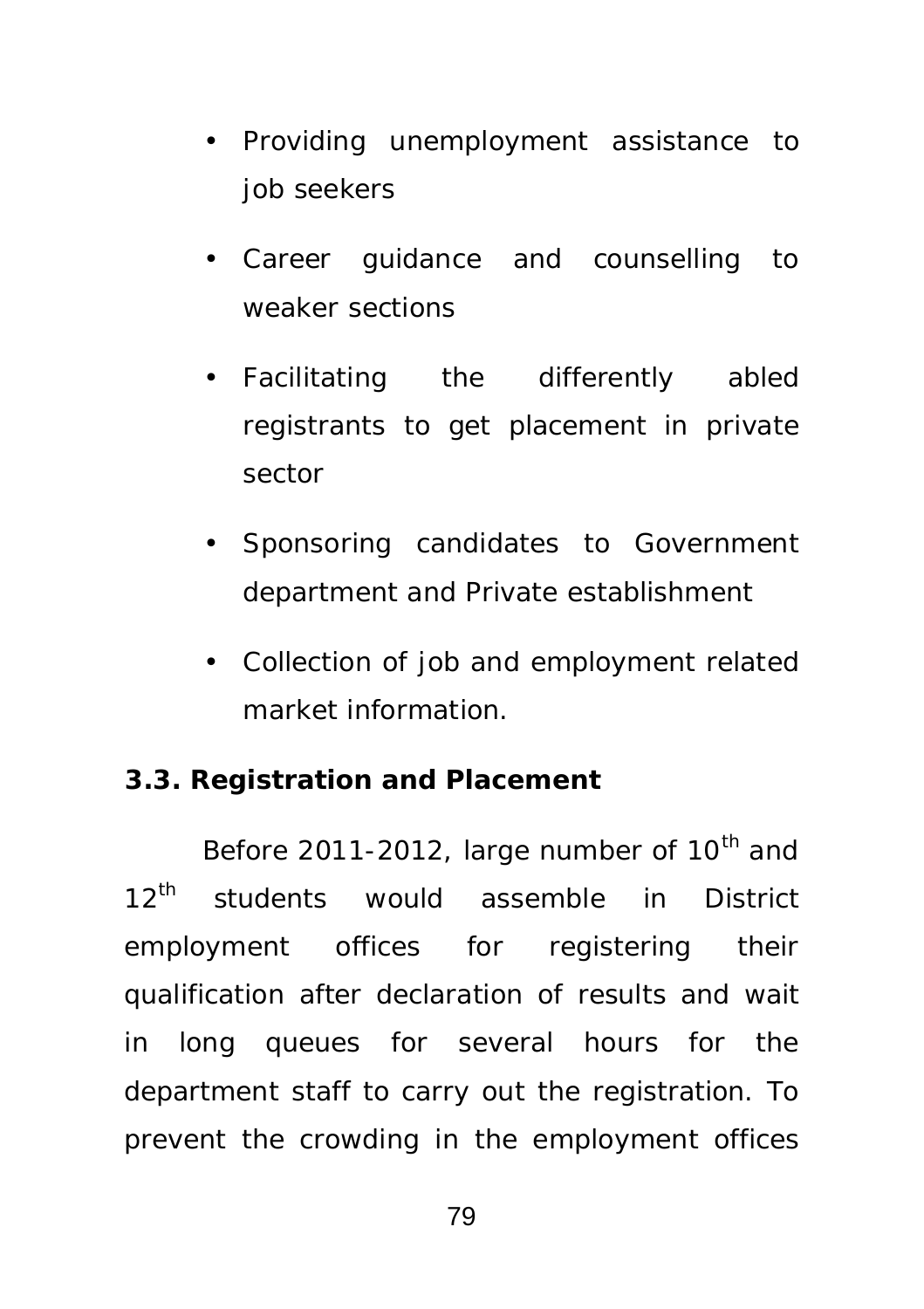and to ease the registration of over 10 lakh  $10<sup>th</sup>$ and 12<sup>th</sup> passed candidates, in the year 2011, this Government announced student qualification registration from the school premises itself using online facility at the employment website *[www.tnvelaivaaippu.gov.in](http://www.tnvelaivaaippu.gov.in)*.

The number of candidates waiting in the live register of employment offices is 83,33,864 as on 31.03.2016. During the past five years, a total of 72,00,685 candidates registered, out of which 60,51,582 are students who registered their  $10^{th}$ and  $12<sup>th</sup>$  qualification online from their schools itself. During the year 2015-2016, 15,98,460 candidates registered their qualifications with the employment offices, out of which 12,05,780 are students of  $10^{th}$  and  $12^{th}$  and registered online from their schools.

During the last five years a total of 77,696 candidates have been placed in Government through employment offices and 1,42,114 candidates in private sector. In the year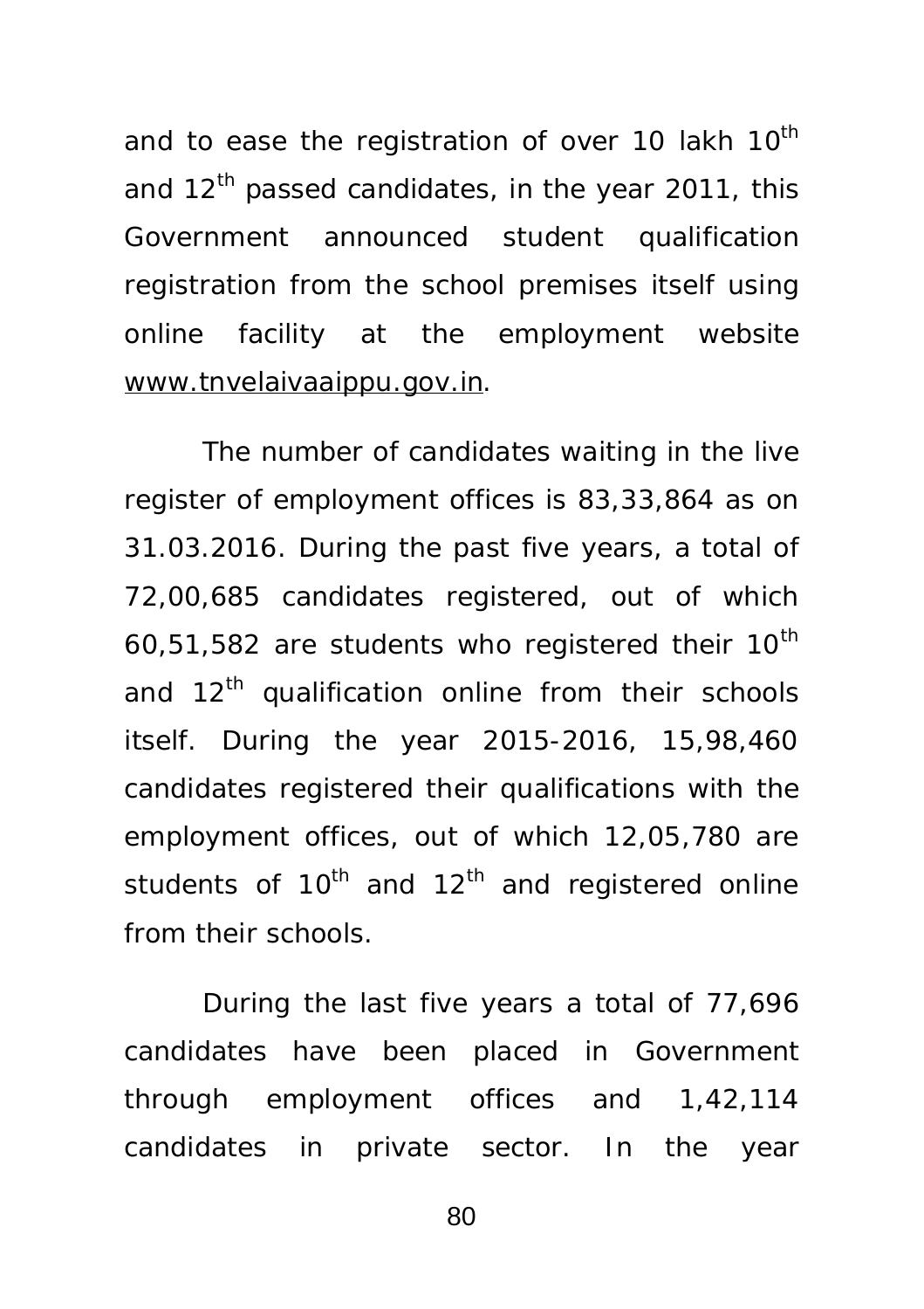2015-2016 totally 9,176 candidates have been placed in government through employment offices and 61,752 candidates in private sectors.

#### **3.4. Career Guidance**

Ever since the inception of the department, vocational guidance has been a major activity of the department. To strengthen the career guidance activities in the State, 17 vocational guidance units are functioning in District employment offices at Chennai, Kancheepuram, Coimbatore, Madurai, Erode, Salem, Thanjavur, Tiruchirapalli, Tirunelveli, Vellore, Pudukottai, Dindugul, Nagercoil, Ramanathapuram, Sivagangai, Thoothukudi and Virudhunagar.

The main functions of vocational guidance unit are

- To provide counselling and guidance to individuals and groups
- To maintain good liaison with the private employer / skill training institutes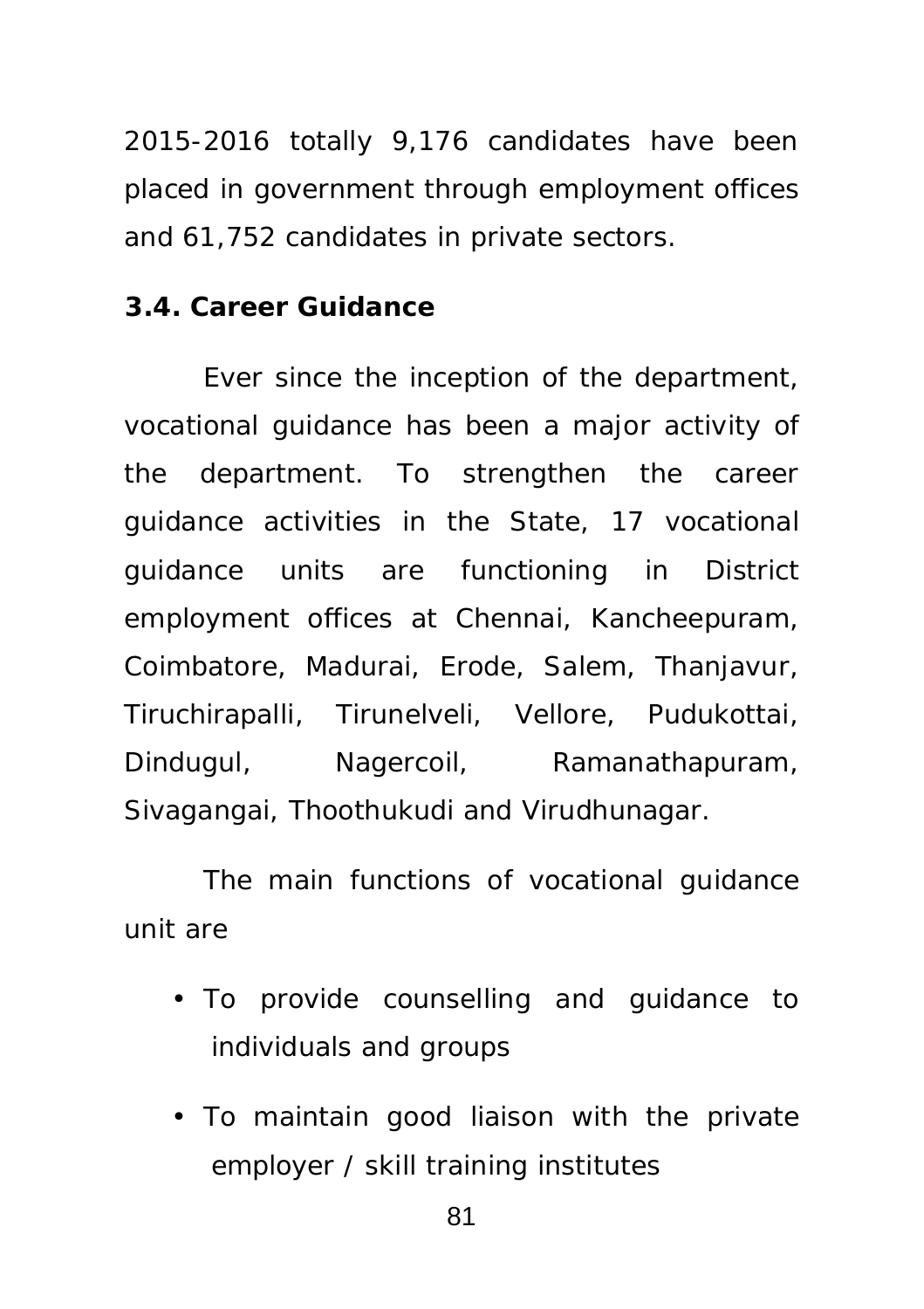- To deliver career talks and organise career exhibition
- To develop tools and techniques for improving the efficiency of vocational guidance activities
- To conduct coaching classes for competitive examinations

Every year for organizing career exhibition in colleges the Government sanctions a sum of Rs.10,000/ to each employment office to provide guidance to youth to take career decision on higher education, employment and competitive examinations. In 2015-16, 4339 candidates were nominated for government apprenticeship training, 358 career talks were delivered in educational institutions, 32 career exhibitions were conducted in colleges and 926 candidates were provided guidance for taking up self-employment.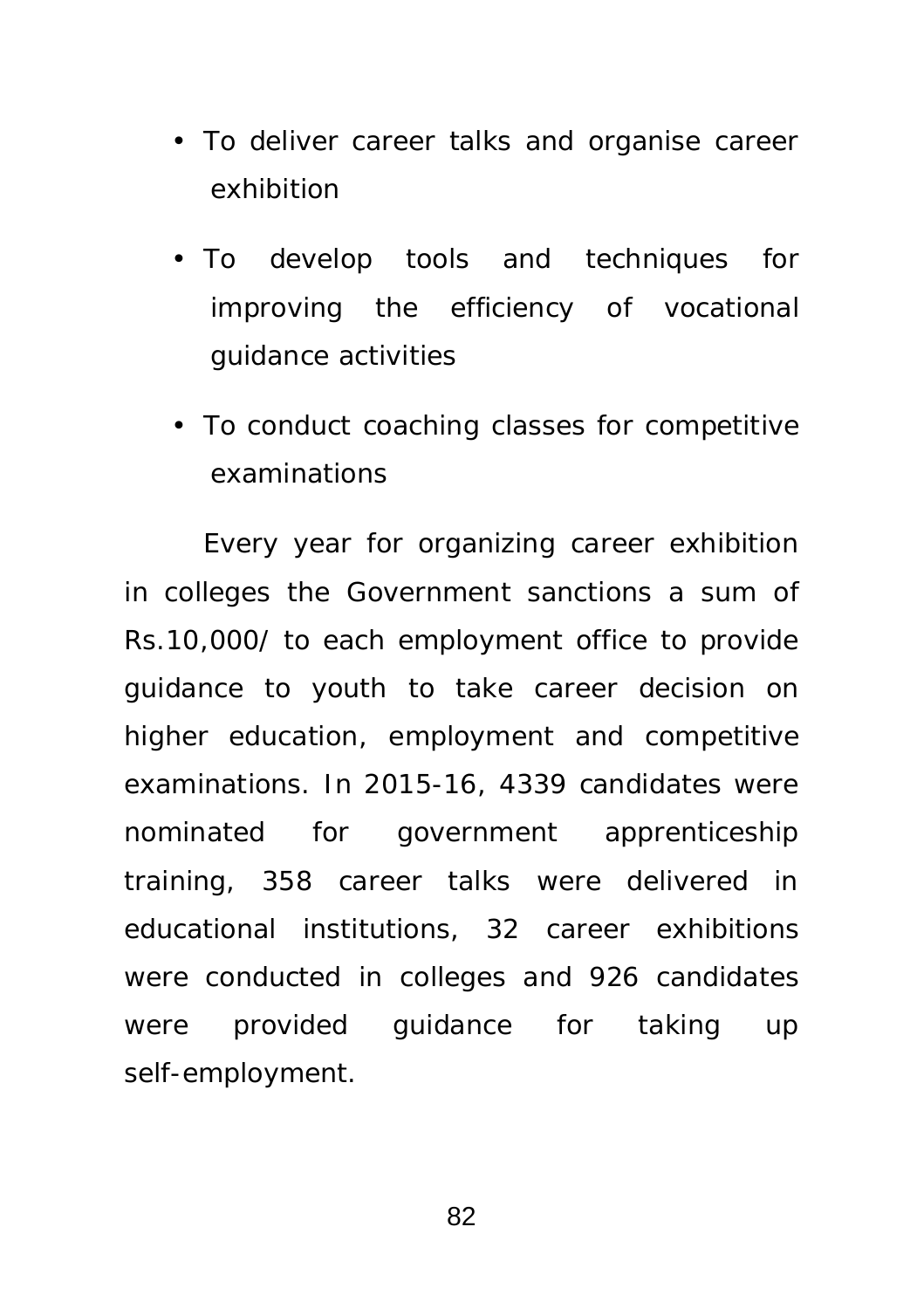#### **3.5. Coaching Classes (Study Circle)**

Study circles are functioning in 32 District Employment Offices to enhance the competitive skills of the unemployed youth. Coaching classes are organized for unemployed youth to motivate and prepare them to participate in competitive examinations conducted by Public service commissions and other recruitment agencies. Apart from conducting coaching classes the centre is open for the youth to access the latest books, magazines, newspapers and study materials for various examinations, available in the libraries maintained in the employment offices. They are provided with model questions as well as old question papers. Regular model tests are also conducted to test their knowledge.

### **3.6. Private Sector Placements and Mega Job Fairs**

 The employment opportunities in the government sector is dwindling and private sector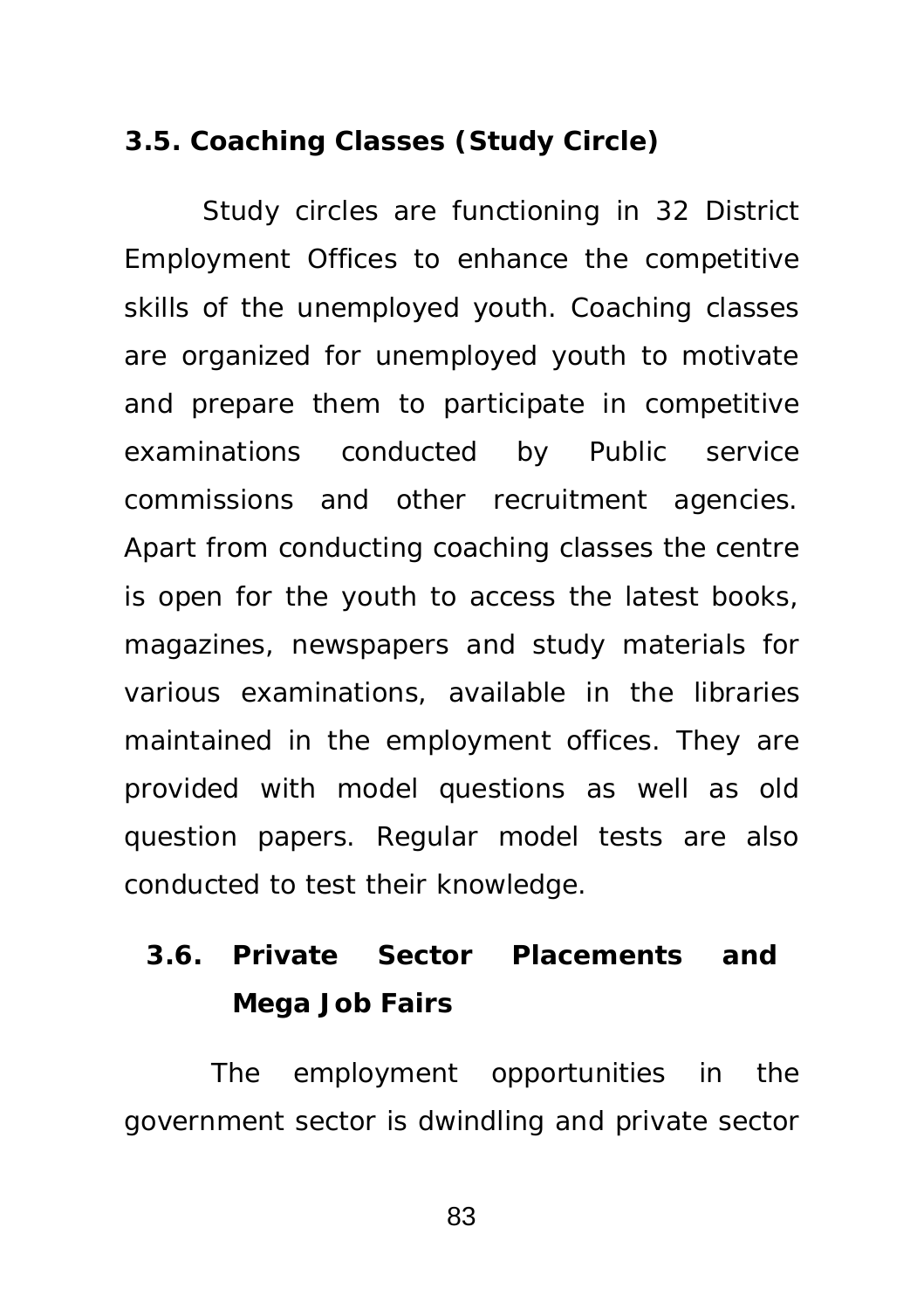is increasing due to rapid industrialisation in the state. District Level Private Placement Assistance Cell was set up in 2012 in 37 district employment offices to help unemployed youth to seek private sector placement and there by fulfill the requirement of trained manpower in the private sector. These cells play a facilitator role in organizing face to face interaction through employer-employee meet, a platform to identify skill gap of the job seeker and provide necessary skill training to them increase their employability. In addition, micro job fairs are organized at regular intervals.

| SI.<br>No      | <b>District</b>                      | Date     | No. of<br>Candidates<br>participated | No. of<br>Employers<br>participated | No. of<br>Candidates<br>Placed |
|----------------|--------------------------------------|----------|--------------------------------------|-------------------------------------|--------------------------------|
|                | Chennai<br>(R.K Nagar)               | 17.10.15 | 58835                                | 358                                 | 6453                           |
| $\overline{2}$ | Chennai<br>(Okkiyam<br>Thoraipakkam) | 06.02.16 | 6022                                 | 201                                 | 558                            |

**DETAILS OF MEGA JOB FAIRS**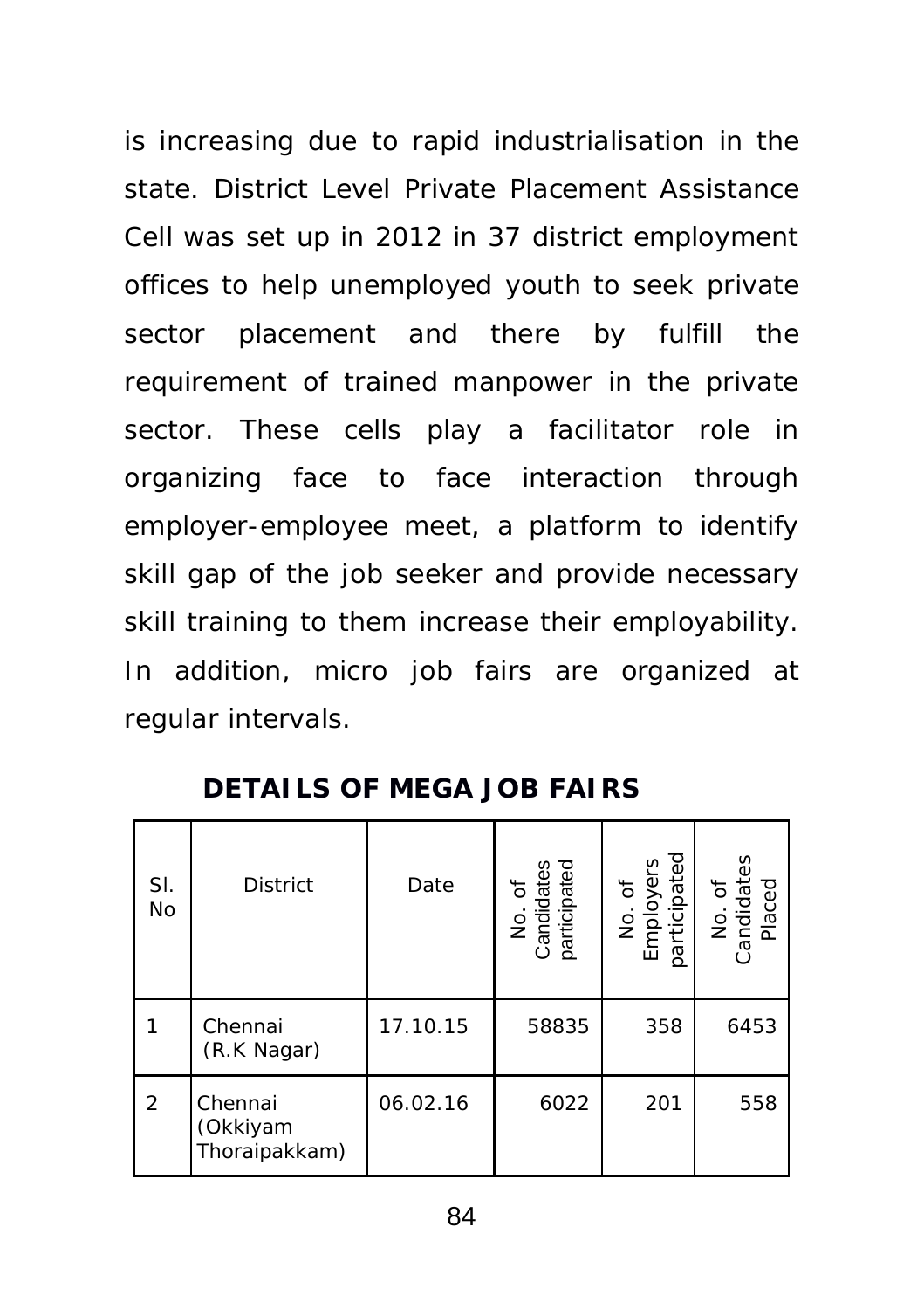| 3              | Coimbatore                      | 10.01.16 | 77800 | 461   | 5127 |
|----------------|---------------------------------|----------|-------|-------|------|
| 4              | Dhapmapuri                      | 12.09.15 | 54476 | 296   | 5463 |
| 5              | Dindigul                        | 27.02.16 | 54780 | 287   | 2816 |
| 6              | Madurai                         | 09.01.15 | 17598 | 146   | 2473 |
| $\overline{7}$ | Namakkal                        | 28.11.15 | 35280 | 333   | 6289 |
| 8              | Salem                           | 26.09.15 | 44550 | 275   | 5884 |
| 9              | Thanjavur                       | 28.02.15 | 22605 | 231   | 4878 |
| 10             | Tiruchirappalli<br>(Sri Rangam) | 08.09.13 | 23904 | 128   | 5054 |
| 11             | <b>Thiruvarur</b>               | 14.02.16 | 57315 | 257   | 4825 |
| 12             | Thoothukkudi                    | 03.01.15 | 19654 | 343   | 2210 |
| 13             | Vellore                         | 31.01.15 | 10478 | 94    | 2573 |
| 14             | Villupuram<br>(Sankarapuram)    | 23.08.14 | 9874  | 97    | 2348 |
| 15             | Villupuram<br>(Chinnasalem)     | 21.02.15 | 9105  | 110   | 2281 |
|                |                                 | 447496   | 3330  | 59232 |      |

### **3.7. Unemployment Assistance**

Unemployment assistance is given to those who are waiting on the live registers of employment offices for atleast five years. The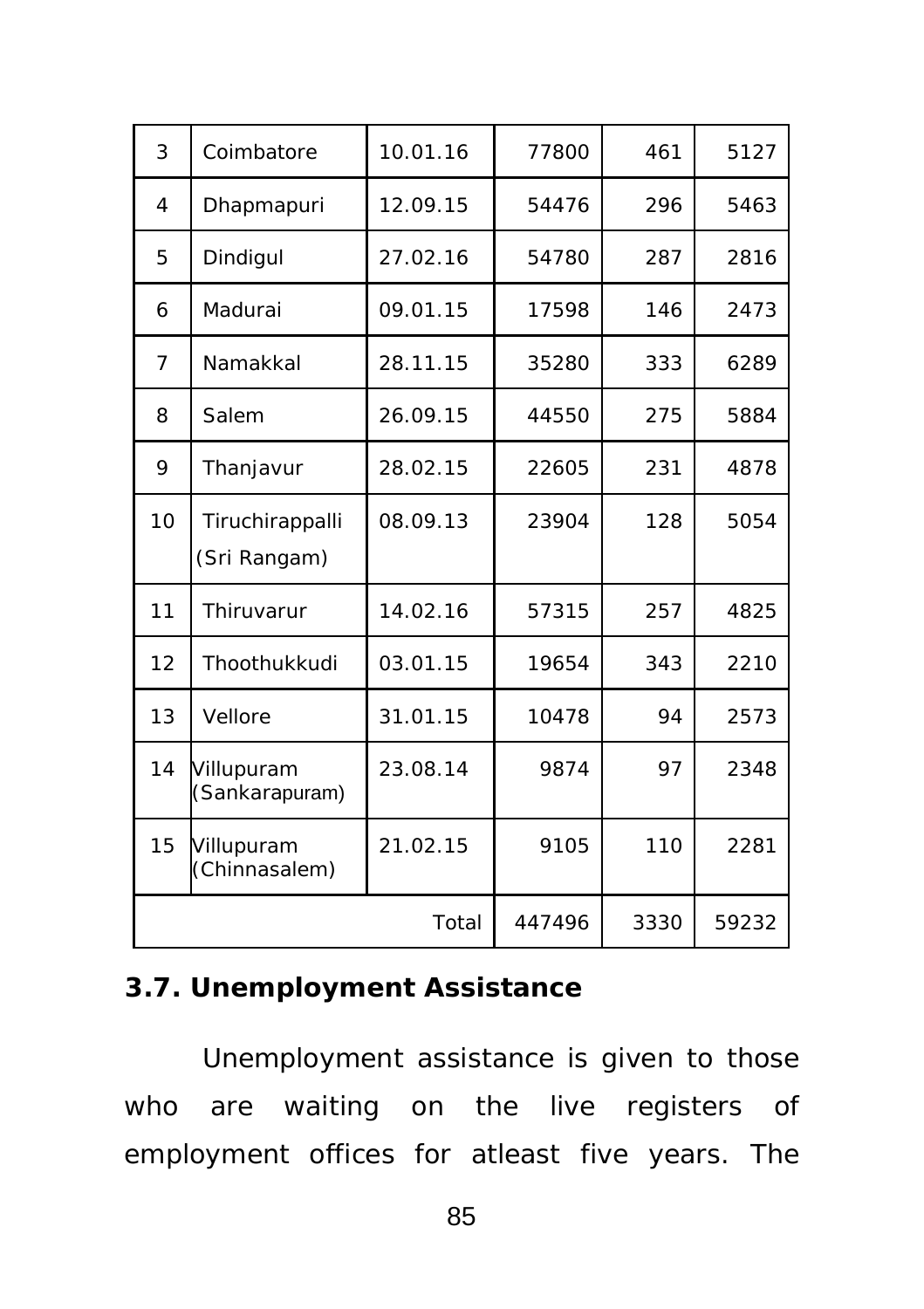assistance is given for a period of three years subject to the eligibility conditions, like age limit and annual income. The maximum age limit is 40 years for others and 45 years for SC/ST, and annual income should not exceed Rs.50,000. An amount of Rs.100/- for S.S.L.C. failed; Rs.150/ for S.S.L.C. passed; Rs.200/- for H.S.C. passed and Rs.300/- for graduates per month is being credited in the bank account of beneficiaries.

During the last five years, unemployment assistance to the tune of Rs.111.61 crore was disbursed to 4,67,696 beneficiaries. During the year 2015-2016, a sum of Rs.16.91 crore was disbursed to 63,946 beneficiaries.

Unemployment assistance is also given to differently abled persons waiting on the live registers of employment offices for atleast one year. The assistance is given for a period of ten years without restriction on parental income. An amount of Rs.600/- for S.S.L.C. failed and passed, Rs.750/- for H.S.C. passed and Rs.1000/-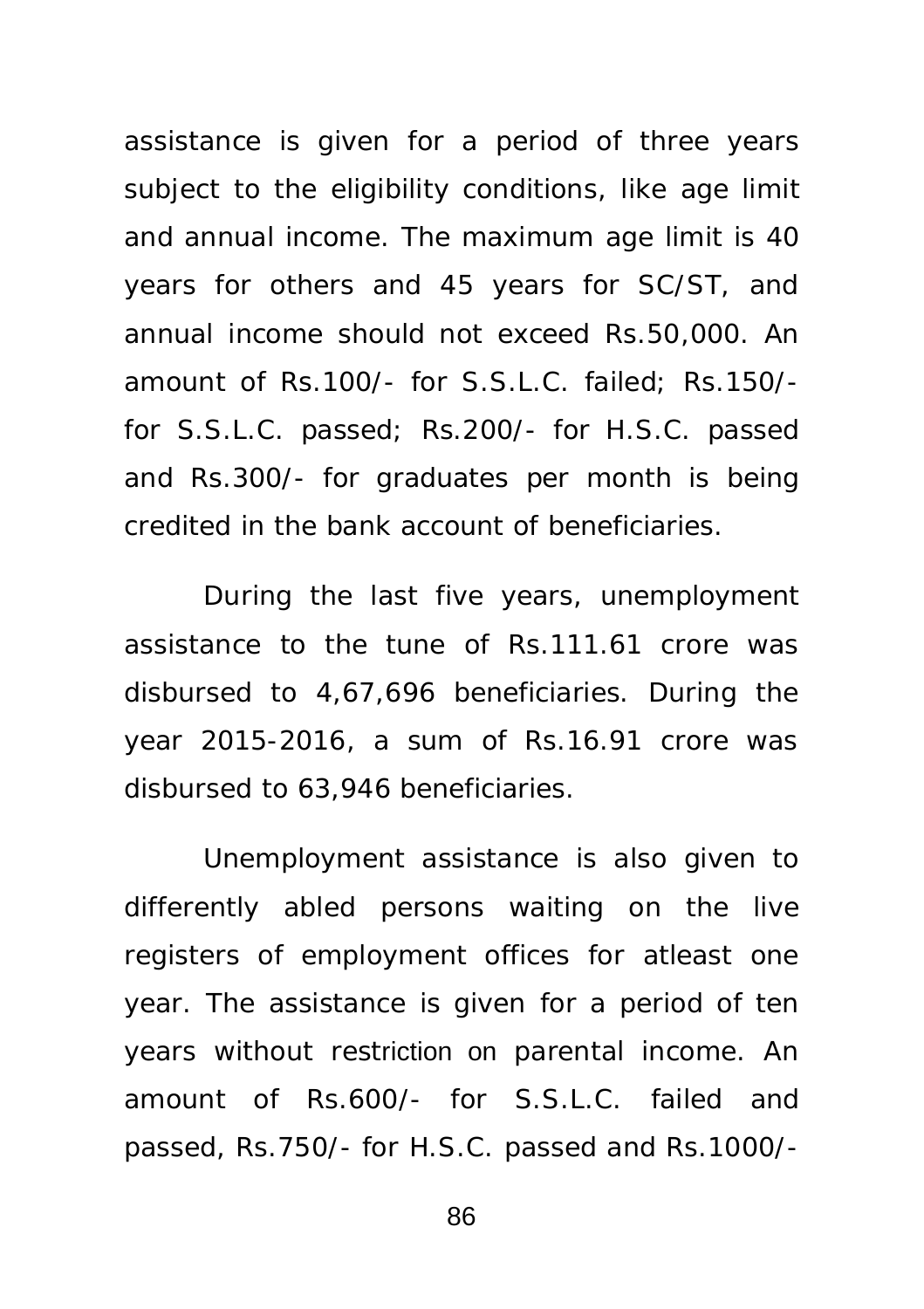for graduates per month is being paid from 01.04.2015.

 During the last five years unemployment assistance to the tune of Rs. 59.54 crore was disbursed to 1,13,998 beneficiaries. During the year 2015-2016, a sum of Rs. 20.87 crore was disbursed to 23,238 beneficiaries.

#### **3.8. Special cells for Differently Abled**

A special employment office for the differently abled is functioning at Guindy, Chennai-32. Special Cells for differently abled are functioning in 13 District employment offices namely Coimbatore, Erode, Cuddalore, Madurai, Nagercoil, Kancheepuram, Tiruchirapalli, Salem, Thoothukudi, Thanjavur, Udagamandalam, Tirunelveli, and Vellore. The purpose of these cells is to identify suitable placement opportunities for the differently abled registrants based on their abilities, aptitude and qualifications. As on date 1,15,967 differently abled job seekers are waiting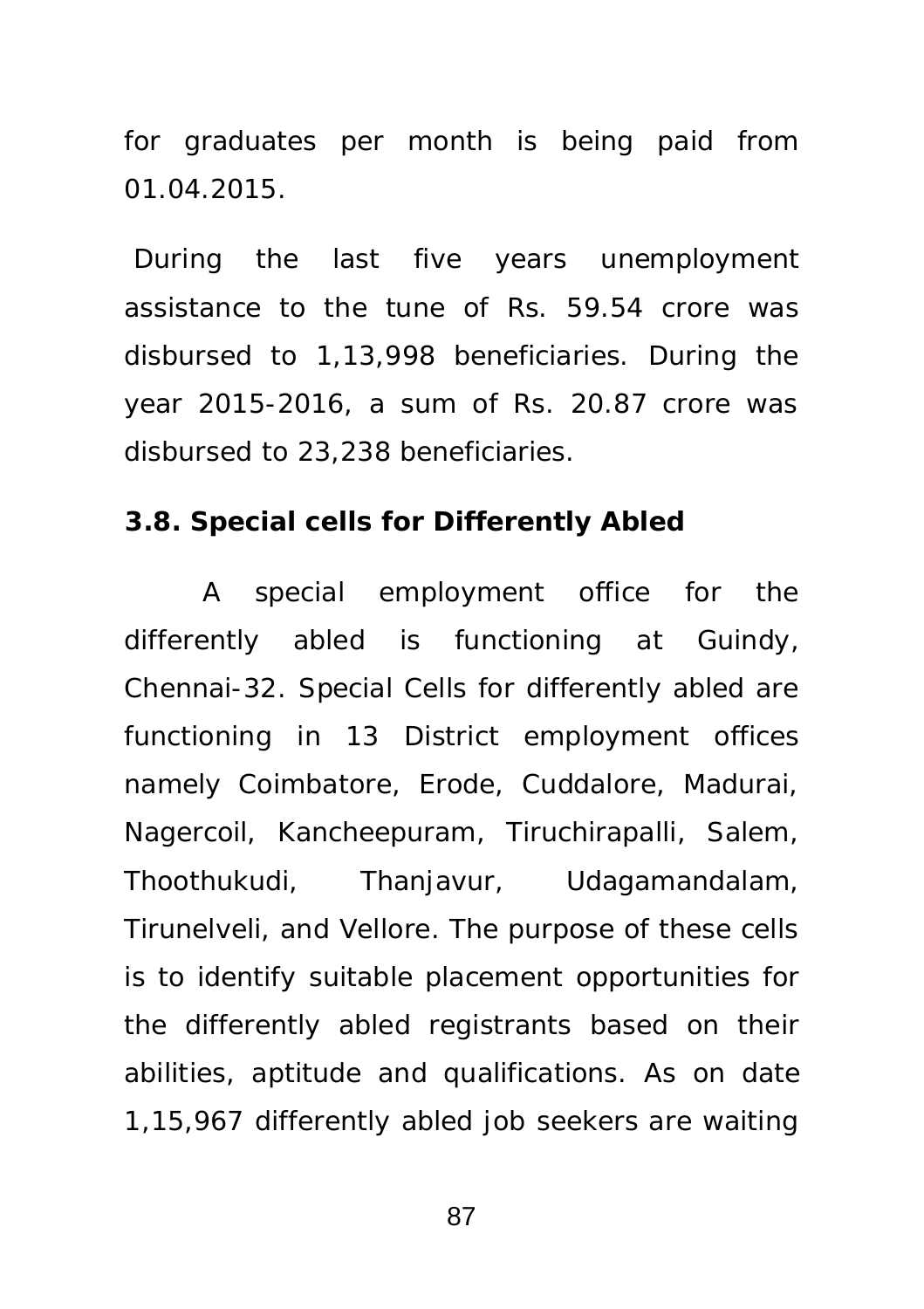in the live register of employment offices which includes 89,945 orthopaedically handicapped, 13,642 visually challenged and 12,380 hearing impaired candidates. During the last five years, 3,255 candidates were placed and during the year 2015-2016, 144 candidates were placed.

### **3.9. Coaching-Cum-Guidance Centre for Scheduled Caste/ Scheduled Tribe**

Exclusive career and vocational guidance centres to instill confidence in the minds of job seekers from scheduled caste/scheduled tribes are functioning at Trichy, Cuddalore, Coimbatore, Vellore and Tirunelveli. These centres conduct confidence building programmes, organize coaching classes for competitive examinations and conduct career exhibition in Government Adi-dravidar and tribal schools for the youth identified from the database available with the respective and nearby district employment offices. Employment registration camps are carried out in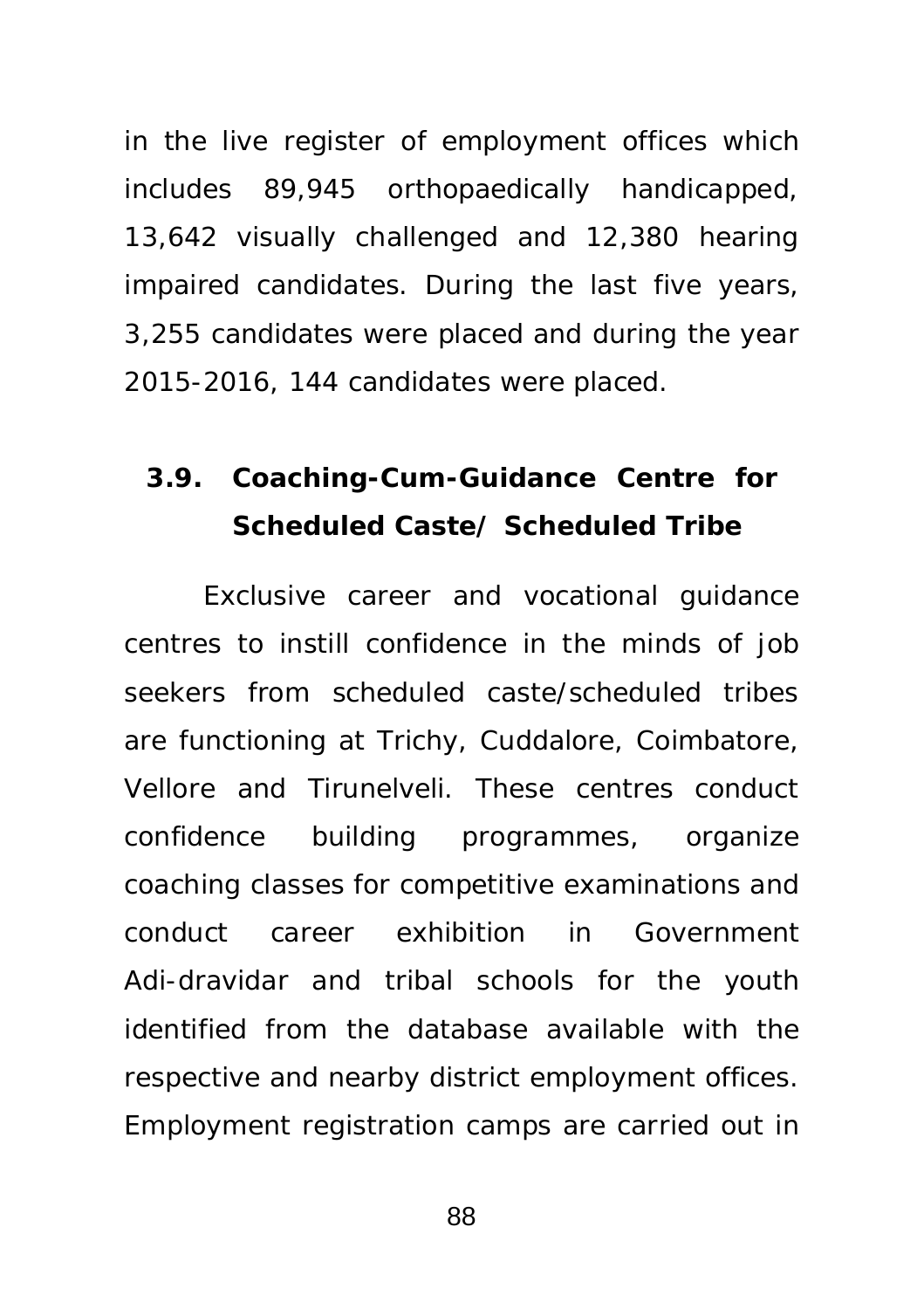remote areas with considerable schedule caste and schedule tribe population. Special career guidance programme and micro job fairs were organized at Vellore (Yelagiri, Puthurnadu), Tiruvannamalai (Jamunamarathur), Tiruchirapalli (Pachamalai), Villupuram (Kalrayan hills), Salem (Yercaud), Namakkal (Kolli hills) and Erode (Thalavadi).

During 2015-2016, these centres organized 290 confidence building programmes, 273 career talks and 175 applications were forwarded to nationalized banks for self employment ventures.

**3.10. Special Vocational Guidance Centre for Tribal Population**

A special vocational guidance centre for tribal population is functioning at Udhagamandalam with financial assistance from the Tribal Sub Plan. This centre provides guidance to students and job seekers belonging to the tribal community. The centre also carries out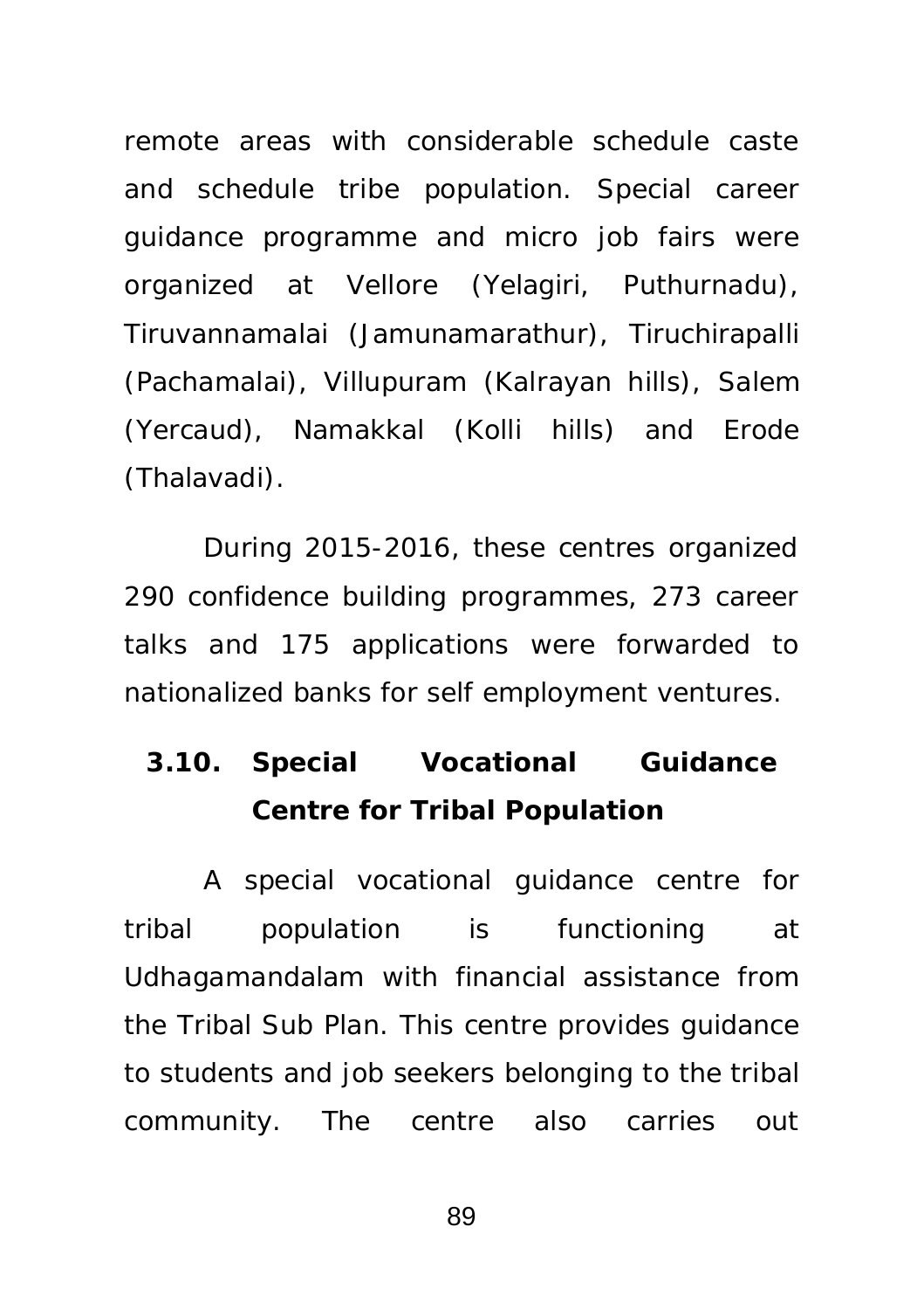employment registration camps in remote tribal areas and also collects and publishes information on training facilities for the benefit of tribal youth. The vocational guidance officer visits the educational institutions and hostels to deliver career talks and information on higher education, training facilities, scholarships and job opportunities for the benefit of scheduled tribe students.

In 2015-2016, 966 applicants registered for employment. More than 1,366 tribal youth were given guidance and 3,754 applicants received individual handholding support. The vocational guidance officer delivered 66 career talks in educational institutions and student hostels.

**3.11. Transformation of National Employment Service to National Career Service** 

The mission of the department is to convert all employment offices into career guidance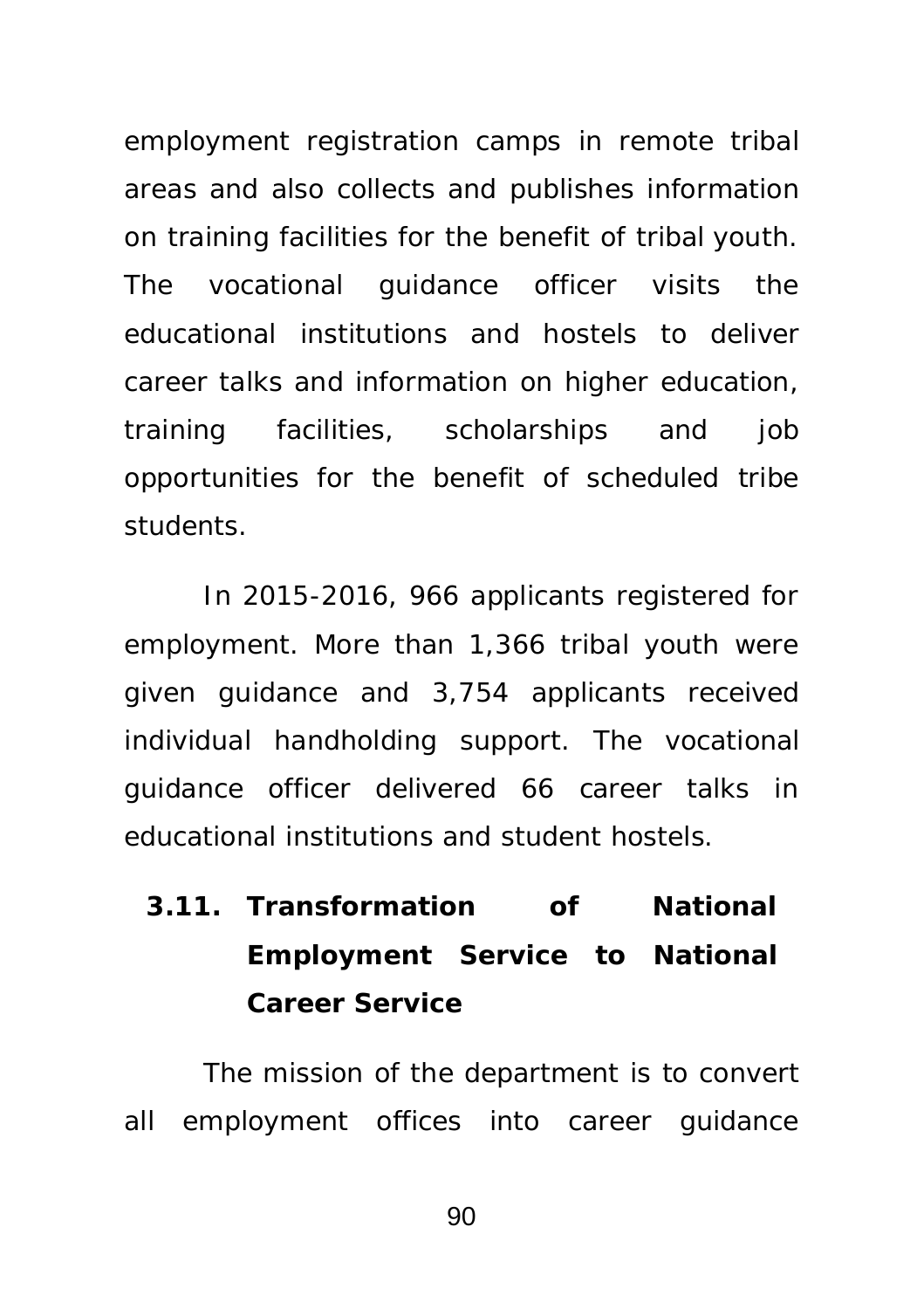centres. The first model career centre with the state of art technology is being established at the District employment office, Vellore and next centre will function at District employment office, Coimbatore. All the district employment officers will be trained in career guidance and counselling to guide the students and unemployed youth.

State employment portal will co-exist with National Career Service Portal launched by Government of India as part of National Career Service initiative. The thrust of the NCS portal is to facilitate exchange of information of jobseekers with available job vacancies. Online registration of candidates, employers, skill training providers, posting of vacancies on the portal help job seekers at national level to find suitable jobs.

Steps are being taken to provide additional facility in this department website [www.tnvelaivaaippu.gov.in,](http://www.tnvelaivaaippu.gov.in) wherein the public and private employers can register their details, post their vacancies and select candidates from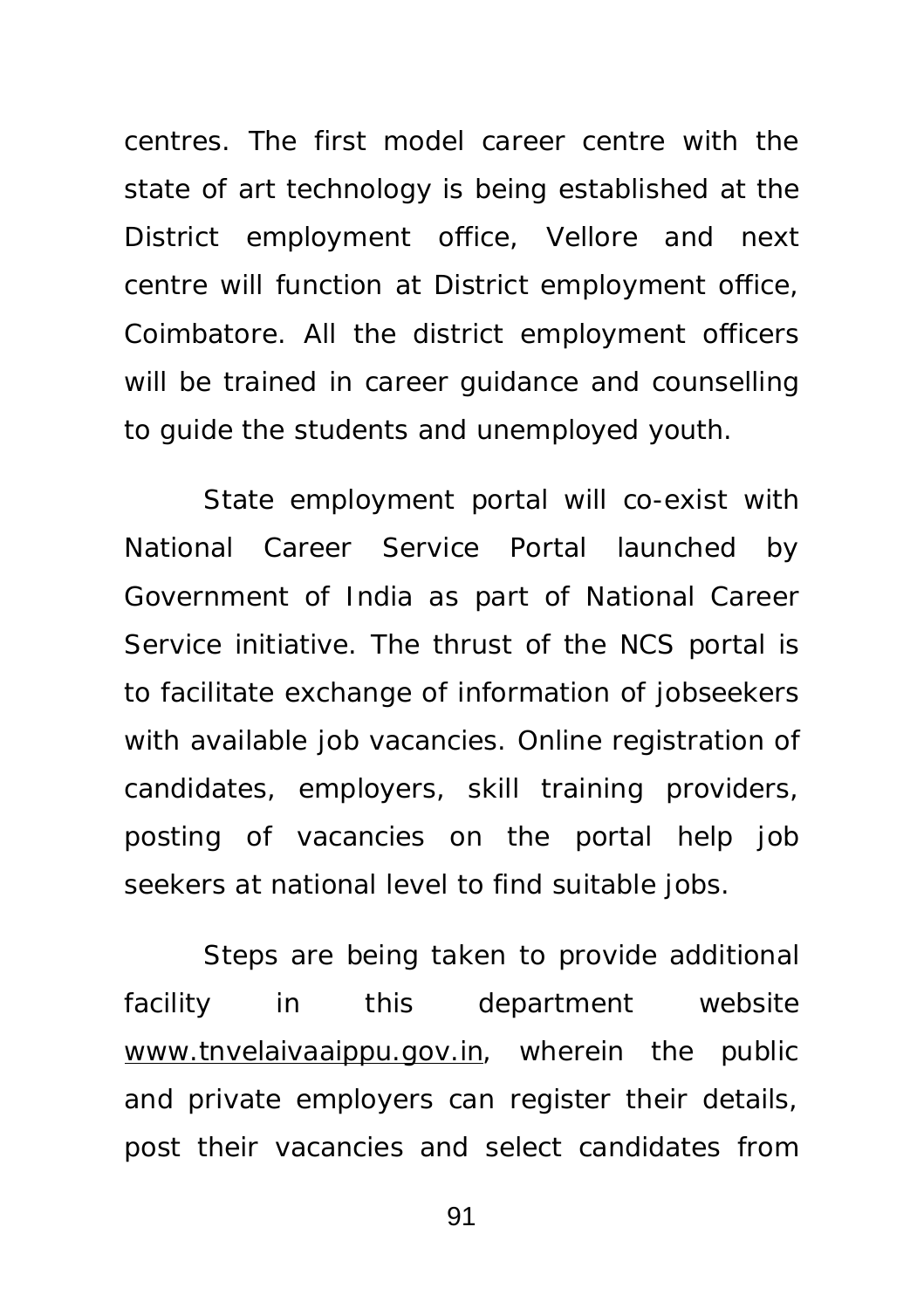the database. The home page of the department website has been modified to provide focus and thrust for the requirements of unemployed youth by posting advertised vacancies and providing facility for career queries. The role played by the district employment office will focus more on connecting job seekers and potential employers, through job fairs and portal and guiding youth visiting the centres or through outreach programmes in educational institutes.

#### **3.12. Special renewal concession**

Job seekers who fail to renew the registration will loose their seniority. In order to help them special renewal concession was announced by this Government condoning the lapse and thereby restoring the seniority. During the year 2012 and 2014 special renewal concessions were announced and totally 2,38.389 registrants got their original seniority restored.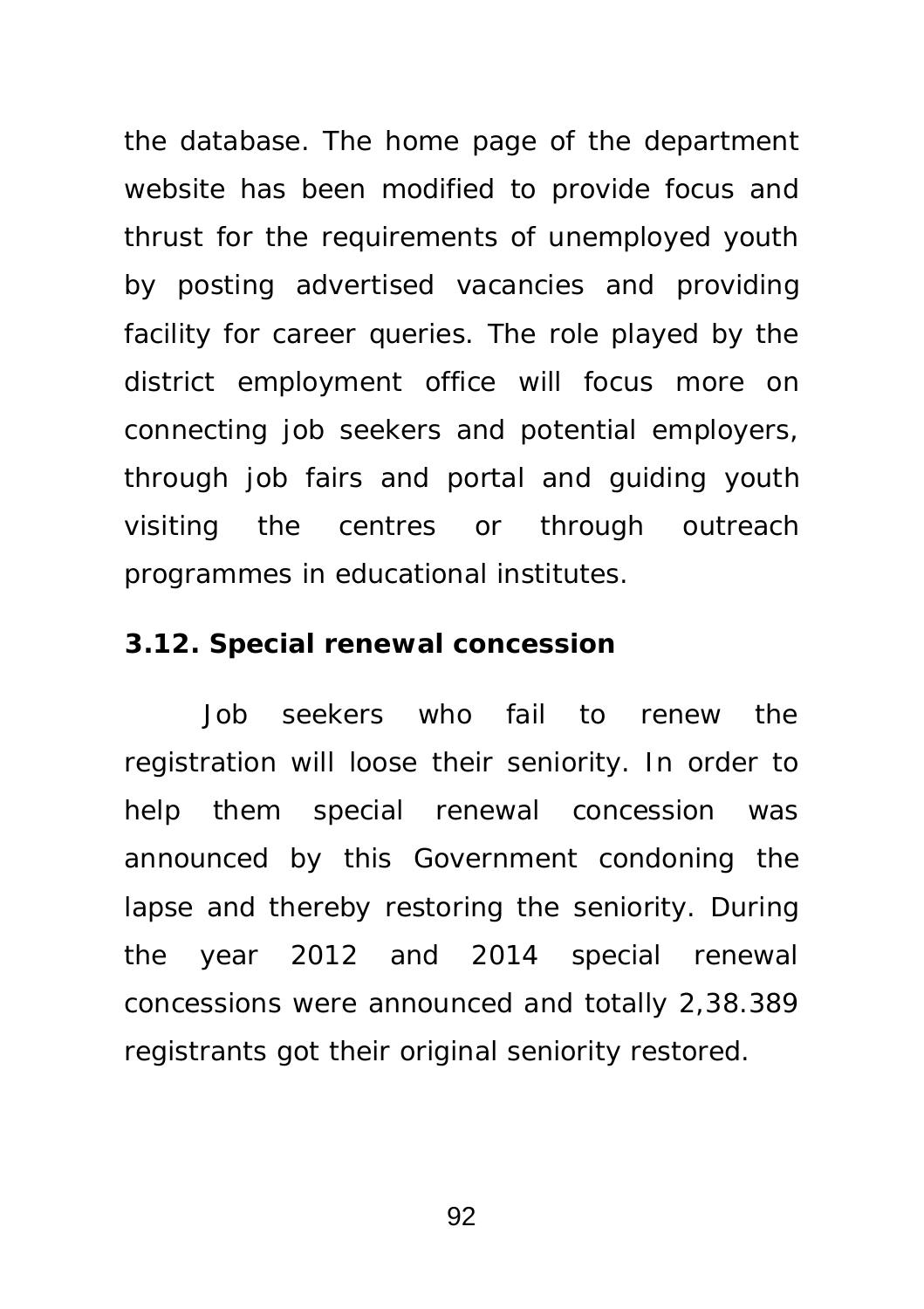#### **TRAINING WING**

Vocational training of the adolescents and youth are important for providing skilled professional manpower to augment the growing demand from industries due to rapid industrialisation in the State. In order to utilize the opportunities for jobs in specific vocation, technical training and skilling is vital and it opens up the avenues of decent work and fair income. Talented and enterprising youth with proper technical training can increase their employability to meet the labour market requirement or take up self-employment.

Vocational training is a concurrent subject. Central Government is entrusted with the responsibility of framing overall policies, norms, standards & examination for vocational training. State Government is implementing these schemes and monitoring the day to day administration of the training institutions. Training wing of this Department is imparting vocational training by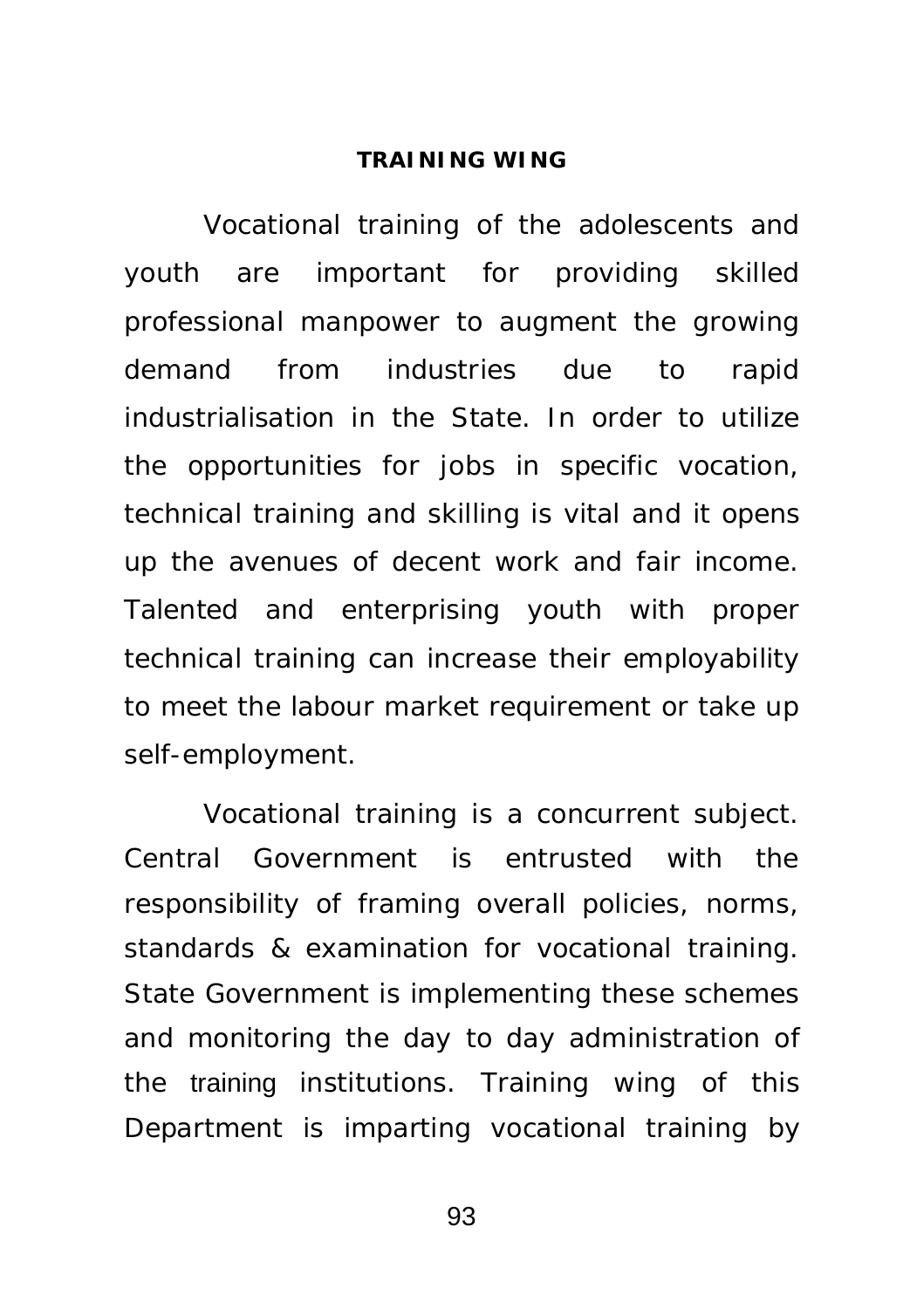implementing various skill training programmes through a vast network of Government and Private ITIs. ITI provides systematic training to ensure a steady flow of skilled manpower in different trades to the industries and entrepreneur skills among trainees.

#### **3.13. Organizational Structure**

The Director of Employment and Training is the Head of the Department. Under the administrative control of the Director, there are two Joint Directors at the State Directorate and five Regional Joint Directors of Training viz., Chennai, Trichy, Coimbatore, Madurai and Tirunelveli. In each region, Regional Joint Director of Training monitors the functioning of Government Industrial Training Institutes (ITI), Private ITIs, establishments implementing Apprenticeship Training Scheme and Industrial Schools. Each ITI is headed by Principal in the cadre Deputy Director / Assistant Director / Training Officer depending upon the student strength of the ITI.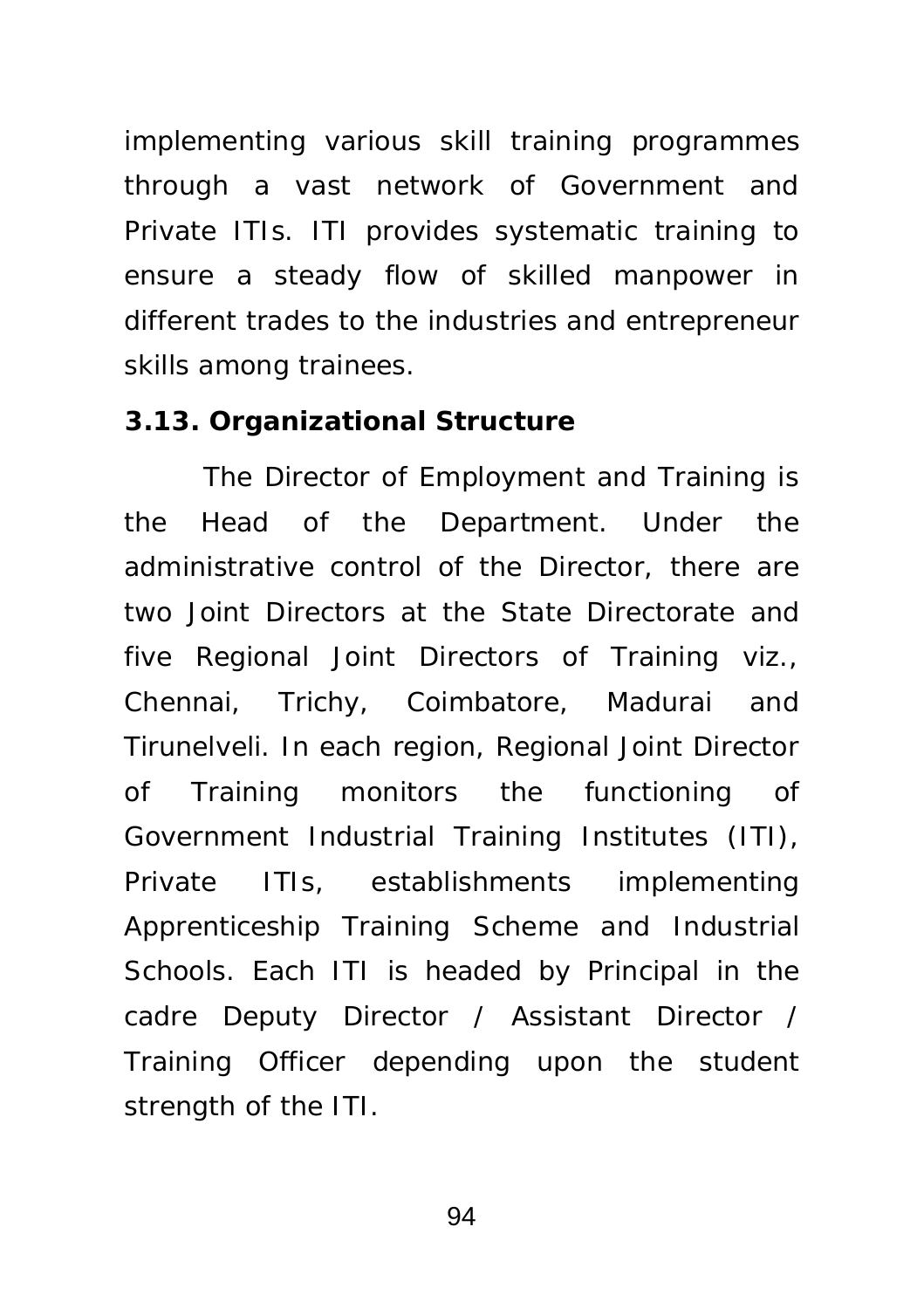The three major skill development training programmes implemented by the training wing are

- 1. Craftsmen Training Scheme.
- 2. Apprenticeship Training Scheme.
- 3. Industrial School Training Scheme.

#### **3.14. Craftsmen Training Scheme**

This is an umbrella scheme under which all ITIs are functioning. The objective of establishing ITIs is to provide technical manpower to industries. The persons trained in basic skills are required to do jobs of operator or mechanic in industries. The courses are designed in such a way to impart basic skill in the trade specified.

### **3.14.1. Industrial Training Institutes (ITIs)**

Industrial Training Institutes play a vital role in economy of the country especially in terms of providing skilled manpower in various trades. At present, there are 568 ITIs (Govt.85+Pvt. 483) in the State. Training is imparted in 71 trades.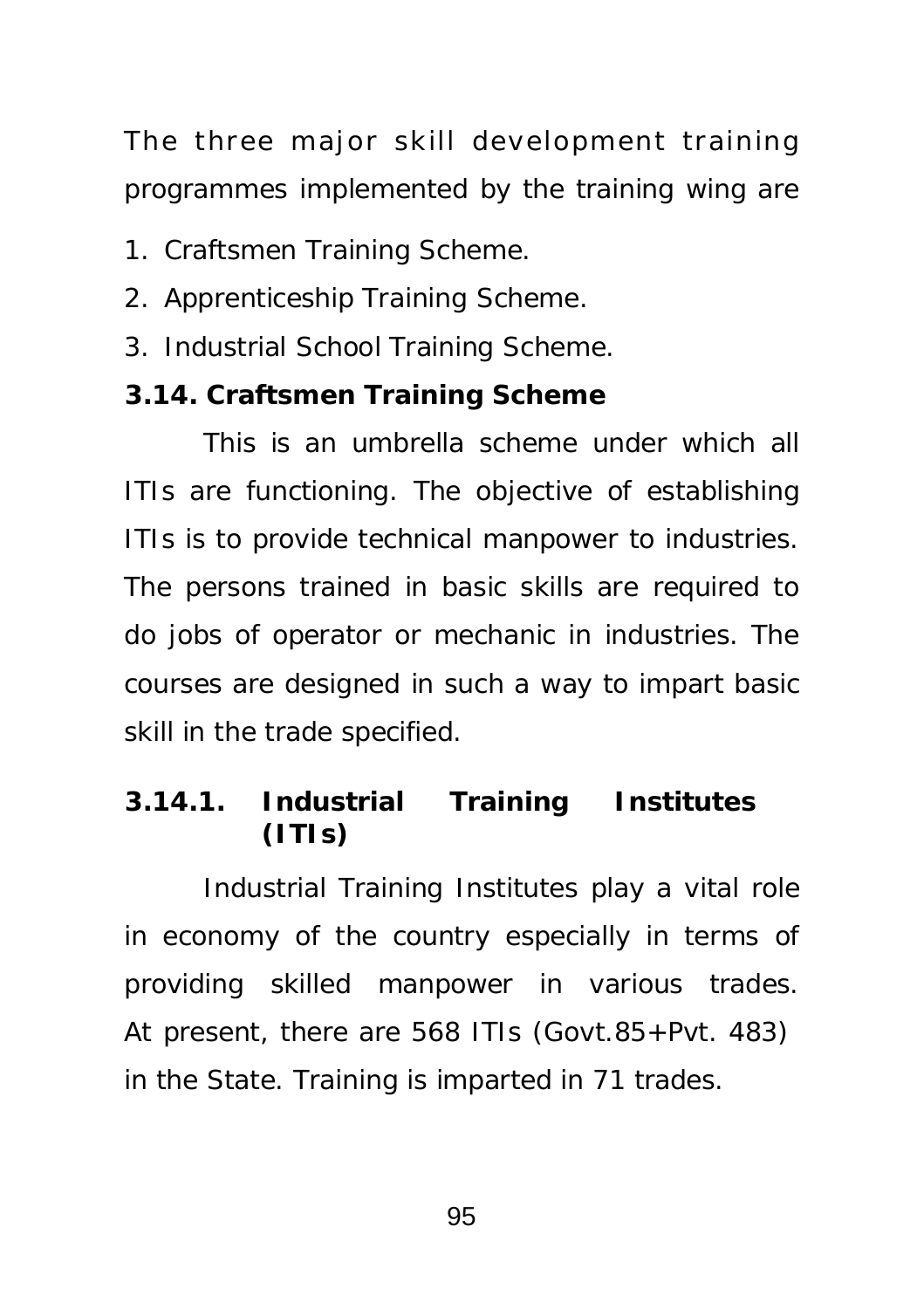# **(i) Government Industrial Training Institutes**

There are 85 Government Industrial Training Institutes functioning across the State. These include 12 Government ITIs functioning exclusively for women, two for Scheduled Caste, one for jail inmates and six for Scheduled Tribe. In the year 2015-2016, 29,874 trainees  $(1<sup>st</sup>$  year and 2<sup>nd</sup> year) were enrolled. Industrial Training is imparted to both boys and girls in 51 engineering trades like Fitter, Turner, etc., and 20 nonengineering trades like Computer Programming, Cutting & Sewing etc,.

The training period ranges from one to two years depending upon the trades. Boys between the age group of 14 and 40 years are admitted in Industrial Training Institutes, but there is no upper age limit for women trainees admitted in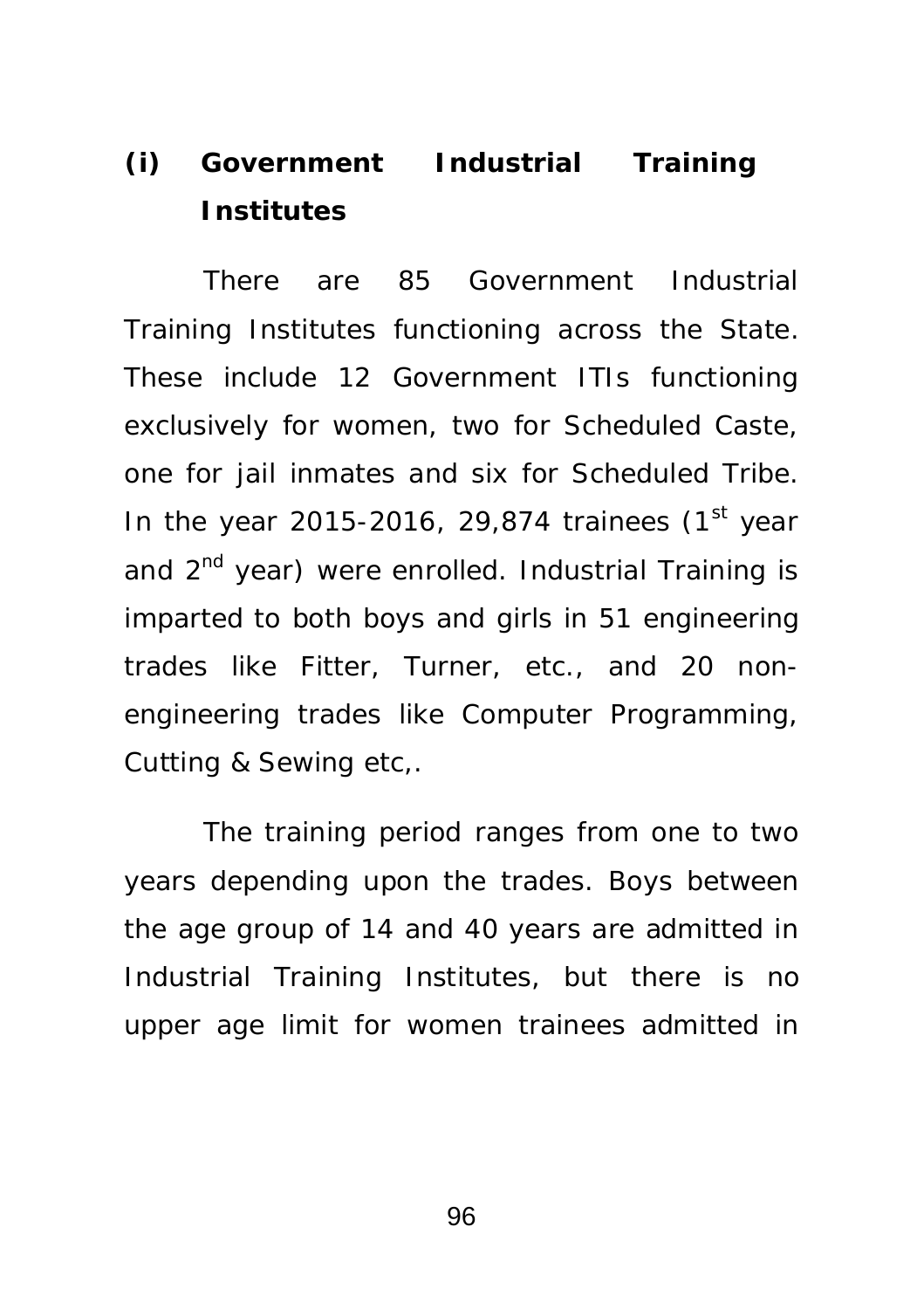ITIs. The basic educational qualification is  $8<sup>th</sup>$  pass or 10<sup>th</sup> pass depending upon the trade.

## **(ii) District Counseling for admission in ITIs**

Every year candidates are admitted according to merit and communal rotation through nodal ITIs in each District. Counseling is conducted by the nodal Government ITIs located in each District through specialized software. The candidates according to their rank will choose the trade as well as ITI as per their choice. The selection order is issued to each candidate on the spot.

In the year 2016, for the first time, online submission of application and counselling for ITI admission was started. This will make the admission process easier and more transparent. This process enables availability of data in one place thus reduces processing time and easy generation of required reports. The students can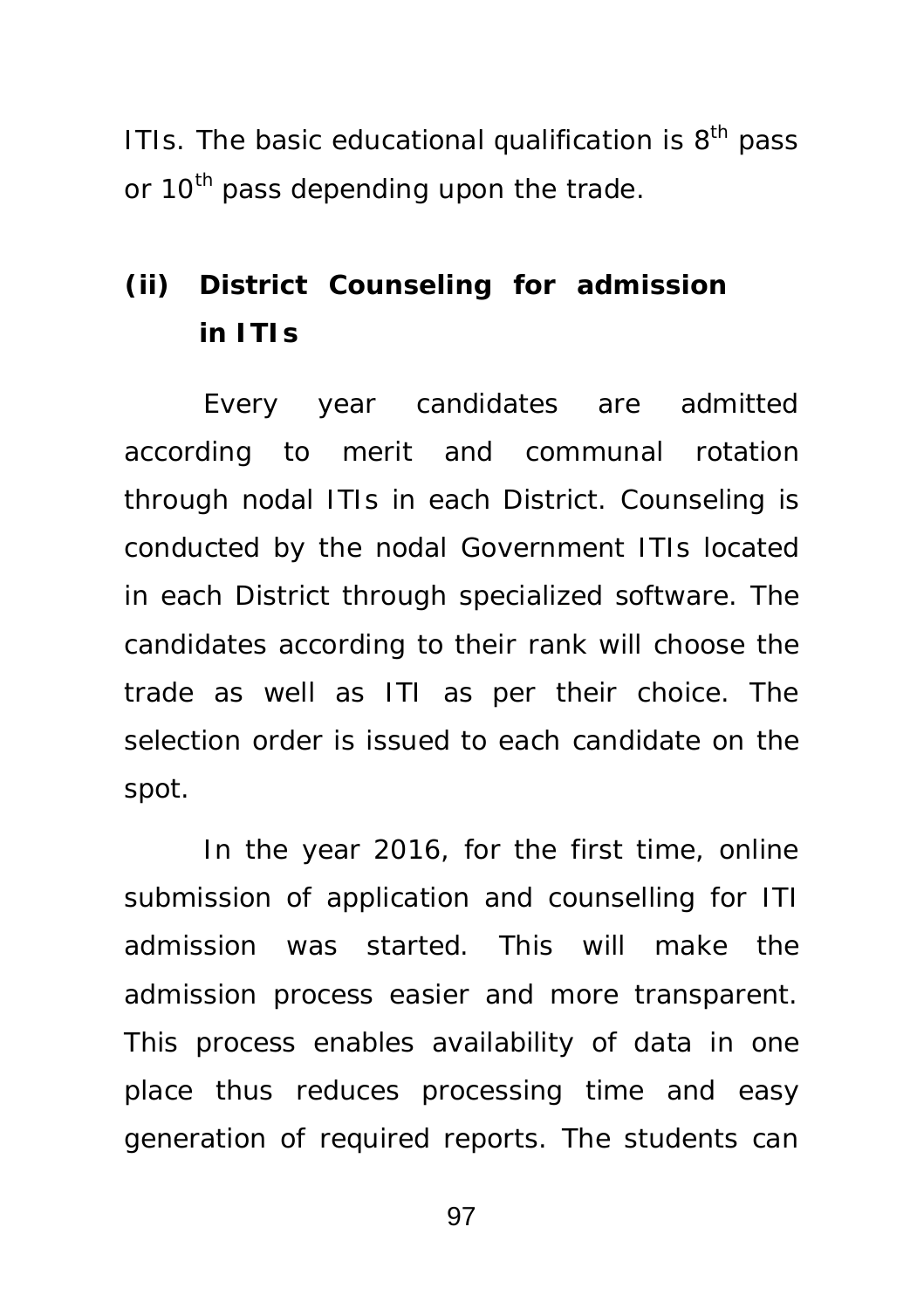submit application for admission in any Government / Private ITI located in one or more districts through [www.skilltraining.tn.gov.in](http://www.skilltraining.tn.gov.in).

This portal is a one-stop information source for all Institutes and trades offered under the purview of the National Council of Vocational Training (NCVT) and Industrial School pattern. This web-portal shall be integrated with the Government of India MIS Web portal for quicker data uploading and getting the required data capturing.

# **(iii) Government schemes for benefit of ITI Trainees**

To encourage admission and active participation in skill training programme and to help the youth from poor socio-economic status, tuition fee is waived by the Government and free training is offered to all the trainees of Government ITIs. In addition, the following benefits are also provided to the trainees of Government and Government Aided ITIs:-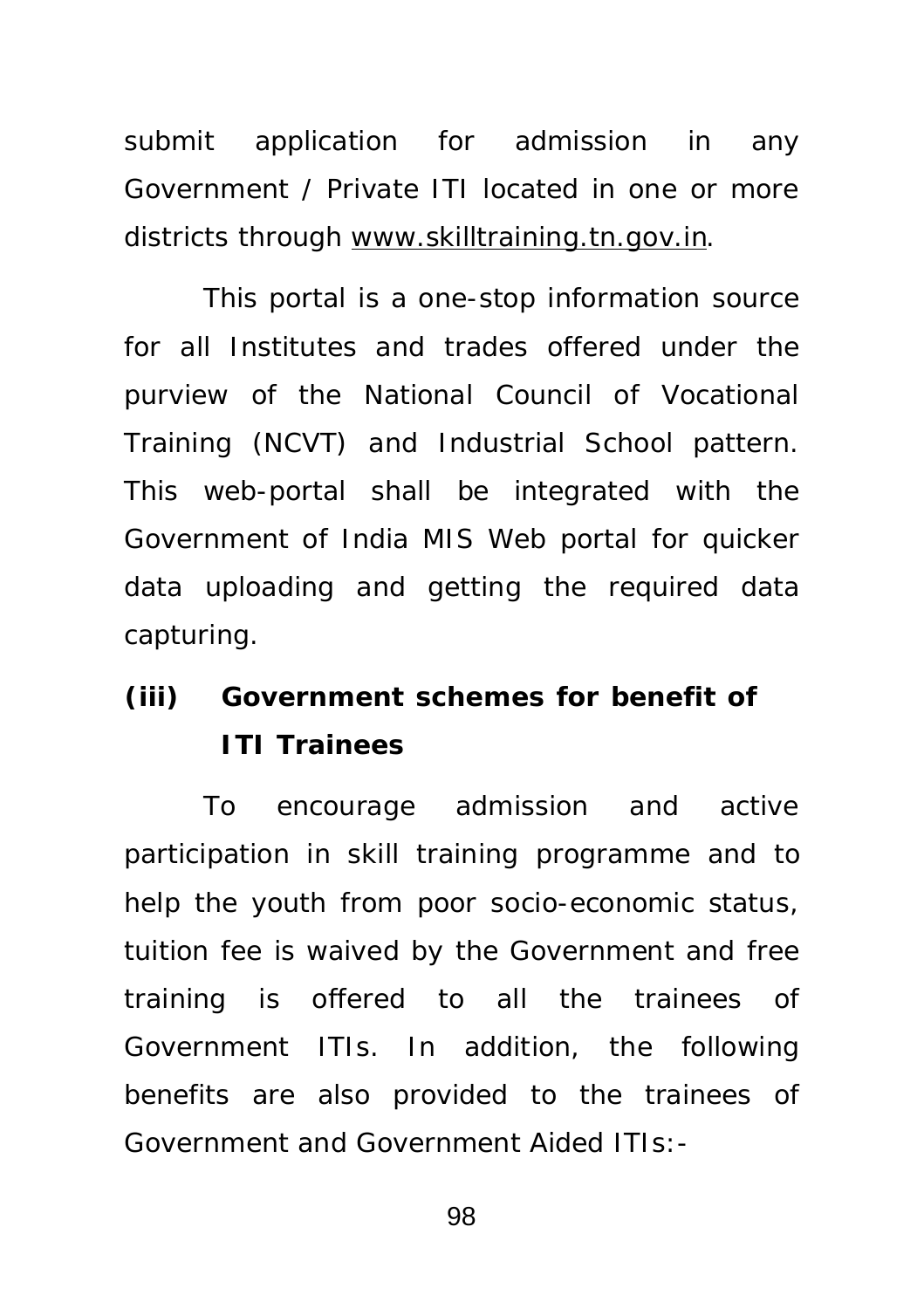- 1. Bus pass from their place of residence to the institute for entire year.
- 2. Two sets of uniforms per year
- 3. One pair of shoe per year
- 4. Bi-Cycle
- 5. Monthly stipend @ Rs.500/- to all the trainees
- 6. Laptop
- 7. Text Books and Drawing instruments.

#### **3.14.2. Testing and Certification**

#### **(i) Regular Trainees**

At the end of each semester, an All India Trade Test is conducted by National Council for Vocational Training (NCVT) for the trainees of affiliated ITIs with a nationwide common examination schedule. The evaluation of answer papers and declaration of results are done by Directorate General of Training (DGT), Government of India, New Delhi. Passed out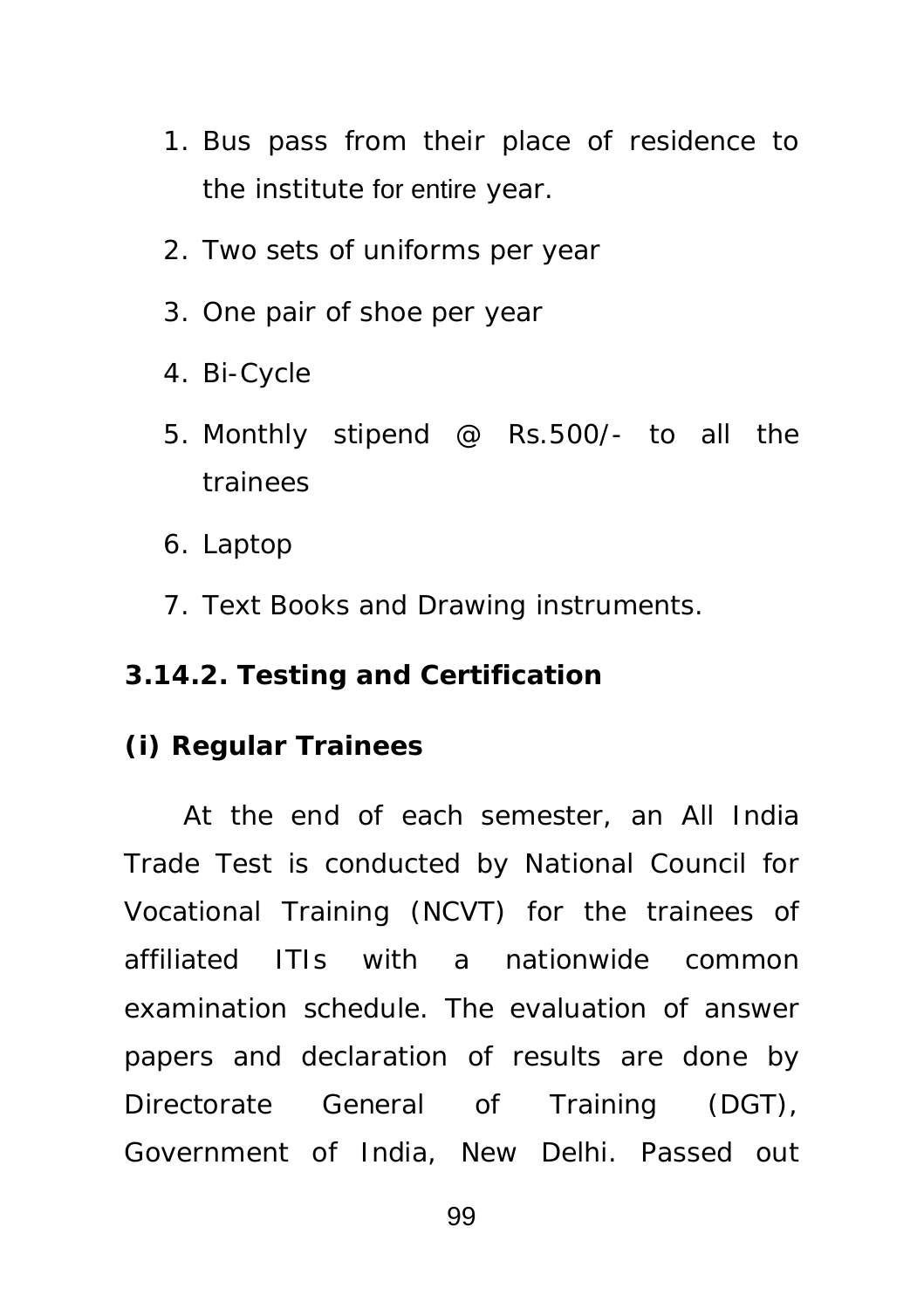candidates are awarded with National Trade Certificate (NTC) by NCVT.

The students from rural background find it very difficult to understand the question papers provided in English and Hindi. Due to efforts of this Government to address the difficulty faced by students in ITIs the NCVT, Government of India, New Delhi agreed to supply question papers in Tamil language with effect from July 2012.

## **(ii) Private Candidates**

Candidates having minimum entry qualification prescribed for a particular trade under Craftsmen Training Scheme (CTS) and possessing minimum three years experience in the relevant trade in establishments implementing Apprenticeship Training Scheme/Establishments covered under Factories Act or registered with any Government / local authorities will be allowed to appear for the All India Trade Test as private candidates. The successful candidates in All India Trade Test are awarded National Trade Certificate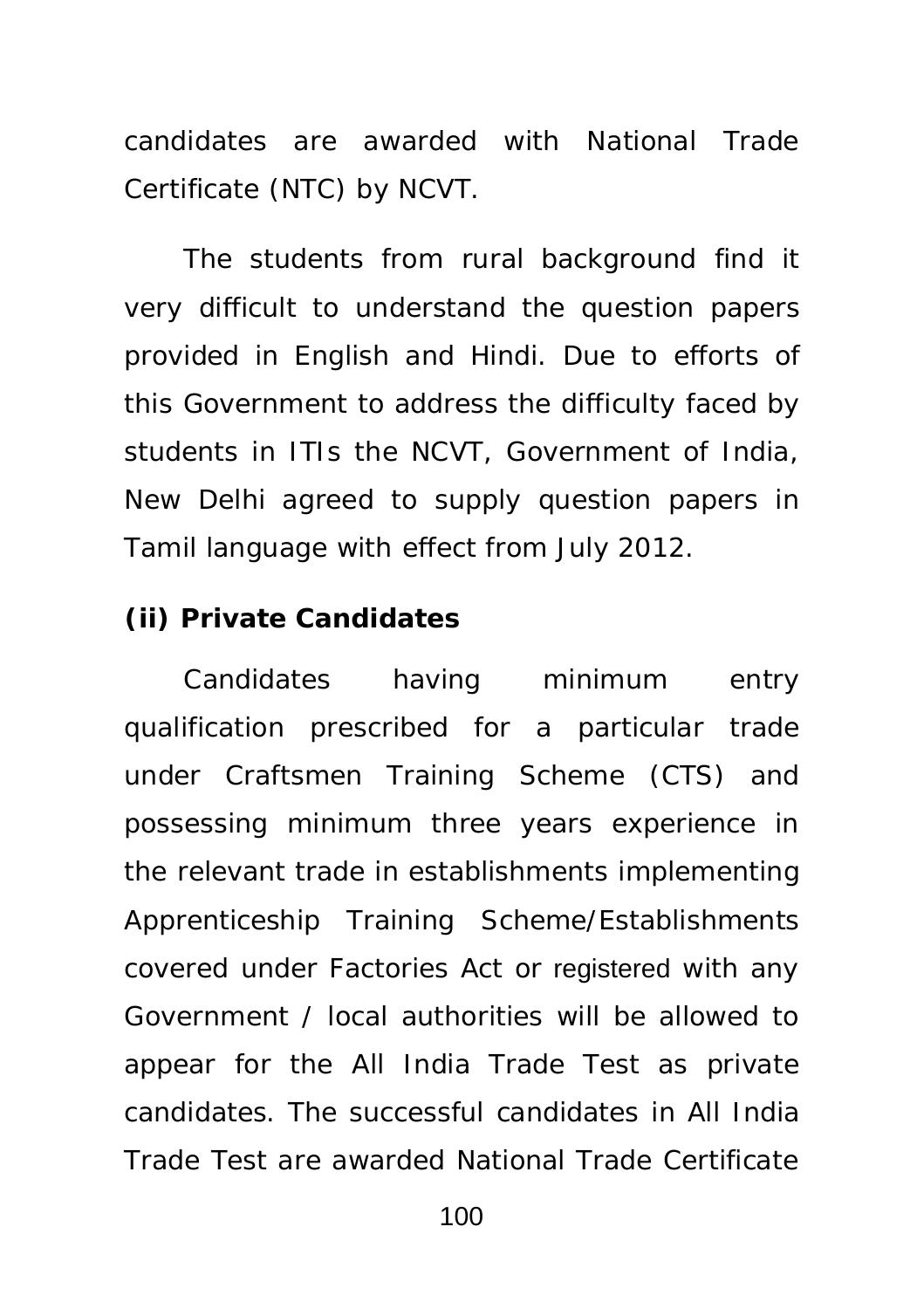(NTC) by National Council for Vocational Training (NCVT). A screening test is conducted by the Department in the month of December every year to select the candidates eligible for appearing for All India Trade Test.

# **(iii) Wireman Helper Competency Examination**

Once in three years, "Wireman Helper Competency" Examination is conducted by the Department to test and certify the skills of the candidates who have acquired skill through experience in house wiring but do not have certificate. Candidates with minimum 21 years of age and five years of work experience are eligible to appear for this examination.

### **3.14.3. Skill Competition**

State skill competition is conducted every year in 18 trades at the State level with a view to foster the spirit of healthy competition among the trainees of Industrial Training Institutes. The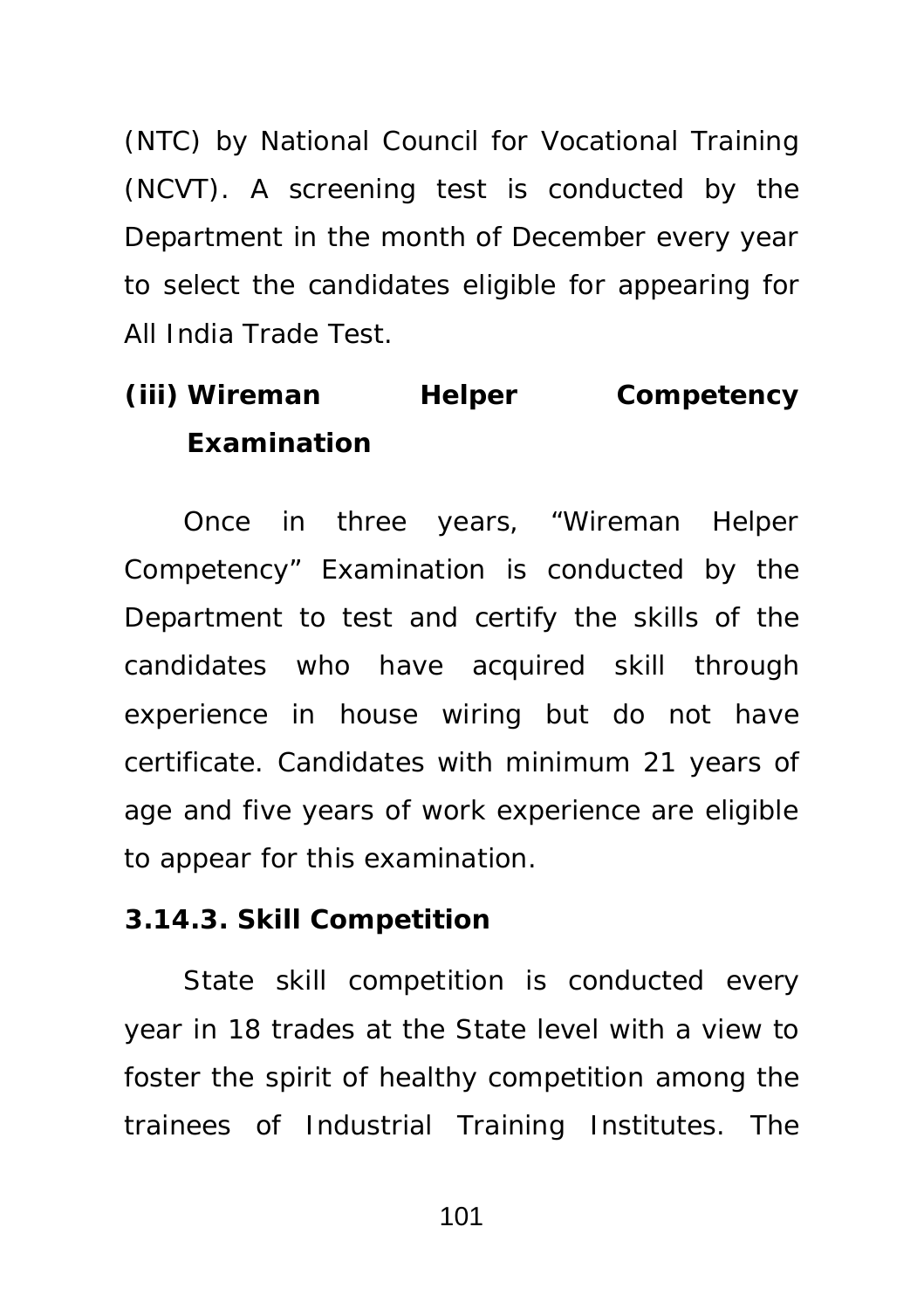State best trainee in each trade is awarded with a cash prize of Rs.25,000/- each and a Merit Certificate. This Government have enhanced the cash award from Rs.5,000/- to Rs 25,000/- with effect from 2011-12.

All India Skill Competition is conducted in 15 trades every year by the Government of India. The State best trainees in 15 trades from all the states compete at the All India Skill Competition. The best trainee at All India level in each trade is given a cash prize of Rs.50,000/-and a merit certificate by Government of India. So far, 38 trainees belonging to Tamil Nadu have been awarded with this prize. Out of 51 All India Skill Competitions held so far, Tamil Nadu has been declared as the Best State for 22 times.

# **3.14.4. Government ITIs for Scheduled Castes/ Scheduled Tribes**

 Two Government Industrial Training Institutes viz., Chidambaram in Cuddalore district and Vadakarai in Thiruvallur District are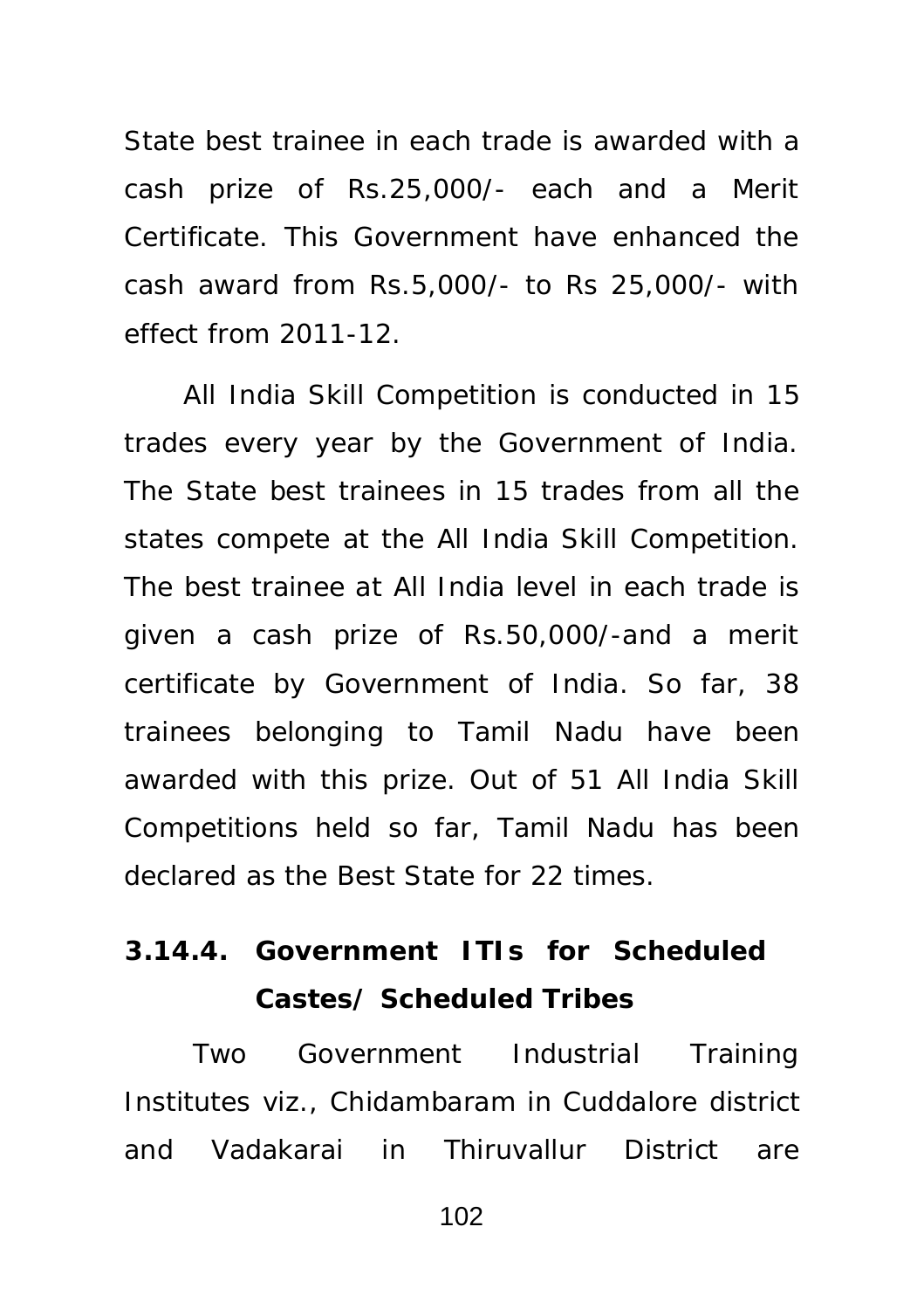functioning exclusively for Scheduled Castes with 400 seats. Six Government Industrial Training Institutes viz., Sankarapuram in Villupuram District with 6 trades and 220 seats, Anaikatti in Coimbatore District, Karumandurai in Salem District, Jamunamarathur in Thiruvannamalai District, Kolli Hills in Namakkal District and Gudalur in the Nilgiris District with five trades and 199 seats each are functioning exclusively for Scheduled Tribes. Totally 1215 seats are available in these six ITIs exclusively for Scheduled Tribe candidates.

#### **3.14.5. Government ITIs for Women**

State Government is paying special attention for overall development of women. Skill development courses under craftsmen Training scheme exclusively for women candidates are offered through 12 Government ITIs viz., Guindy, Ambattur, Cuddalore, Karur, Pullambadi, Coimbatore, Salem, Namakkal, Andipatti, Dindigul, Madurai and Nagercoil with total seats of 3058. Further, separate women's wing have been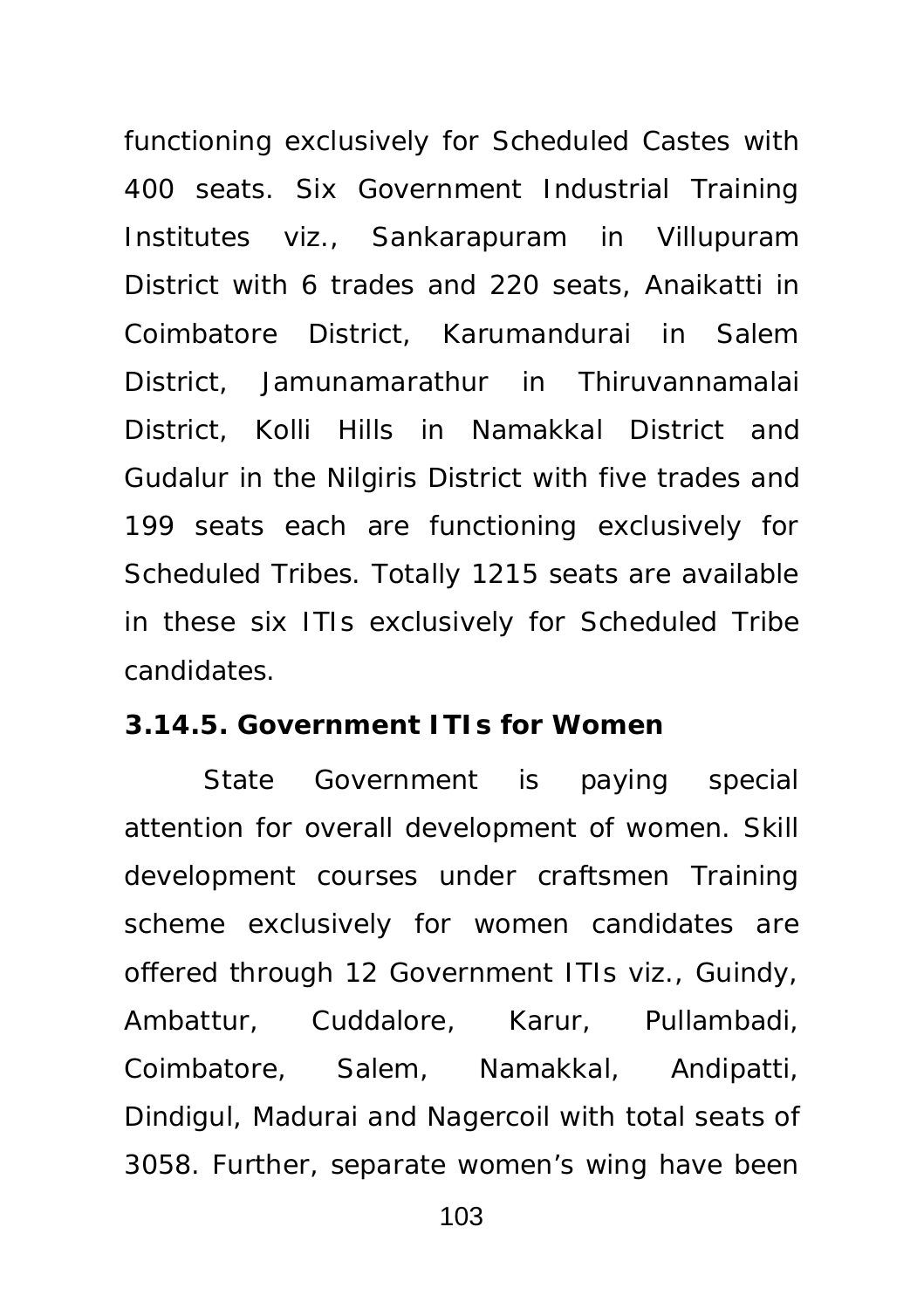set up at Government ITIs viz., Thanjavur, Ramanathapuram and Hosur with a total seating capacity of 356 seats. Apart from this, 30% of seats is reserved for women candidates in all Government Industrial Training Institutes.

### **3.14.6. Government Aided Training Institutes**

To involve active participation of private entities to produce skilled workforce in the State, Government is sanctioning maintenance grant–inaid to certain institutes. As of now, maintenance grant–in- aid is sanctioned up to 75% of the total salary paid to the teachers working in Government Aided Private ITIs. Under this category, 22 Private ITIs are provided with grantin-aid by the Government. These Private ITIs are affiliated with National Council for Vocational Training (NCVT). In the year 2015-16, an expenditure of Rs 2.80 crore has been incurred towards grant-in-aid to these institutes which had enrolled 1700 trainees.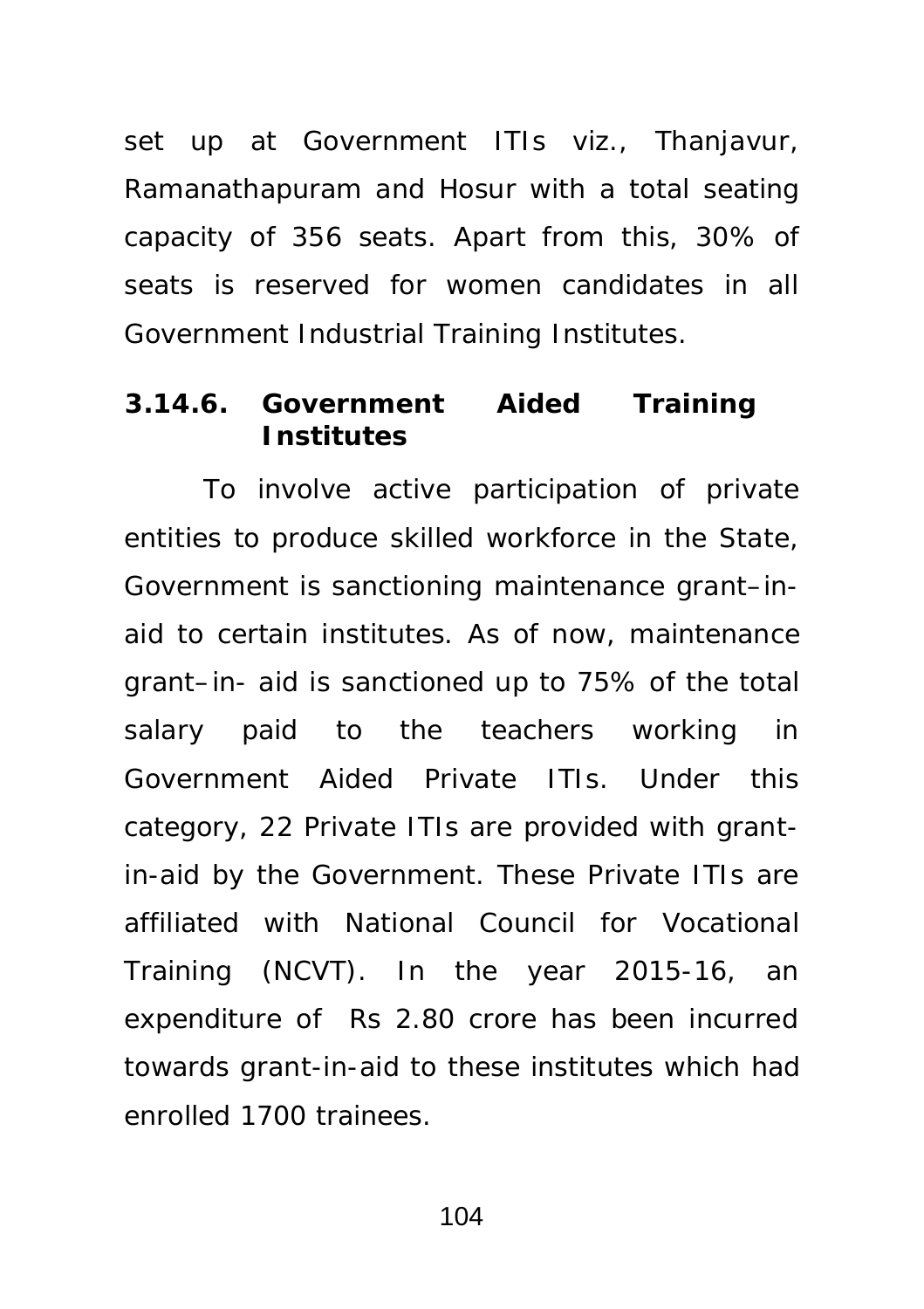# **3.14.7. Private Industrial Training Institutes (Self –financing)**

Private participation in vocational training is encouraged to supplement the efforts of the Government in augmenting the need of skilled manpower required for the Industry. There are 483 private affiliated ITIs in Tamil Nadu with a total seating capacity of 67,075 including Government aided ITIs.

This Government introduced a scheme of reimbursement of training cost to private ITIs. Under this scheme, 50% of the seats available in Private Industrial Training Institutes is surrendered to Government and the seats are filled up through Government admission process of district level counseling. State Government reimburses the training cost to the private institutes on behalf of the candidates. The reimbursement of training cost is at the rate of Rs.10,000/- per trainee per year in rural areas and Rs.12,000/- per trainee per year in urban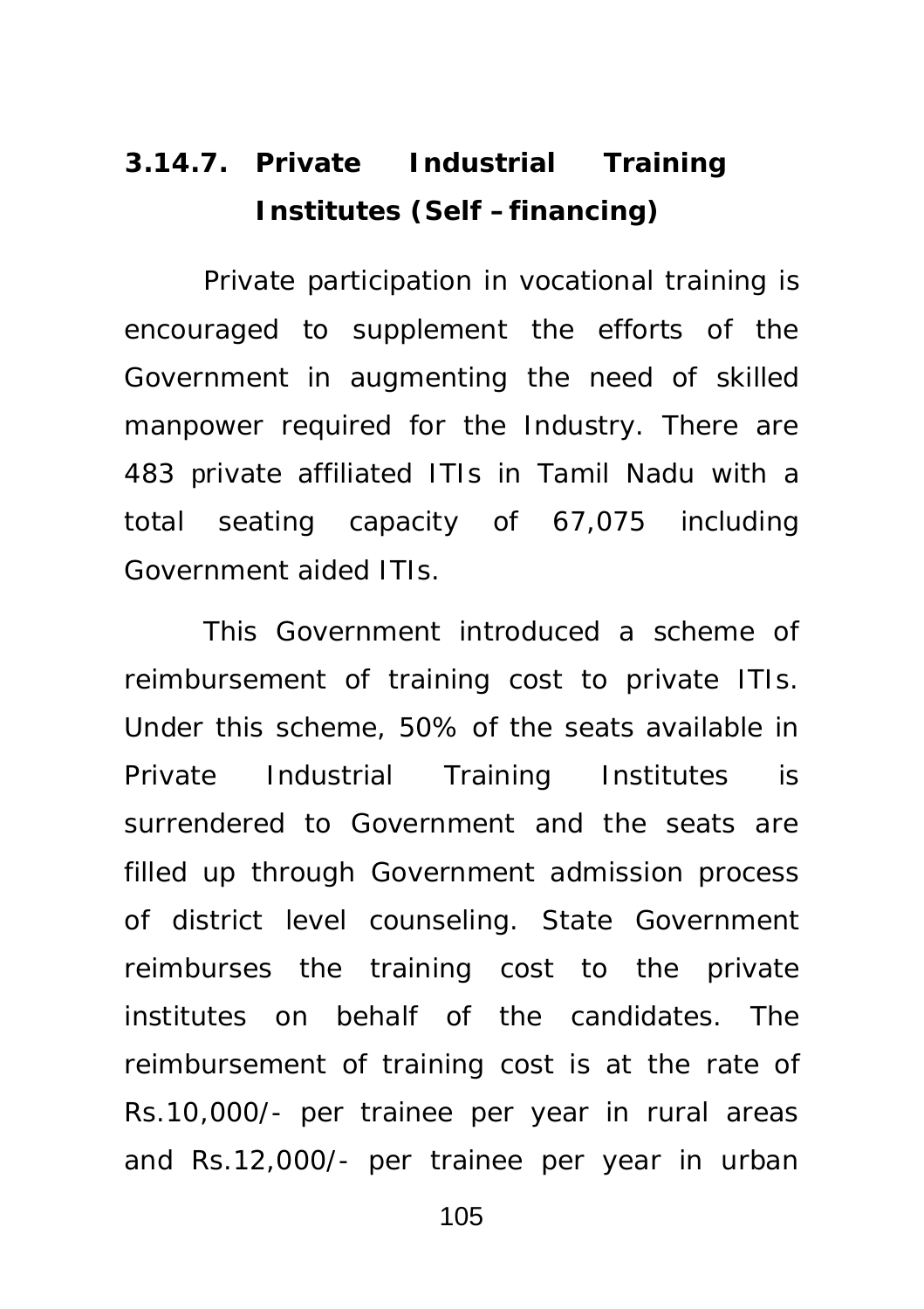areas. Initially, 75% of the reimbursement amount will be released to the institute based on student strength and the balance 25% will be released based on the number of passed out candidates. In the year 2015 -16, 7726 students have been admitted in Private ITIs through district counseling under this scheme.

### **3.14.8. Trainers Training Programme**

Instructors are deputed for training to various institutions run by Government of India like Central Training Institute (CTI), Advanced Training Institute(ATI) in Chennai and Apex Hi-tech institute at Bengaluru to upgrade their skills. This training equips them with the latest technology and skill in the areas like teaching techniques, use of audio visual aids in teaching, classroom management etc. In 2015-2016, 211 instructors have benefited from such training programmes.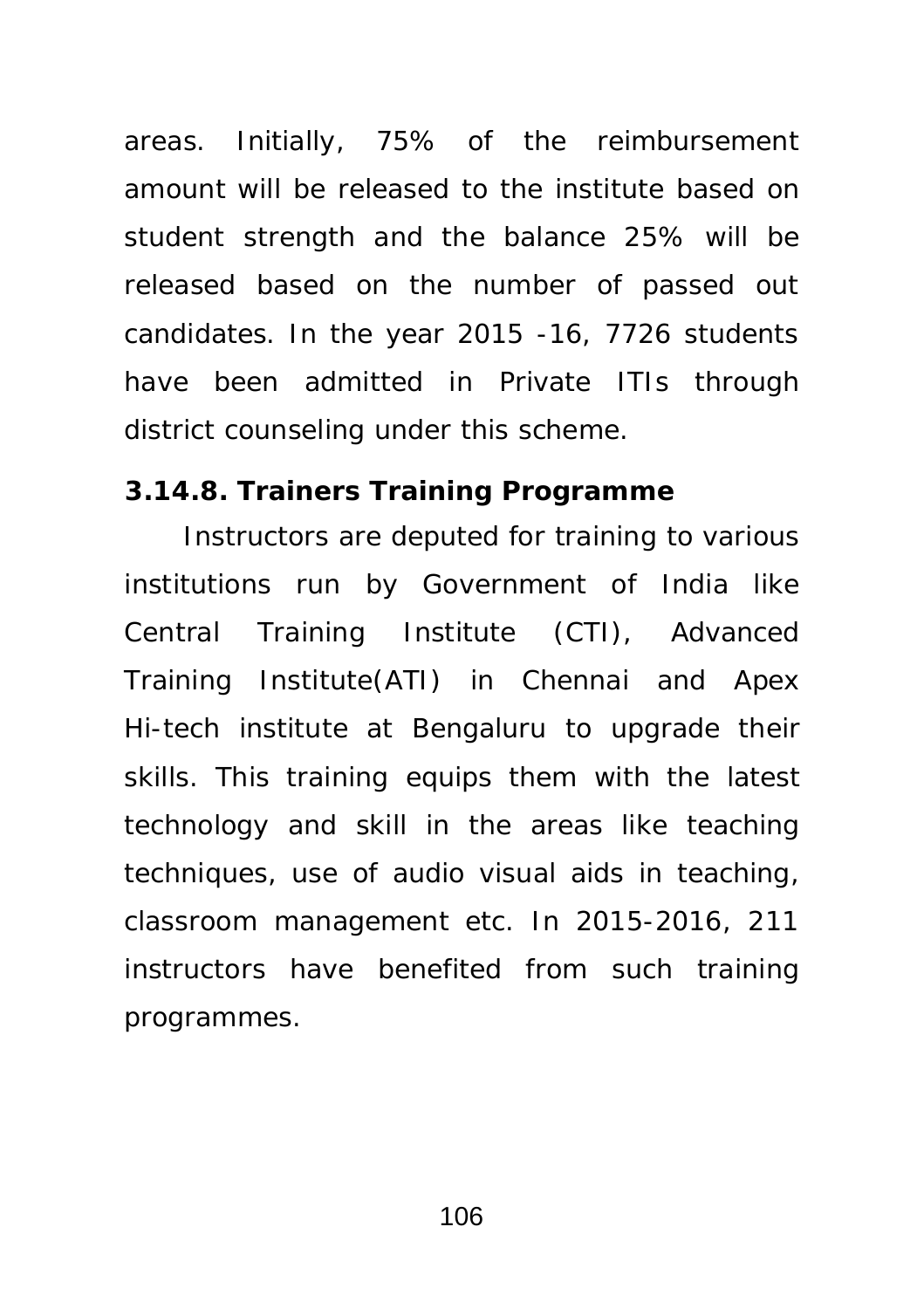### **3.14.9. Dr. Radhakrishnan Award**

To motivate and encourage best Principals and teachers every year, two Principals, two Training Officers, four Assistant Training Officers and four Junior Training Officers of Government ITIs who show exemplary performance in imparting training are selected. Best Teacher Award in the name of Dr. Radhakrishnan is given to them. This award comprises of cash prize of Rs.10,000/- each along with a Merit Certificate. In the last four years, 26 Principals and teaching staff have been awarded and an expenditure of Rs 2.60 lakh has been incurred.

**3.14.10. Up-Gradation of Government ITIs into Centres of Excellence (CoE)** 

To upgrade the existing Government ITIs into "Centre of Excellence (CoE)" for producing multi skilled workforce to match market demand and standards, the Government of India accorded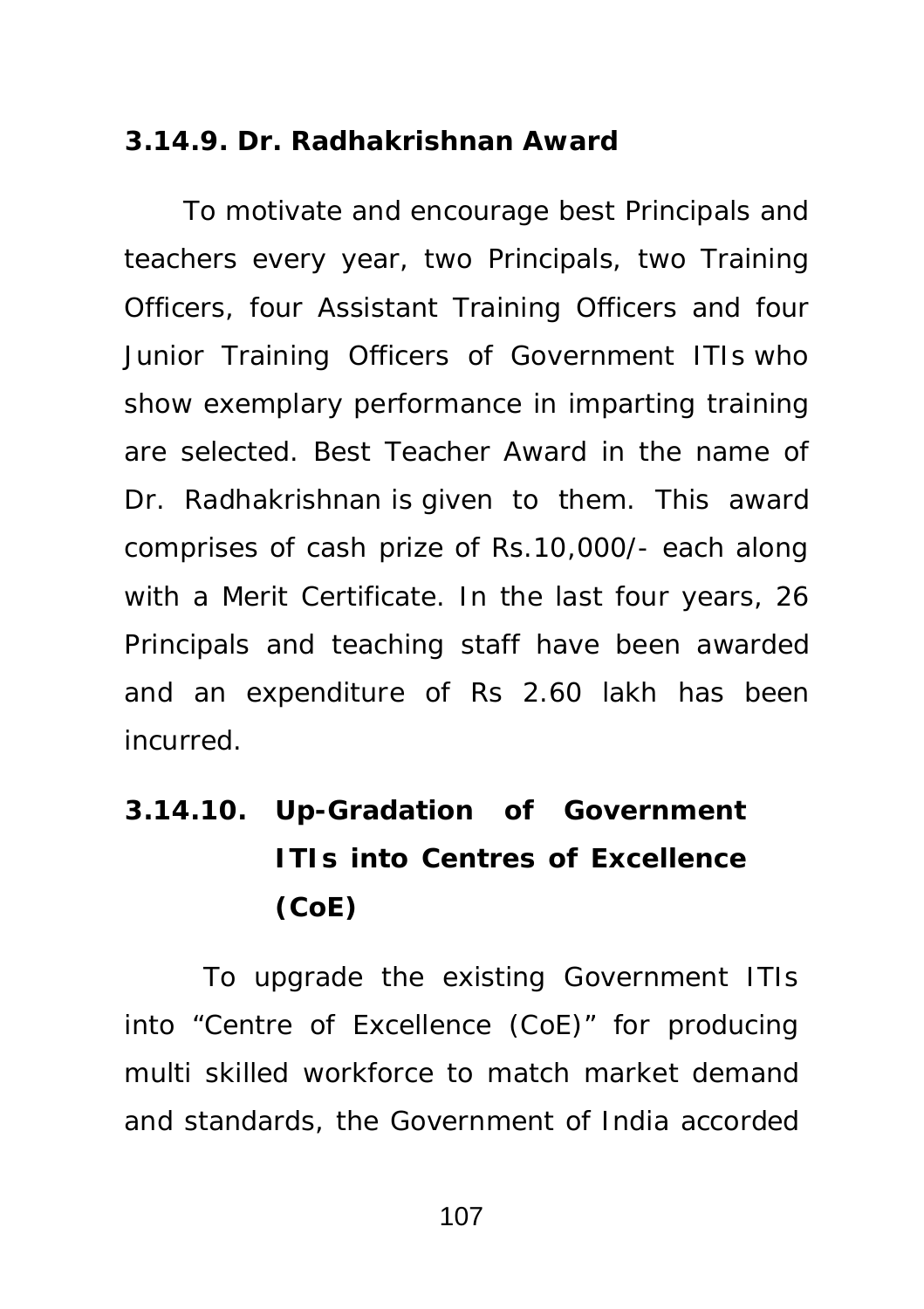permission to upgrade five Government ITIs (Ambattur, Trichy, Coimbatore, Hosur and Salem) into Centres of Excellence with domestic funds in the first phase, at an outlay of Rs.1.60 crore each.

In the second phase permission was accorded to upgrade 14 Government ITIs [(Guindy, Guindy (W), North Chennai, Chengalpattu, Vellore, Cuddalore, Thanjavur, Madurai, Karaikudi, Dharapuram, Dharmapuri, Coimbatore(W), Thoothukudi and Tirunelveli] into centres of excellence at an outlay of Rs.3.50 crore each and to upgrade three Government ITIs (Dindugal, Ariyalur and Nagapattinam) at an outlay of Rs.2.00 crore each with World Bank assistance.

#### **Benefits of the scheme**

1. It envisages introduction of new advanced and specialized multi-skilled modular courses as per needs of industry.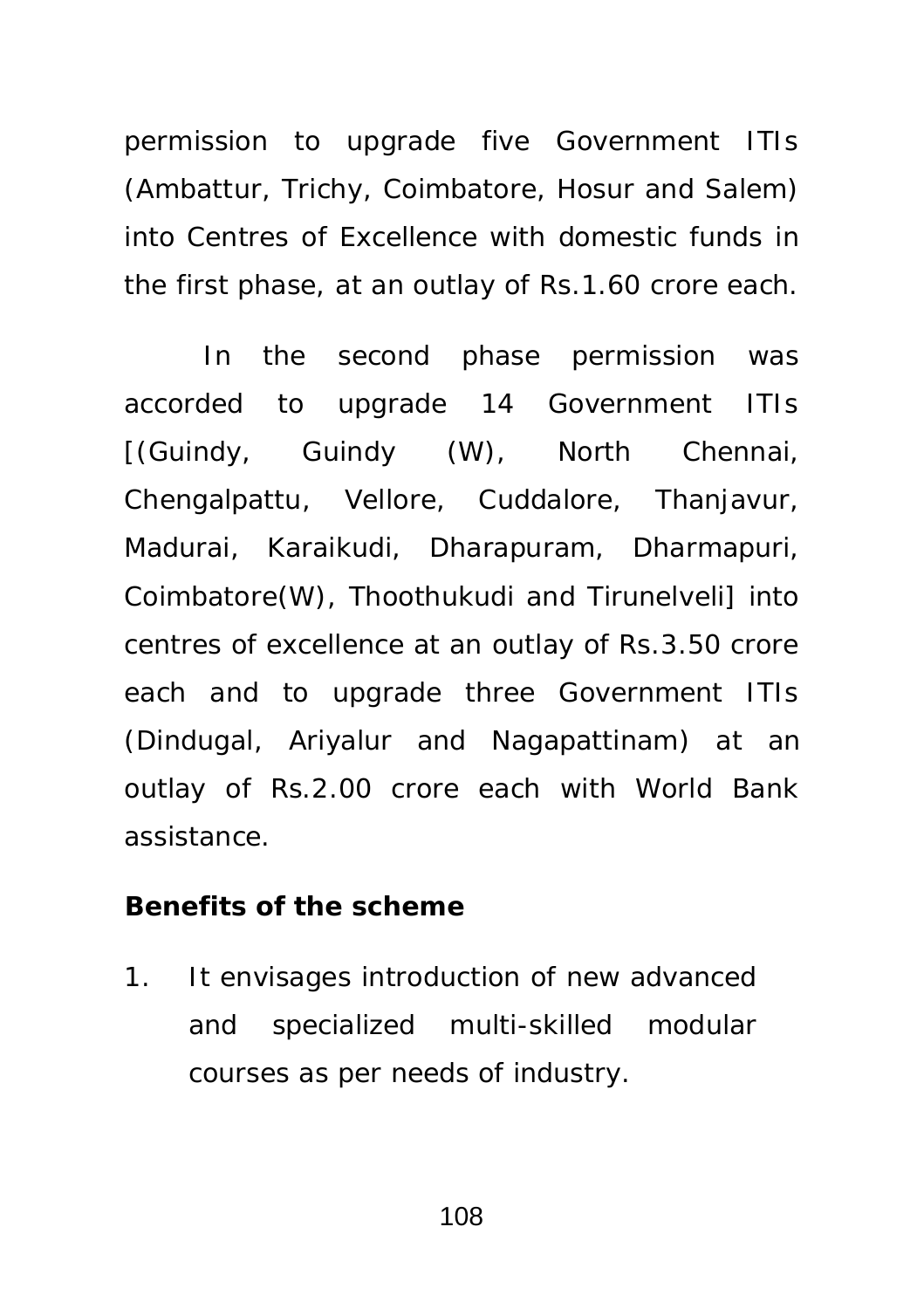2. It improves physical infrastructure facilities like buildings, equipments, machineries etc., for the new and existing courses.

Further, Government of India have sanctioned an amount of Rs.22.58 crore additionally for the project and also sanctioned an amount of Rs.3.49 crore as incentive fund under the project. So far, Rs.82.96 crore has been released for the execution of this project and Rs.81.36 crore has been spent. Every year 4750 students are benefited.

**3.14.11. Up-Gradation of Government ITI under Public Private Partnership Mode** 

In the State, 32 Government ITIs were selected for up-gradation under Public Private Partnership (PPP) mode. For the implementation of this Scheme in ITIs, an Institute Management Committee (IMC) in each ITI has been formed as society under Registration of Societies Act. The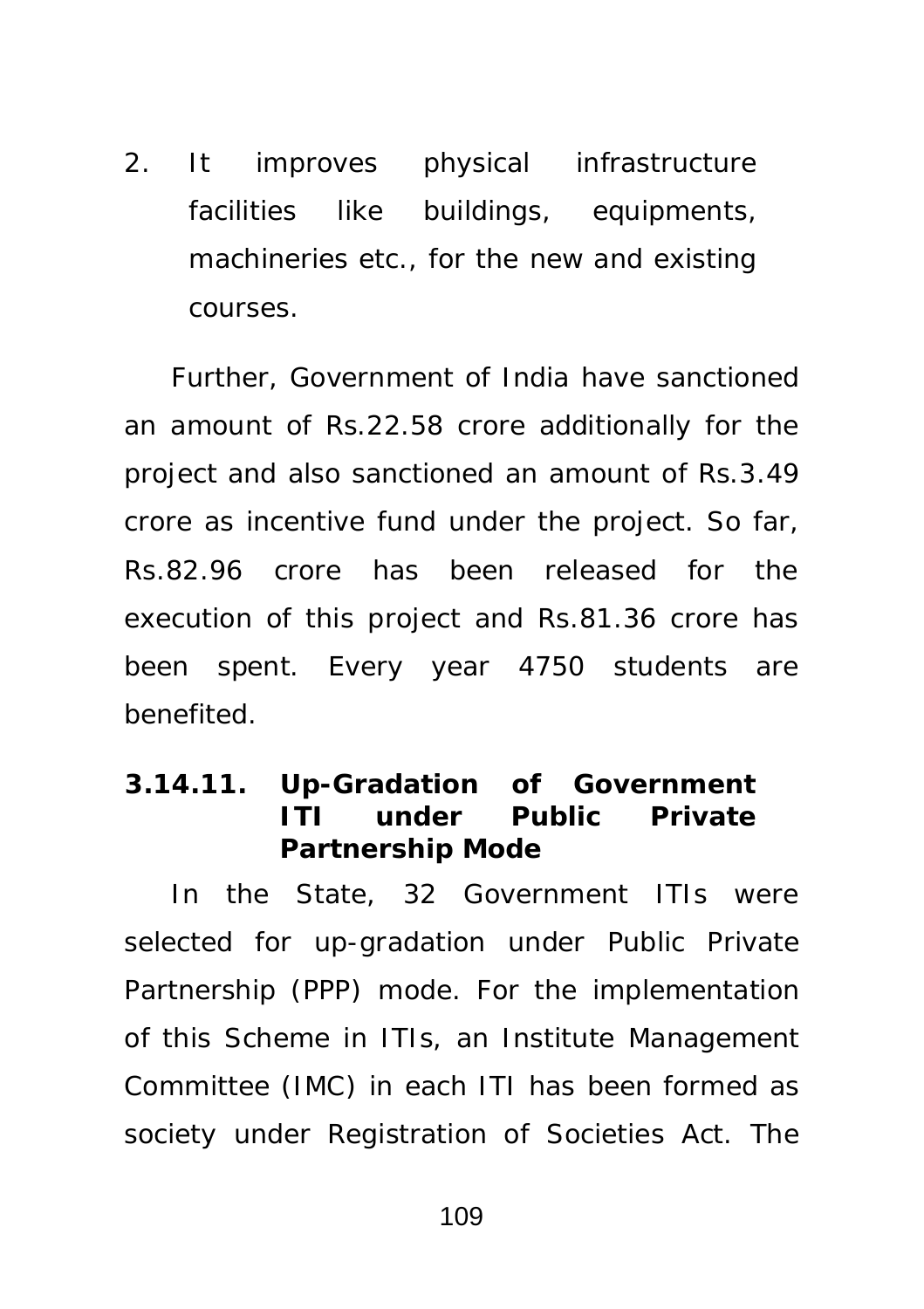IMC has a total of ten members of which five representatives are from the industries, four from the Government and one from student community. The committee is chaired by industry partner and Principal of the ITI is the Member Secretary, the Regional Joint Director of Training is the representative of DET.

Under this scheme, Government of India has sanctioned an amount of Rs.2.5 crore as interest free loan to each ITI which has to be repaid in 20 equal annual instalments after a moratorium period of 10 years. As per the needs of the industries the IMC prepares Institute Development Plan (IDP) for development of the institute, training programmes and for taking up income generation activities. Hyundai motors India Ltd, India Cements Ltd, Maruti Suzuki India Ltd, TATA Motors Ltd, Fenner India Ltd, TVS Motor Company, JSW Steel Ltd, Sakthi Auto Components, Aravind Group of Companies, Dow Chemicals etc., are acting as key industry partners in this scheme.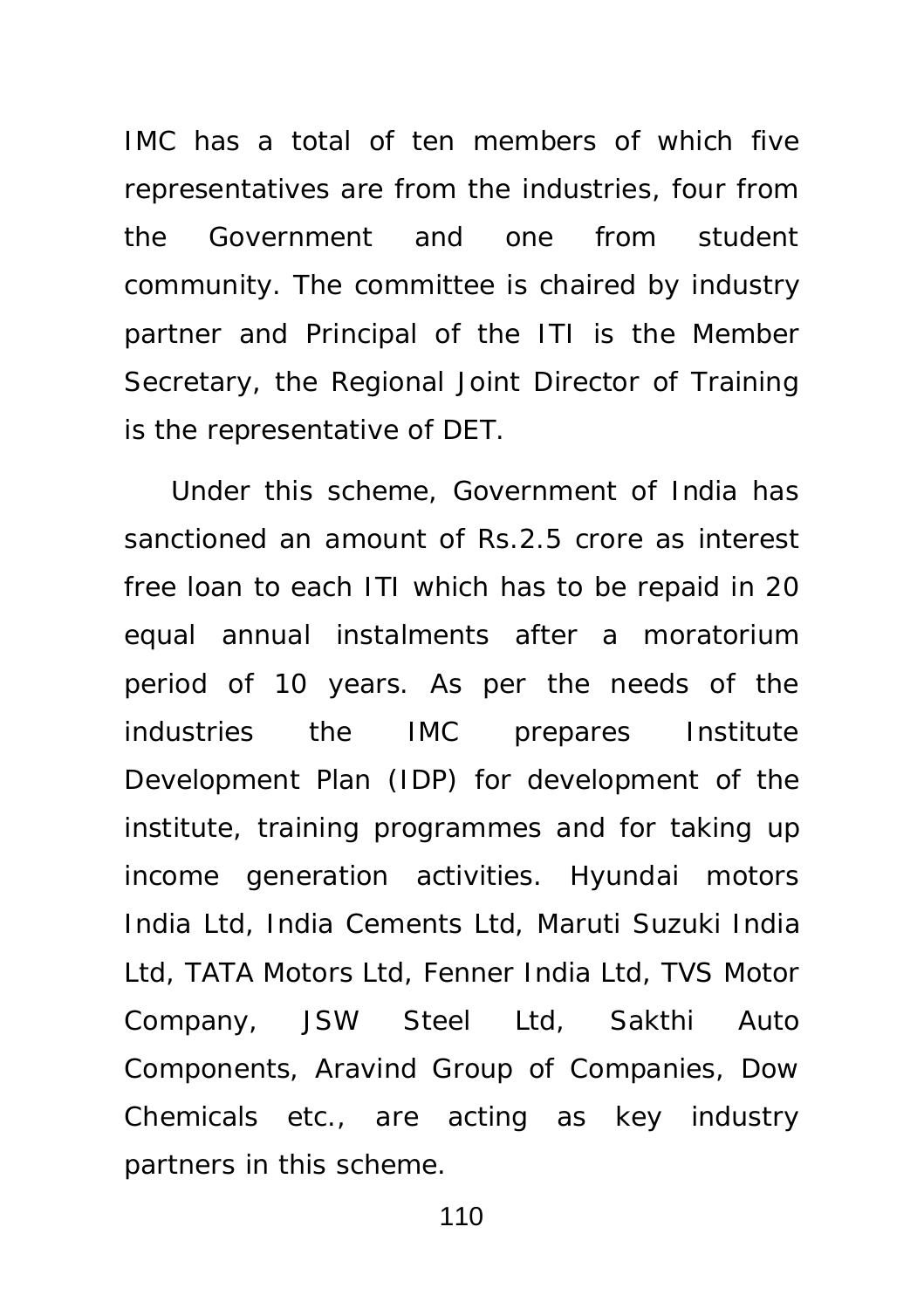#### **Benefits of the scheme**

- Ø Industry can produce trained and skilled work force as per their requirement.
- Ø Faculty exchange programmes help to train ITI trainees and to re-train unskilled employees of the Industries.
- Ø Industry visits help the trainees to acquire practical working knowledge on the actual environment of the Industry.
- Ø Guest lecturers supported by the industry partner to improve the skill and knowledge of the trainees on latest technology.
- Ø 'On the job training' through short term courses enhances the skill of the trainees and increases their employability.
- Ø The model workshops created by IMCs have improved the better learning ambience of the ITIs.
- Ø IMCs have started 20 trades in the project ITIs and the intake of students increased by 1181. Out of the total loan amount of Rs.80 crore, Rs.41.73 crore has been spent by the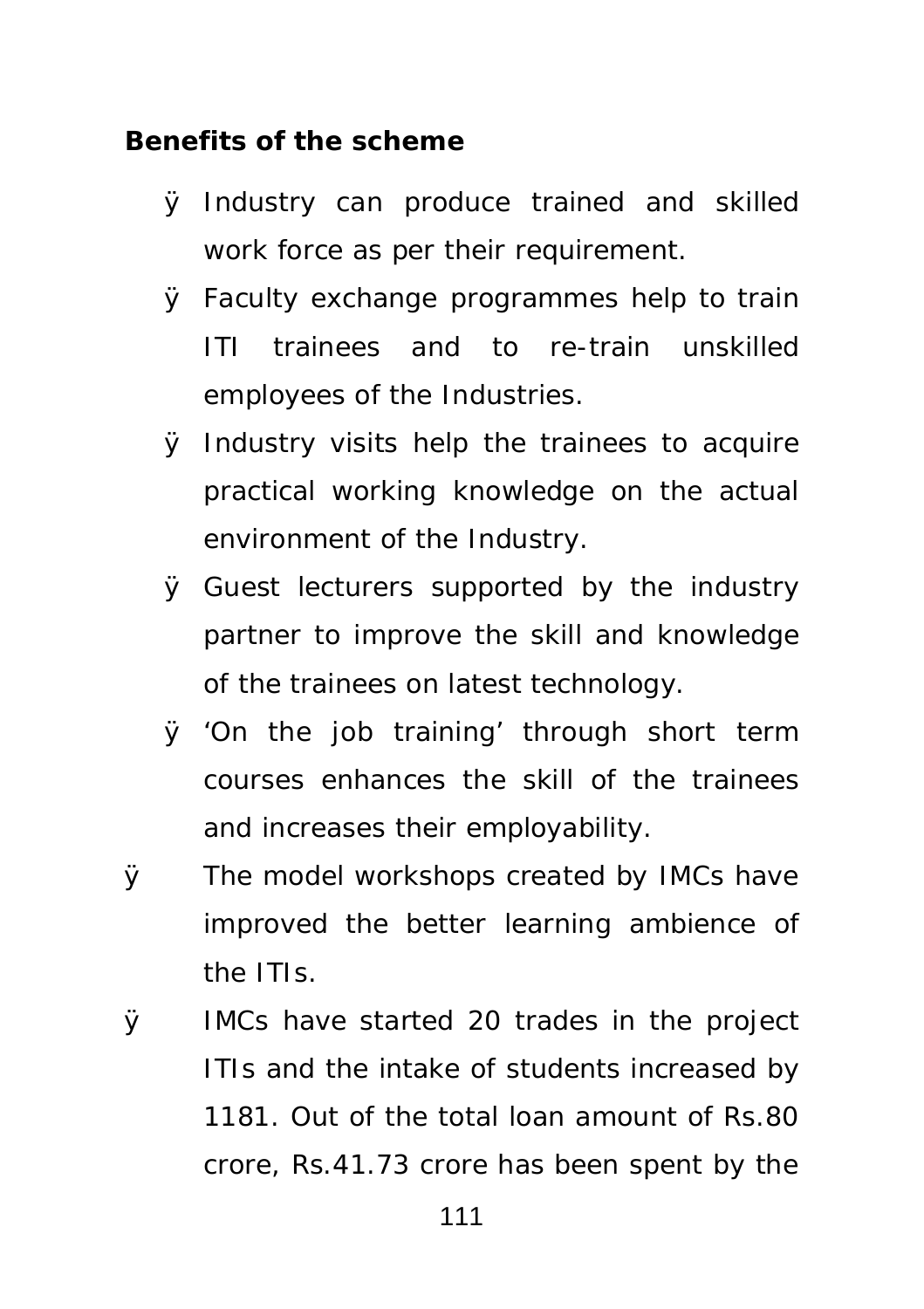IMCs up to 31-03-2016 for development of the Institute and training.

#### **3.14.12. New Model ITI scheme**

Government of India has launched a new scheme of upgrading Government ITIs as Model ITIs. This is a Central and State shared scheme and the expenditure is shared in the ratio 70:30 with an outlay of Rs.10.00 crore. In Tamil Nadu, Government ITI, Coimbatore has been selected to upgrade as Model ITI.

## **3.15. State Council for Vocational Training**

In line with NCVT, the State Government constituted State Council for Vocational Training under the chairmanship of Hon'ble Minister for Labour to deal with all matters relating to vocational training at State level. There are 23 newly started Government ITIs and 29 new trades in existing Government ITIs covered under SCVT. Institutes now functioning under Industrial Schools Pattern will be brought under SCVT after revamping.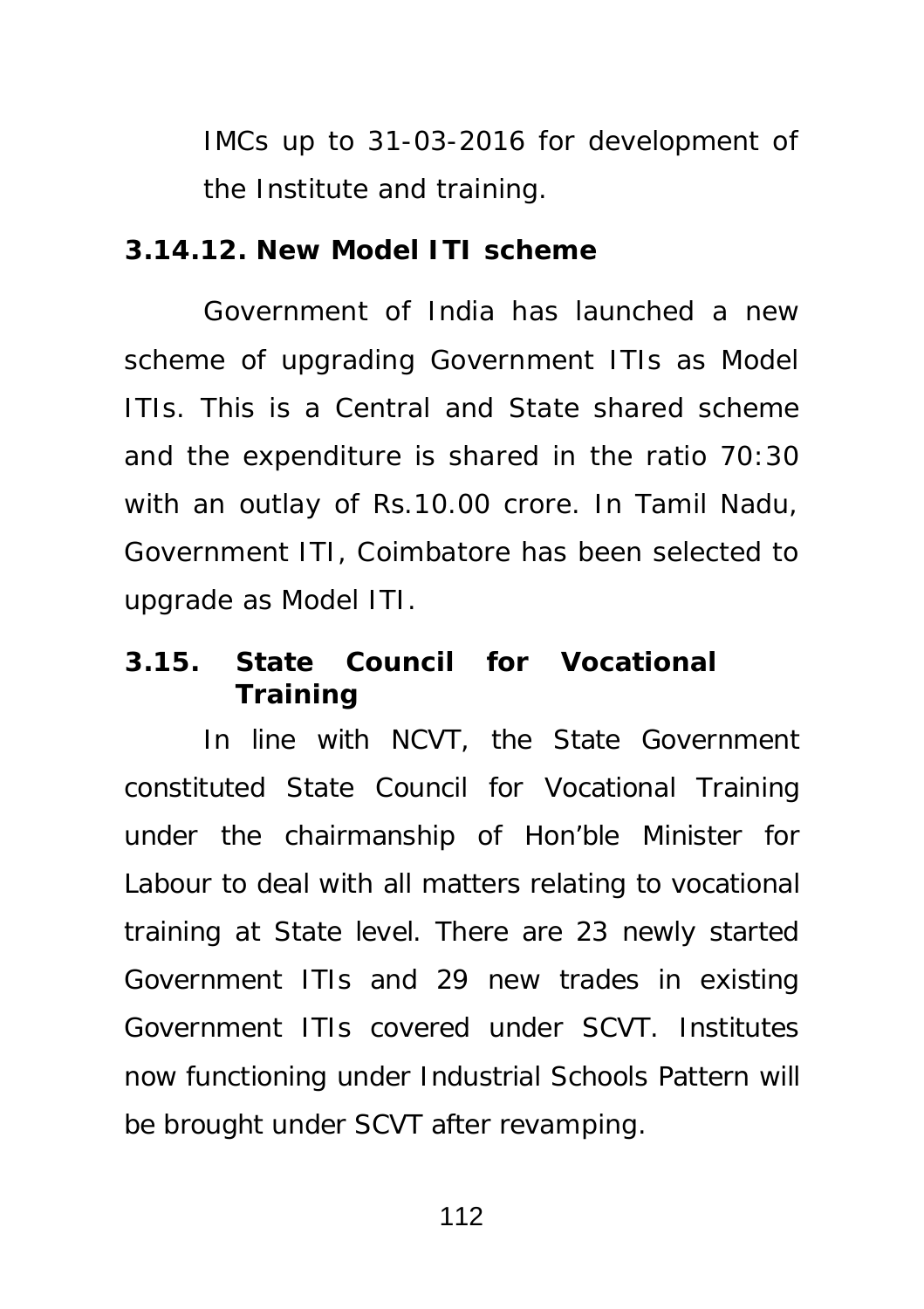## **3.16. Apprenticeship Training Scheme (UNDER APPRENTICES ACT 1961)**

Apprenticeship Training Scheme aims at skilling the semi-skilled youth from ITIs through on the job practical training in industries for increasing their employability and help them bargain for higher wages. The Apprenticeship Training Scheme is implemented through various industrial establishments in the State as per the Apprentices Act 1961. As per the provisions of the Act, it is obligatory on the part of employers both in Public and Private Sector establishments to engage apprentices in the band of 2.5% to 10 % of the total strength of the workers including contract workers. The ITI pass-outs are engaged as apprentices in the following category of industries having workers strength of more than 40 including contract workers.

1. Central Government Establishments and Central Public Sector Undertakings.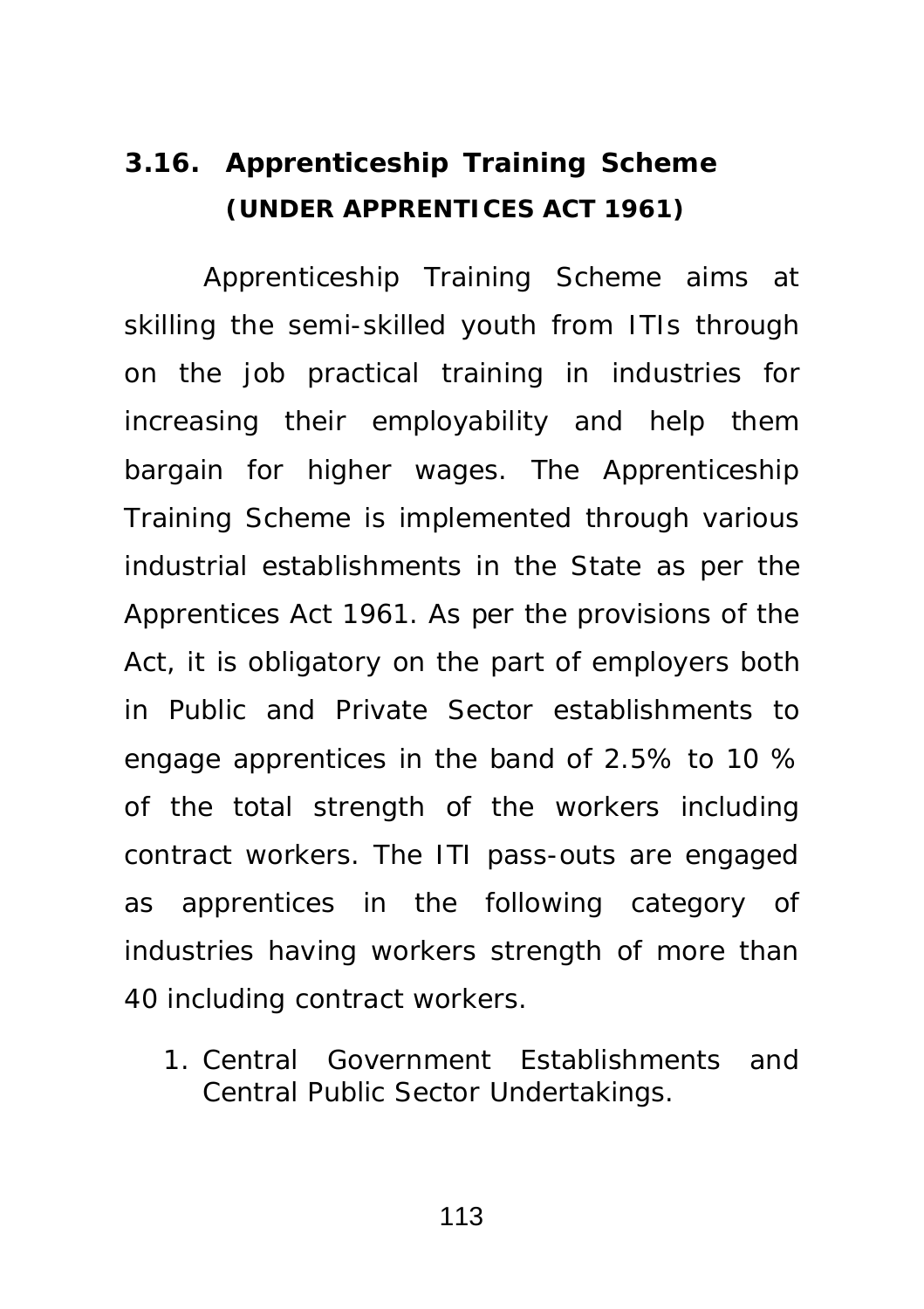- 2. State Government Establishments and State public Sector Undertakings and
- 3. Private Industries.

 The Director of Employment and Training is the State Apprenticeship Adviser under the Act and he is responsible for the implementation of this Act in the State Government establishments, State public sector establishments and in private industries. The apprenticeship training is imparted in 91 designated trades. Some of the popular trades are Turner, Machinist, Electrician, Fitter, Welder, etc. ITI graduates are generally engaged as apprentices twice a year. The duration of training varies from six months to four years including basic training.

Apprenticeship Training Scheme is implemented in more than 2341 industries including Government establishments like, Tamil Nadu Generation and Distribution Corporation Limited, Transport Corporations, Tamil Nadu Water Supply and Drainage Board,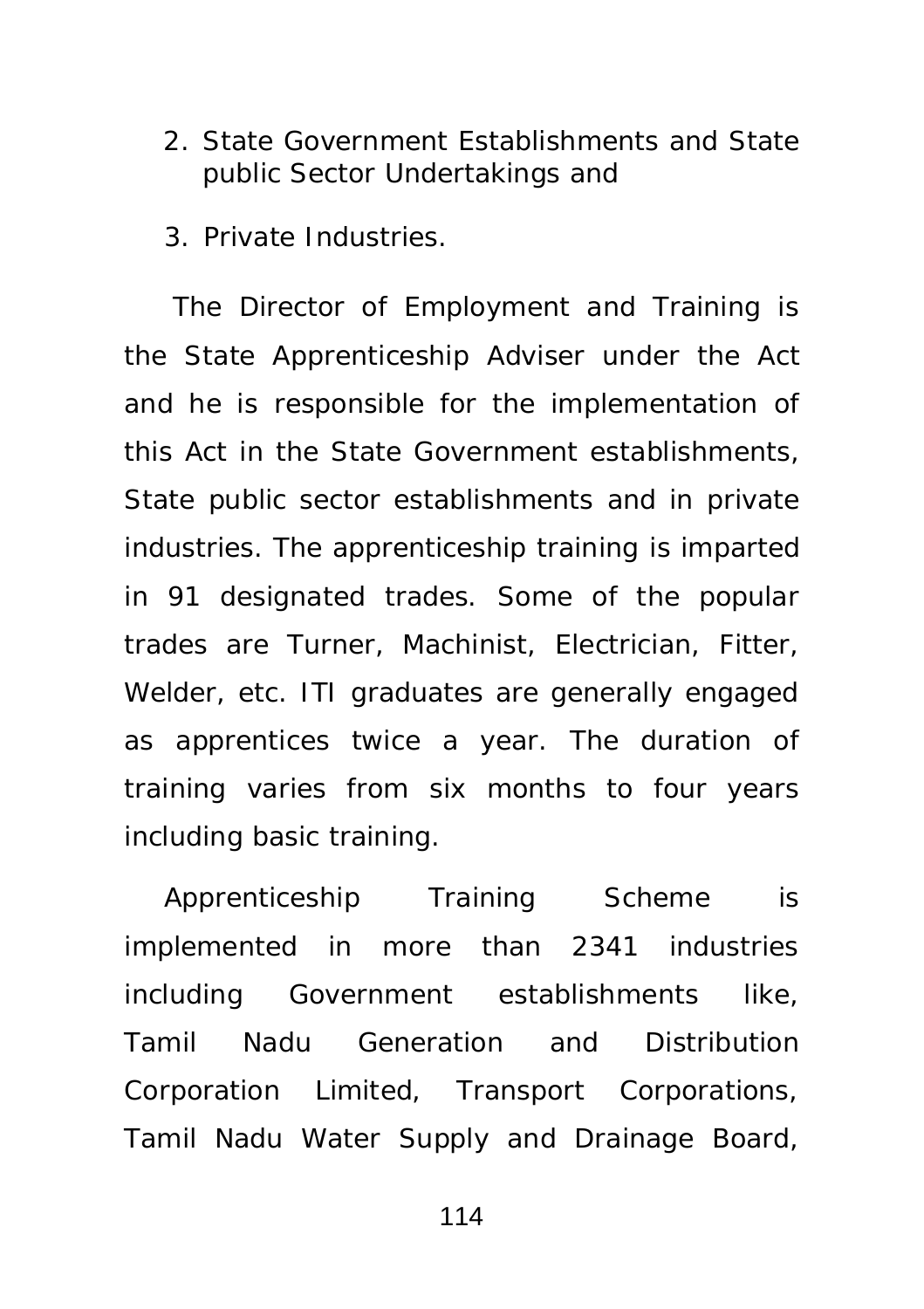Public Works Department etc. As on 31-3-2016, there are 7523 apprentices undergoing training in industries.

## **(i) Stipend to Apprentices**

The expenditure on stipend for ITI trade apprentices is borne by the employers as per the provisions of the Act. The minimum rates of stipend are as follows:

| 1 <sup>st</sup><br>training |  | year of: 70% of the minimum<br>wages of the semi-<br>skilled workers notified<br>by the State                        |
|-----------------------------|--|----------------------------------------------------------------------------------------------------------------------|
| $2nd$ year<br>training      |  | of : 80% of the minimum<br>wages of the semi-<br>skilled workers notified<br>by the State                            |
| training                    |  | 3rd & 4 <sup>th</sup> year of : 90% of the minimum<br>wages of the semi-<br>skilled workers notified<br>by the State |

**(ii) Final Examination and Certification**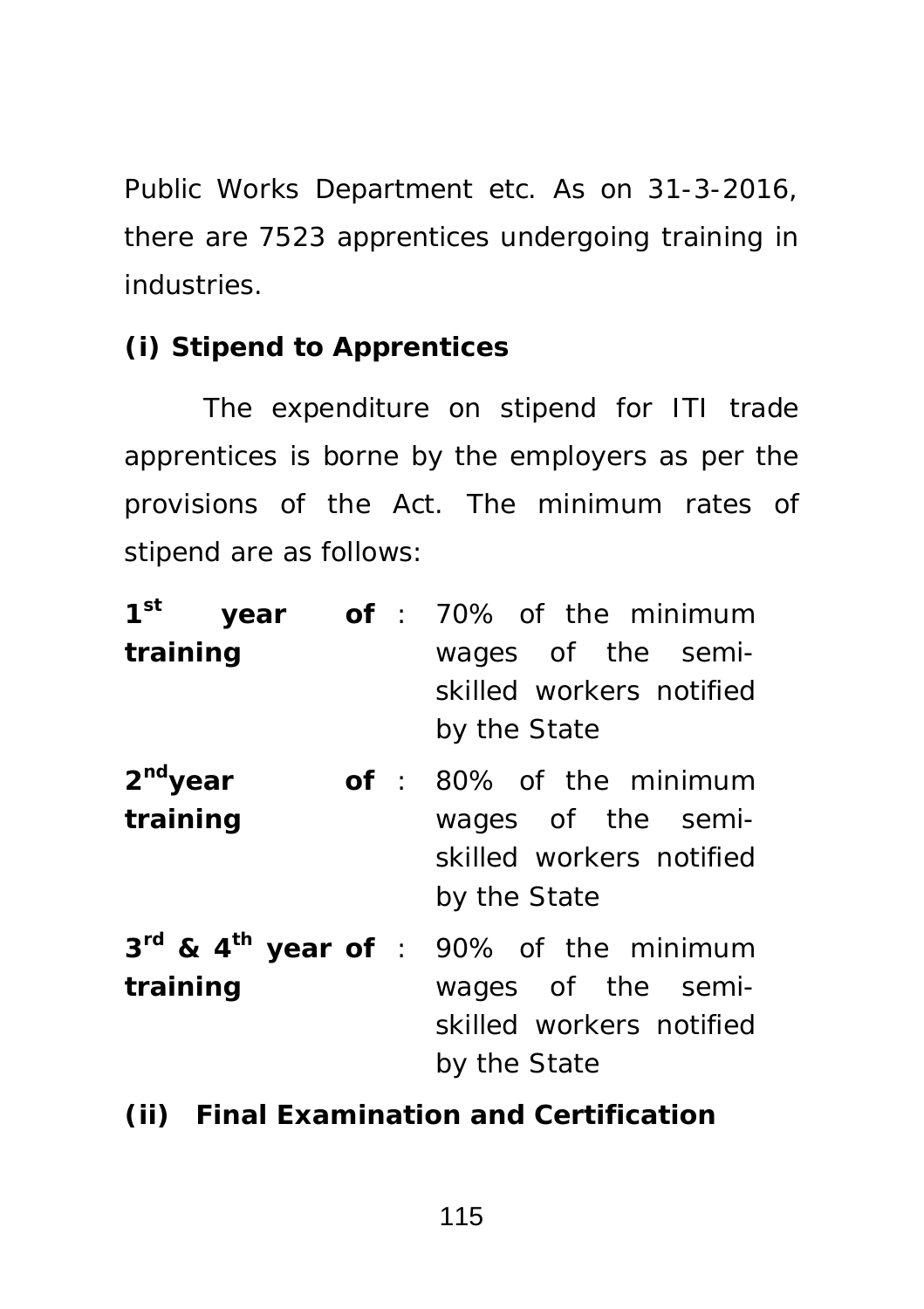Every apprentice who has completed the prescribed period of apprenticeship training and put in minimum required attendance shall appear for the final All India Trade Test for apprentices, conducted under the aegis of National Council for Vocational Training (NCVT). The passed out trainees are awarded with National Apprenticeship Certificate (NAC) by NCVT, Government of India. In the last examination conducted in the year 2015, 5120 apprentices have appeared for the examination and 4327 have passed.

## **(iii) Basic Training Center (BTC)**

Any establishment which employs 500 or more workers can start a Basic Training Centre (BTC). The required infrastructure for the trade in which basic training to be imparted will be created by the employer as per norms similar to an ITI. In the State, 19 BTCs run by the Private industries are imparting technical training. The total seating capacity of all BTCs is 980 per year.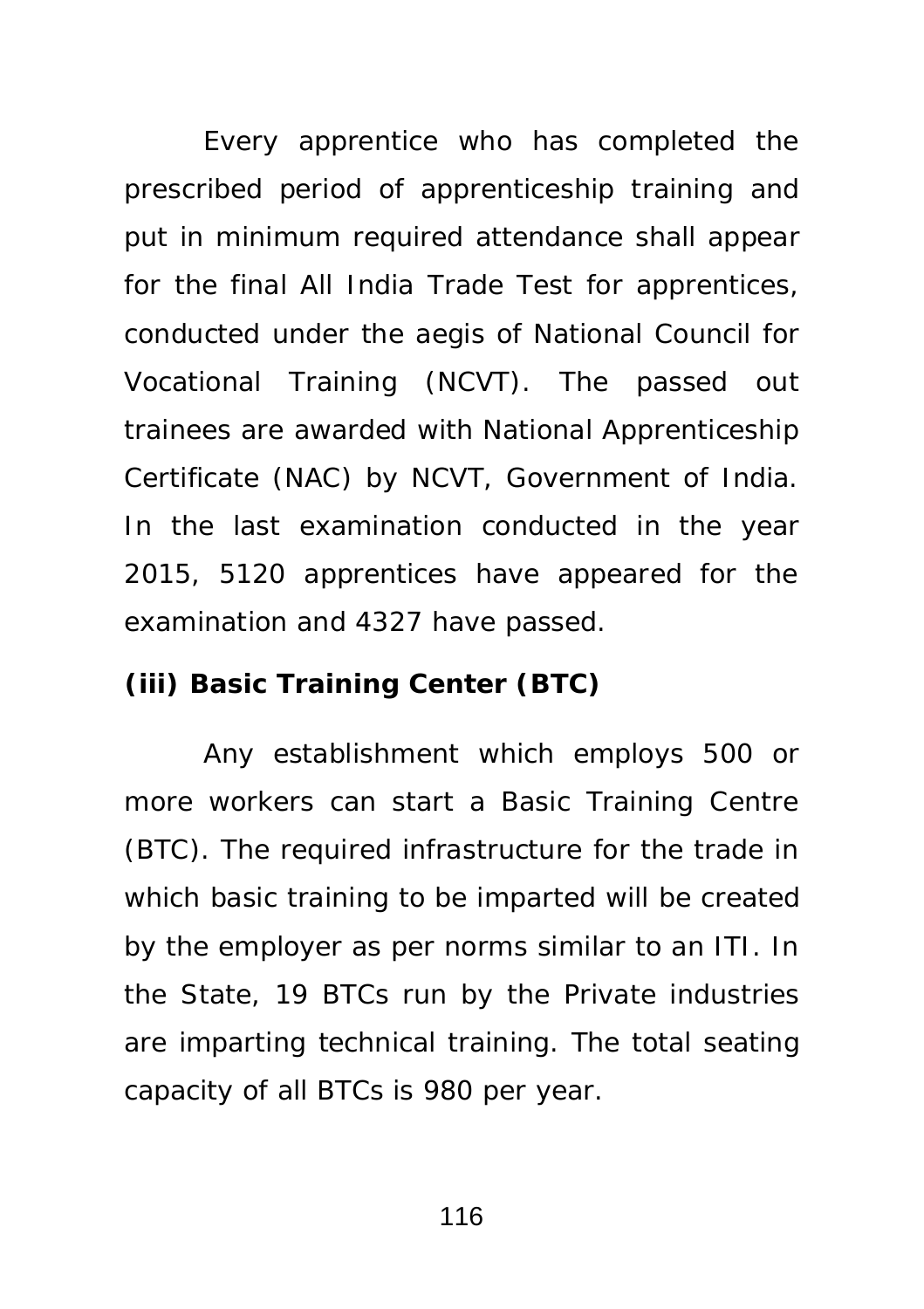#### **3.17. Industrial Schools**

There are 477 Private Industrial Schools functioning in Tamil Nadu, to cater to the training needs of youth depending on the employment opportunities based on the needs of the local industries in district. Most of the Industrial Schools are self-financing institutions except 22 Industrial Schools including minority institutions which receive maintenance grant from the Government. These institutions are similar to ITI but they follow the syllabus and norms specified by the State Directorate, which gives recognition to these institutions.

At present, 18,244 candidates are undergoing training in industrial schools. Training is offered in 90 trades. Training period ranges from one month to three years depending on the trades. Candidates possessing 8th pass and  $10<sup>th</sup>$  pass certificate are admitted for training. Appropriate examinations are conducted and certificates are issued to the successful candidates by the State Directorate.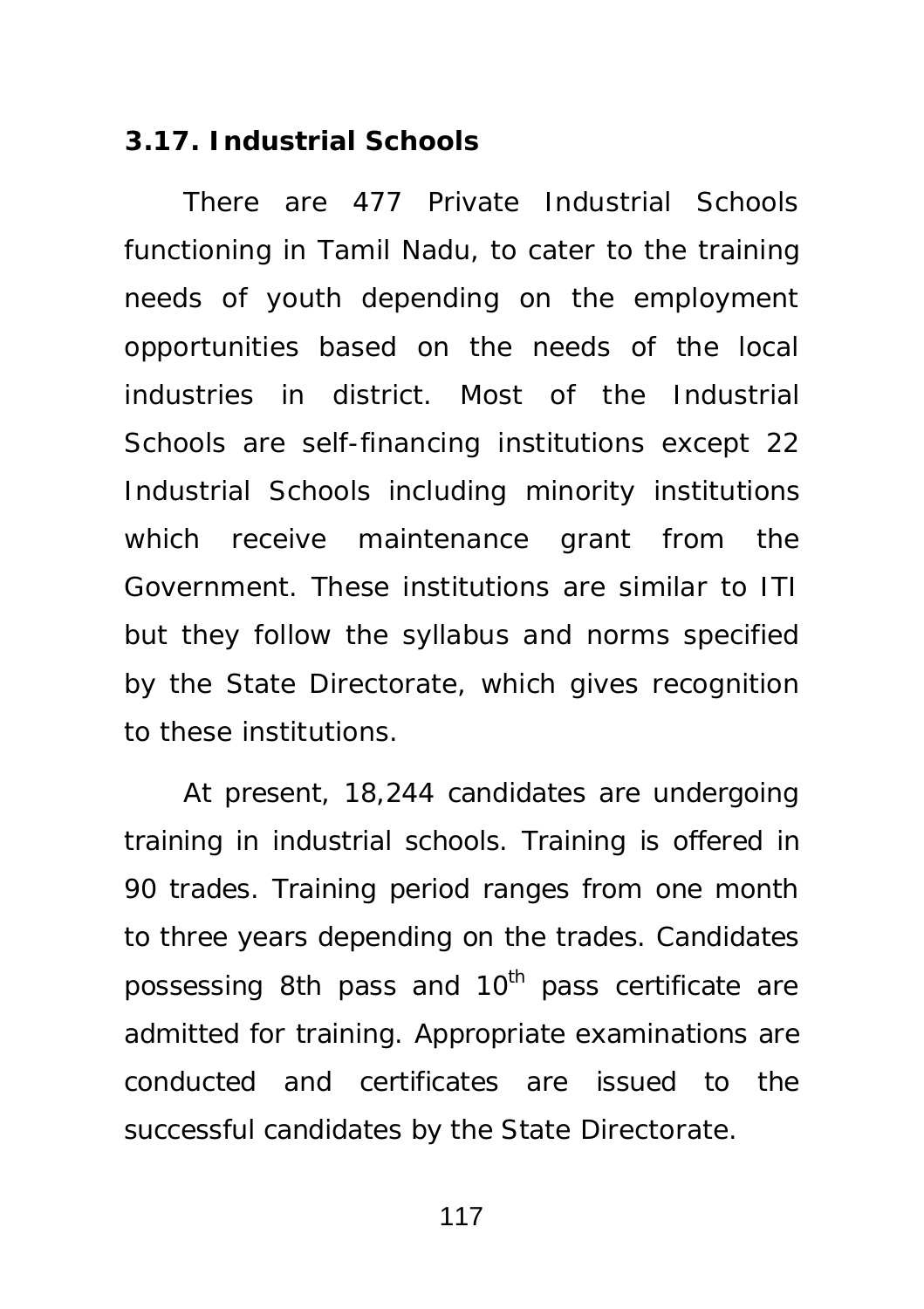## **3.18. Achievements and Initiatives**

## **A. EMPLOYMENT WING**

## **(i) New Buildings**

 In the last five years, 20 new district employment offices and one office of the Regional Joint Director, Madurai has been sanctioned at a total cost of Rs.30.80 crore, out of which, 14 District employment offices and one office of the Regional Joint Director are functioning in the newly constructed buildings.

# **(ii) Online Registration Facility for 10th and 12th Students**

Online Registration Facility for  $10^{th}$  and  $12^{th}$ pass students was provided in school premises in the year 2011 and using this facility in the past five years, a total of 60,51,582 students have registered online.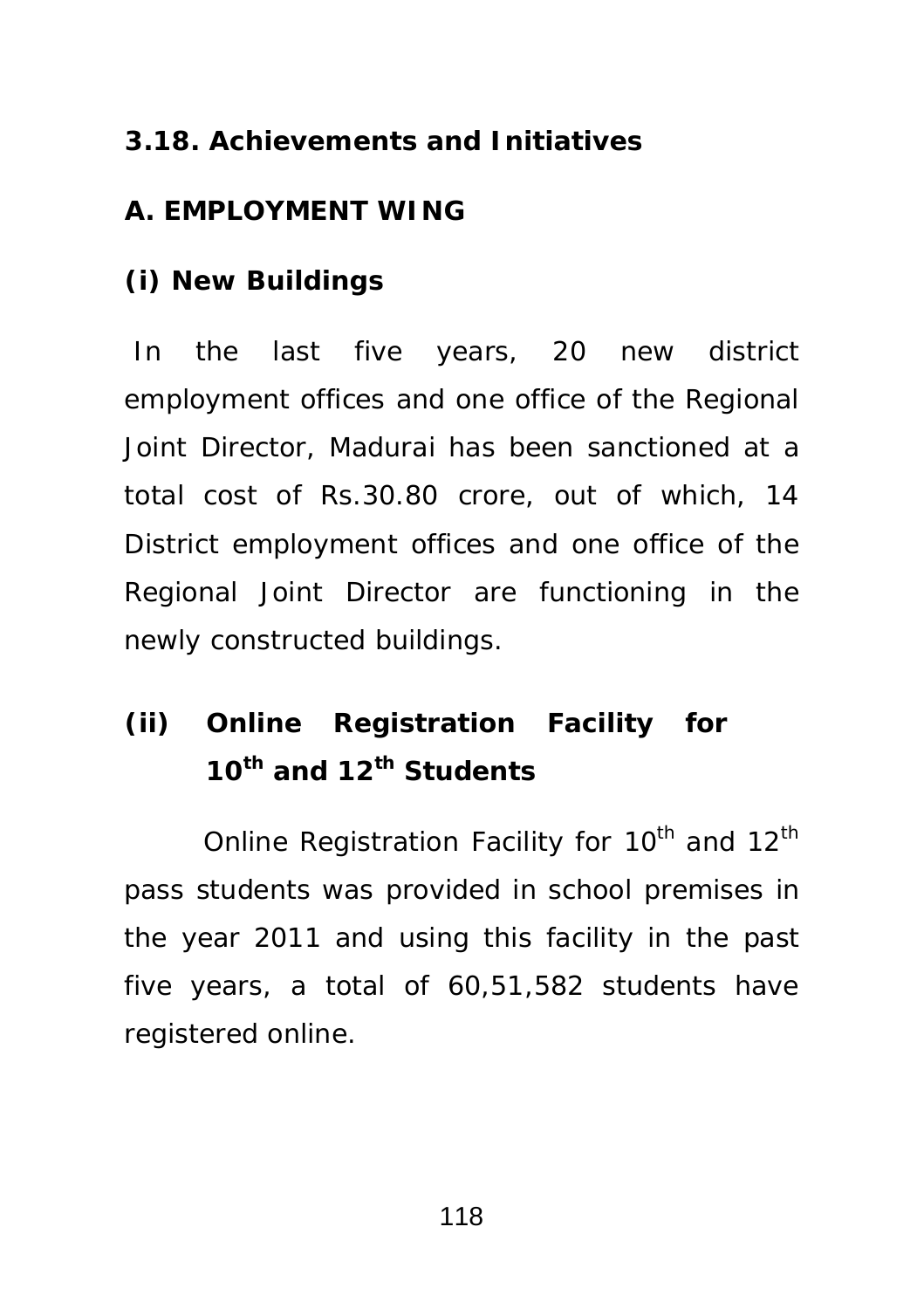## **(iii) District Level Private Placement Assistance Cell**

 District Level Private Placement Assistance Cell was created in all 37 district employment offices in 2012 and so far, a total of 82,882 candidates were placed in private sector through District Level private Placement Assistance Cells set up in all employment offices.

#### **(iv) Mega Job Fairs**

 Mega job fairs were organized in 15 districts in which a total of 2,468 private employers and 3,89,058 job seekers participated. During the past five years, 59,232 job seekers were placed in private sector through the mega job fairs.

## **(v) Special Renewal Concession**

During the past five years special renewal concession was announced twice in 2012 and 2014 for those who failed to renew their employment seniority and 2,38,389 candidates were benefitted.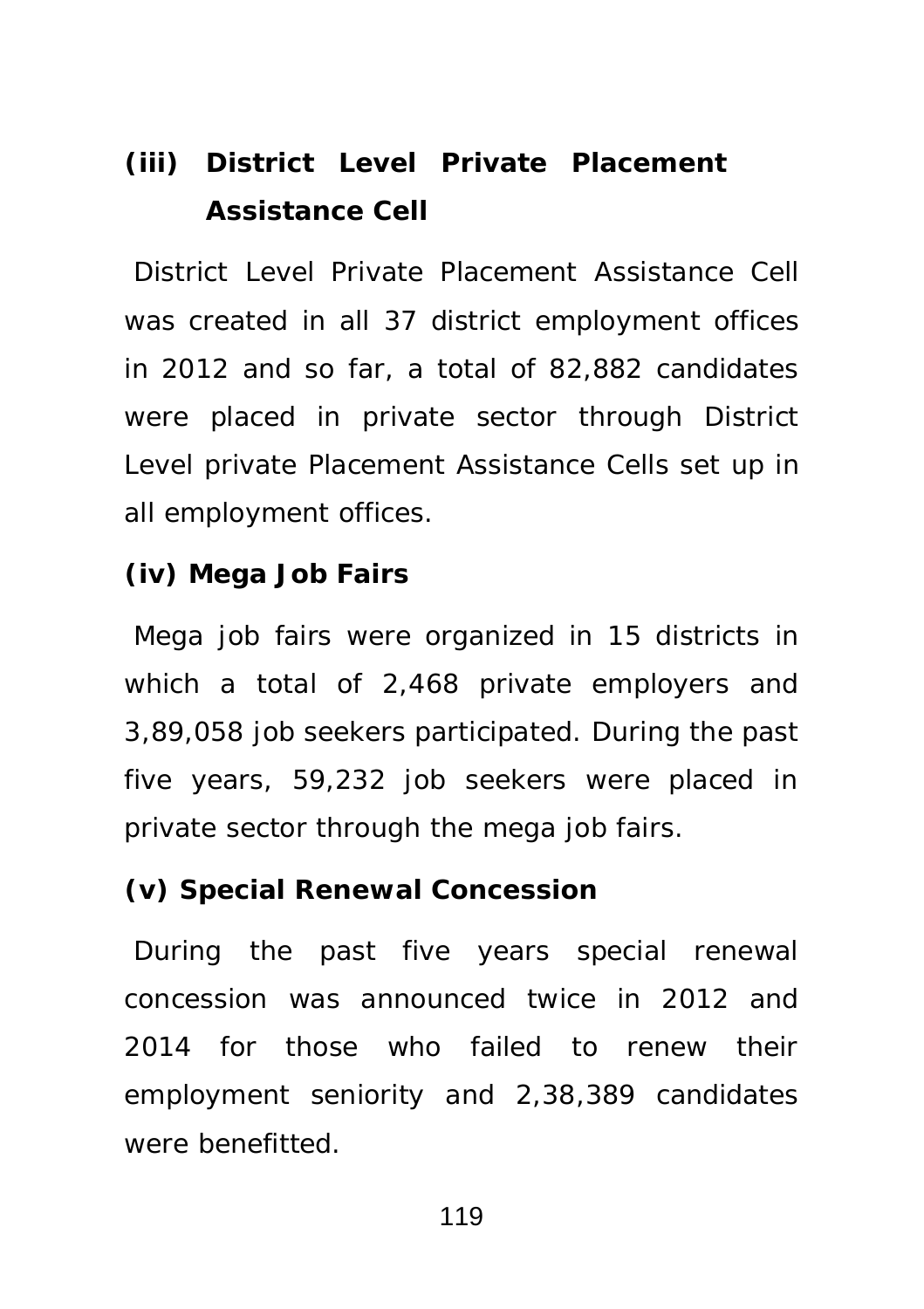## **B. TRAINING WING**

# **(i) Established 23 New Government Industrial Training Institutes**

This Government have established 23 new Government ITIs at the cost of Rs.142.44 crore.

- 2013-14 Ten New Government ITIs.
- 2014-15 Five New Government ITIs
- 2015-16 Eight New Government ITIs
- **ii) Introduction of new & additional trades / Units in existing Government ITIs**

Government have introduced 29 new trades at a cost of Rs.14.39 crore in the last five years according to the need of the local industries to meet the gap between demand and supply of skilled workforce and every year 588 trainees benefitted.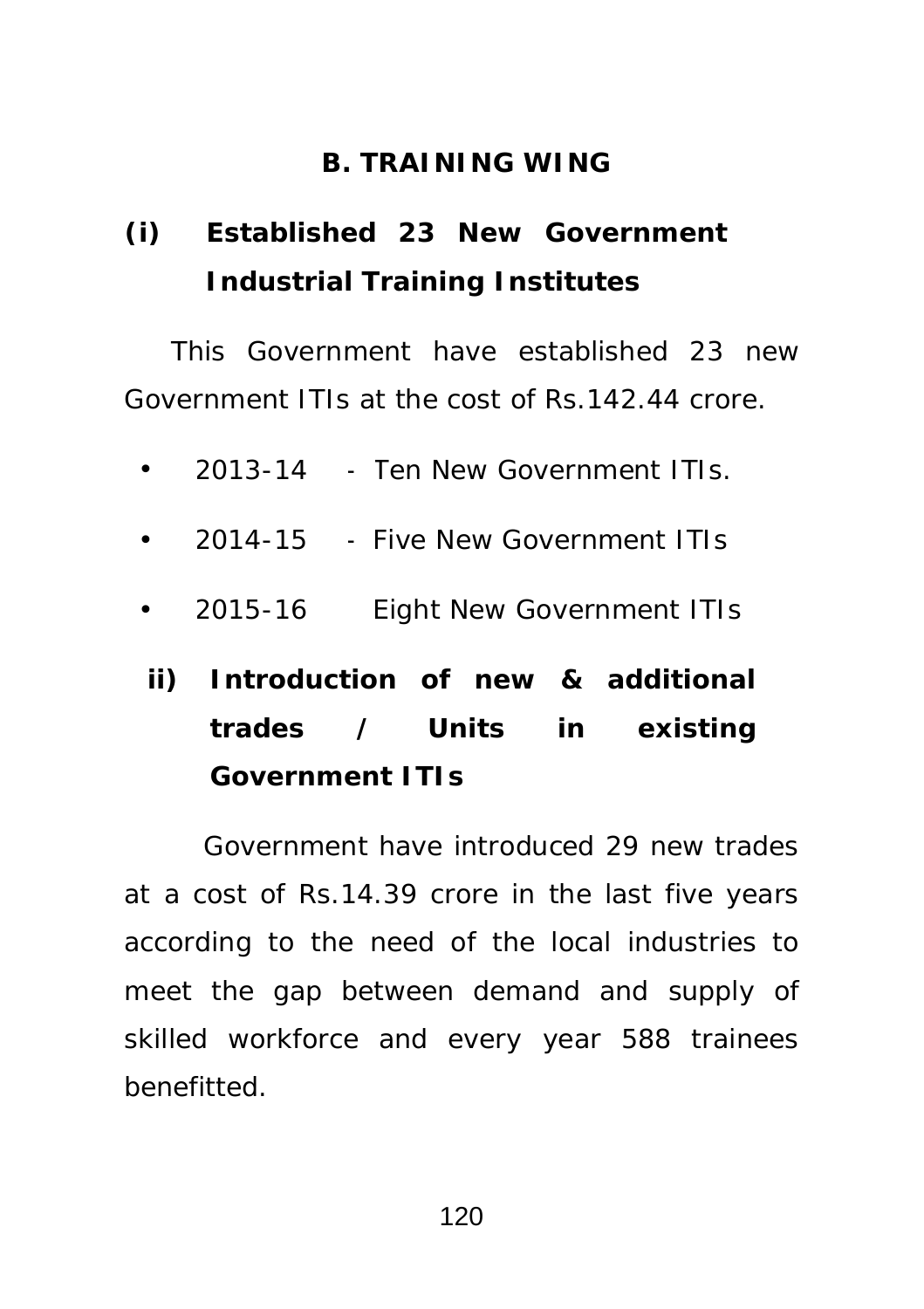### **(iii) Bio-metric attendance System**

Biometric attendance system was introduced in ITI for the first time in the year 2013 in 62 Government ITIs to monitor the attendance of staff and trainees.

#### **(iv) Renovation of 15 existing ITIs**

15 Government ITIs which are about 50 years old were renovated at the cost of Rs.15 crore.

## **(v) Language cum Soft Skill Labs in Government ITIs**

Soft Skill labs in 60 Government ITIs were established to fulfill, soft skills, language skills and basic IT skill requirements of the trainees at a cost of Rs.17.91 crore.

## **(vi) Introduction of WEB enabled Certificate Verification**

 To simplify the verification / checking of genuineness of certificates at the time of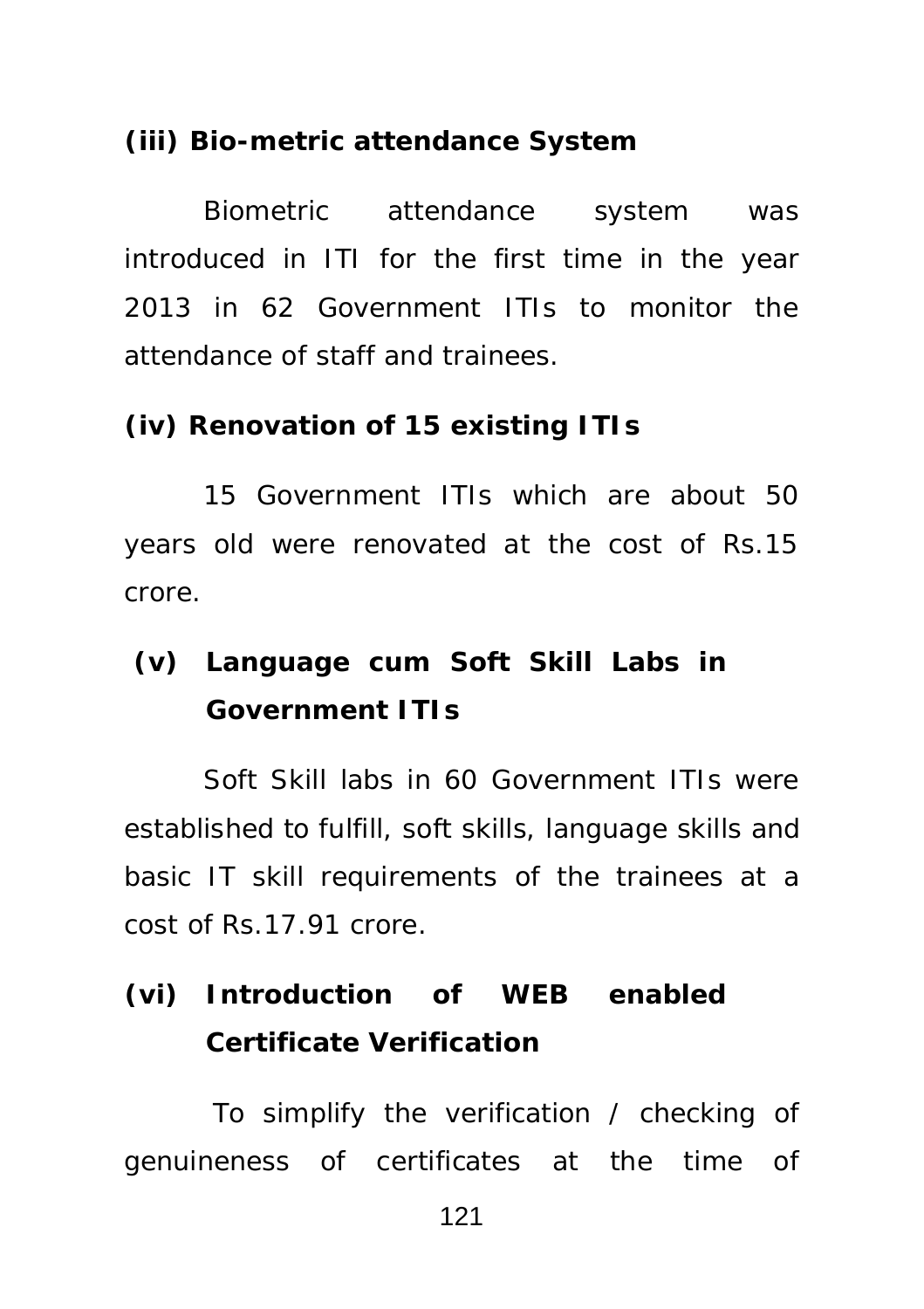employment a web enabled certificate verification system is being implemented with the technical support of Tamil Nadu e-Governance Agency.

# **(vii) Strengthening of State Examination Cell**

The examination cell at the Directorate is being strengthened at a cost of Rs.30.00 lakh.

## **3.19. VISION FOR NEXT FIVE YEARS**

- Ø All Employment Offices to be transformed to career guidance and counselling centres.
- Ø Establishment of virtual training centre with online web based teaching and learning processes and repository for materials.
- Ø Strengthening ITI Industry interface to improve the training programmes to address latest skill requirement of industries.
- Ø Apprenticeship training scheme will be promoted across the State to provide trainees with industry exposure.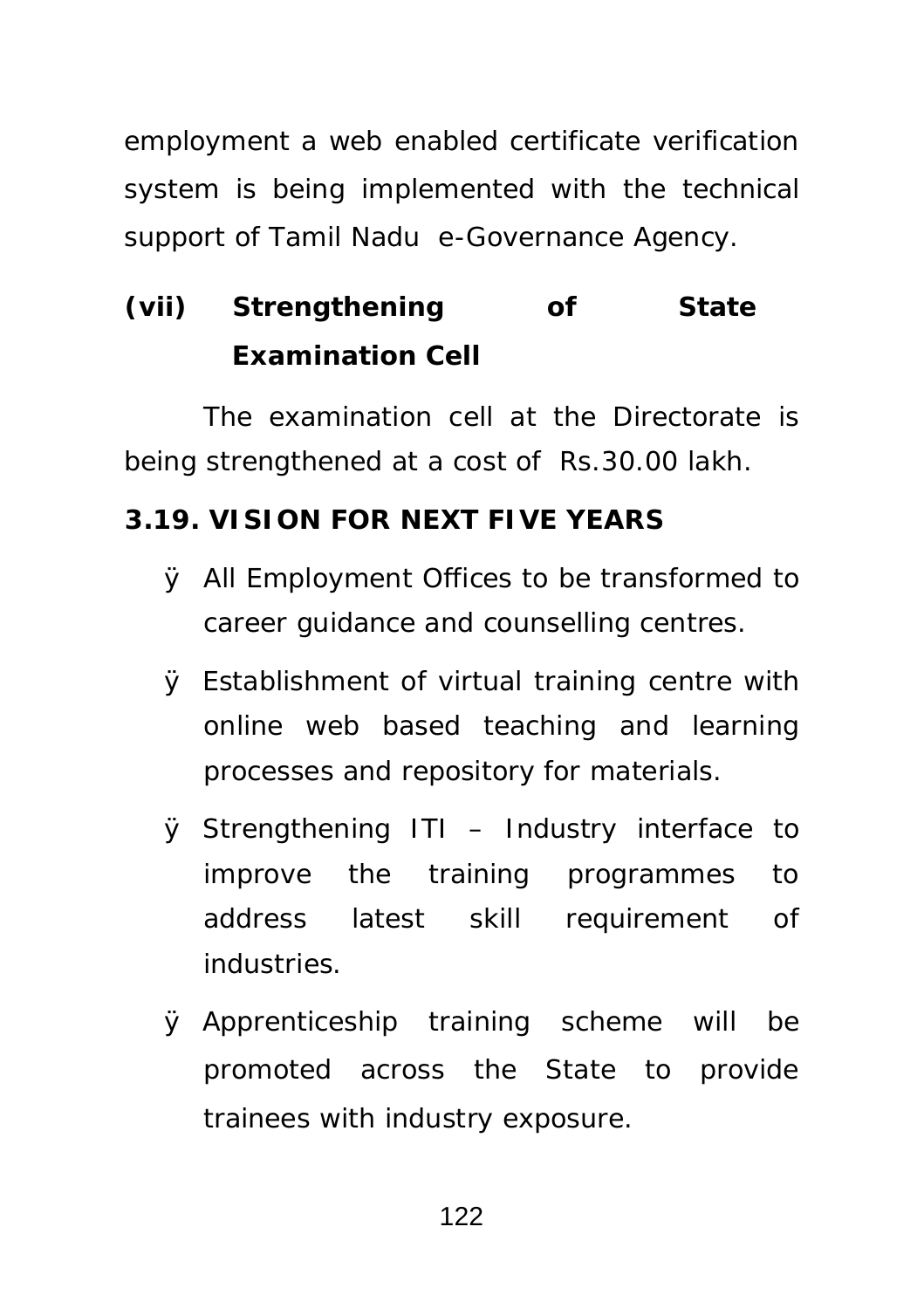Ø Mega Job fairs will be organised to provide a platform for job seekers and employers to meet and interact to increase private sector placement.

## **TAMIL NADU SKILL DEVELOPMENT CORPORATION**

Tamil Nadu Skill Development Corporation (TNSDC) was registered as a non-profit company under Companies Act in the year 2013 to address the skill gap requirement in the State. The TNSDC got greater autonomy and flexibility and much needed impetus to scale up skilling after this initiative. Initially, it was formed as Tamil Nadu Skill Development Mission and later registered as a Society.

### **3.20. Objective**

Tamil Nadu Skill Development Corporation functions with the primary objective of increasing the skills of our youth and thus bridge the gap of availability of skilled manpower in Tamil Nadu to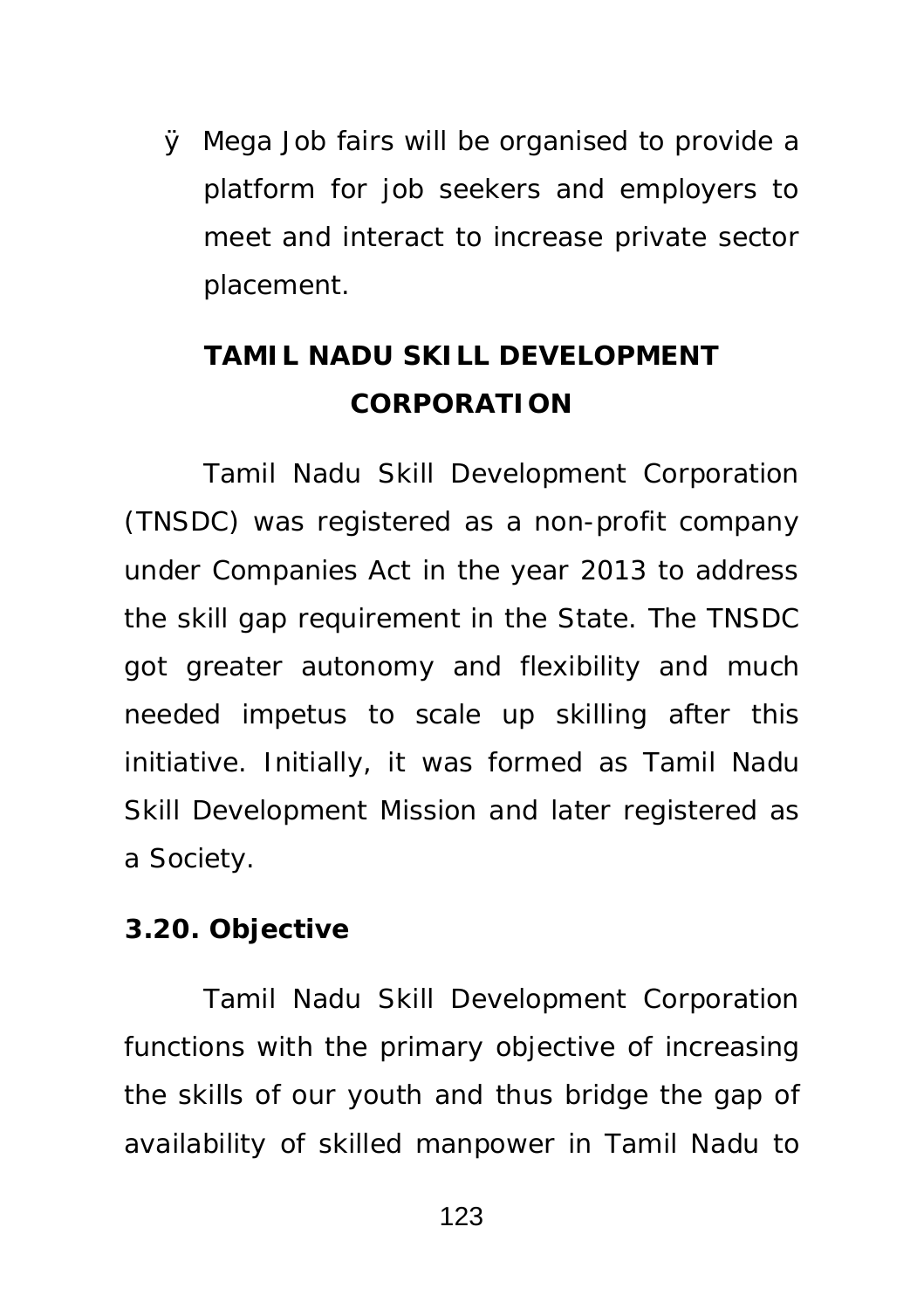fulfill the needs of industries thereby attracting large investments to our State. The Vision 2023 document envisages training and skilling 20 Million persons by 2023. To achieve this objective, Government have taken pro-active measures to enhance the skilled work force in the State both quantitatively and qualitatively to transform the State into a Skill Hub. This will ultimately attract investment to our State resulting in large scale employment generation benefiting youth.

# **3.21. TNSDC - Nodal Agency for Skill Training**

The Government decided to enhance coordination among various departments implementing skill training programmes to ensure effectiveness and avoid duplication of efforts. The aim is to bring in a centralized system of selecting and monitoring skill training Institutions, standardization of courses, duration of the courses and fee structure besides tracking the trainees till they get employed. In the year 2013,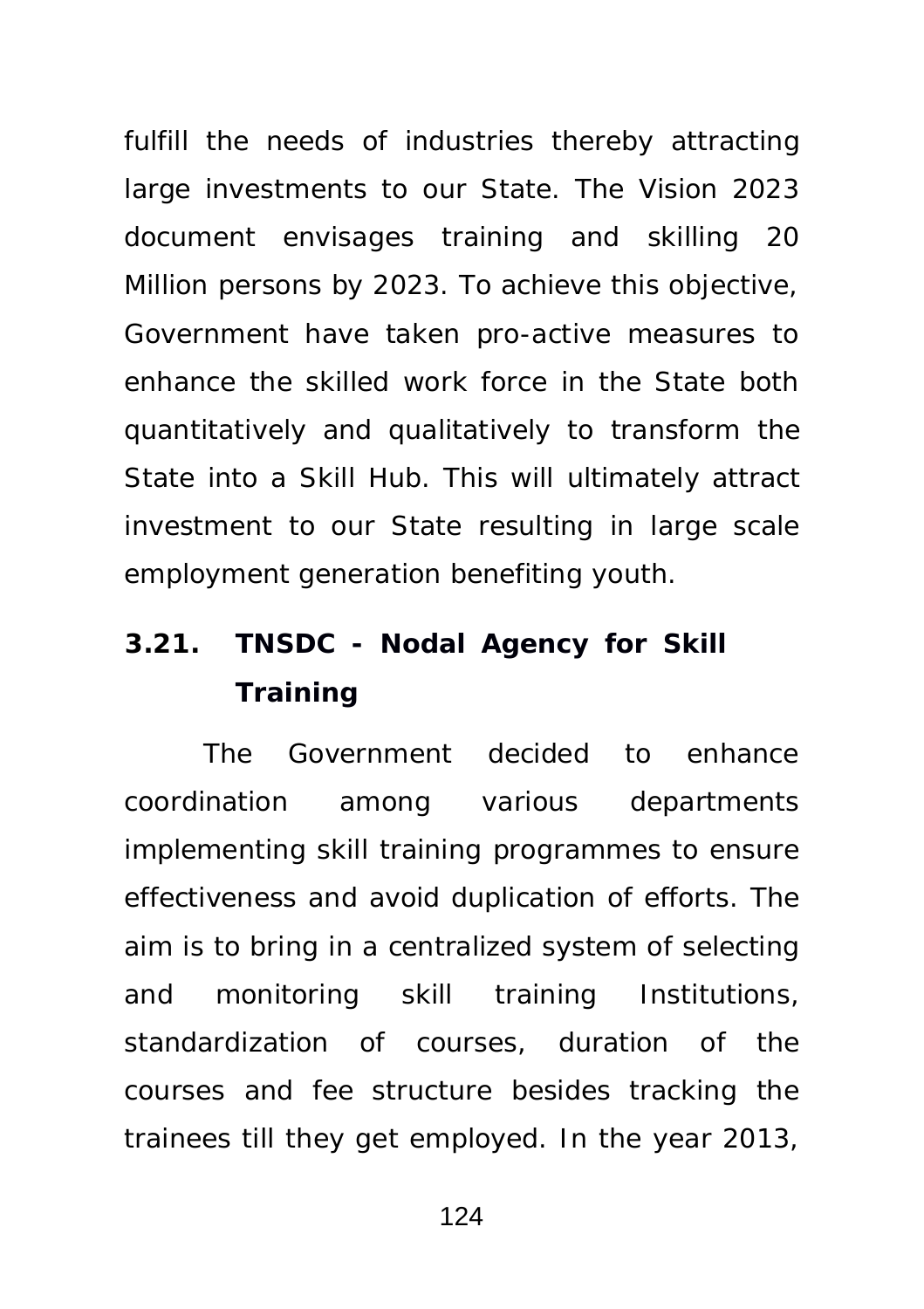the Government declared Tamil Nadu Skill Development Corporation as a Nodal Agency for skill programmes for entire State. This initiative has helped in creating synergy among different departments engaged in skill development activities.

# **3.22. Standardization and Quality Assurance**

### **(A) Training Courses**

TNSDC has identified Central / State Government training institutions and Agencies apart from the institutes of premier industrial houses for imparting skill development training programmes across the State. TNSDC envisages to bench mark all skill training courses to the National standards as per the National Skill Qualification Framework (NSQF) and National Occupational Standards (NOS) along with Qualification Packs (QP) prescribed as standard norms for all Skill training courses by Government of India.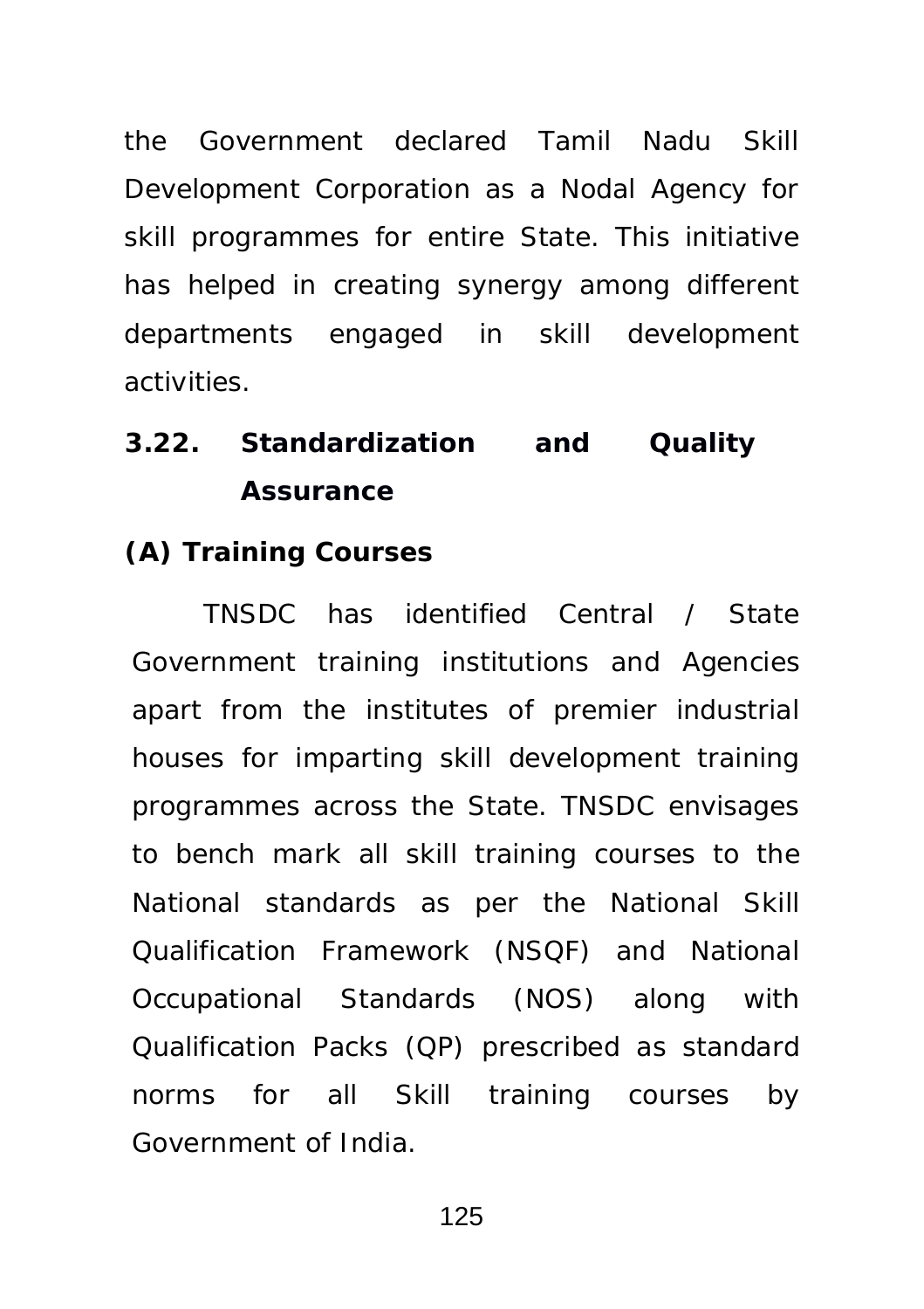## **(B) Training Cost**

TNSDC has adopted training cost, assessment cost, boarding and lodging cost and transportation cost for trainees as prescribed by Union Ministry of Skill Development and Entrepreneurship.

### **(C) Training duration**

Sector Skill Councils and Director General of Training have prescribed the duration of training for every QP and Module. This norm is adopted by TNSDC for skill training programmes in various sectors.

## **3.23. Core Committee for implementing NSQF standards**

Government have issued orders for constitution of a Core Committee, to implement NSQF standards by coordinating with other Departments in our State who are issuing skill certificates for different training programmes.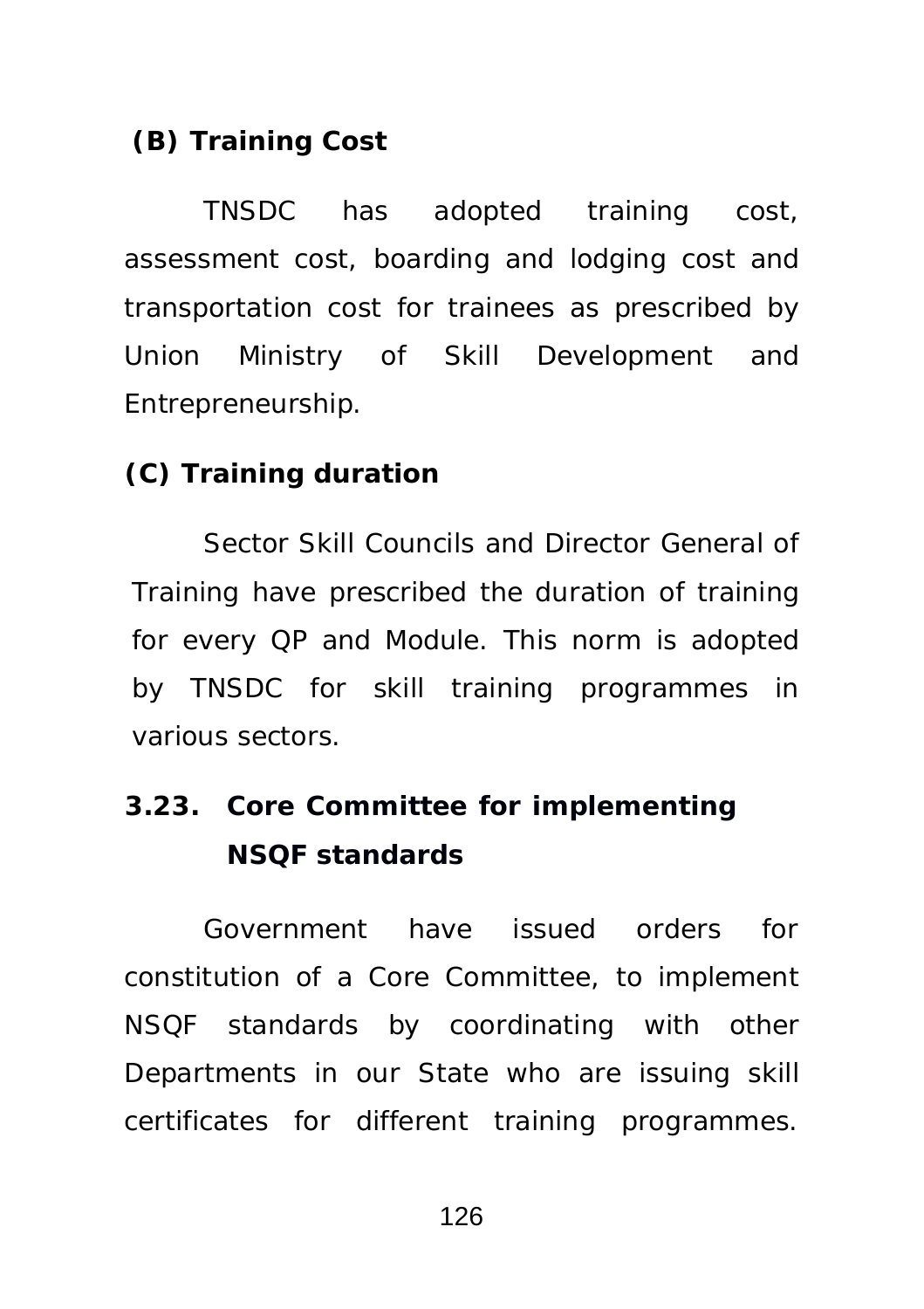The Core Committee is constituted under the Chairmanship of Secretary to Government, Labour and Employment Department with Managing Director, Tamil Nadu Skill Development Corporation as Member Secretary, seven Heads of the Departments, Representatives from Tamil Nadu Open University, Personnel & Administrative Reforms Department and National Skill Development Agency (NSDA), New Delhi as members of the Core Committee.

### **3.24. Key sectors for skill training**

Based on the findings of Skill gap study and demand from industries, TNSDC is imparting training in the following key sectors viz Automobile, Health Care, Textiles and Apparel, IT-ITES, Agriculture, Leather goods, Beauty and Wellness, Logistics, Banking Financial Service and Insurance, Media and Entertainment, Construction, Plumbing, Retail, Electronics, Security Services, Telecom, Food Processing and Tourism and Hospitality.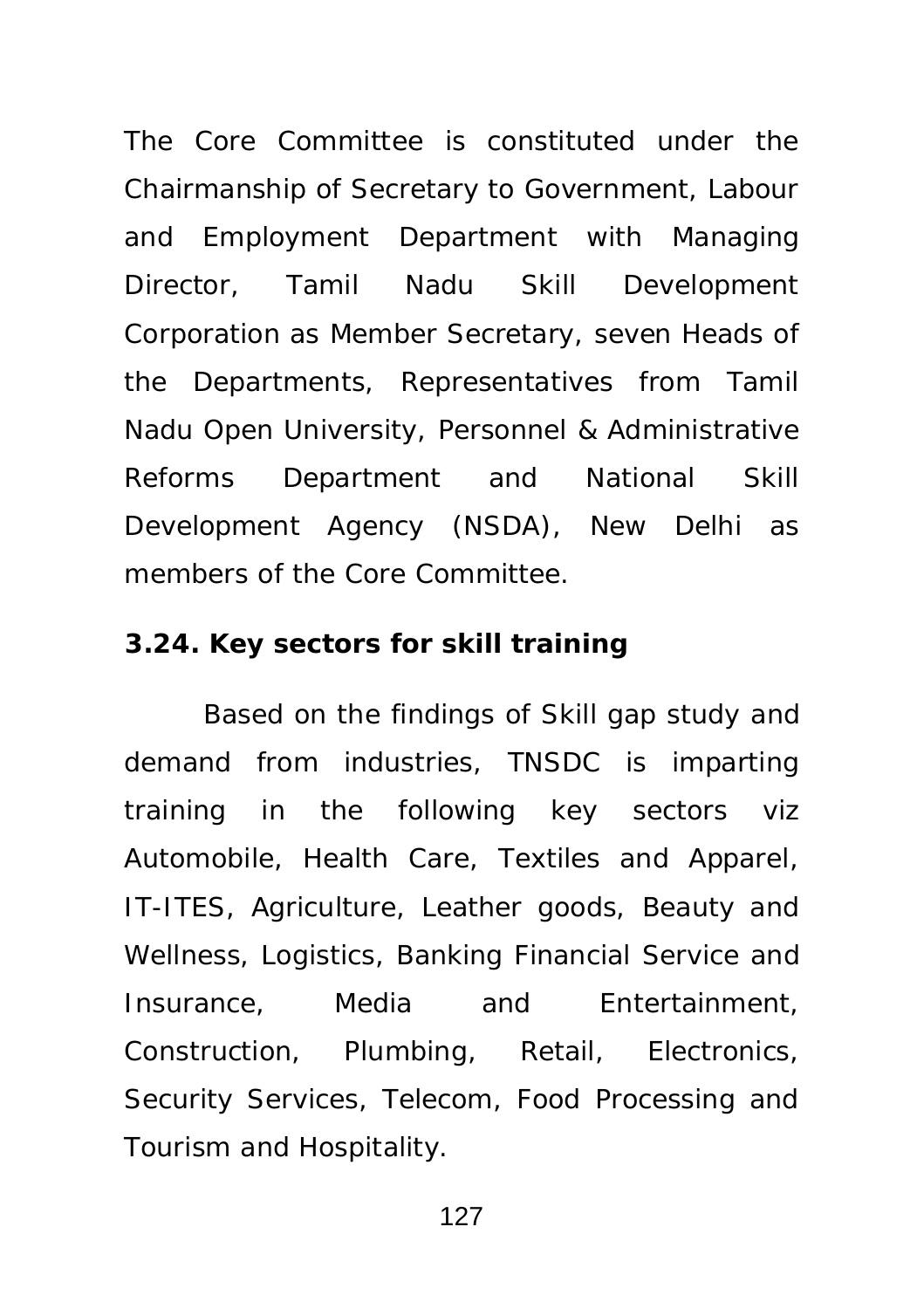# **3.25. Public - Private Partnership in Skill Development**

Tamil Nadu Skill Development Corporation has identified reputed Public and Private skill training institutes for imparting market oriented placement linked skill training. There is an imperative need to increase the number of training providers so as to achieve the target set for skill mission under vision 2023. Therefore, Tamil Nadu Skill Development Corporation called for Expression of Interest (EoI) for empaneling Private skill training providers who can provide training as per national standards with minimum 70% placement for trainees.

## **3.26. Mobilization of candidates through Skill Melas**

Mega job fairs are organized by the Department with the purpose of creating a platform for interaction between job seekers and employers to facilitate placement of youth in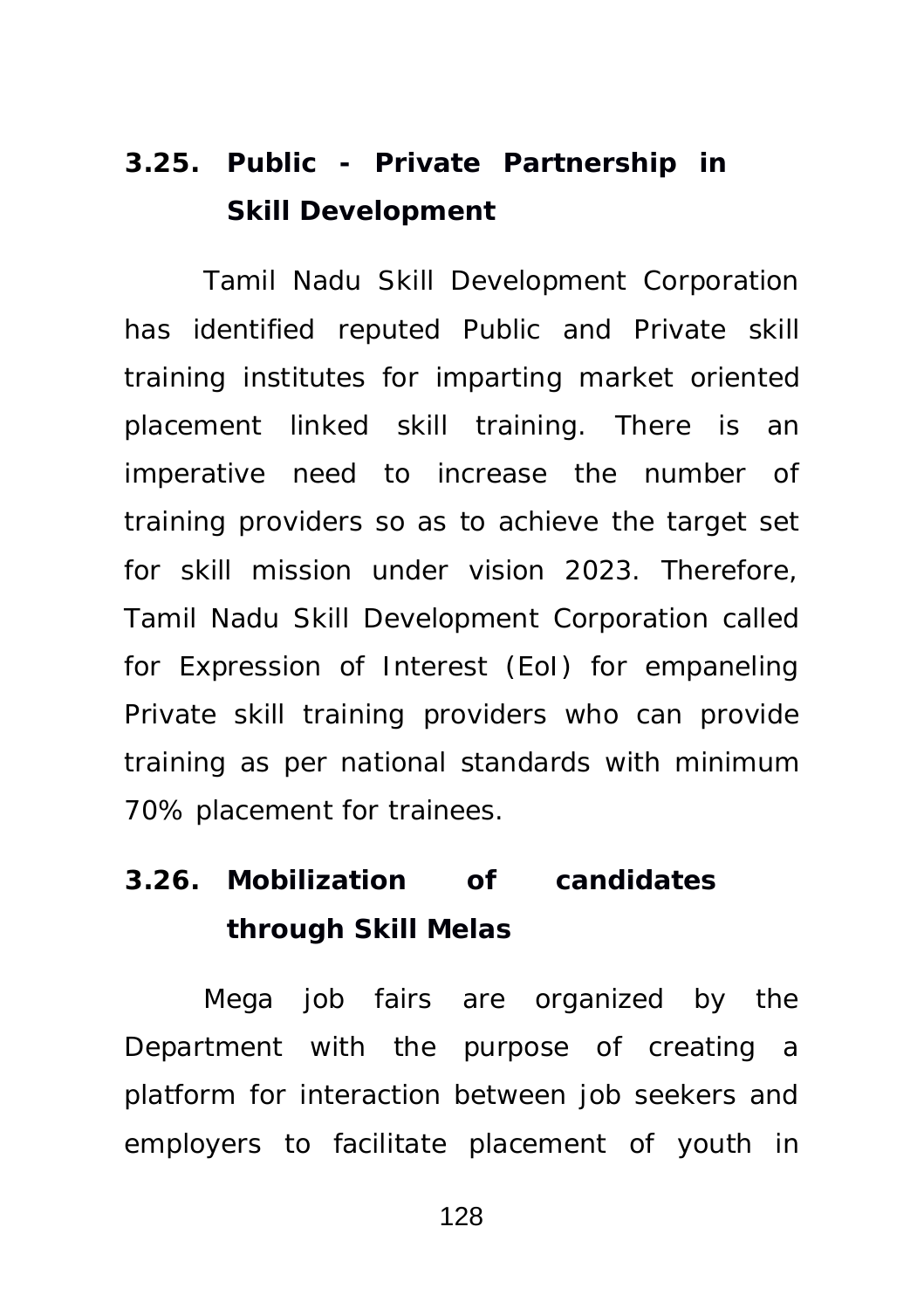private sector jobs. This forum is now effectively utilized for registration of youth for skill training programmes. Those who don't find suitable placement in the job fair are registered for skill training in various sectors to enhance their skills as per the needs of the employer to facilitate their placement in the future. TNSDC puts up separate pavilions inside every job fair venue for accommodating its major skill training partners. In coordination with District administration 12 Job fairs were conducted in which 4,47,496 youth participated and 55,224 candidates registered for skill training in various sectors. Publicity for skill training programmes is being carried out in all employment exchanges for creating awareness among the youth and facilitate skill training registration.

Banners are displayed in all the District employment offices and District collectorates on skill training courses to disseminate the importance of skill training among the public and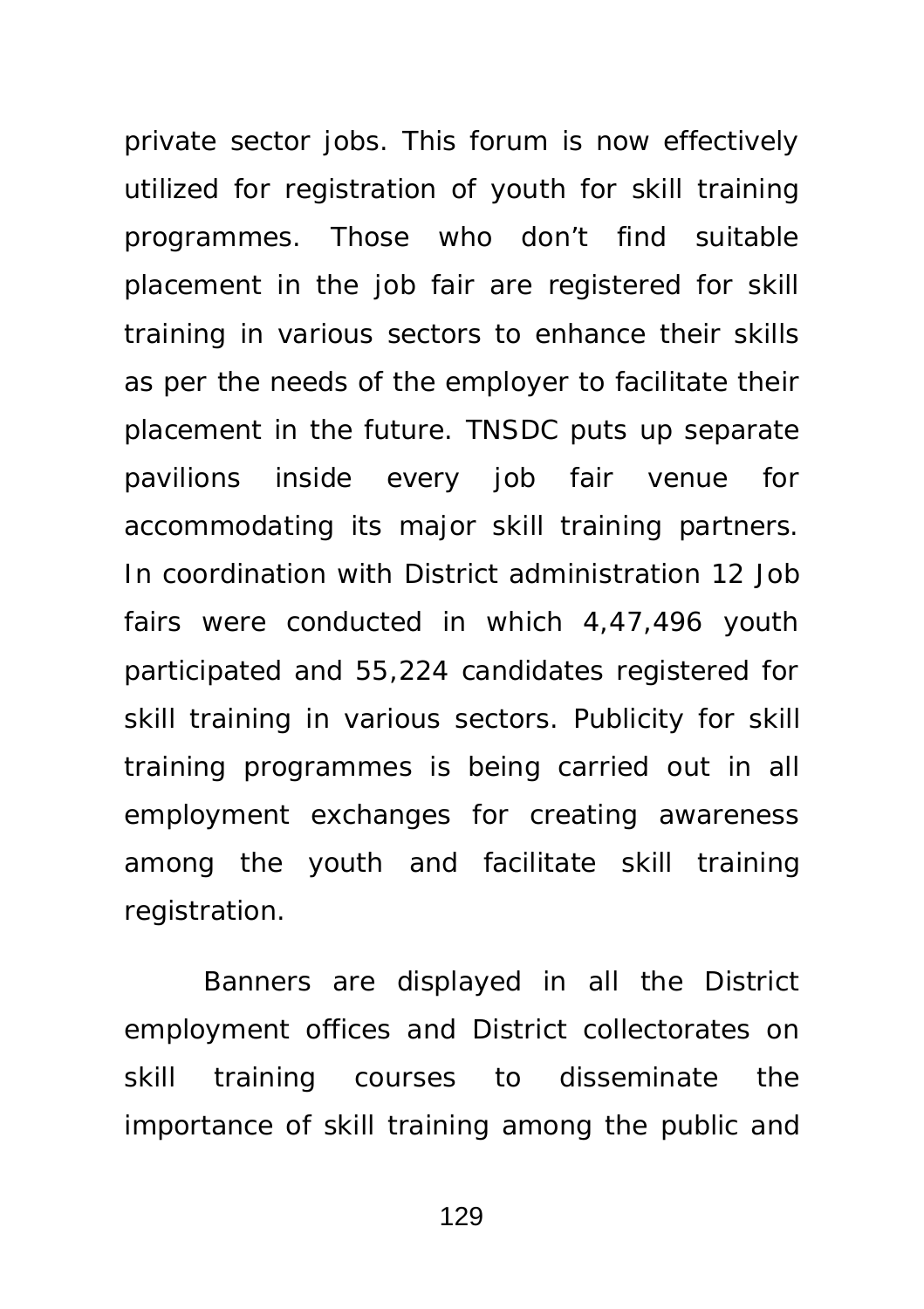improve enrolment in skill training courses. The web portal of TNSDC will be a gate way through which the candidates themselves can enroll themselves online for skill training. In all the Employment exchanges skill training application forms and facility for online registration is also made available.

## **3.27. Web Portal**

TNSDC Web portal will serve as an interactive platform for all the stakeholders involved in skill training arena. Candidates can view all course details available, including course duration and the syllabus adopted and apply online for skill training course of their choice through the Web Portal. Training providers can check online and view the candidates who have expressed willingness for a particular course and contact them through email or mobile. Registered employers can post the job vacancies in the Web Portal and they can either select candidates from those who have applied in the portal for jobs or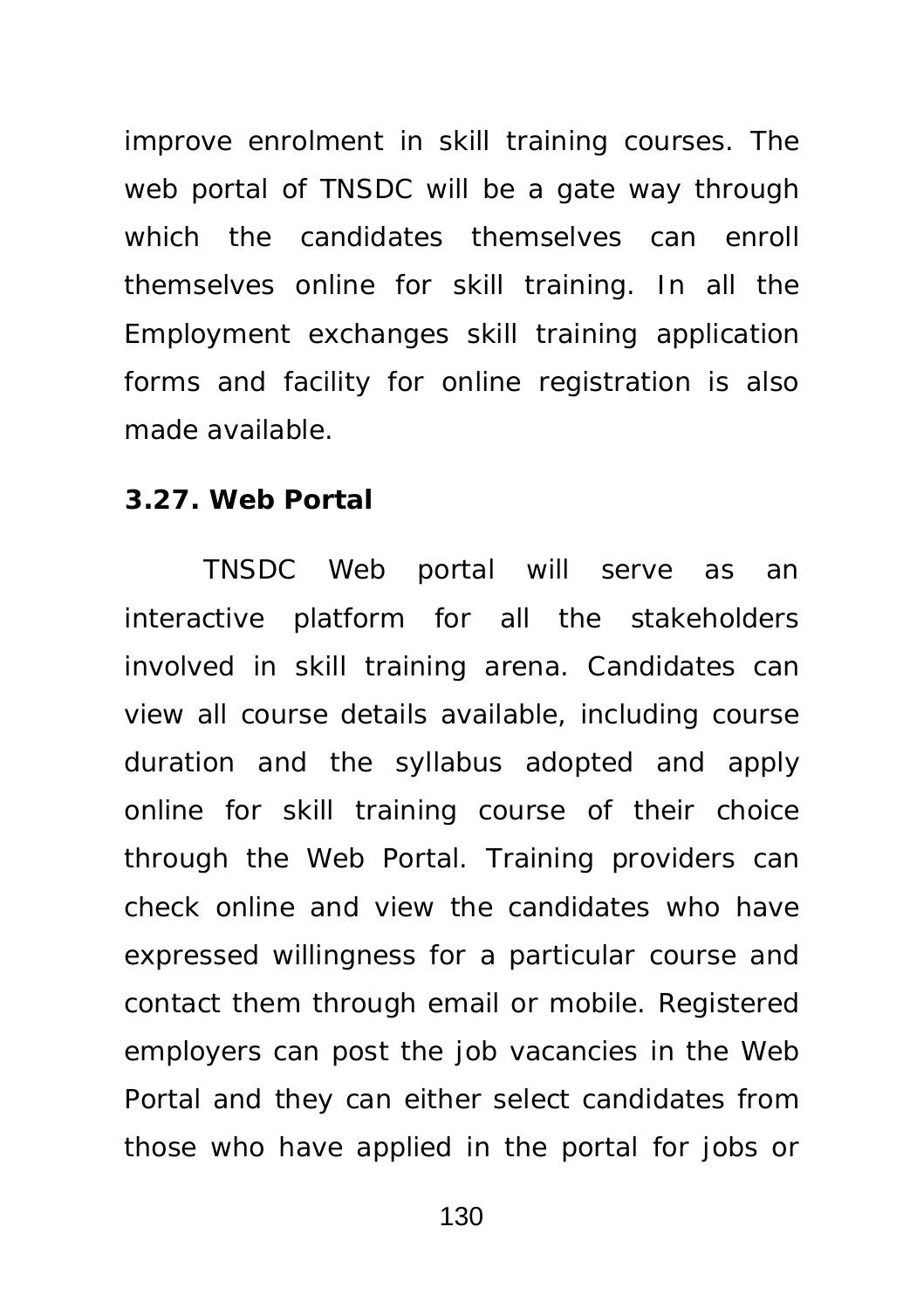select from the Skill Registry Database of trained candidates. Portal ensures effective monitoring of all skill training partners and programmes through a dashboard.

#### **3.28. Skill Registry**

On completion of training, successful candidates become a part of the skill registry which will be a repository of talent pool that can be accessed by the private employers who have registered with the TNSDC web portal. The skill registry database will be updated regularly by addition of skill profile of all National Trade Certificate (NTC) / National Apprenticeship Certificate (NAC) holders, Diploma holders and skilled manpower of other departments' skilling programmes.

#### **3.29. Skill Certification**

To ensure independent and unbiased assessment of outcome of the skill training course, independent third party assessment and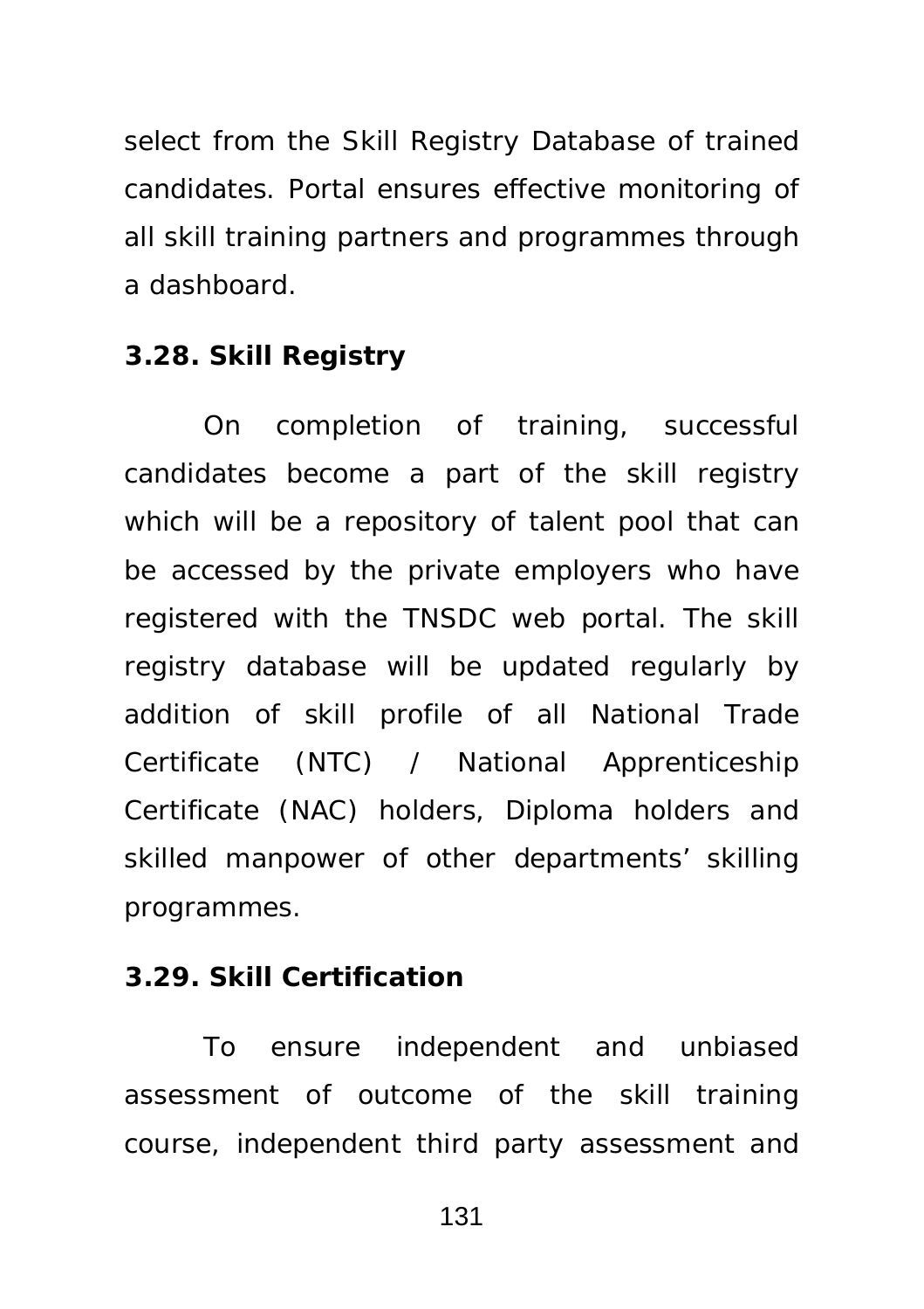certification is required for quality assurance. Efforts are being taken to authorize the Directorate of Technical Education (DOTE) and State Council of Vocational Training (SCVT) as Assessment Agencies for Skill training conducted by Tamil Nadu Skill Development Corporation. Assessment agencies will be provided costs for conducting skill assessments and certification.

## **3.30. Recognition of Prior Learning (RPL)**

It is estimated that 80% of the workforce engaged in the informal sectors, mostly acquired skills through years of experience doing the same job. RPL is the process of recognizing previous learning through experience towards gaining a qualification and certification. RPL enables the workers for career development, higher income, job mobility, improved social status and ability to migrate from informal to formal sector.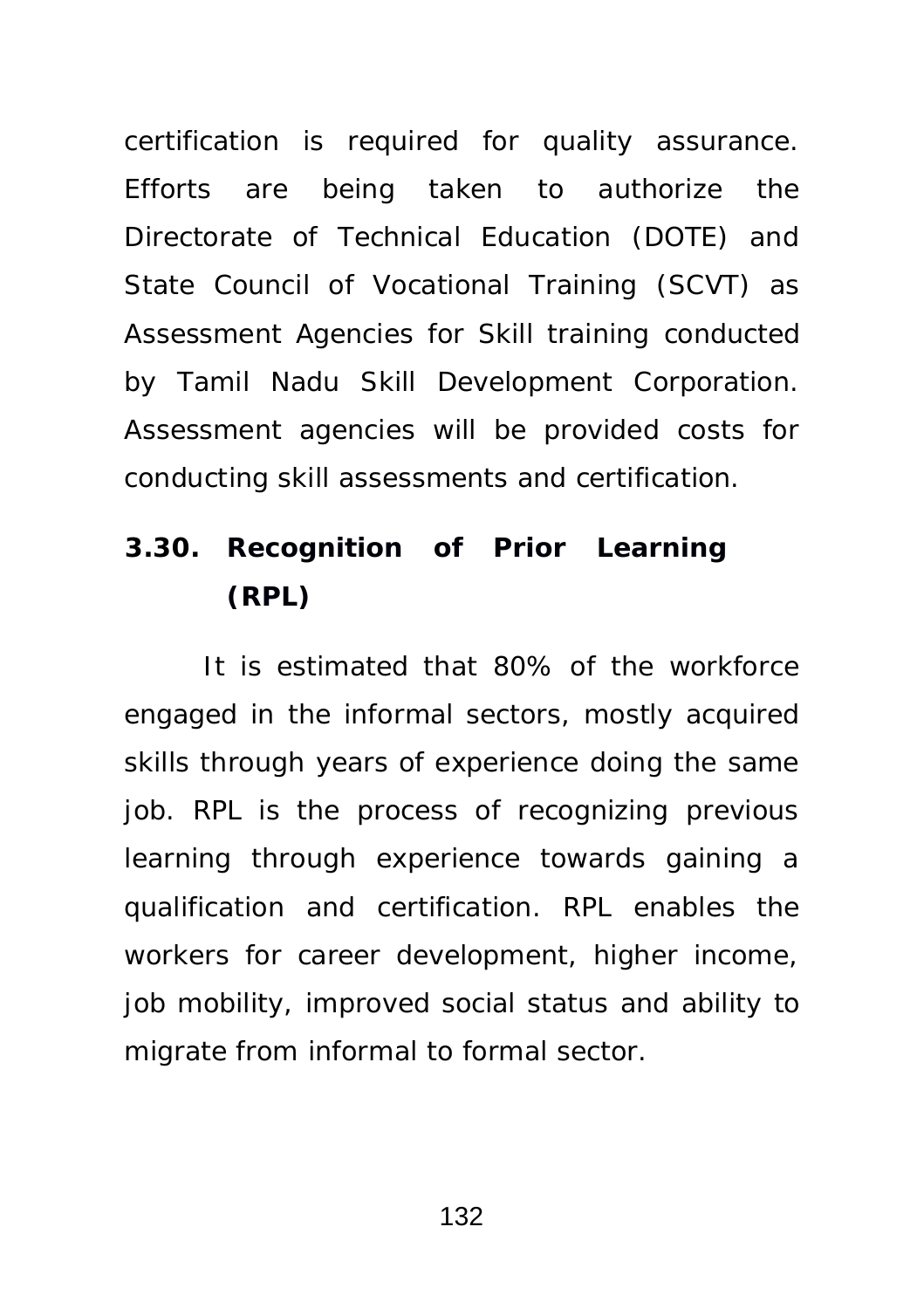TNSDC aims to recognize skilled people without certificate by certifying them under Recognition of Prior learning (RPL). In the first phase, TNSDC will take up assessment of skilled workers engaged in Construction, Leather, Textiles, Automobile and Health Sectors under RPL scheme. A large number of workers in the informal sector who are uncertified workers will be assessed and certified to move to ambit of skilled work force and improve their standard of living.

- **3.31. Achievements during last Five Years**
	- Ø During the past five years TNSDC has trained 2, 27,106 youth.
	- Ø In 2016 a new building was constructed for Tamil Nadu Skill Development Corporation at a cost of Rs.1.59 crore.
	- Ø TNSDC has empanelled 248 Training providers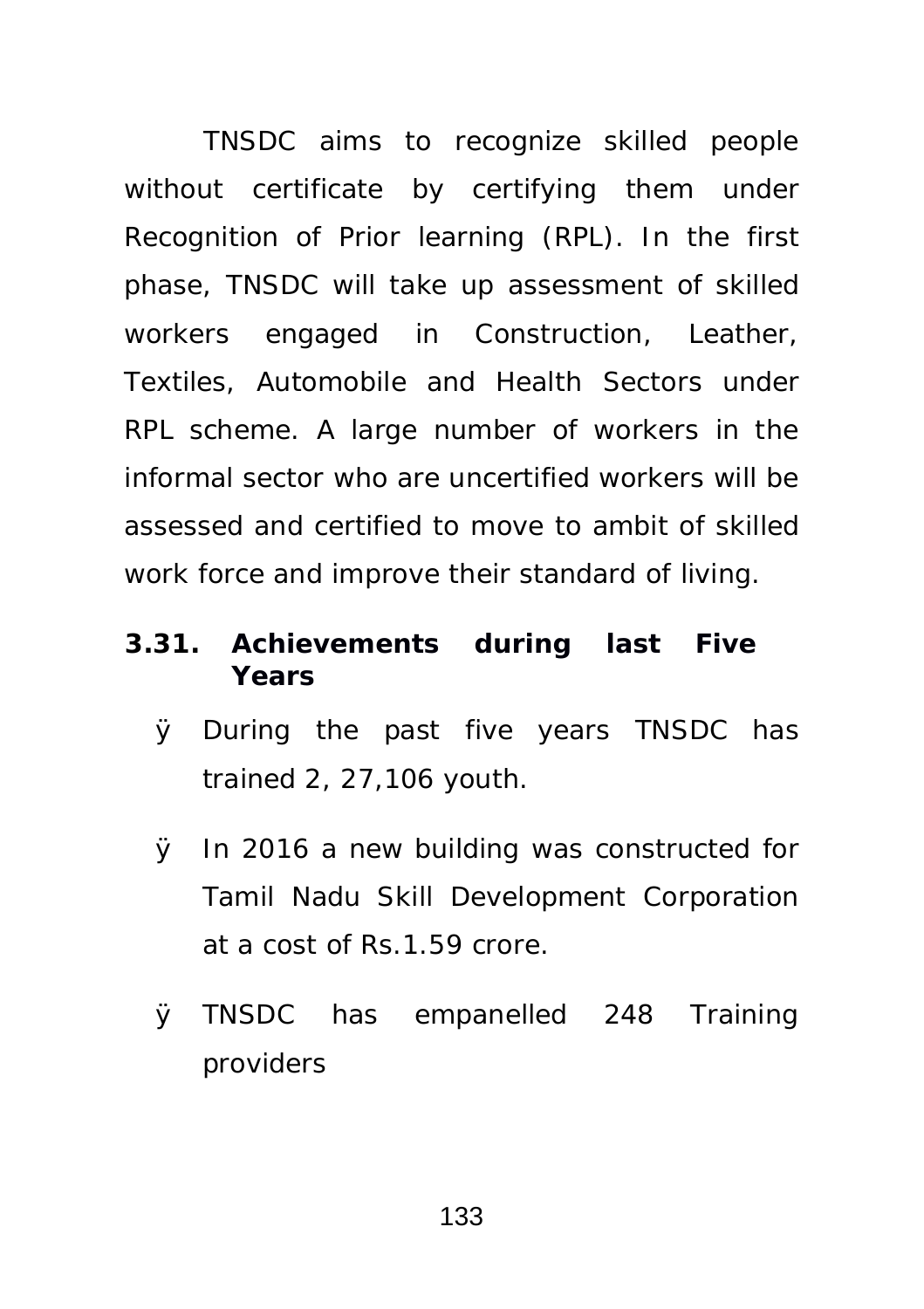Ø TNSDC carried out standardization courses, duration & cost for major sectors of skill training in 2016.

## **3.32. Vision for the next five years**

- Ø Expanding the ambit of skill training to new sectors based on skill gap analysis.
- Ø Enroll more agencies for assessment and certification to improve quality assurance of skill training courses.
- Ø Strengthen skill registry database as one stop repository of skilled manpower in the state.
- Ø Promote entrepreneurship through up-skilling programmes for existing workers in Micro, small and medium Enterprises.
- Ø Recognizing Prior learning and certification to improve the status and income among unorganized informal sector workers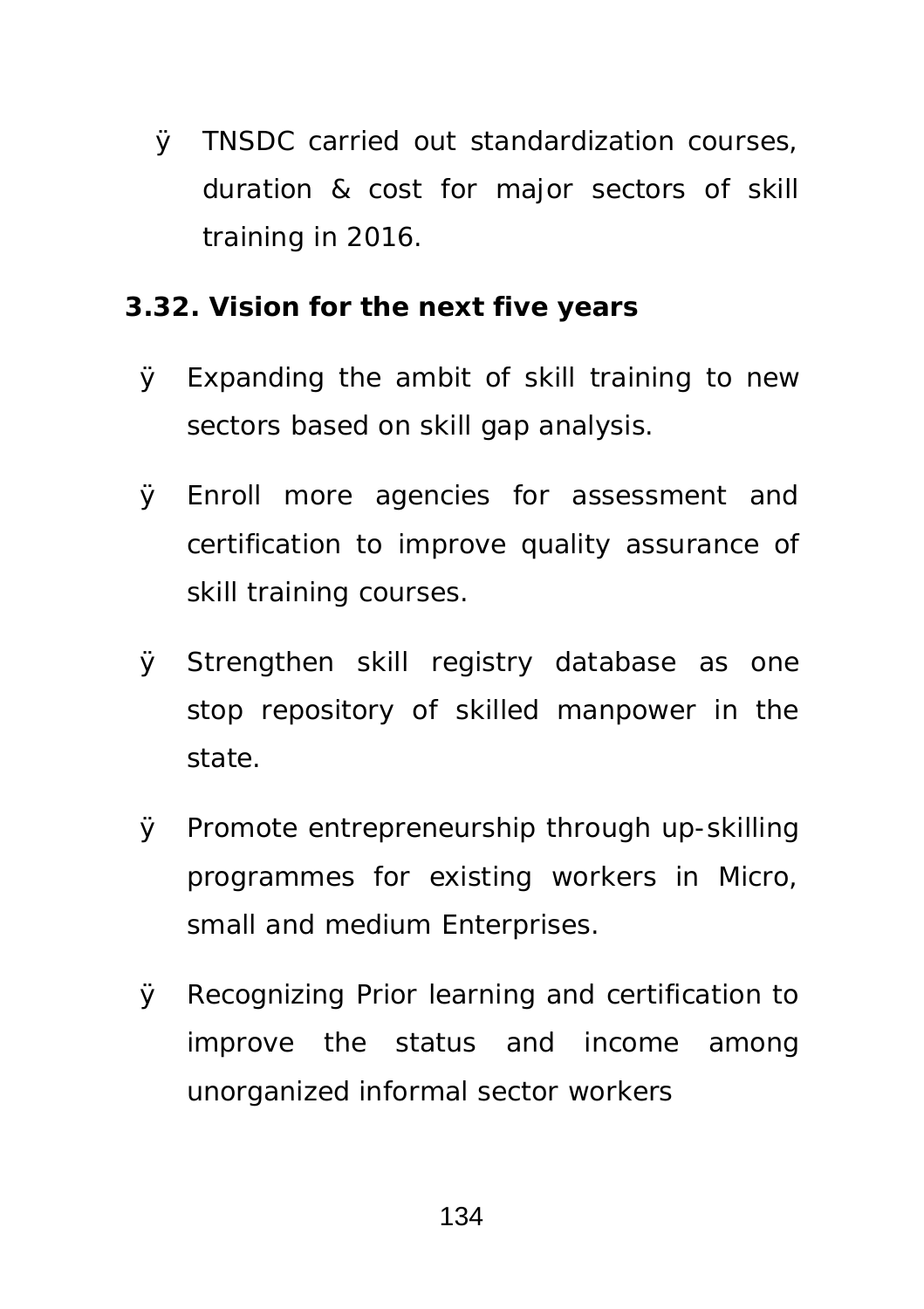## **4. OVERSEAS MANPOWER CORPORATION LIMITED**

Overseas Manpower Corporation Limited (OMCL) is a Tamil Nadu Government owned corporation started in 1978 and incorporated under the Companies Act 1956 and also registered under Indian Emigration Act 1983. The main function of OMCL is to prevent the exploitation of overseas job seekers by unscrupulous recruitment agencies. The Government of India has permitted OMCL to send thousand and above emigrants for overseas employment.

#### **4.1. Capital Structure**

The authorized share capital of the company is Rs.50 lakh divided into 5000 equity shares of Rs.1000/- each. The paid up share capital of the company is Rs.15.00 lakh divided into 1500 equity shares of Rs.1000/- each.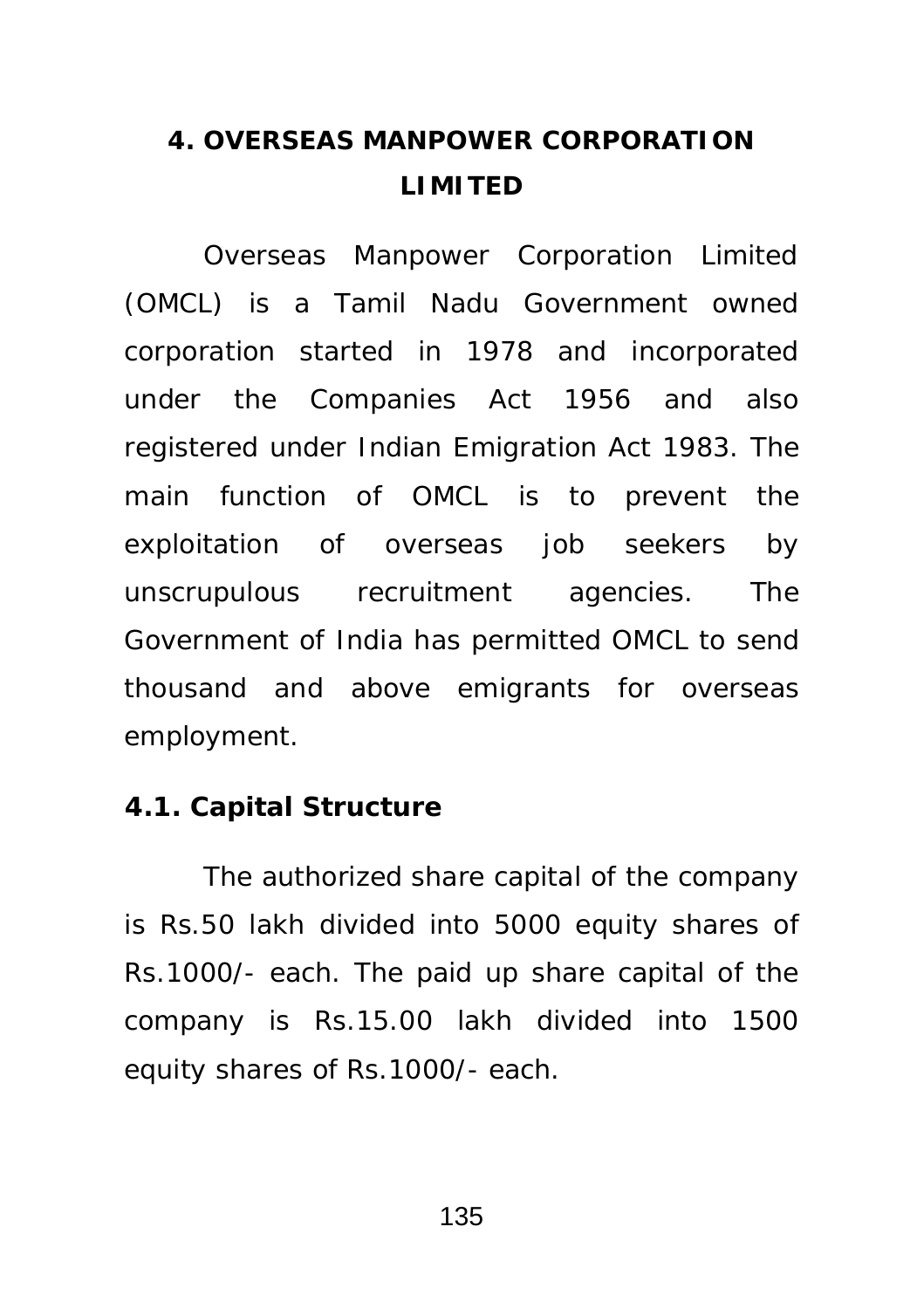### **4.2. Registration**

During the last five years, 10,308 candidates were registered with OMCL seeking overseas employment and 2,111 job seekers have registered for overseas employment during 2015-2016. There are 20,773 registrants on the register as on 31.3.2016.

### **4.3. Placement**

The OMCL, deployed 1,164 registrants for the last five years (2011-2016). In 2015-2016, the OMCL deployed 308 candidates to various overseas nations. The candidates are placed in various countries like UAE, Kuwait, Saudi Arabia, Bahrain, Jordon, Maldives, Qatar, Brunei, Canada and Australia.

### **4.4. Categories of deployment**

The corporation deployed candidates under different categories as follows:

- 1. Unskilled : 110
- 2. Semi-skilled : 66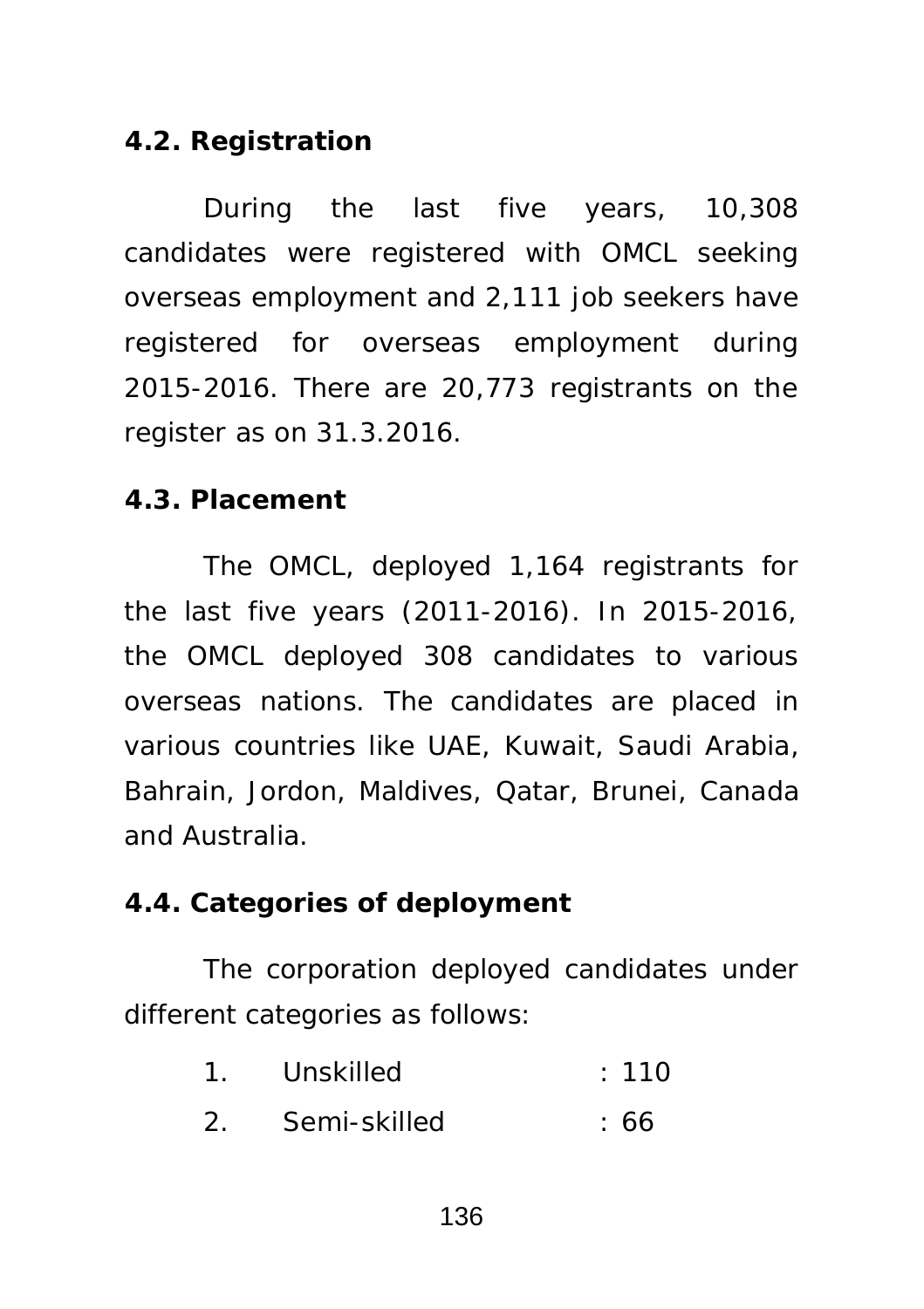- 3. Skilled : 136
- 4. Professionals : 852

### **4.5. Activities of the Corporation**

Apart from the registration and placements, the other activities of OMCL are:

- 1. Awareness / Registration campaign at district headquarters and state headquarters.
- 2 Assisting in certificate attestation of selected candidates through the State Secretariat Department/ Universities/ Educational Institutions.
- 3. Assisting in certificate attestation from the Ministry of External Affairs.
- 4. Handholding support to the registrants and deployed persons.

### **4.6. Financial status**

The total revenue of the corporation for the last five years is Rs.6.28 crore with a net profit of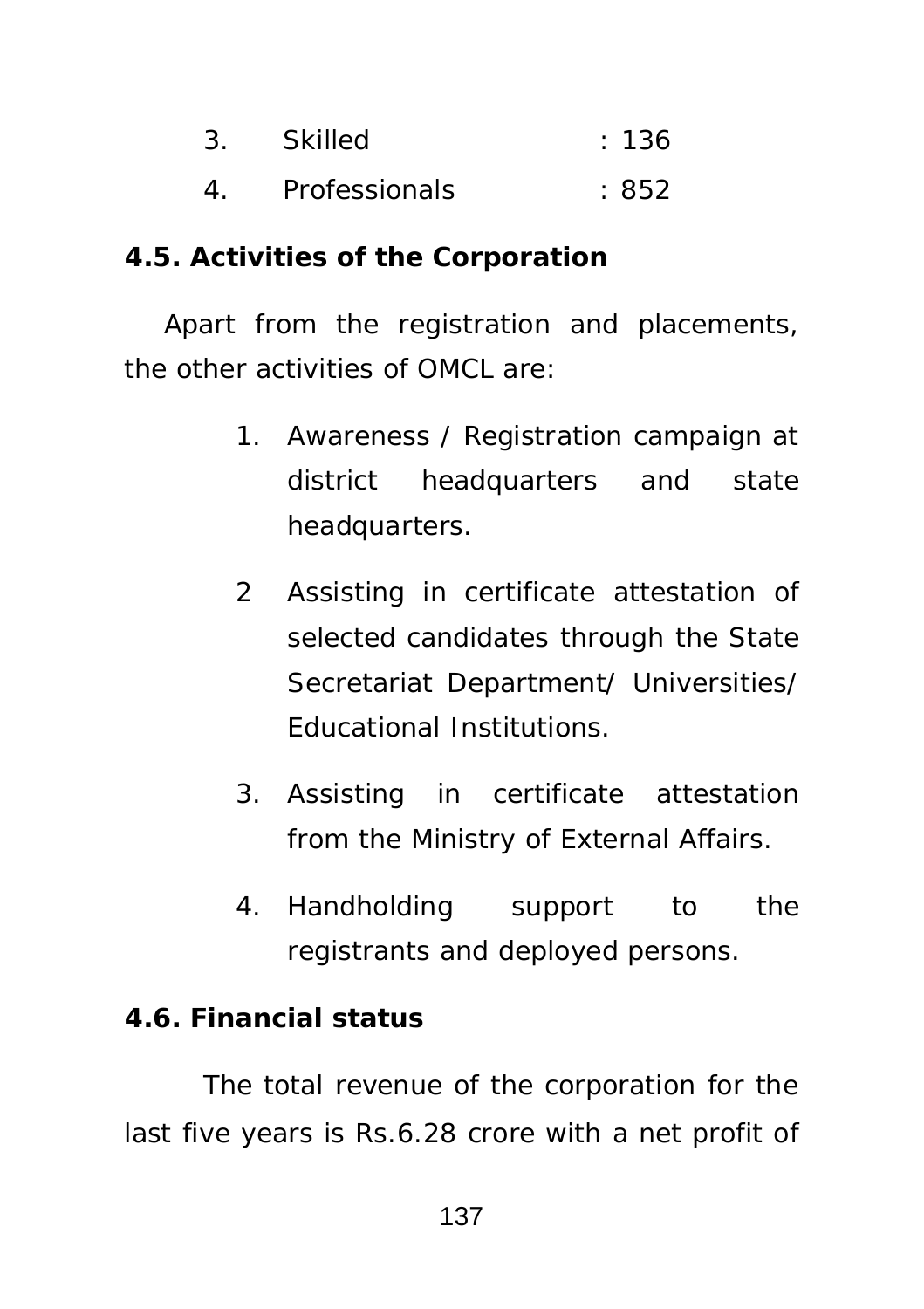Rs.99.22 lakh. During 2015-2016, total revenue is Rs.1.50 crore with a net profit of Rs.45.23 lakh. The corporation declared a dividend @ 30% of the share capital and paid Rs.4.50 lakh to the State Government ex-chequer for the financial year 2014-2015.

The Corporation expects increase in volume of business because of the introduction of the Emigrate system by the Government of India and also due to order of Government of India for exclusive recruitment process for nursing category only through Government agencies.

### **4.7. Special initiative**

The corporation plans to develop a software application which will enable the corporation to process registration, visa processing, employer registration, selection and deployment through online for which action is being taken to upgrade the existing Web portal of Overseas Manpower Corporation Limited.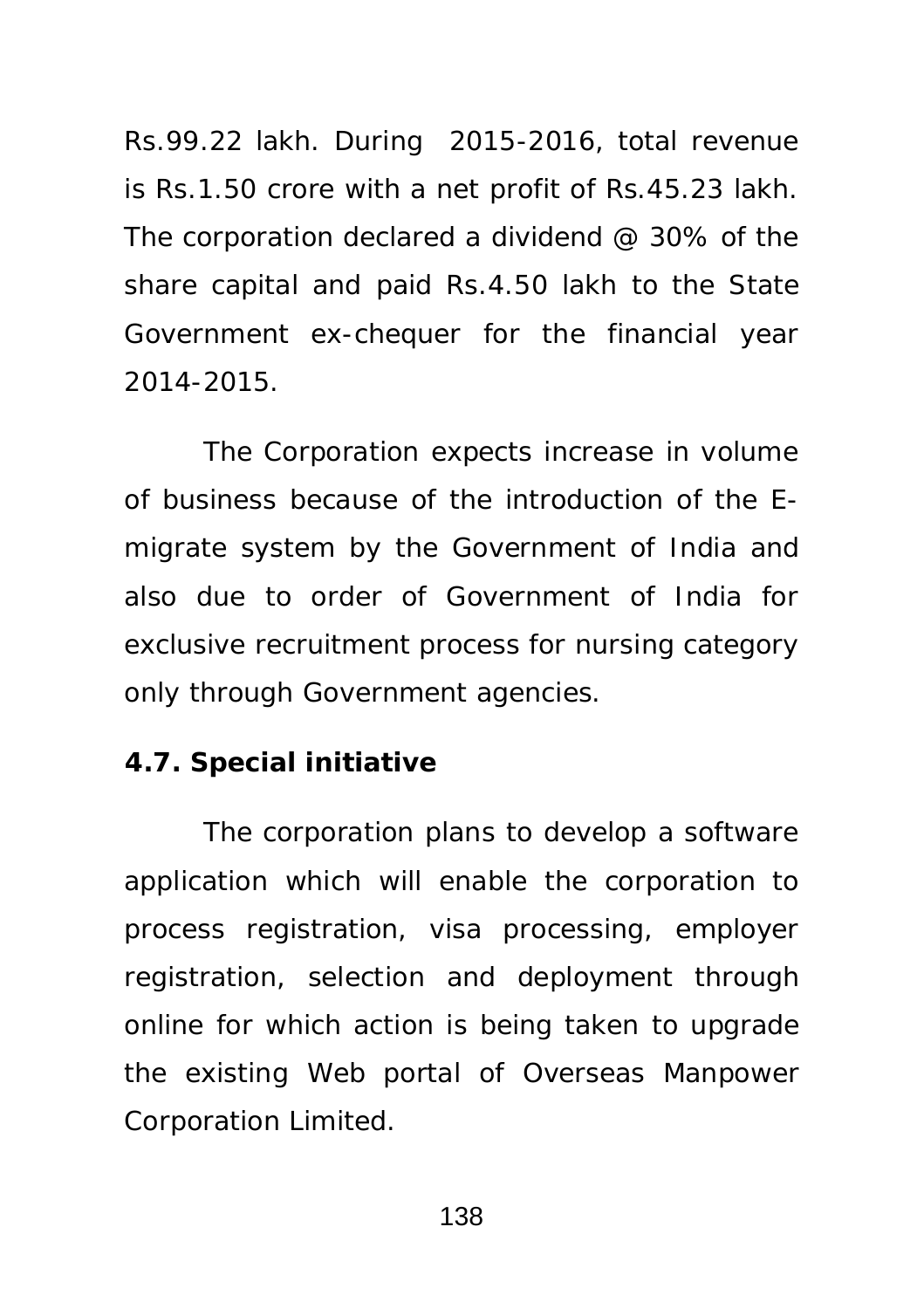## **5. DIRECTORATE OF MEDICAL AND RURAL HEALTH SERVICES (ESIS)**

**(Employees State Insurance Scheme)**

The Employees State Insurance Scheme is an integrated social security scheme designed to provide protection to workers in the organized sector and their dependents in contingencies of sickness, maternity, death or disablement due to an employment injury or occupational disease. Towards this objective, the scheme provides free full medical facilities to insured persons and their dependents, as well as cash compensation for any loss of wages or earning capacity of an insured person. The 'Employees State Insurance Corporation' constituted under the provision of the ESI Act 1948 administers the ESI Scheme.

## **5.1. Eligibility criteria for enrolment in ESI scheme**

 The following are the norms for enrolment of employees under the scheme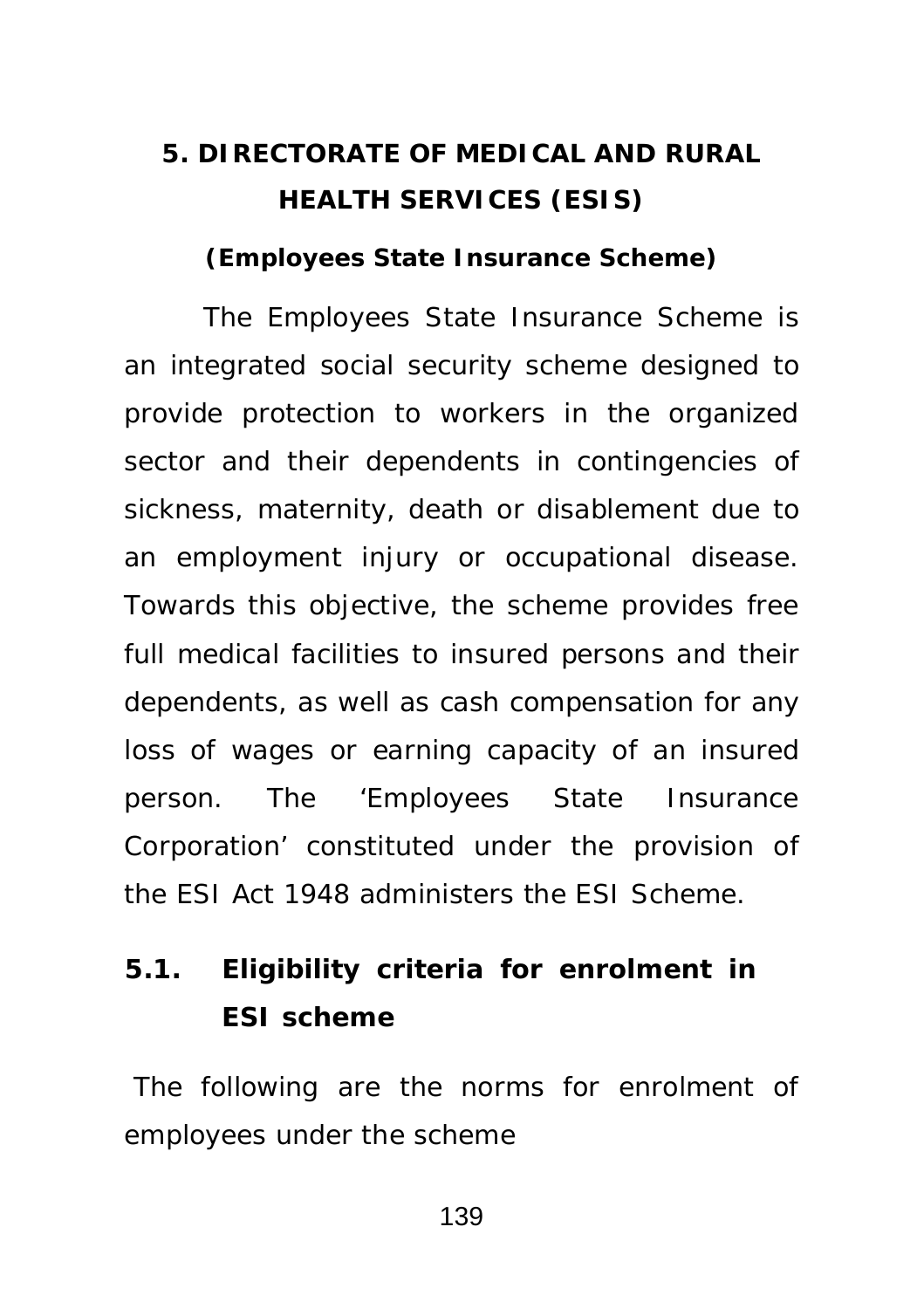- a. Employees drawing wages up to Rs.15,000/- per month.
- b. Employees with disability like autism, cerebral palsy, mental retardation and multiple disabilities and drawing wages up to Rs.25,000/- per month.

#### **5.2. Scheme Funding**

The ESI funds are collected through contributions from employees and employers every month at a fixed percentage of 1.75% and 4.75% of the wages respectively. The 7/8 of the total expenditure incurred for implementation of the ESI scheme is reimbursed to Government of Tamil Nadu by the ESI Corporation on quarterly basis.

#### **5.3. Administrative setup of ESI scheme**

In the State, the Director of Medical and Rural Health Services (ESIS) is administering the Scheme with the following field level officials: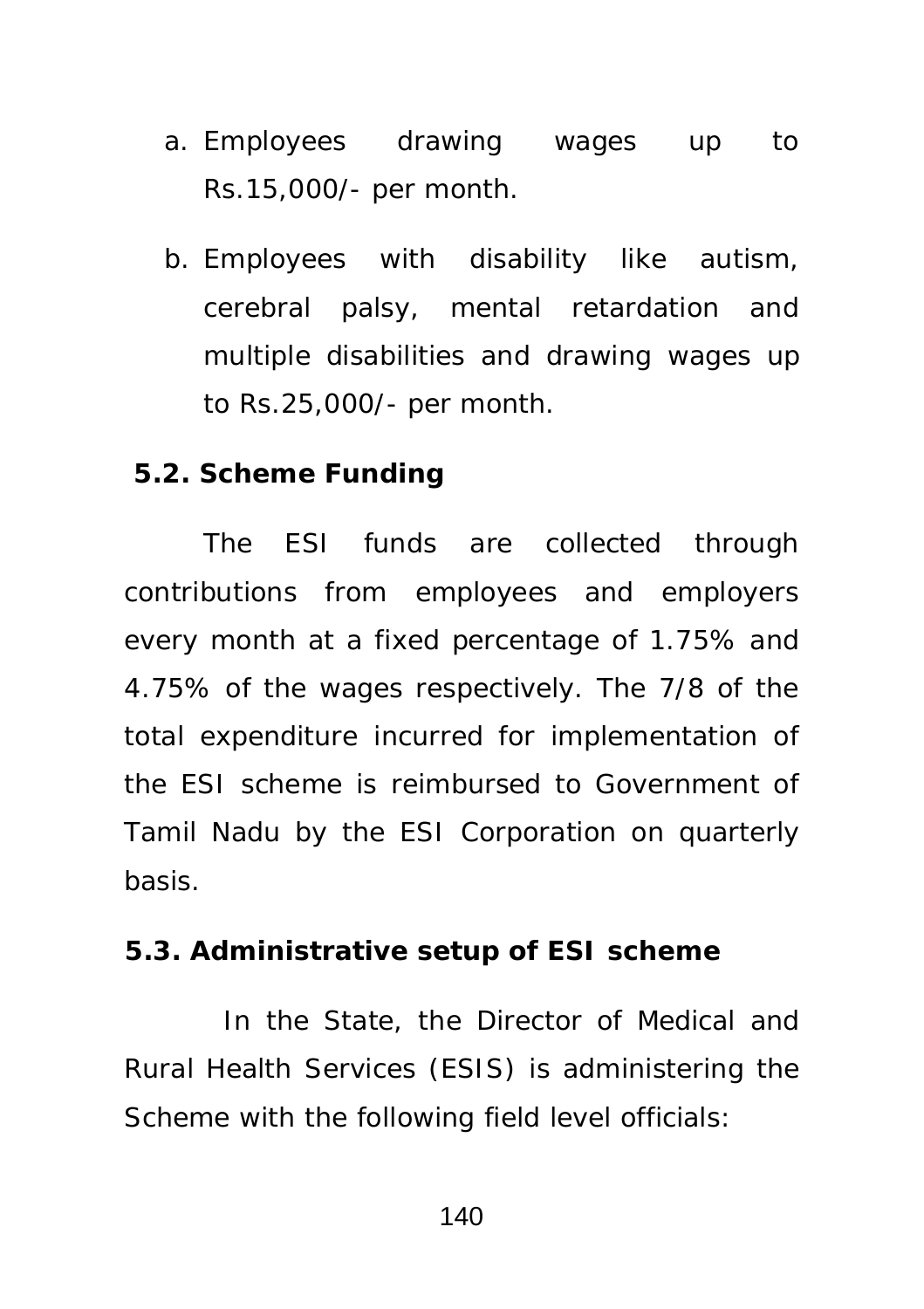- 1. Regional Administrative Medical Officers (ESIS) (in four regions- Chennai, Salem, Madurai and Coimbatore)
- 2. Medical Superintendents (in eight ESI hospitals - Ayanavaram, Coimbatore, Madurai, Salem, Vellore, Trichy, Hosur and Sivakasi)

## **5.4. ESI hospitals and dispensaries in Tamil Nadu**

 In Tamil Nadu, health care is provided to the insured persons and their families through a network of ESI hospitals and dispensaries.

- (1) **10** ESI hospitals (with total bed strength of 2011 beds)
	- a. Eight ESI hospitals are under the control of the State Government.
	- b. Two ESIC hospitals at Chennai (K.K.Nagar) and Tirunelveli are directly run by the ESI Corporation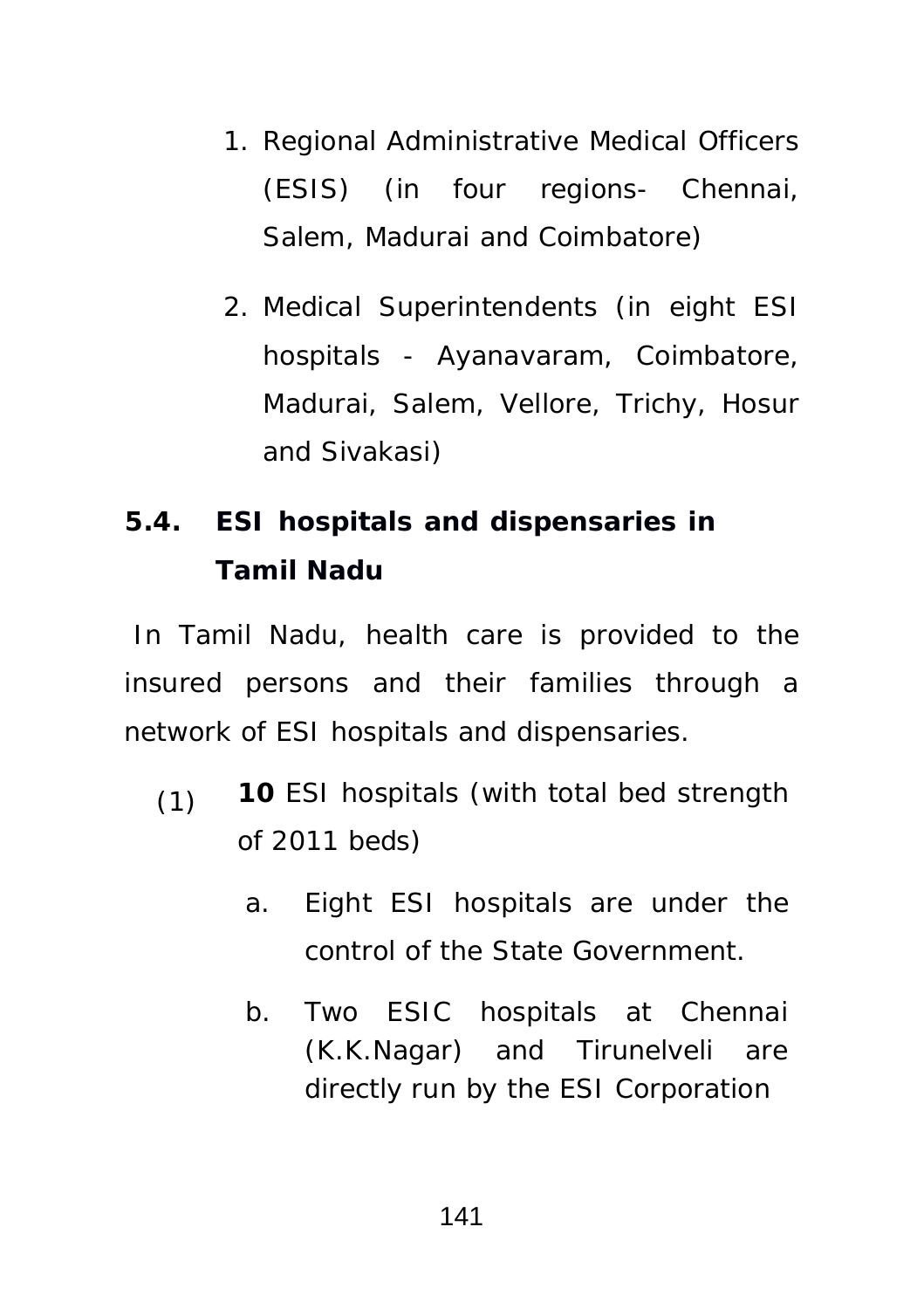(2) **216** ESI Dispensaries

- a. 209 Static ESI Dispensaries
- b. Five Mobile Dispensaries
- c. Two Utilisation Dispensaries.

During the year 2015-2016, six new ESI dispensaries were opened for the benefit of 7589 employees. During the last five years, 33 new dispensaries were opened for the benefit of 1, 81,680 employees.

### **5.5. AYUSH units under ESI scheme**

In addition to allopathic treatment facilities provided to the insured persons, a combined treatment of Ayurvedha, Yoga, Unani, Siddha and Homeopathy (AYUSH) is also provided.

• Ayurvedha units are functioning in eight ESI hospitals (Ayanavaram, Coimbatore, Madurai, Salem, Vellore, Trichy, Hosur and Sivakasi)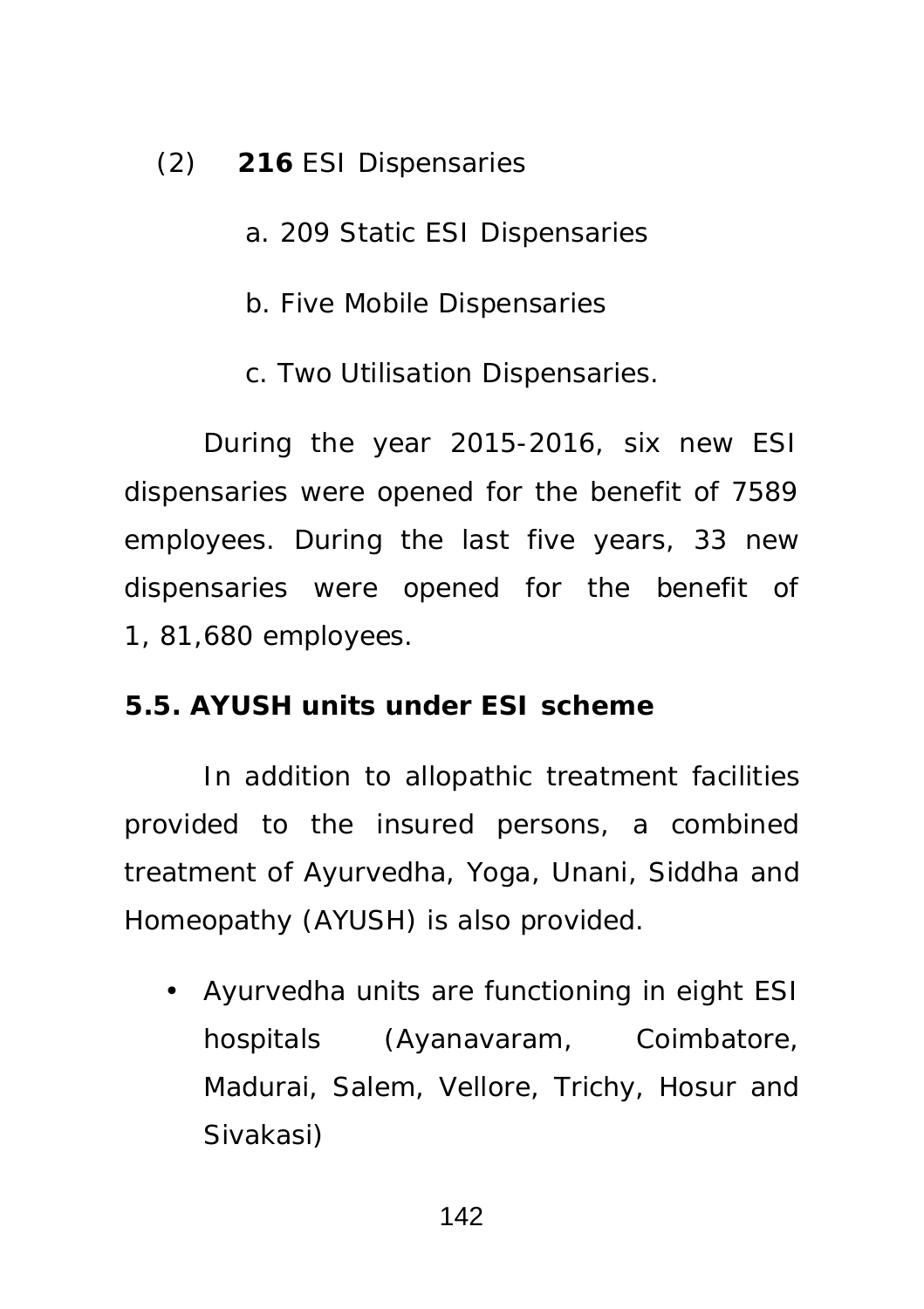- Yoga units are functioning in eight ESI hospitals (Ayanavaram, Coimbatore, Madurai, Salem, Vellore, Trichy, Hosur and Sivakasi)
- Unani units are functioning in three ESI hospitals (Ayanavaram, Coimbatore and Madurai)
- Siddha units are functioning in eight ESI hospitals (Ayanavaram, Coimbatore, Madurai, Salem, Vellore, Trichy, Hosur and Sivakasi) and twenty ESI Dispensaries (Tambaram, Thiruvottiyur, Sriperumpudur, Thoothukudi, Rajapalayam, Kovilpatty. Pollachi, Thudiyalur, Pallipalayam, Kumbakonam, Triplicane, Avadi, Korattur, Dindigul, Tirunagar, Udumalpet, Kattoor-I, Tiruppur-I, Ambur and Ranipet)
- Homeopathy units are functioning in three ESI hospitals (Ayanavaram, Coimbatore and Madurai)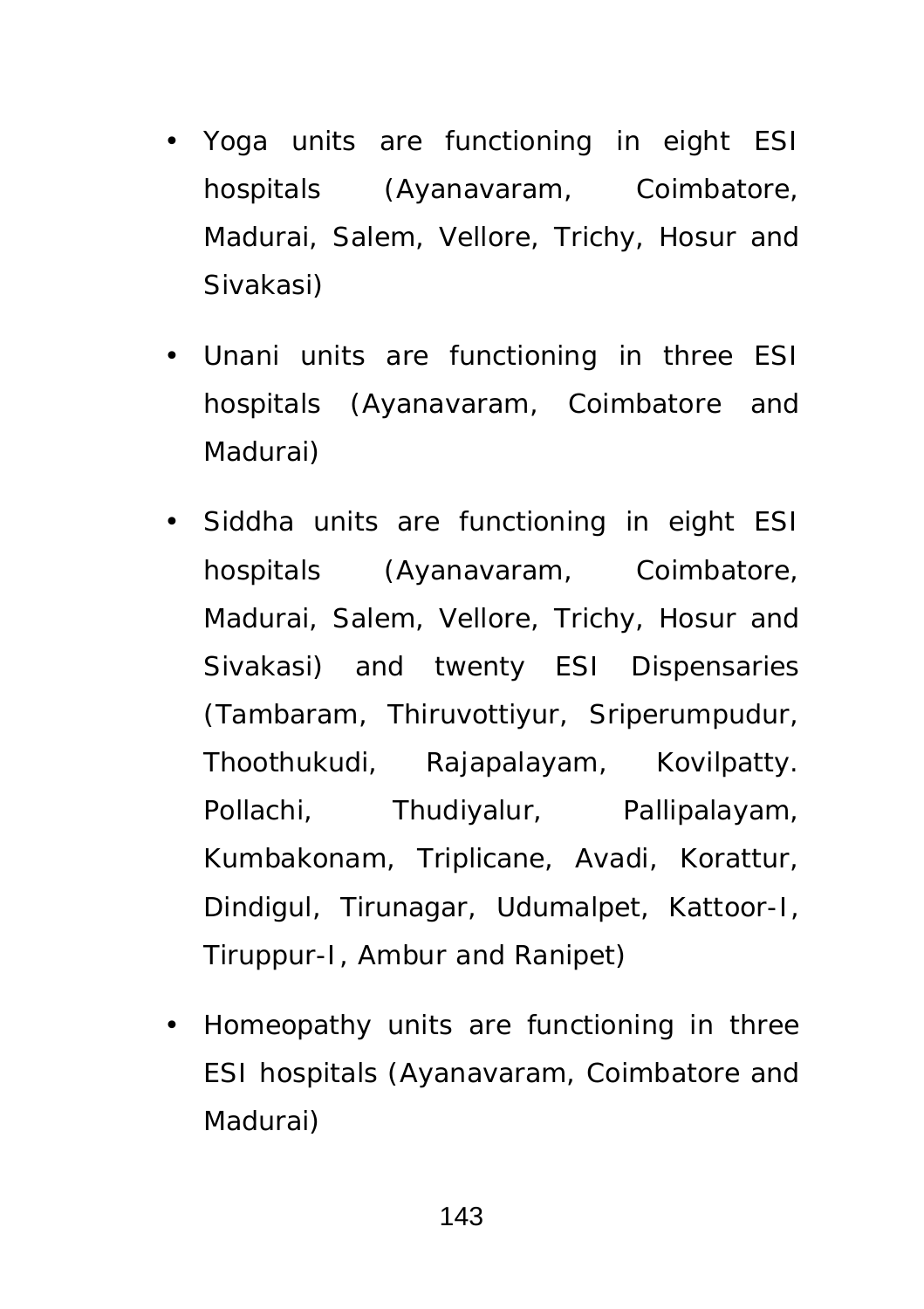### **5.6. Benefits of ESI scheme**

ESI Scheme is providing the following benefits to the insured persons and their family members.

### **5.6.1. Medical Benefit**

- Full medical facilities for insured persons and their family members from initial day of entering insurable employment.
- Primary, Secondary and Tertiary care are provided through a network of ESI dispensaries, ESI hospitals and tie-up private hospitals.

### **5.6.2. Maternity benefit (by cash)**

The insured women are eligible for this benefit on payment of contribution of 70 days in one year.

• In case of confinement for 84 days and incase of miscarriage for 42 days with full wages.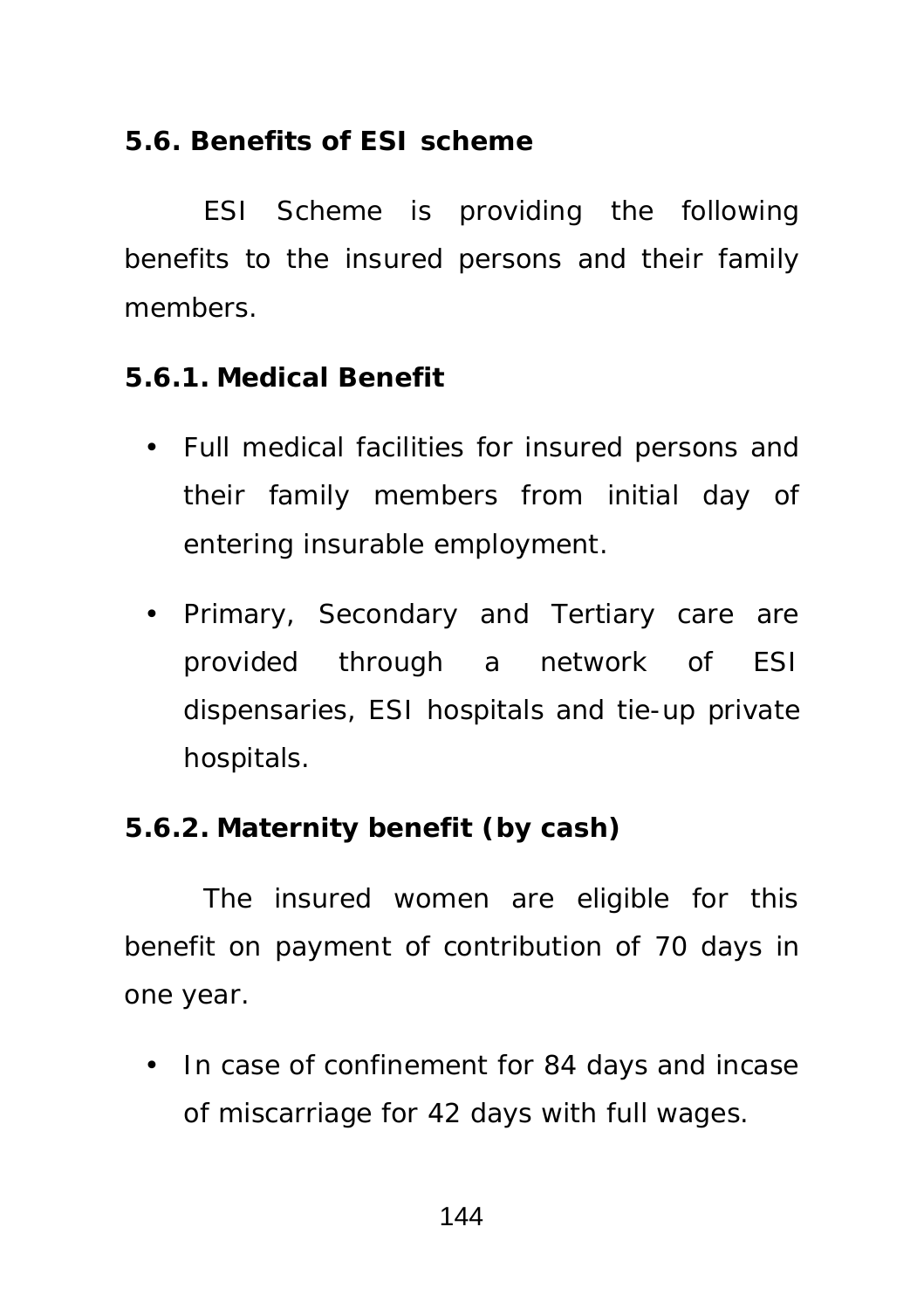• Sickness related to maternity for a further period of 30 days with full wages.

The insured person is eligible for the following benefits in cash viz., sickness benefit, extended sickness benefit and enhanced sickness benefit on payment of contribution for 78 days in corresponding contribution period of six months.

#### **5.6.3. Sickness benefit**

Sickness benefit is payable to an insured person in cash in the event of sickness resulting in absence from work and when duly certified by an authorised insurance medical officer.

#### **5.6.4. Extended sickness benefit**

Extended sickness benefit is payable to the insured persons for the period of certified sickness in case of specified 34 long term diseases that need prolonged treatment and absence from work on medical advice for a maximum period of two years.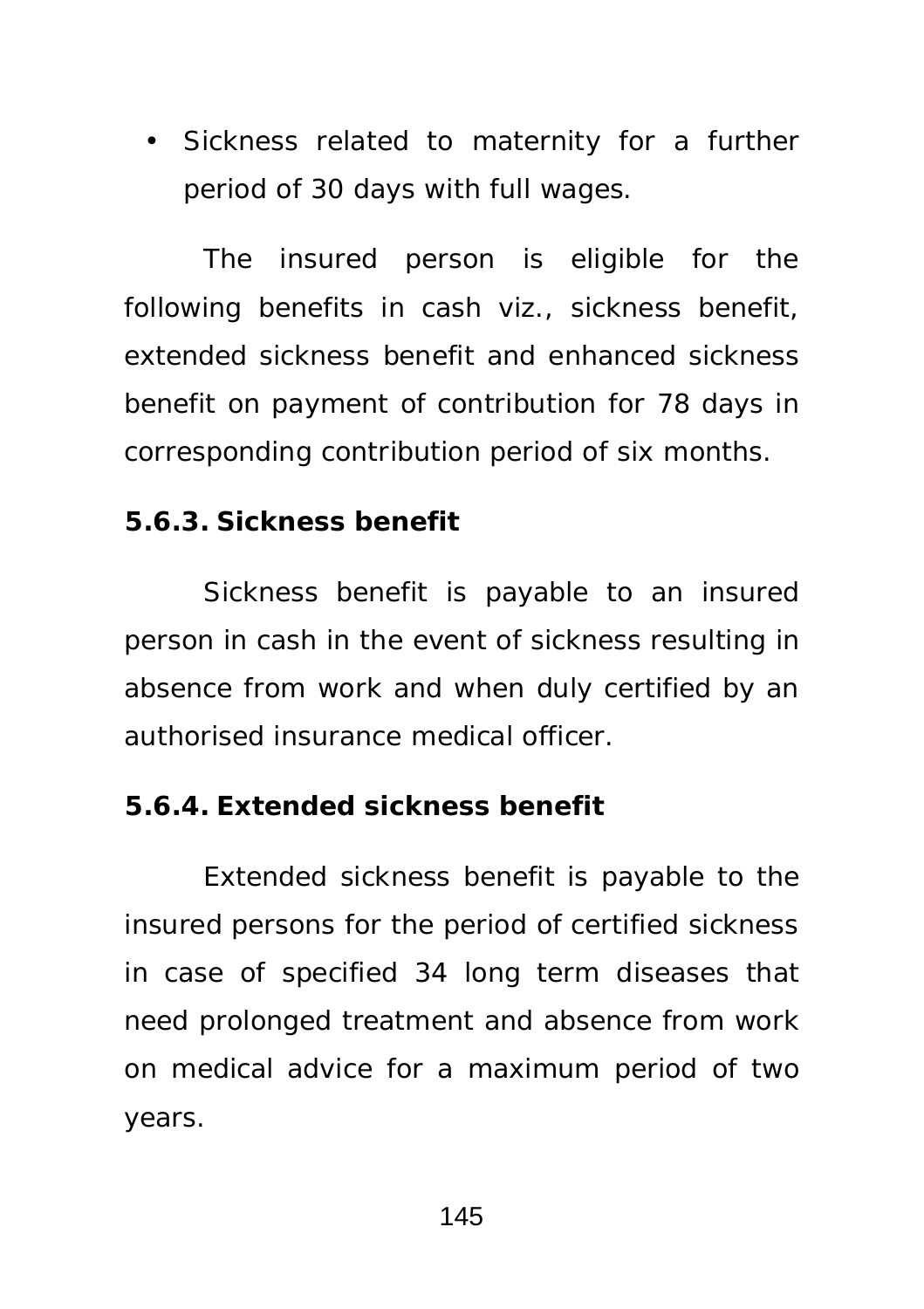#### **5.6.5. Enhanced sickness benefit**

Enhanced sickness benefit is payable to insured persons in the productive age group for undergoing sterilization operation viz. Vasectomy / Tubectomy.

#### **5.6.6. Disablement benefit**

Disablement benefit is payable to insured employees suffering from physical disablement due to employment injury or occupational disease.

#### **(i) Temporary disablement benefit**

From initial day of entering insurable employment, the temporary disablement benefit at 90% of wages wherein employment injury occurs before the commencement of the first benefit period, whereas, 90% of the standard benefit rate in the contribution period corresponding to the benefit period is payable till temporary disablement lasts and is to be duly certified by authorised insurance medical officer.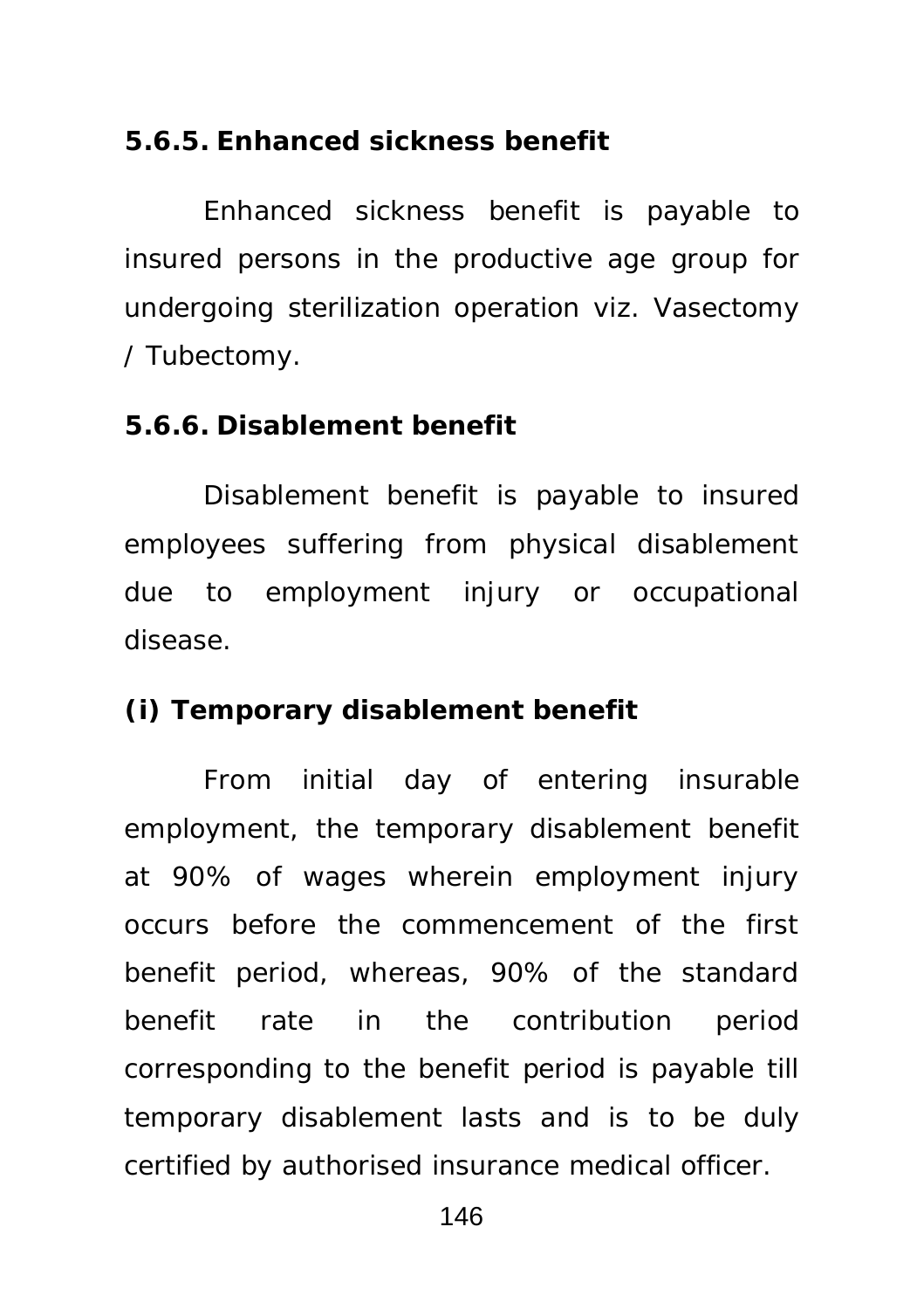#### **(ii) Permanent disablement benefit**

From initial day of entering insurable employment, the permanent disablement benefit is payable for life time of the insured persons, if the disability occurs during duty.

#### **5.6.7. Dependent's benefit**

Dependent's benefit is payable to dependent of a deceased insured person when death occurs due to employment injury or any occupational illness.

#### **5.6.8. Funeral benefit**

From initial day of entering insurable employment, the funeral benefit shall be Rs.10,000/- on death of an insured person which is payable to his / her family.

#### **5.6.9. Unemployment allowance**

In case of involuntary loss of employment due to closure of factory, retrenchment or permanent invalidity due to non-employment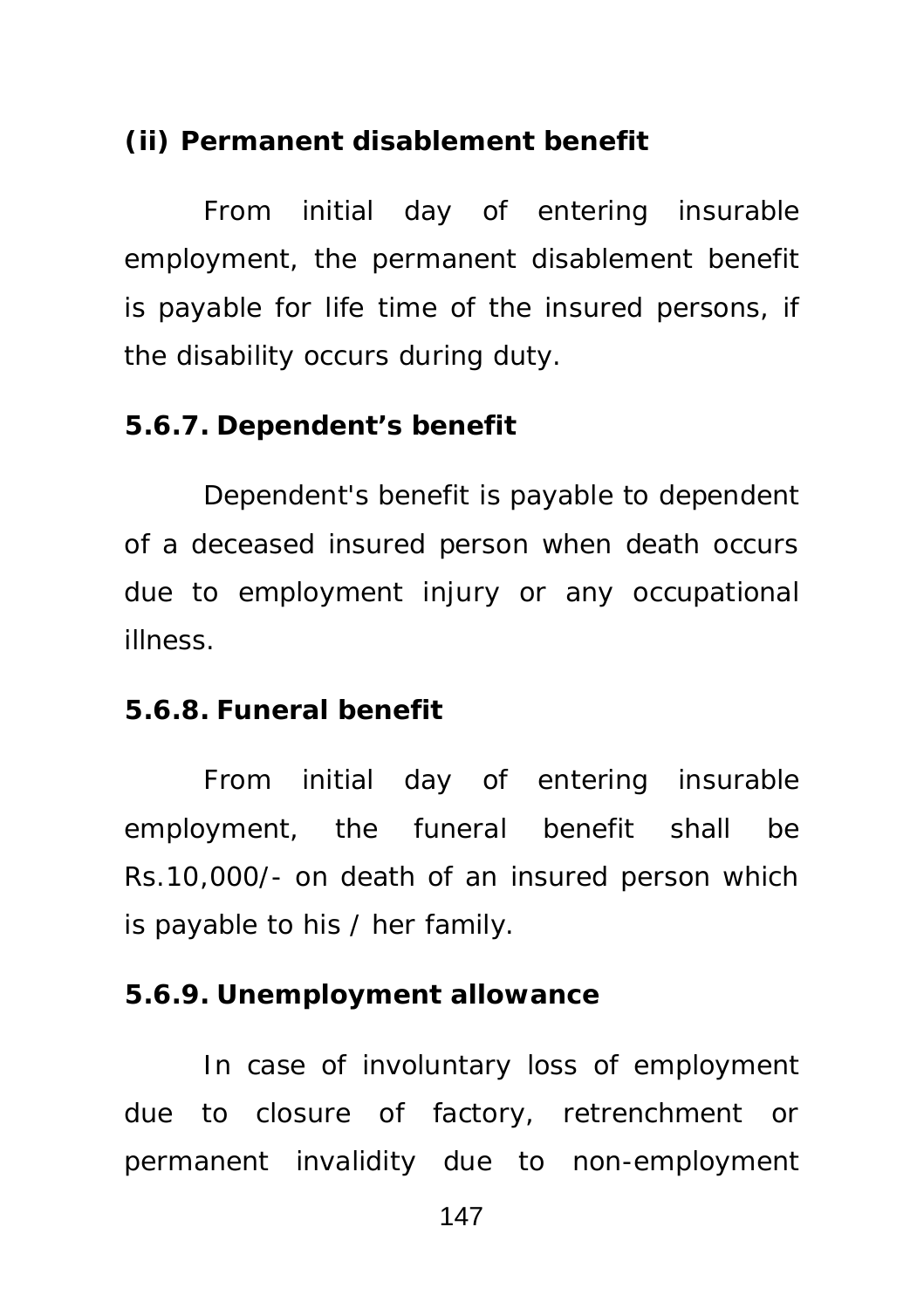injury or other specified contingencies, provided the insured person has put in three years of continuous service, the insured person is eligible for 50% of his last month average salary paid as unemployment allowance for a period of maximum one year under Rajiv Gandhi Shramik Kalyan Yojana.

- **5.6.10. Other benefits under the ESI scheme** 
	- 1) Old age medical care for self and spouse at a nominal contribution of Rs.120/ per annum after superannuation.
	- 2) Free supply of physical aids such as crutches, wheel chairs, dentures, spectacles are offered under this Scheme.
	- 3) Preventive health care services such as Immunisation, HIV / AIDS detection and treatment are provided.
	- 4) National programmes for family welfare and TB control are also implemented.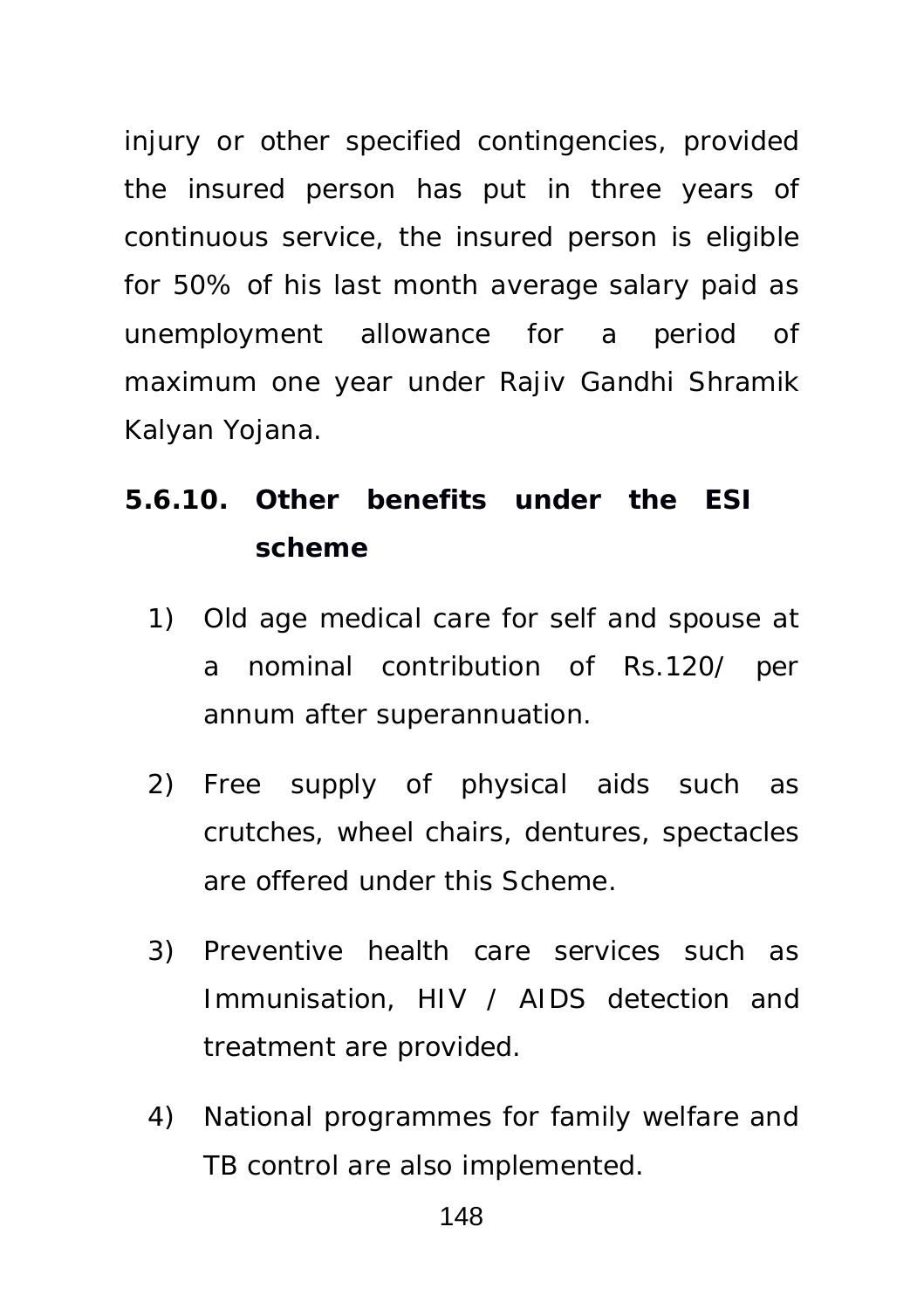- 5) Allowance of Rs.5,000/- is paid to an insured woman or to the wife of an insured person, in case of confinement occurring in a place where ESI medical facilities are not available.
- **5.7. Reimbursement of Medical expenses incurred in private hospitals by the ESI beneficiaries**

**(1) Package Deal (Tie-up Hospitals)** 

 To provide speciality and super speciality treatment to the insured persons and their family members, under package deal agreements have been made with 164 private hospitals.

As per the referral recommendations of the concerned ESI dispensaries and ESI hospitals, the insured persons and their family members are admitted in private hospitals. Cashless treatment is provided to them and the hospital bills are directly settled under the Package Deal agreement.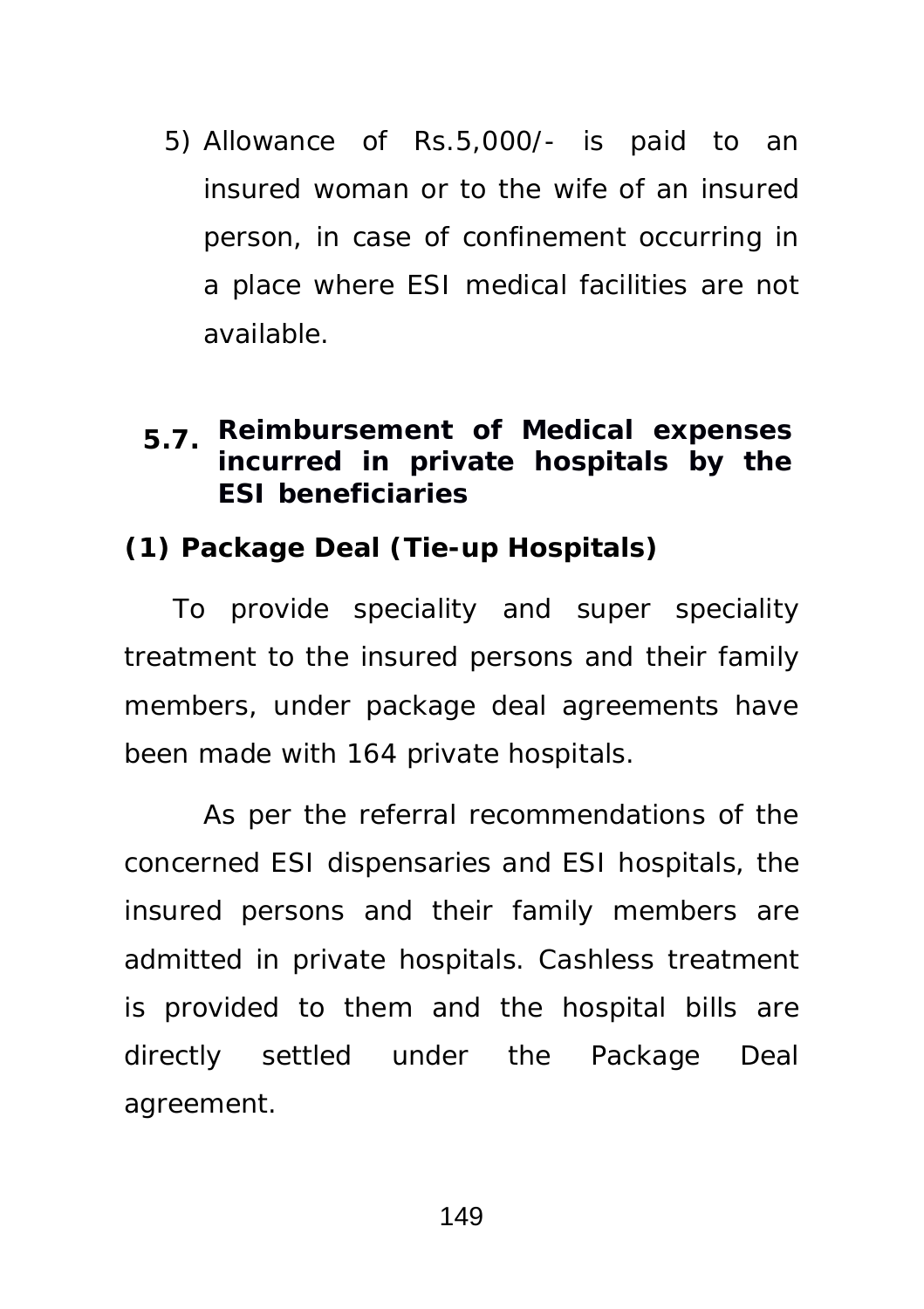During 2015-2016, a sum of Rs.25.50 crore has been settled to private hospitals towards speciality and superspeciality treatment. During the last five years, a sum of Rs.115.50 crore has been settled.

### **(2) Revolving Fund**

For the purpose of quick settlement of medical reimbursement bills of the insured persons and their family members towards speciality and super speciality treatment taken in private hospitals without referral, a 'Revolving Fund' was created in the year 2004.

- During 2015-2016, bills of 6593 insured persons amounting to Rs.15.44 crore have been settled.
- During the last five years, bills of 32,342 insured persons amounting to Rs.70.70 crore have been settled for the specialty / super specialty treatment.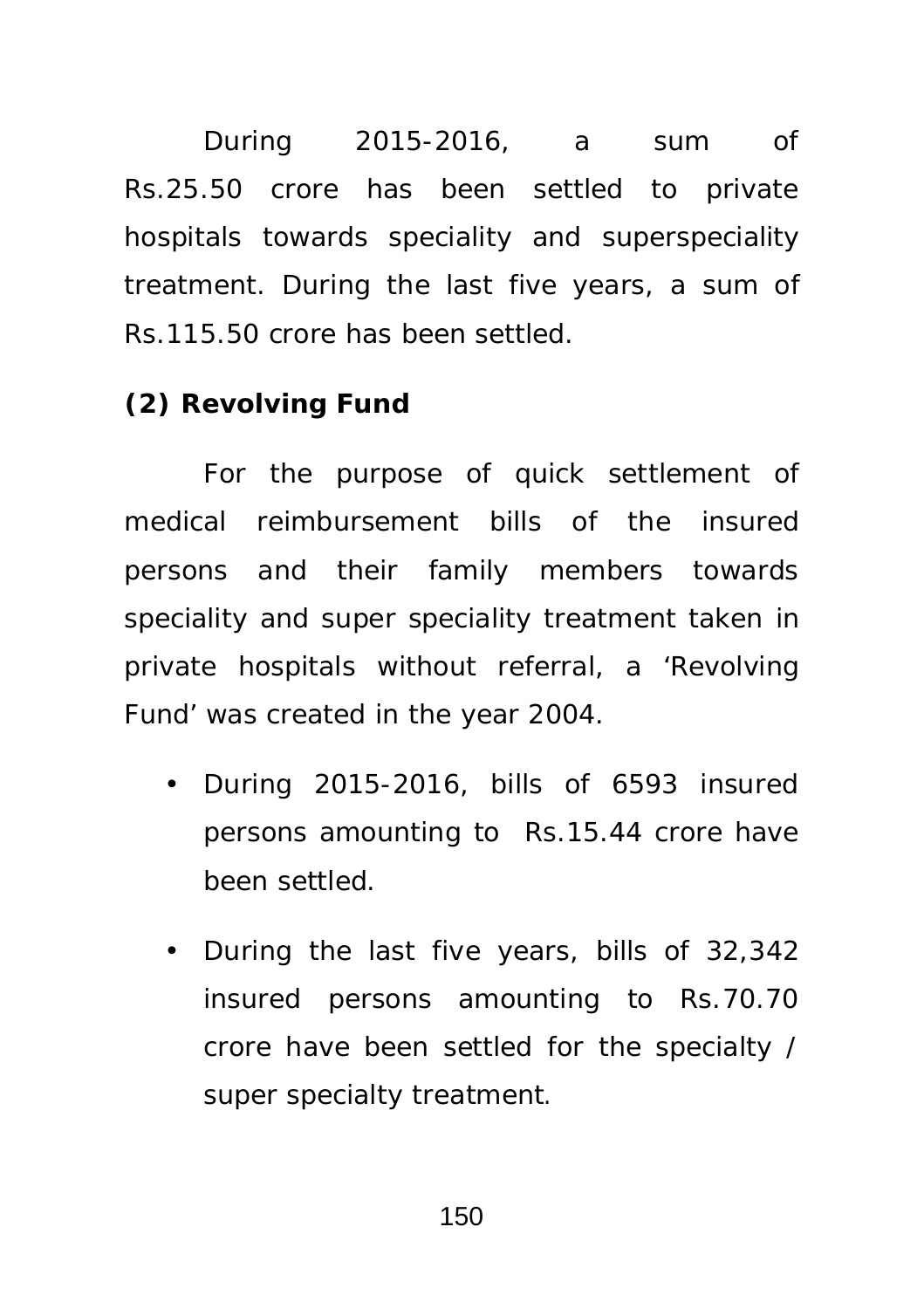**5.8. Extension of ESI scheme** 

**Coverage of new geographical areas by attaching them with the existing ESI Dispensaries.**

During the last five years, 42 new areas were covered under ESI scheme by attaching them with the existing ESI dispensaries for the benefit of 50,253 employees.

During the year 2015-2016, five new areas were covered under ESI scheme by attaching them with the existing ESI dispensaries for the benefit of 4551 employees. The Government have issued orders for the implementation of ESI scheme in another eight new areas for the benefit of 3867 employees and the same is under process.